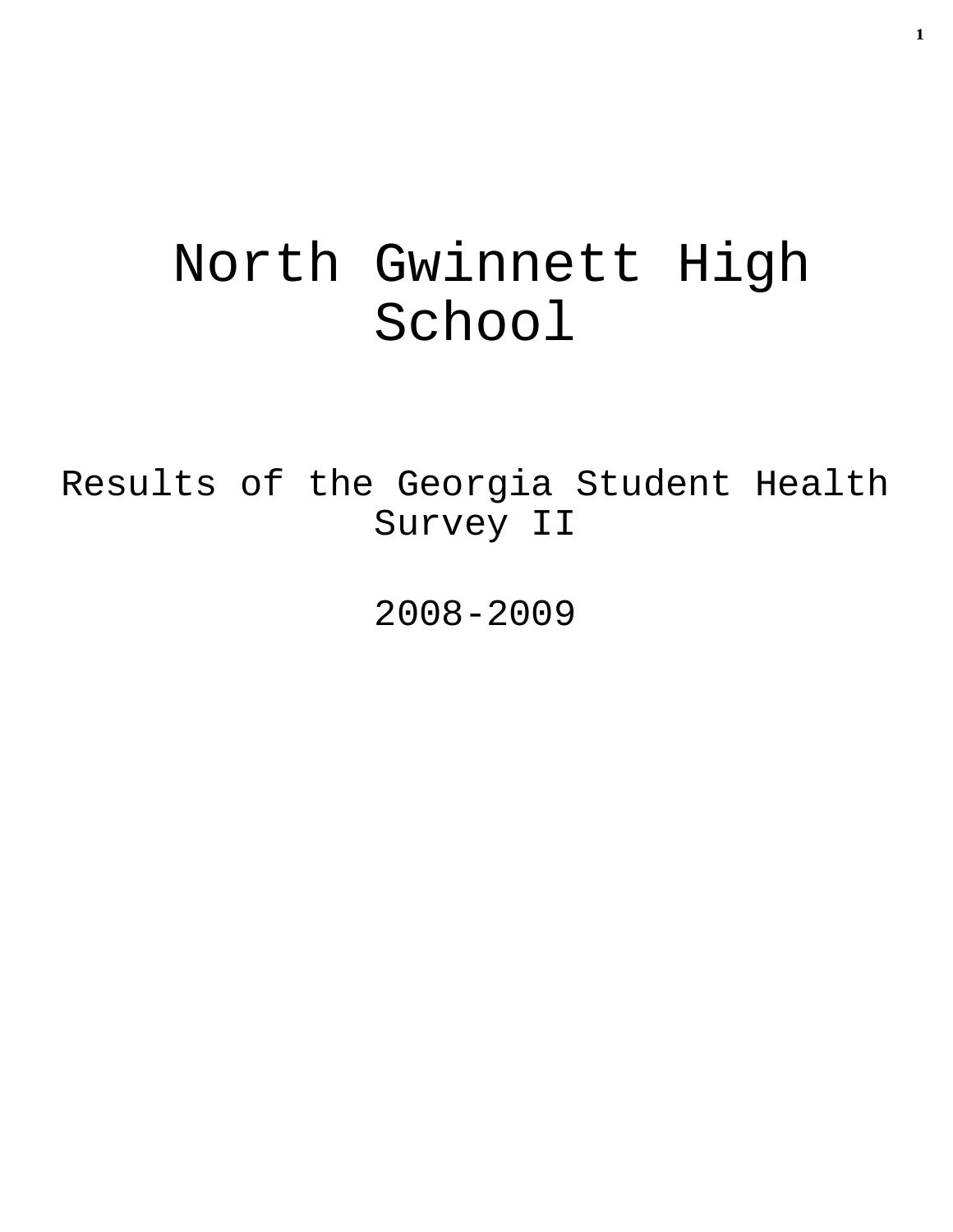## *Demographics* **2**

| Grade                    |    |  |  |  |
|--------------------------|----|--|--|--|
| <b>Grade   Frequency</b> |    |  |  |  |
| 10                       | 76 |  |  |  |
| 12                       | 58 |  |  |  |

| Frequency      | <b>Table of Gender by Grade</b> |              |             |              |  |
|----------------|---------------------------------|--------------|-------------|--------------|--|
| <b>Col Pct</b> |                                 | Grade(Grade) |             |              |  |
|                | Gender(Gender)                  | 10           | 12          | <b>Total</b> |  |
|                | <b>Female</b>                   | 9.21         | 12.07       | 14           |  |
|                | <b>Male</b>                     | 69<br>90.79  | 51<br>87.93 | 120          |  |
|                | <b>Total</b>                    | 76           | 58          | 134          |  |

| <b>Frequency</b><br>Col Pct |
|-----------------------------|

| <b>Table of Ethnicity by Grade</b> |              |             |              |  |  |  |
|------------------------------------|--------------|-------------|--------------|--|--|--|
|                                    | Grade(Grade) |             |              |  |  |  |
| <b>Ethnicity</b> (Ethnicity)       | 10           | 12          | <b>Total</b> |  |  |  |
| <b>Black</b>                       | 18<br>23.68  | 6<br>10.34  | 24           |  |  |  |
| <b>Hispanic</b>                    | 7<br>9.21    | 7<br>12.07  | 14           |  |  |  |
| <b>White</b>                       | 40<br>52.63  | 38<br>65.52 | 78           |  |  |  |
| <b>Asian</b>                       | 3<br>3.95    | 4<br>6.90   | 7            |  |  |  |
| <b>Other</b>                       | 8<br>10.53   | 3<br>5.17   | 11           |  |  |  |
| <b>Total</b>                       | 76           | 58          | 134          |  |  |  |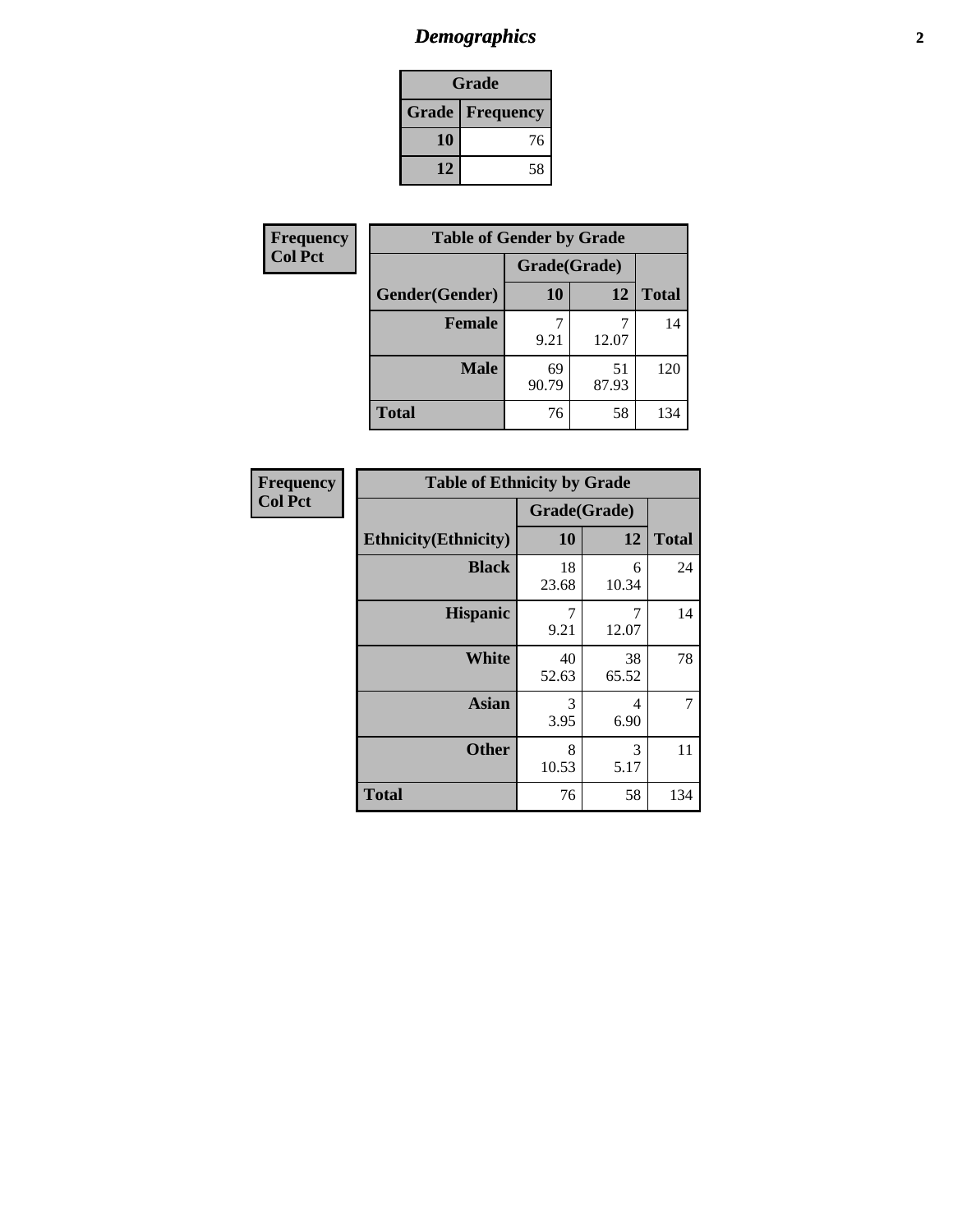#### *Title IV, Part A, Schedule A* **3** *Goal 1: Ensure that all schools are drug-free Baseline Data: Year 2008-2009 Prevalence of Drug Use*

| Frequency<br><b>Col Pct</b> | <b>Table of AlcoholAlt by Grade</b> |              |             |              |  |  |
|-----------------------------|-------------------------------------|--------------|-------------|--------------|--|--|
|                             | AlcoholAlt(Alcohol                  | Grade(Grade) |             |              |  |  |
|                             | use, past 30 days)                  | 10           | 12          | <b>Total</b> |  |  |
|                             | <b>Yes</b>                          | 8<br>10.53   | 16<br>27.59 | 24           |  |  |
|                             | N <sub>0</sub>                      | 68<br>89.47  | 42<br>72.41 | 110          |  |  |
|                             | <b>Total</b>                        | 76           | 58          | 134          |  |  |

| <b>Frequency</b><br><b>Col Pct</b> | <b>Table of TobaccoAny by Grade</b> |              |             |              |  |
|------------------------------------|-------------------------------------|--------------|-------------|--------------|--|
|                                    | <b>TobaccoAny(Tobacco</b>           | Grade(Grade) |             |              |  |
|                                    | use, past 30 days)                  | 10           | 12          | <b>Total</b> |  |
|                                    | Yes                                 | Q<br>11.84   | 10<br>17.24 | 19           |  |
|                                    | N <sub>0</sub>                      | 67<br>88.16  | 48<br>82.76 | 115          |  |
|                                    | <b>Total</b>                        | 76           | 58          | 134          |  |

| Frequency                                                      | <b>Table of MarijuanaAlt by Grade</b> |              |              |     |  |
|----------------------------------------------------------------|---------------------------------------|--------------|--------------|-----|--|
| <b>Col Pct</b><br>MarijuanaAlt(Marijuana<br>use, past 30 days) |                                       | Grade(Grade) |              |     |  |
|                                                                | 10                                    | 12           | <b>Total</b> |     |  |
|                                                                | Yes                                   | 8<br>10.53   | 9<br>15.52   | 17  |  |
|                                                                | N <sub>0</sub>                        | 68<br>89.47  | 49<br>84.48  | 117 |  |
|                                                                | <b>Total</b>                          | 76           | 58           | 134 |  |

| Frequency<br><b>Col Pct</b> | <b>Table of OtherDrugAny by Grade</b>  |              |             |              |  |
|-----------------------------|----------------------------------------|--------------|-------------|--------------|--|
|                             | <b>OtherDrugAny(Other</b><br>drug use, | Grade(Grade) |             |              |  |
|                             | past 30 days)                          | 10           | 12          | <b>Total</b> |  |
|                             | Yes                                    | 5.26         | 4<br>6.90   | 8            |  |
|                             | N <sub>0</sub>                         | 72<br>94.74  | 54<br>93.10 | 126          |  |
|                             | <b>Total</b>                           | 76           | 58          | 134          |  |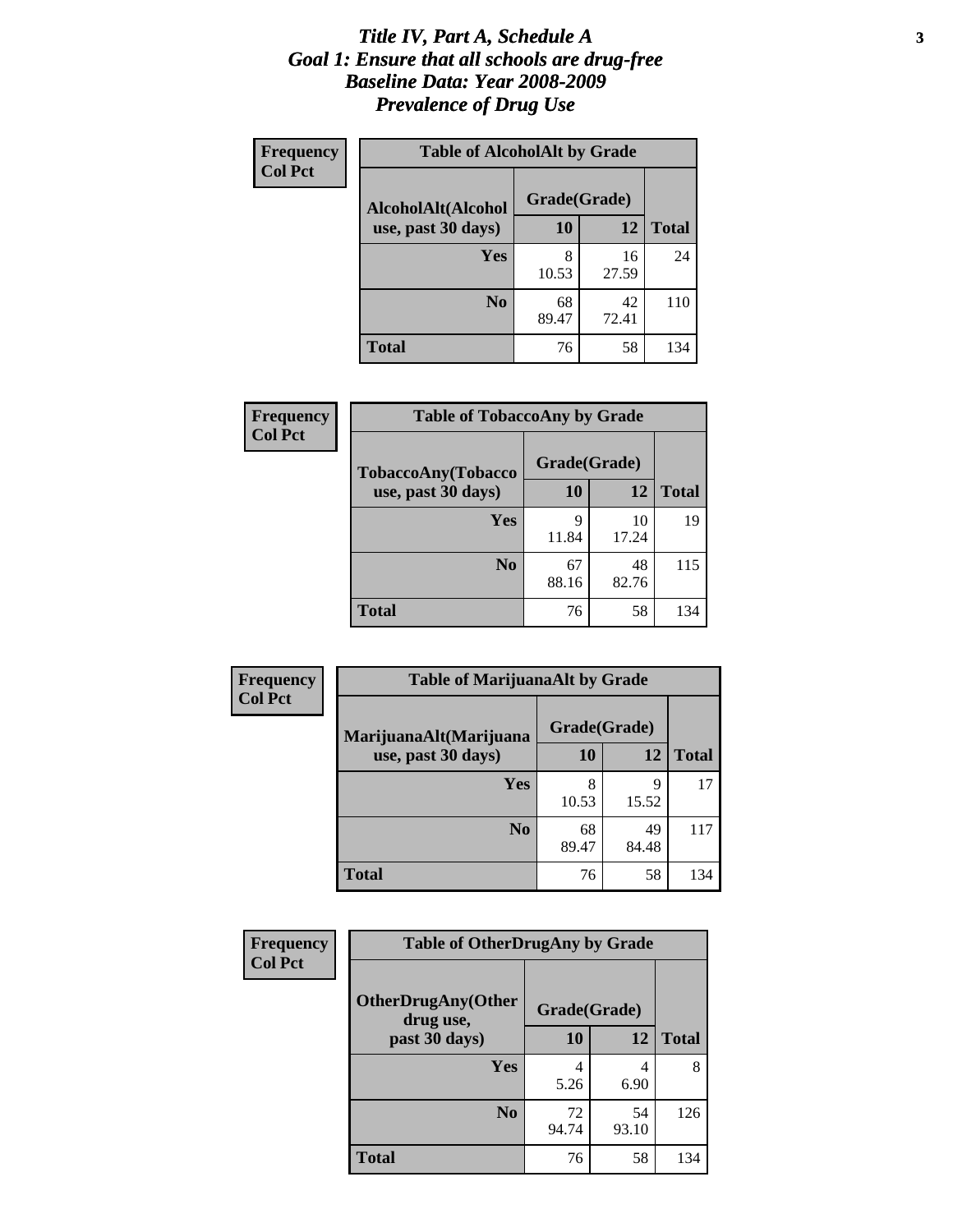#### *Average Age of Onset of Use* **4** *Results for "Average Age of Onset of Use" questions exclude students who said they did not use that substance*

| <b>Variable</b>    | Label                                                              | <b>Mean</b> |
|--------------------|--------------------------------------------------------------------|-------------|
| Alcoholinit2       | I started using alcohol when I was                                 | 14.09       |
| Cigarettesinit2    | I started smoking tobacco when I was                               | 14.75       |
| Smokelessinit2     | I started chewing tobacco when I was                               | 14.76       |
| Marijuanainit2     | I started using marijuana when I was                               | 14.81       |
| Cocaineinit2       | I started using cocaine when I was                                 | 12.25       |
| Inhalantsinit2     | I started using inhalants when I was                               | 11.75       |
| Steroidsinit2      | I started using steroids when I was                                | 12.67       |
| Ecstasyinit2       | I started using ecstasy when I was                                 | 12.40       |
| Methinit2          | I started using methamphetamines when I was                        | 12.00       |
| Hallucinogensinit2 | I started using hallucinogens when I was                           | 11.75       |
| Prescriptioninit2  | I started using prescription drugs not prescribed to me when I was | 14.38       |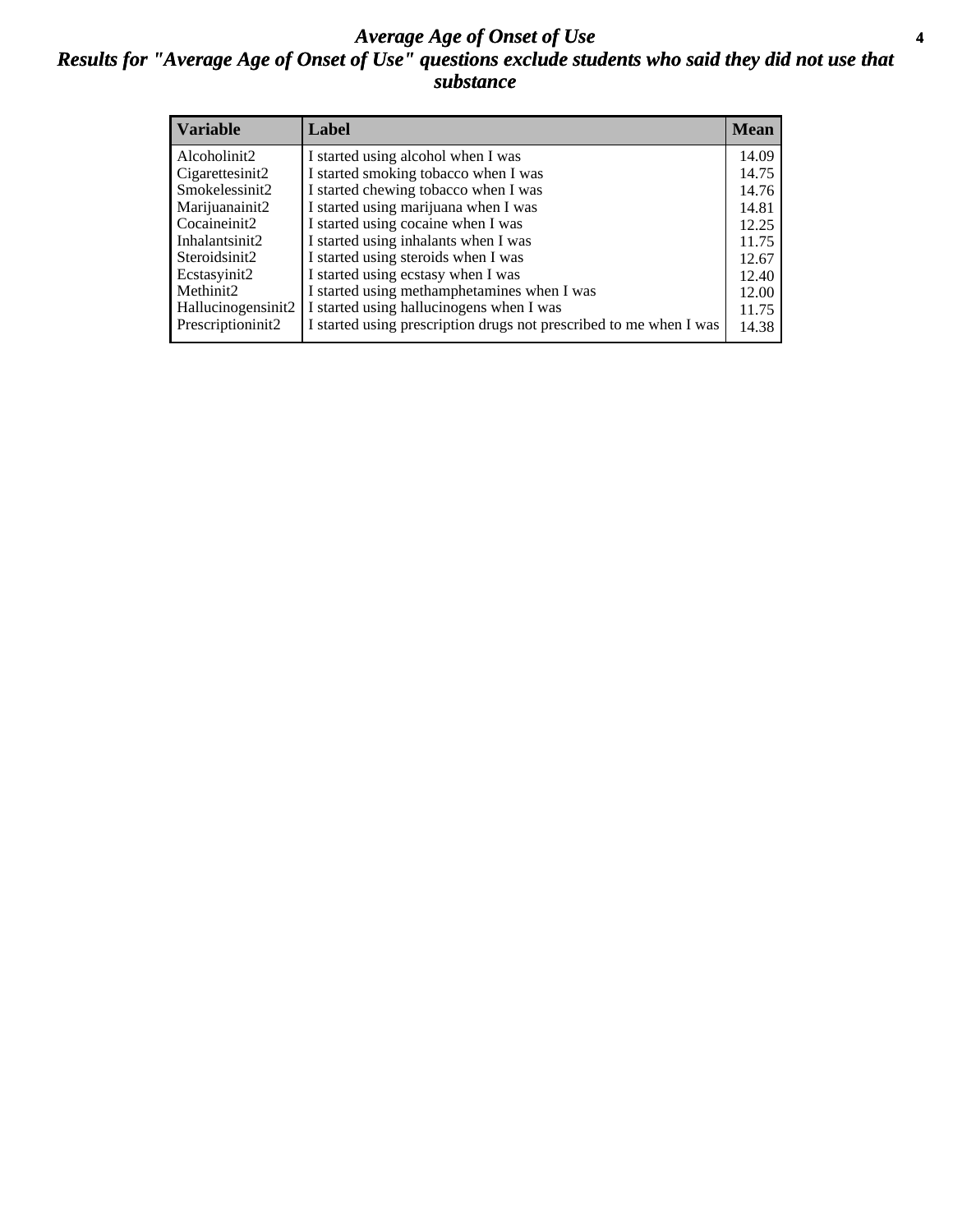## *Perception of Health Risk* **5**

| Frequency      | <b>Table of Alcoholharmdich by Grade</b> |              |             |              |  |
|----------------|------------------------------------------|--------------|-------------|--------------|--|
| <b>Col Pct</b> | Alcoholharmdich(I<br>think alcohol is    | Grade(Grade) |             |              |  |
|                | harmful)                                 | 10           | 12          | <b>Total</b> |  |
|                | Yes                                      | 62<br>81.58  | 49<br>84.48 | 111          |  |
|                | N <sub>0</sub>                           | 14<br>18.42  | q<br>15.52  | 23           |  |
|                | <b>Total</b>                             | 76           | 58          | 134          |  |

| <b>Frequency</b> | <b>Table of Tobaccoharmdich by Grade</b> |              |             |              |  |
|------------------|------------------------------------------|--------------|-------------|--------------|--|
| <b>Col Pct</b>   | Tobaccoharmdich(I<br>think tobacco is    | Grade(Grade) |             |              |  |
|                  | harmful)                                 | 10           | 12          | <b>Total</b> |  |
|                  | Yes                                      | 71<br>93.42  | 56<br>96.55 | 127          |  |
|                  | N <sub>0</sub>                           | 5<br>6.58    | 2<br>3.45   |              |  |
|                  | Total                                    | 76           | 58          | 134          |  |

| Frequency      | <b>Table of Marijuanaharmdich by Grade</b> |              |             |              |  |
|----------------|--------------------------------------------|--------------|-------------|--------------|--|
| <b>Col Pct</b> | Marijuanaharmdich(I<br>think marijuana is  | Grade(Grade) |             |              |  |
|                | harmful)                                   | 10           | 12          | <b>Total</b> |  |
|                | Yes                                        | 59<br>77.63  | 46<br>79.31 | 105          |  |
|                | N <sub>0</sub>                             | 17<br>22.37  | 12<br>20.69 | 29           |  |
|                | <b>Total</b>                               | 76           | 58          | 134          |  |

| Frequency      | <b>Table of Otherdrugharmdich by Grade</b>   |              |             |              |  |  |  |
|----------------|----------------------------------------------|--------------|-------------|--------------|--|--|--|
| <b>Col Pct</b> | Otherdrugharmdich(I<br>think other drugs are | Grade(Grade) |             |              |  |  |  |
|                | harmful)                                     | 10           | 12          | <b>Total</b> |  |  |  |
|                | Yes                                          | 72<br>94.74  | 57<br>98.28 | 129          |  |  |  |
|                | N <sub>0</sub>                               | 4<br>5.26    | 1.72        | 5            |  |  |  |
|                | <b>Total</b>                                 | 76           | 58          | 134          |  |  |  |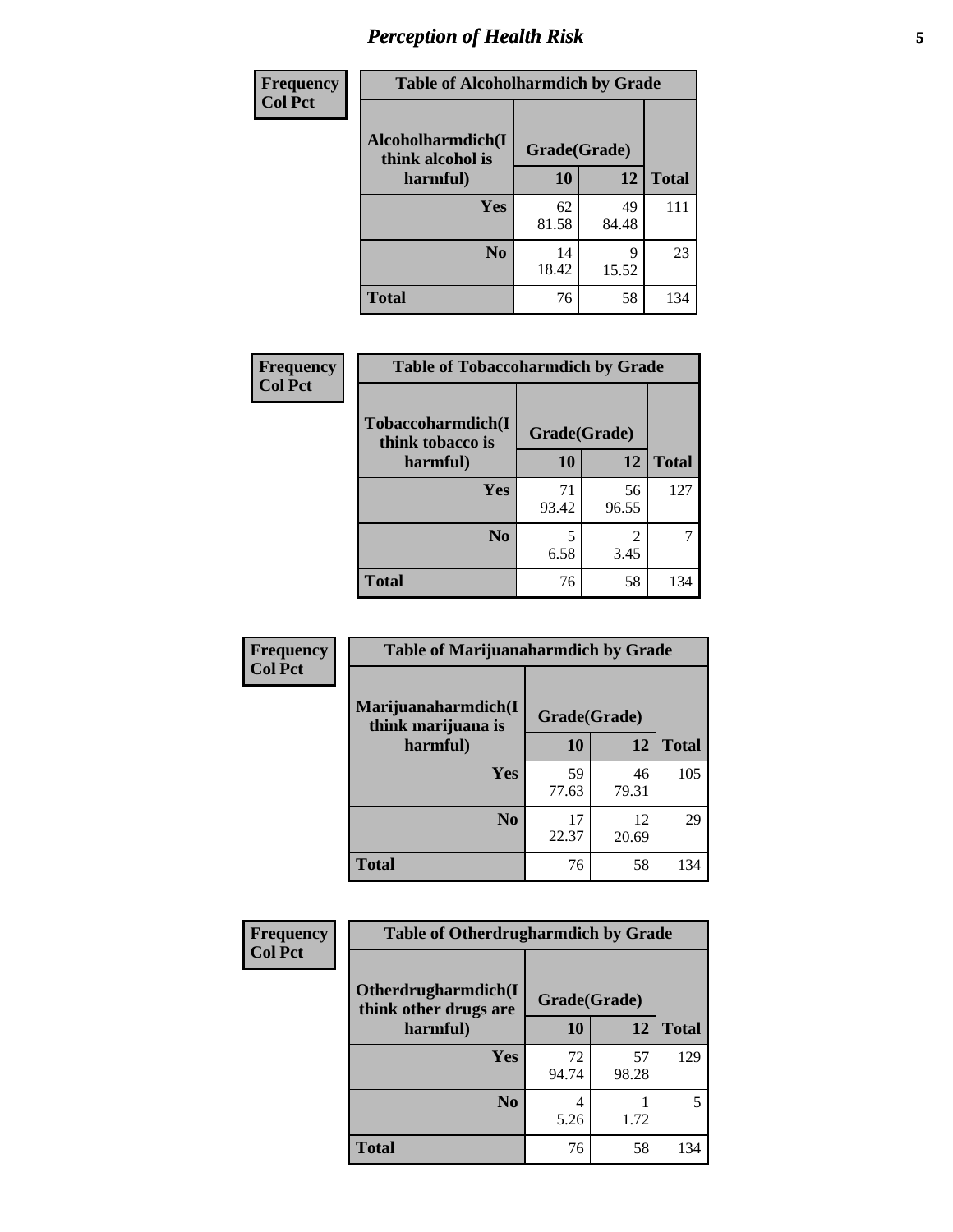## *Social Disapproval* **6**

| Frequency      | <b>Table of Alcoholpeerdich by Grade</b>                    |              |             |              |
|----------------|-------------------------------------------------------------|--------------|-------------|--------------|
| <b>Col Pct</b> | Alcoholpeerdich(My<br>friends would<br>disapprove if I used | Grade(Grade) |             |              |
|                | alcohol)                                                    | 10           | 12          | <b>Total</b> |
|                | <b>Yes</b>                                                  | 44<br>57.89  | 25<br>43.10 | 69           |
|                | N <sub>0</sub>                                              | 32<br>42.11  | 33<br>56.90 | 65           |
|                | <b>Total</b>                                                | 76           | 58          | 134          |

| <b>Frequency</b> |
|------------------|
| <b>Col Pct</b>   |

| <b>Table of Tobaccopeerdich by Grade</b>                    |              |             |              |  |  |  |  |
|-------------------------------------------------------------|--------------|-------------|--------------|--|--|--|--|
| Tobaccopeerdich(My<br>friends would<br>disapprove if I used | Grade(Grade) |             |              |  |  |  |  |
| tobacco)                                                    | 10           | 12          | <b>Total</b> |  |  |  |  |
| Yes                                                         | 55<br>72.37  | 38<br>65.52 | 93           |  |  |  |  |
| N <sub>0</sub>                                              | 21<br>27.63  | 20<br>34.48 | 41           |  |  |  |  |
| <b>Total</b>                                                | 76           | 58          | 134          |  |  |  |  |

| Frequency      | <b>Table of Marijuanapeerdich by Grade</b>                    |              |             |              |  |  |  |
|----------------|---------------------------------------------------------------|--------------|-------------|--------------|--|--|--|
| <b>Col Pct</b> | Marijuanapeerdich(My<br>friends would<br>disapprove if I used | Grade(Grade) |             |              |  |  |  |
|                | marijuana)                                                    | 10           | 12          | <b>Total</b> |  |  |  |
|                | <b>Yes</b>                                                    | 54<br>71.05  | 36<br>62.07 | 90           |  |  |  |
|                | N <sub>0</sub>                                                | 22<br>28.95  | 22<br>37.93 | 44           |  |  |  |
|                | <b>Total</b>                                                  | 76           | 58          | 134          |  |  |  |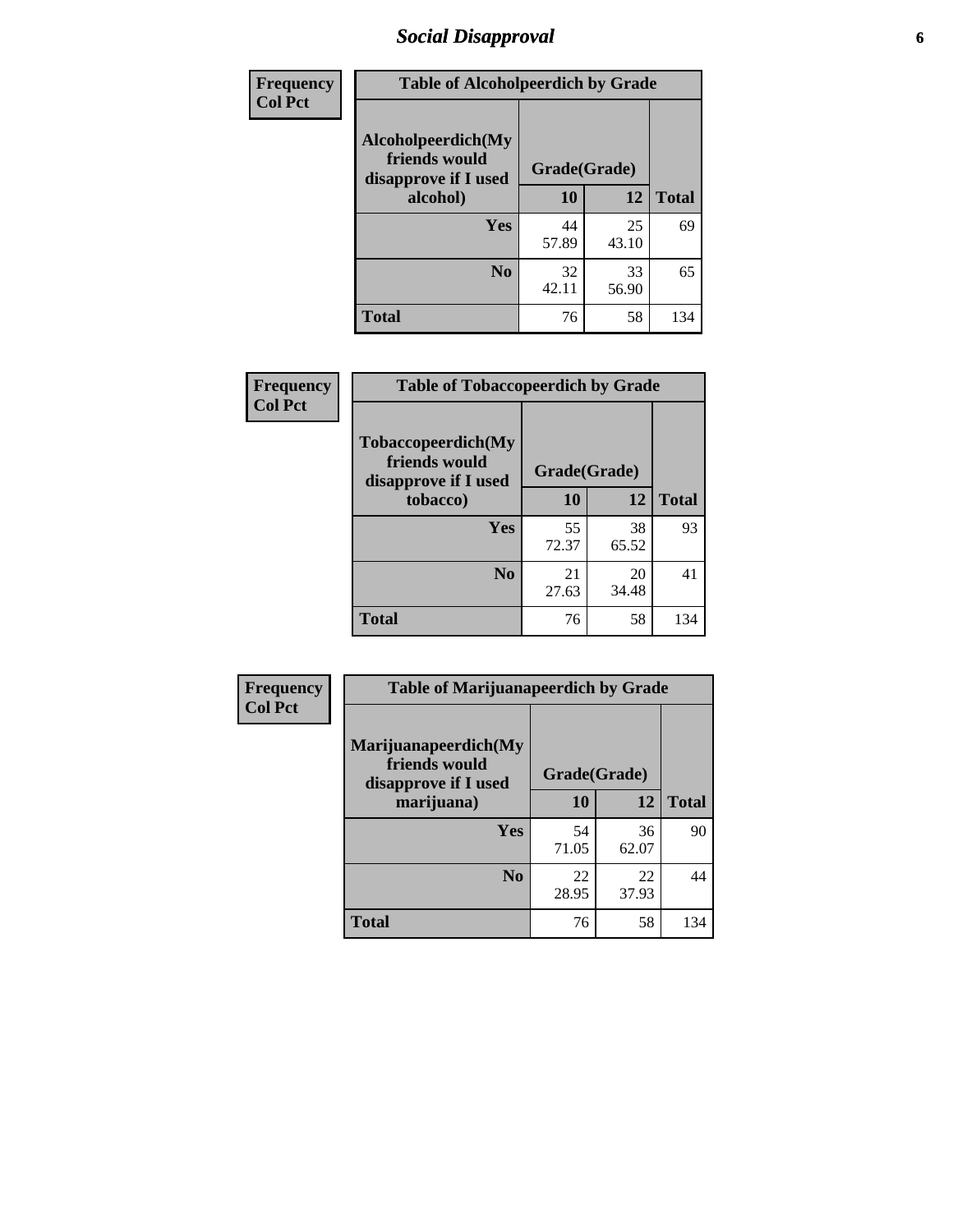## *Social Disapproval* **7**

| Frequency      | <b>Table of Otherdrugpeerdich by Grade</b>                    |              |             |              |  |  |  |
|----------------|---------------------------------------------------------------|--------------|-------------|--------------|--|--|--|
| <b>Col Pct</b> | Otherdrugpeerdich(My<br>friends would<br>disapprove if I used | Grade(Grade) |             |              |  |  |  |
|                | other drugs)                                                  | 10           | 12          | <b>Total</b> |  |  |  |
|                | <b>Yes</b>                                                    | 57<br>75.00  | 50<br>86.21 | 107          |  |  |  |
|                | N <sub>0</sub>                                                | 19<br>25.00  | 8<br>13.79  | 27           |  |  |  |
|                | <b>Total</b>                                                  | 76           | 58          | 134          |  |  |  |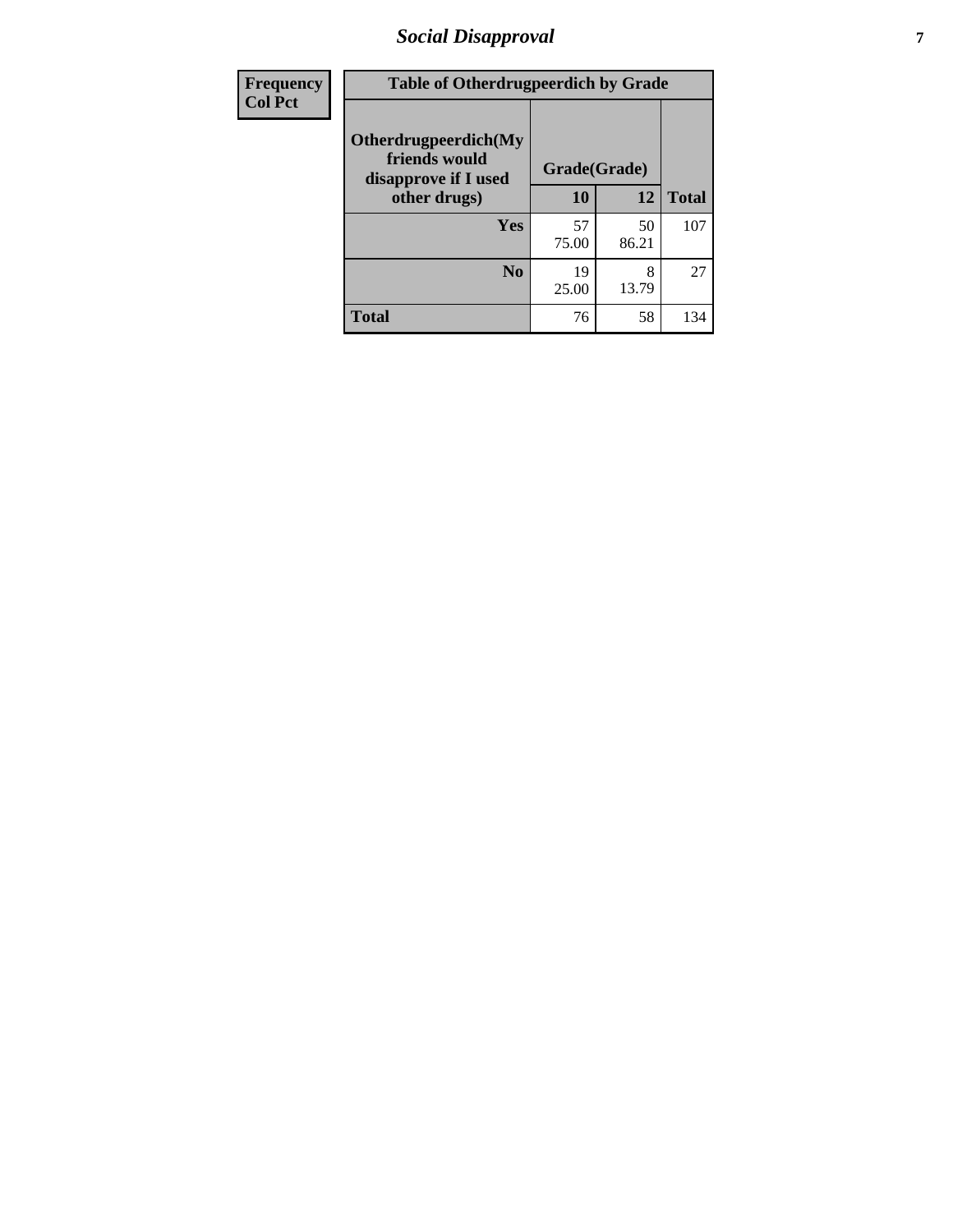#### Title IV, Part A, Schedule A **8** *Goal 2: To help ensure that all schools are safe and disciplined Baseline Data: Year 2008-2009 Student Involvement in Gang Activity*

| Frequency      | <b>Table of Gangself by Grade</b>                                                                 |                    |                  |              |
|----------------|---------------------------------------------------------------------------------------------------|--------------------|------------------|--------------|
| <b>Col Pct</b> | Gangself(I<br>have<br>participated<br>in illegal<br>gang<br>activities in<br>the past 30<br>days) | Grade(Grade)<br>10 | 12               | <b>Total</b> |
|                | Yes                                                                                               | 1<br>1.32          | $\theta$<br>0.00 | 1            |
|                | N <sub>0</sub>                                                                                    | 75<br>98.68        | 58<br>100.00     | 133          |
|                | Total                                                                                             | 76                 | 58               | 134          |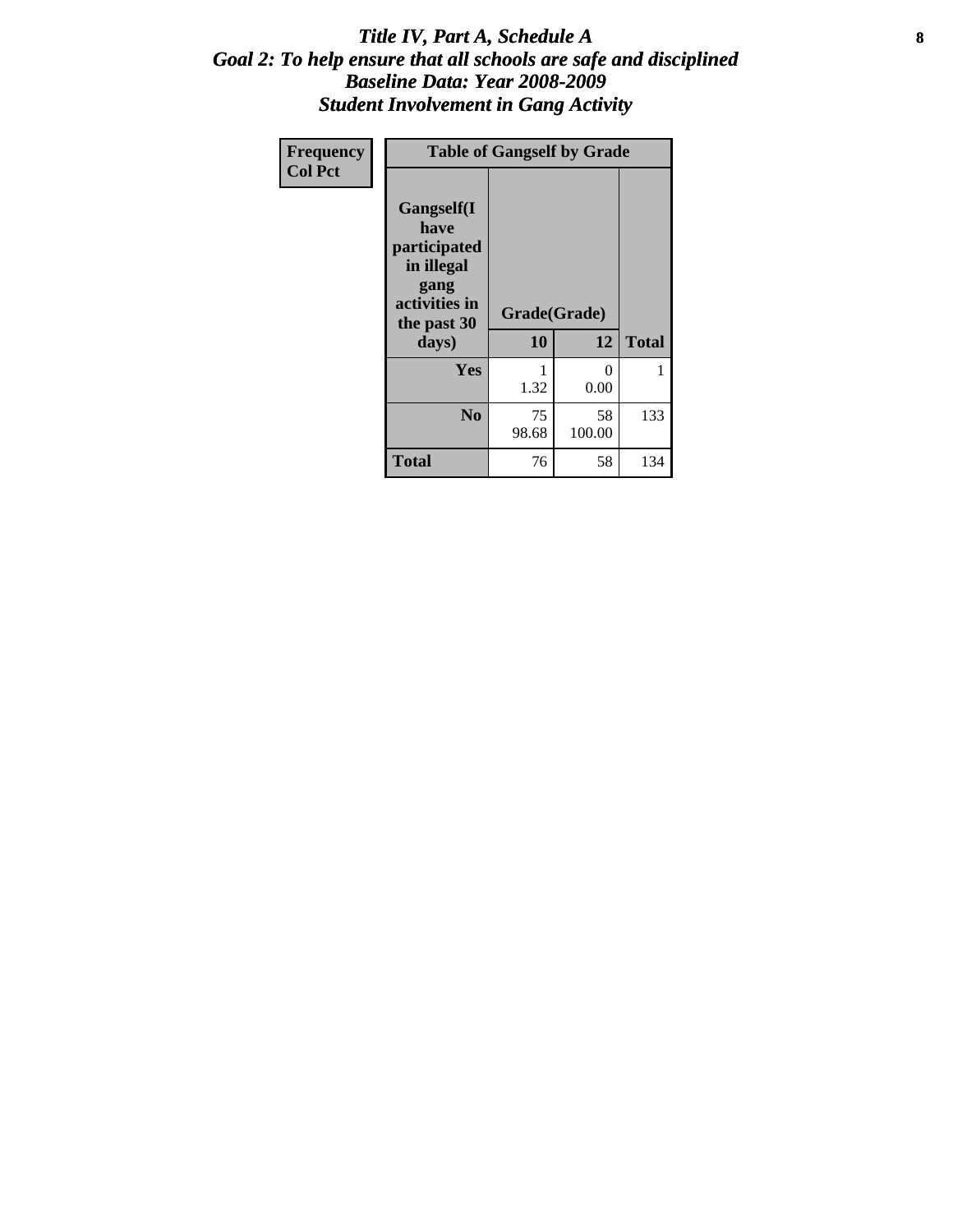## *Student Perception of School Safety* **9**

| <b>Frequency</b><br>Row Pct |
|-----------------------------|
|                             |

| <b>Table of Grade by Safeschool</b> |                          |                                                        |                                        |                                    |              |  |
|-------------------------------------|--------------------------|--------------------------------------------------------|----------------------------------------|------------------------------------|--------------|--|
|                                     |                          | Safeschool (School is a place at which I feel<br>safe) |                                        |                                    |              |  |
| Grade(Grade)                        | <b>Strongly</b><br>Agree | Agree                                                  | <b>Somewhat   Somewhat</b><br>Disagree | <b>Strongly</b><br><b>Disagree</b> | <b>Total</b> |  |
| 10                                  | 19<br>25.00              | 41<br>53.95                                            | 9<br>11.84                             | 9.21                               | 76           |  |
| 12                                  | 25<br>43.10              | 28<br>48.28                                            | 4<br>6.90                              | 1.72                               | 58           |  |
| <b>Total</b>                        | 44                       | 69                                                     | 13                                     | 8                                  | 134          |  |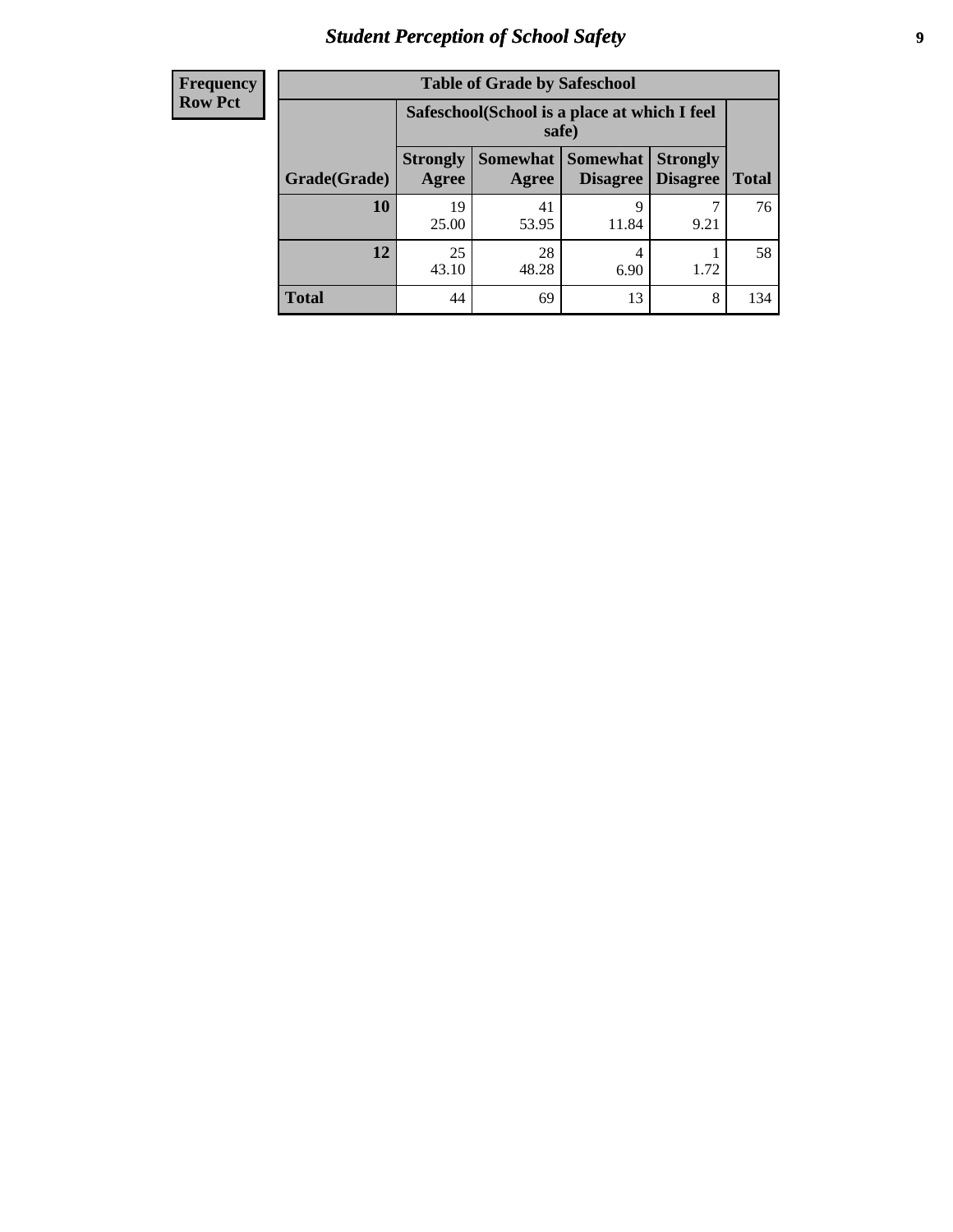#### *Students Who Have Been Bullied* **10**

| Frequency      |  |
|----------------|--|
| <b>Row Pct</b> |  |

## **Table of Grade by Bullied**

┑

| $\mathbf{v}$ | Lavic VI Grauc Dy Dunicu |                         |                                                                                  |                               |                        |                   |              |
|--------------|--------------------------|-------------------------|----------------------------------------------------------------------------------|-------------------------------|------------------------|-------------------|--------------|
|              |                          |                         | <b>Bullied</b> (I have been bullied by<br>other students in the past 30<br>days) |                               |                        |                   |              |
|              | Grade(Grade)             | $\bf{0}$<br><b>Days</b> | 1 or<br>2<br>days                                                                | <b>10</b><br>to<br>19<br>days | 20<br>to<br>29<br>days | All<br>30<br>days | <b>Total</b> |
|              | 10                       | 73<br>96.05             | 1.32                                                                             | 1.32                          | 1.32                   | $\theta$<br>0.00  | 76           |
|              | 12                       | 56<br>96.55             | 1.72                                                                             | 0<br>0.00                     | 0.00                   | 1.72              | 58           |
|              | <b>Total</b>             | 129                     | 2                                                                                | 1                             |                        | 1                 | 134          |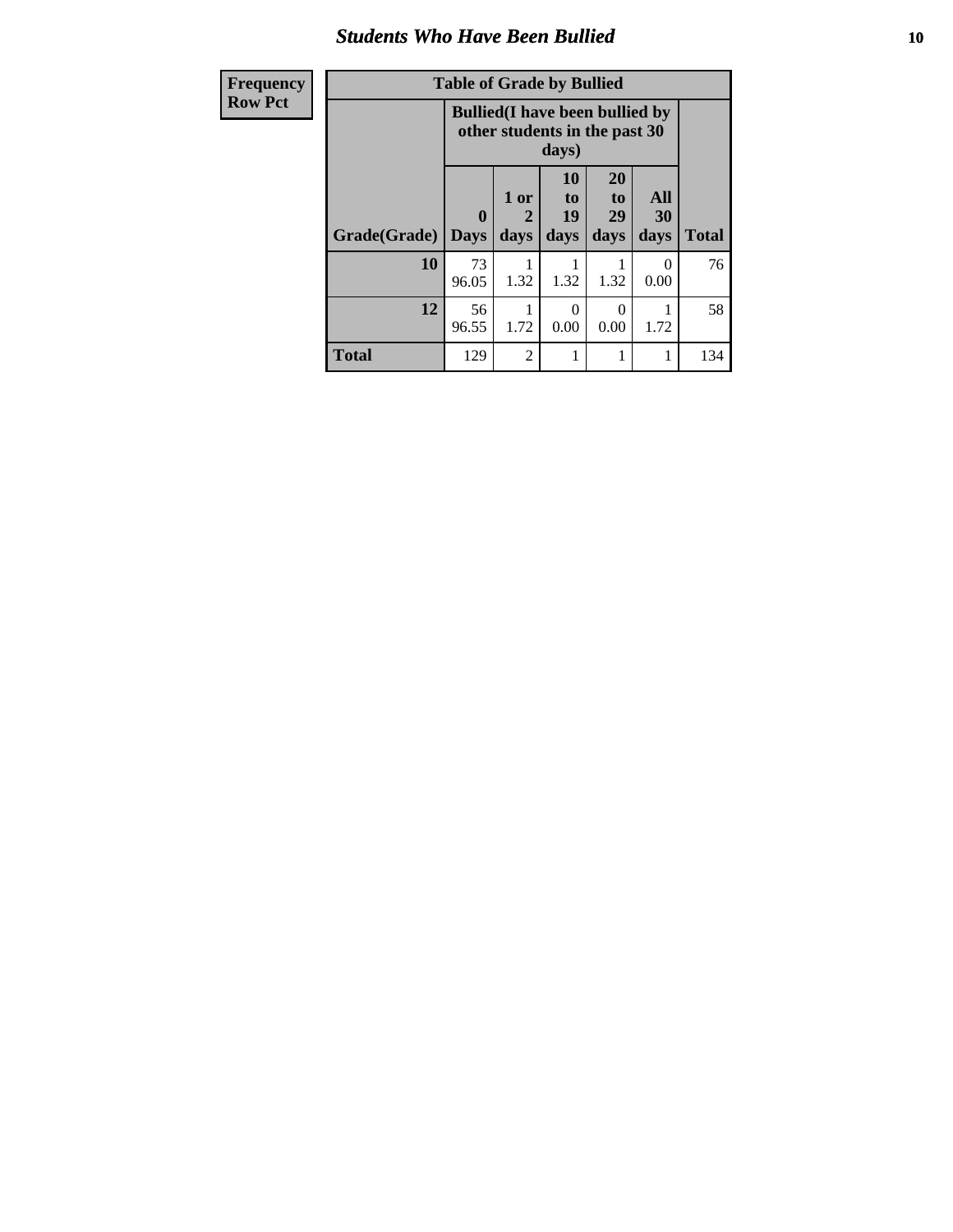### *School Climate* **11**

| Frequency      | <b>Table of SchoolClimate1 by Grade</b> |                    |             |              |  |  |
|----------------|-----------------------------------------|--------------------|-------------|--------------|--|--|
| <b>Col Pct</b> | SchoolClimate1(I<br>like school)        | Grade(Grade)<br>10 | 12          | <b>Total</b> |  |  |
|                | <b>Strongly Agree</b>                   | 5<br>6.58          | 13<br>22.41 | 18           |  |  |
|                | <b>Somewhat Agree</b>                   | 51<br>67.11        | 41<br>70.69 | 92           |  |  |
|                | <b>Somewhat Disagree</b>                | 9<br>11.84         | 3<br>5.17   | 12           |  |  |
|                | <b>Strongly Disagree</b>                | 11<br>14.47        | 1.72        | 12           |  |  |
|                | <b>Total</b>                            | 76                 | 58          | 134          |  |  |

| Frequency<br>Col Pct |
|----------------------|

| <b>Table of SchoolClimate2 by Grade</b>           |                        |             |              |  |  |
|---------------------------------------------------|------------------------|-------------|--------------|--|--|
| SchoolClimate2(I<br>feel successful at<br>school) | Grade(Grade)<br>10     | 12          | <b>Total</b> |  |  |
| <b>Strongly Agree</b>                             | 15<br>19.74            | 19<br>32.76 | 34           |  |  |
| <b>Somewhat Agree</b>                             | 53<br>69.74            | 34<br>58.62 | 87           |  |  |
| <b>Somewhat Disagree</b>                          | 6<br>7.89              | 4<br>6.90   | 10           |  |  |
| <b>Strongly Disagree</b>                          | $\mathfrak{D}$<br>2.63 | 1.72        | 3            |  |  |
| <b>Total</b>                                      | 76                     | 58          | 134          |  |  |

| Frequency      | <b>Table of SchoolClimate3 by Grade</b>                      |                           |             |              |
|----------------|--------------------------------------------------------------|---------------------------|-------------|--------------|
| <b>Col Pct</b> | <b>SchoolClimate3(My</b><br>school has high<br>standards for | Grade(Grade)<br><b>10</b> | 12          | <b>Total</b> |
|                | achievement)                                                 |                           |             |              |
|                | <b>Strongly Agree</b>                                        | 32<br>42.11               | 32<br>55.17 | 64           |
|                | <b>Somewhat Agree</b>                                        | 39<br>51.32               | 22<br>37.93 | 61           |
|                | <b>Somewhat Disagree</b>                                     | 3<br>3.95                 | 4<br>6.90   |              |
|                | <b>Strongly Disagree</b>                                     | $\mathfrak{D}$<br>2.63    | 0<br>0.00   | 2            |
|                | Total                                                        | 76                        | 58          | 134          |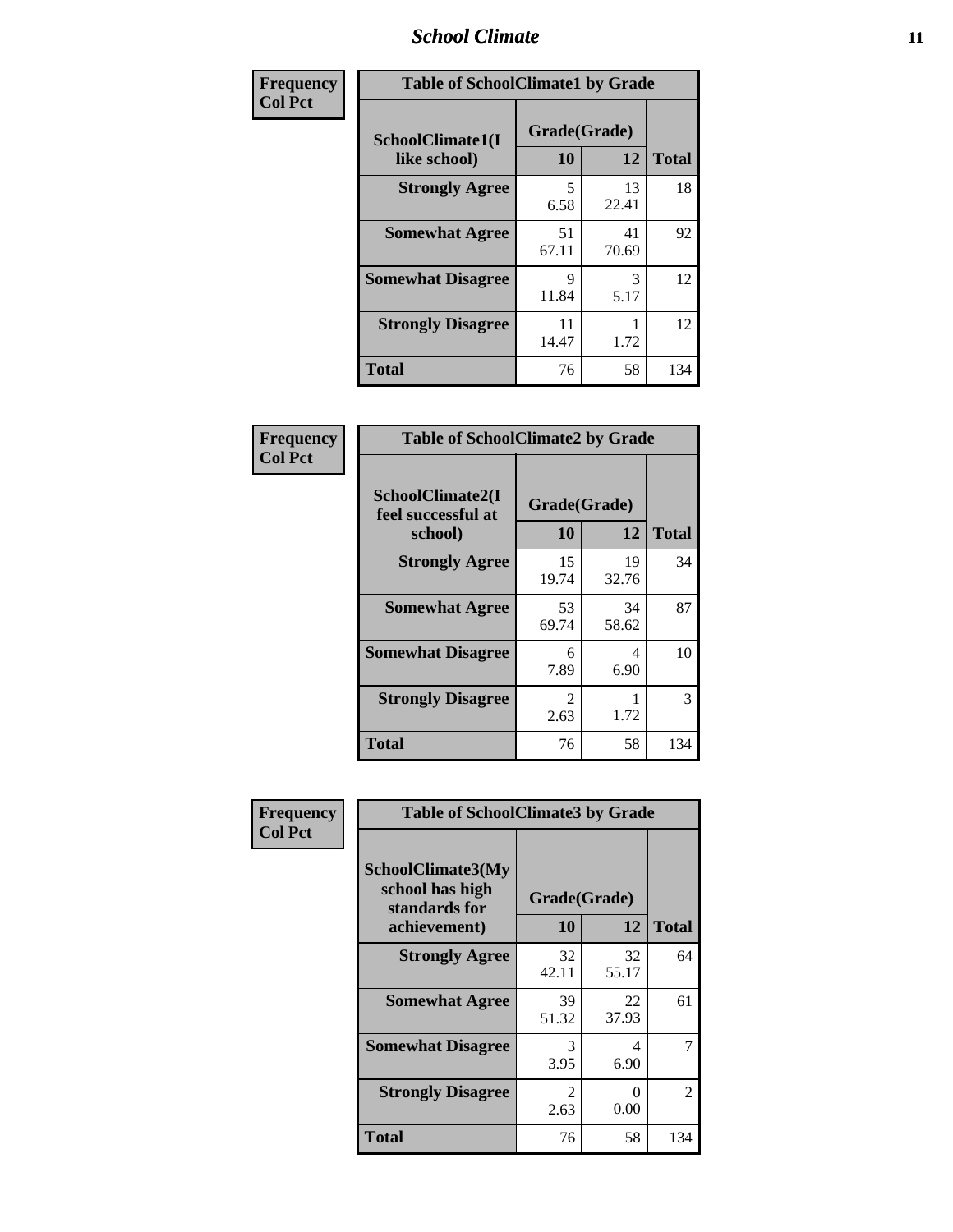### *School Climate* **12**

| Frequency      | <b>Table of SchoolClimate4 by Grade</b>                              |                    |                           |              |
|----------------|----------------------------------------------------------------------|--------------------|---------------------------|--------------|
| <b>Col Pct</b> | <b>SchoolClimate4(My</b><br>school sets clear<br>rules for behavior) | Grade(Grade)<br>10 | 12                        | <b>Total</b> |
|                | <b>Strongly Agree</b>                                                | 34<br>44.74        | 39<br>67.24               | 73           |
|                | <b>Somewhat Agree</b>                                                | 36<br>47.37        | 18<br>31.03               | 54           |
|                | <b>Somewhat Disagree</b>                                             | 3<br>3.95          | 1.72                      | 4            |
|                | <b>Strongly Disagree</b>                                             | 3<br>3.95          | $\mathbf{\Omega}$<br>0.00 | 3            |
|                | <b>Total</b>                                                         | 76                 | 58                        | 134          |

| <b>Table of SchoolClimate5 by Grade</b>                              |                    |                        |              |  |  |
|----------------------------------------------------------------------|--------------------|------------------------|--------------|--|--|
| SchoolClimate5(I<br>know what to do in<br>an emergency at<br>school) | Grade(Grade)<br>10 | 12                     | <b>Total</b> |  |  |
| <b>Strongly Agree</b>                                                | 32                 | 29                     | 61           |  |  |
|                                                                      | 42.11              | 50.00                  |              |  |  |
| <b>Somewhat Agree</b>                                                | 33<br>43.42        | 27<br>46.55            | 60           |  |  |
| <b>Somewhat Disagree</b>                                             | 8<br>10.53         | $\mathfrak{D}$<br>3.45 | 10           |  |  |
| <b>Strongly Disagree</b>                                             | 3<br>3.95          | 0<br>0.00              | 3            |  |  |
| <b>Total</b>                                                         | 76                 | 58                     | 134          |  |  |

| Frequency      | <b>Table of SchoolClimate6 by Grade</b>                  |                           |             |              |  |  |
|----------------|----------------------------------------------------------|---------------------------|-------------|--------------|--|--|
| <b>Col Pct</b> | <b>SchoolClimate6(Teachers</b><br>treat me with respect) | Grade(Grade)<br><b>10</b> | 12          | <b>Total</b> |  |  |
|                | <b>Strongly Agree</b>                                    | 21<br>27.63               | 26<br>44.83 | 47           |  |  |
|                | <b>Somewhat Agree</b>                                    | 37<br>48.68               | 27<br>46.55 | 64           |  |  |
|                | <b>Somewhat Disagree</b>                                 | 12<br>15.79               | 4<br>6.90   | 16           |  |  |
|                | <b>Strongly Disagree</b>                                 | 6<br>7.89                 | 1.72        |              |  |  |
|                | <b>Total</b>                                             | 76                        | 58          | 134          |  |  |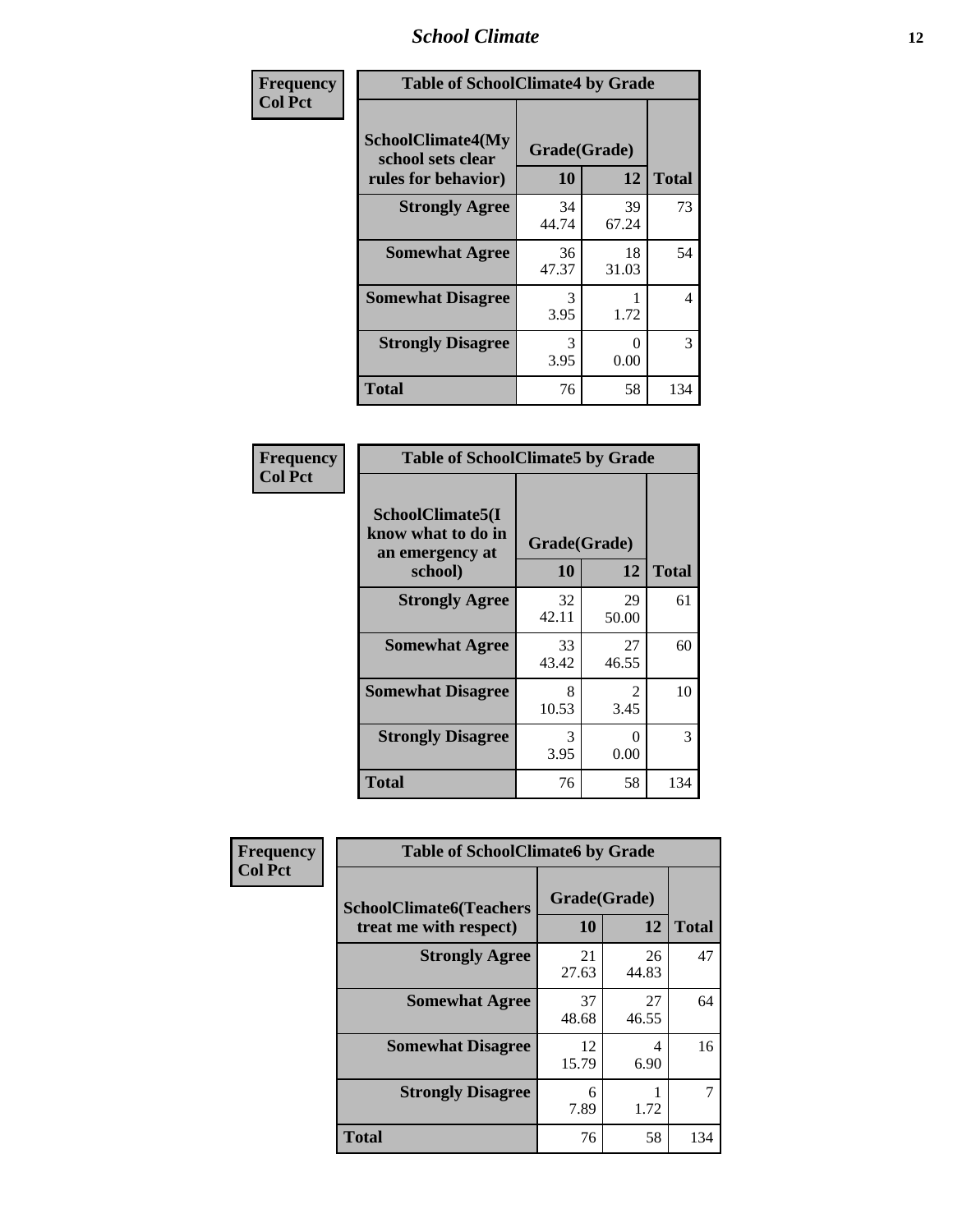### *School Climate* **13**

| Frequency      | <b>Table of SchoolClimate7 by Grade</b>                                       |                           |             |              |  |
|----------------|-------------------------------------------------------------------------------|---------------------------|-------------|--------------|--|
| <b>Col Pct</b> | <b>SchoolClimate7(Behaviors</b><br>in my class allow the<br>teacher to teach) | Grade(Grade)<br><b>10</b> | <b>12</b>   | <b>Total</b> |  |
|                | <b>Strongly Agree</b>                                                         | 12<br>15.79               | 16<br>27.59 | 28           |  |
|                | <b>Somewhat Agree</b>                                                         | 46<br>60.53               | 36<br>62.07 | 82           |  |
|                | <b>Somewhat Disagree</b>                                                      | 15<br>19.74               | 5<br>8.62   | 20           |  |
|                | <b>Strongly Disagree</b>                                                      | 3<br>3.95                 | 1.72        | 4            |  |
|                | <b>Total</b>                                                                  | 76                        | 58          | 134          |  |

| Frequency      | <b>Table of SchoolClimate8 by Grade</b>                                 |              |             |              |  |
|----------------|-------------------------------------------------------------------------|--------------|-------------|--------------|--|
| <b>Col Pct</b> | <b>SchoolClimate8(Students</b><br>are frequently<br>recognized for good | Grade(Grade) |             |              |  |
|                | behavior)                                                               | 10           | 12          | <b>Total</b> |  |
|                | <b>Strongly Agree</b>                                                   | 11<br>14.47  | 12<br>20.69 | 23           |  |
|                | <b>Somewhat Agree</b>                                                   | 33<br>43.42  | 36<br>62.07 | 69           |  |
|                | <b>Somewhat Disagree</b>                                                | 23<br>30.26  | 9<br>15.52  | 32           |  |
|                | <b>Strongly Disagree</b>                                                | 9<br>11.84   | 1.72        | 10           |  |
|                | <b>Total</b>                                                            | 76           | 58          | 134          |  |

| Frequency<br><b>Col Pct</b> | <b>Table of SchoolClimate9 by Grade</b>                                           |                    |                        |              |  |
|-----------------------------|-----------------------------------------------------------------------------------|--------------------|------------------------|--------------|--|
|                             | SchoolClimate9(School<br>counselor would be<br>helpful if I needed<br>assistance) | Grade(Grade)<br>10 | 12                     | <b>Total</b> |  |
|                             | <b>Strongly Agree</b>                                                             | 26<br>34.21        | 29<br>50.00            | 55           |  |
|                             | <b>Somewhat Agree</b>                                                             | 27<br>35.53        | 24<br>41.38            | 51           |  |
|                             | <b>Somewhat Disagree</b>                                                          | 19<br>25.00        | 3<br>5.17              | 22           |  |
|                             | <b>Strongly Disagree</b>                                                          | 4<br>5.26          | $\mathfrak{D}$<br>3.45 | 6            |  |
|                             | Total                                                                             | 76                 | 58                     | 134          |  |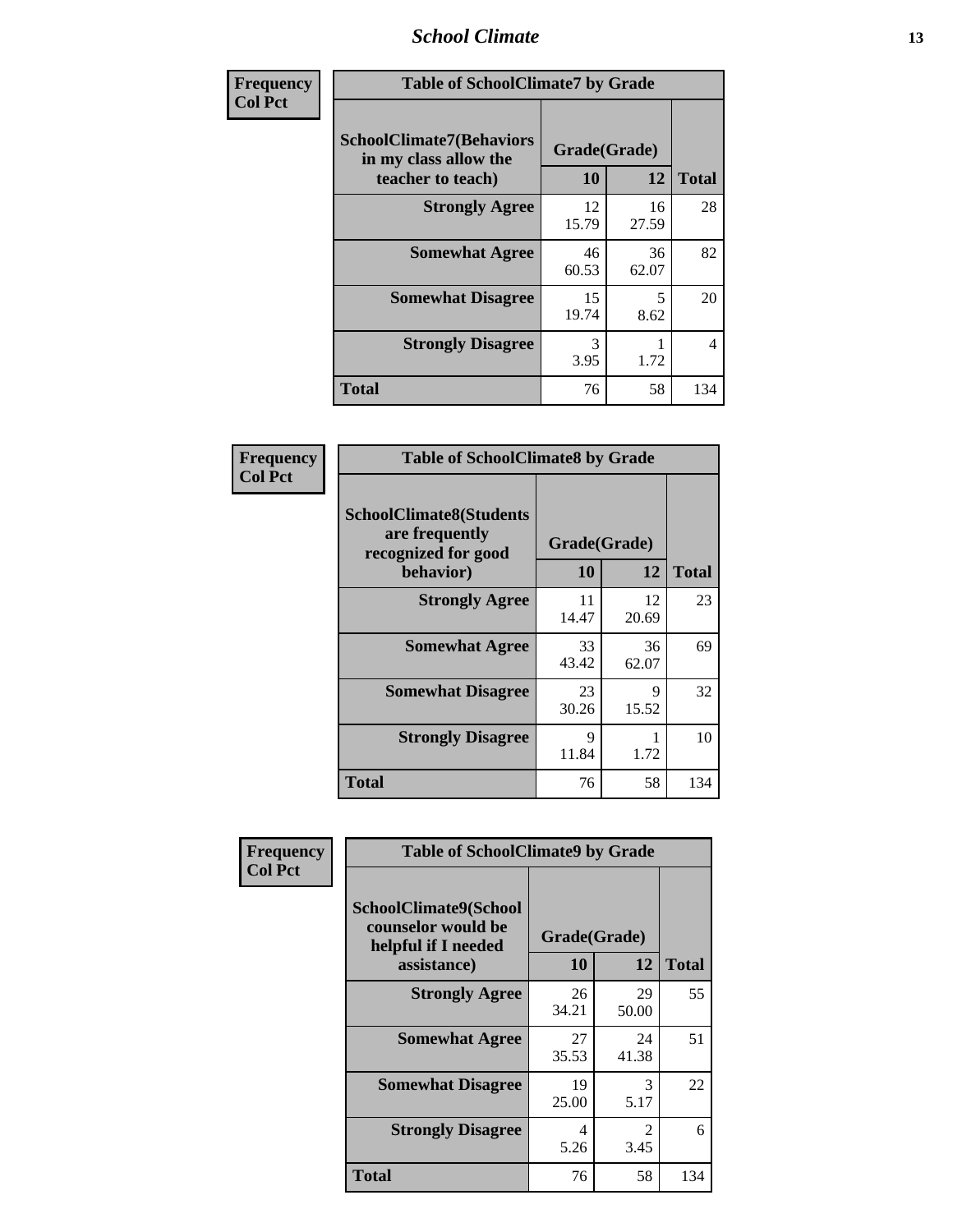## *Reasons for Dropping Out* **14**

| Frequency      | <b>Table of Dropoutreason by Grade</b>                                   |             |                    |              |
|----------------|--------------------------------------------------------------------------|-------------|--------------------|--------------|
| <b>Col Pct</b> | Dropoutreason(If<br>I dropped out the<br>reason would<br>most likely be) | 10          | Grade(Grade)<br>12 | <b>Total</b> |
|                | Won't Drop out                                                           | 55<br>72.37 | 44<br>75.86        | 99           |
|                | <b>Bored</b>                                                             | 11<br>14.47 | 5<br>8.62          | 16           |
|                | <b>Family Reasons</b>                                                    | 4<br>5.26   | 5<br>8.62          | 9            |
|                | <b>Being Bullied</b>                                                     | 0<br>0.00   | 1.72               | 1            |
|                | <b>Other</b>                                                             | 6<br>7.89   | 3<br>5.17          | 9            |
|                | <b>Total</b>                                                             | 76          | 58                 | 134          |

| Frequency<br><b>Col Pct</b> |                                                                        | <b>Table of Dropout by Grade</b> |             |              |
|-----------------------------|------------------------------------------------------------------------|----------------------------------|-------------|--------------|
|                             | Dropout(I<br>have<br>thought<br>about<br>dropping<br>out of<br>school) | Grade(Grade)<br>10               | 12          | <b>Total</b> |
|                             | Yes                                                                    | 19<br>25.00                      | 12<br>20.69 | 31           |
|                             | N <sub>0</sub>                                                         | 57<br>75.00                      | 46<br>79.31 | 103          |
|                             | <b>Total</b>                                                           | 76                               | 58          | 134          |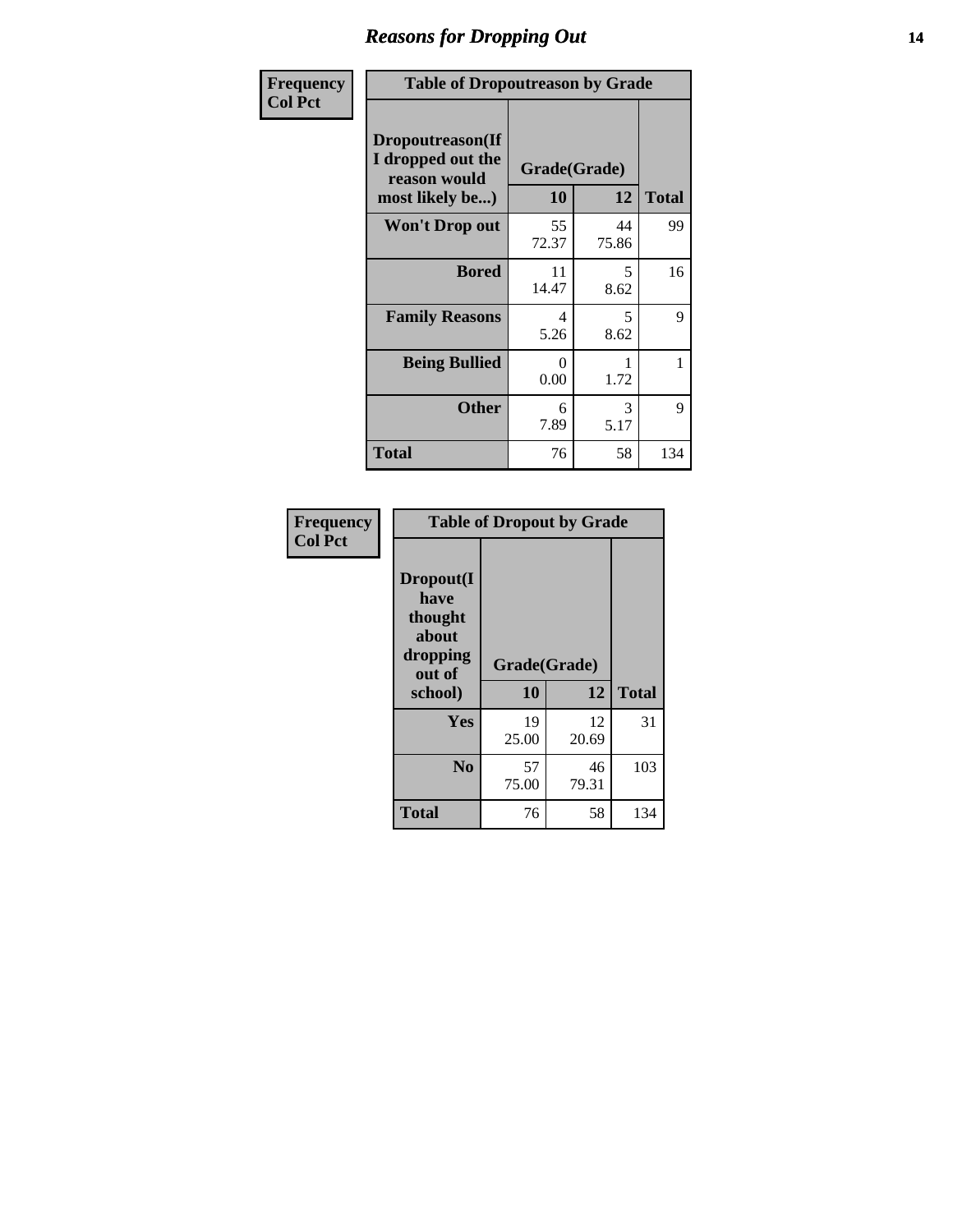*School Safety* **15**

| Frequency      | <b>Table of Gangself by Grade</b>                                                                 |                    |              |              |  |
|----------------|---------------------------------------------------------------------------------------------------|--------------------|--------------|--------------|--|
| <b>Col Pct</b> | Gangself(I<br>have<br>participated<br>in illegal<br>gang<br>activities in<br>the past 30<br>days) | Grade(Grade)<br>10 | 12           | <b>Total</b> |  |
|                | Yes                                                                                               | 1.32               | 0<br>0.00    | 1            |  |
|                | N <sub>0</sub>                                                                                    | 75<br>98.68        | 58<br>100.00 | 133          |  |
|                | <b>Total</b>                                                                                      | 76                 | 58           | 134          |  |

| Frequency<br><b>Col Pct</b> | <b>Table of Gangpeers by Grade</b>                                                                                             |                    |             |              |  |  |  |  |
|-----------------------------|--------------------------------------------------------------------------------------------------------------------------------|--------------------|-------------|--------------|--|--|--|--|
|                             | <b>Gangpeers</b> (I<br>have friends<br>who have<br>participated<br>in illegal<br>gang<br>activities in<br>the past 30<br>days) | Grade(Grade)<br>10 | 12          | <b>Total</b> |  |  |  |  |
|                             | Yes                                                                                                                            | 13<br>17.11        | 8<br>13.79  | 21           |  |  |  |  |
|                             | N <sub>0</sub>                                                                                                                 | 63<br>82.89        | 50<br>86.21 | 113          |  |  |  |  |
|                             | <b>Total</b>                                                                                                                   | 76                 | 58          | 134          |  |  |  |  |

| Frequency      | <b>Table of Pickedon by Grade</b>                                  |                        |            |              |
|----------------|--------------------------------------------------------------------|------------------------|------------|--------------|
| <b>Col Pct</b> | <b>Pickedon(I have</b><br>been picked on or<br>teased at school in | Grade(Grade)           |            |              |
|                | the past 30 days)                                                  | 10                     | 12         | <b>Total</b> |
|                | <b>Strongly Agree</b>                                              | $\mathfrak{D}$<br>2.63 | 1.72       | 3            |
|                | <b>Somewhat Agree</b>                                              | Q<br>11.84             | 4<br>6.90  | 13           |
|                | <b>Somewhat Disagree</b>                                           | 17<br>22.37            | 8<br>13.79 | 25           |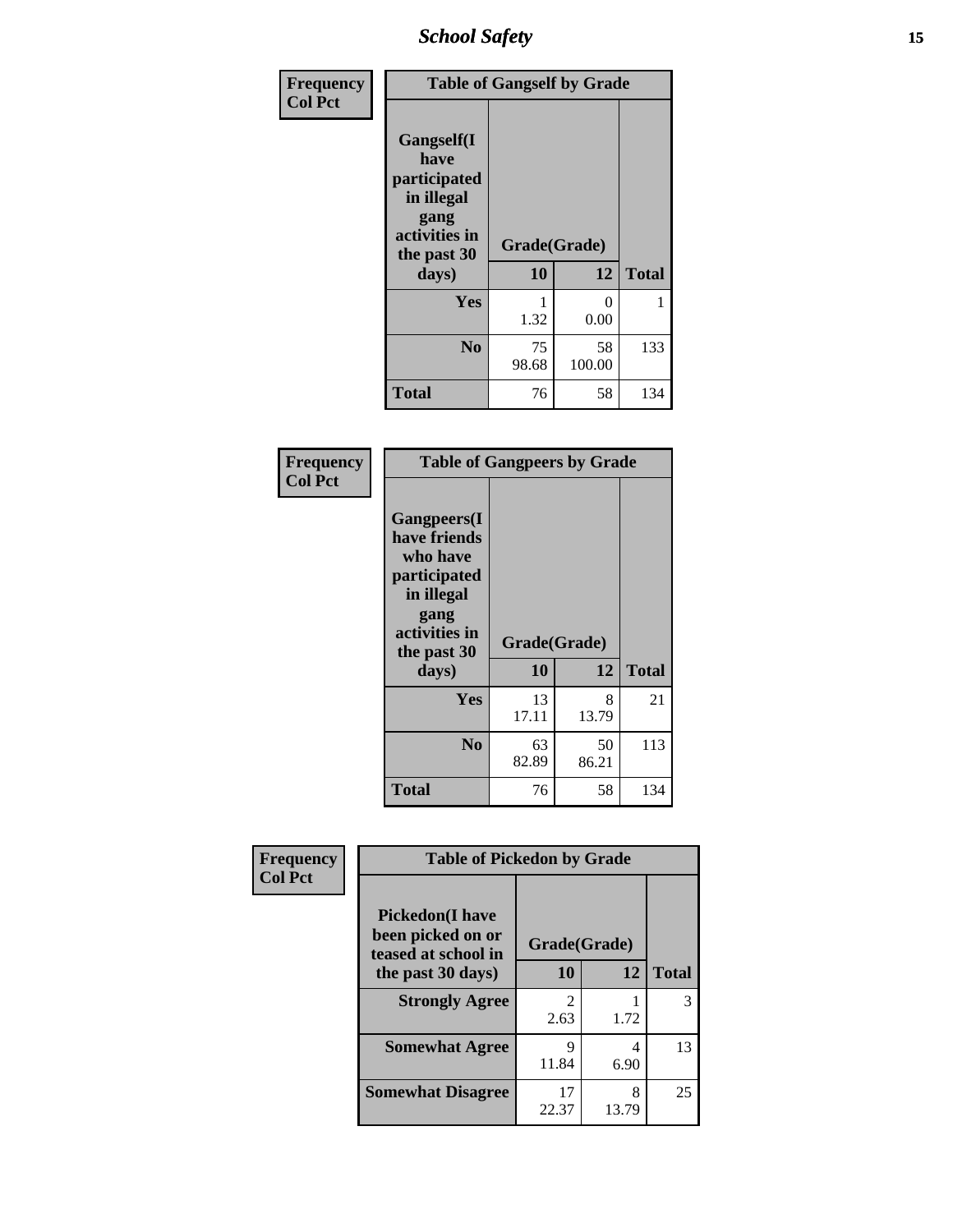*School Safety* **16**

| <b>Frequency</b> | <b>Table of Pickedon by Grade</b>                                                        |                    |             |              |  |  |  |
|------------------|------------------------------------------------------------------------------------------|--------------------|-------------|--------------|--|--|--|
| <b>Col Pct</b>   | <b>Pickedon</b> (I have<br>been picked on or<br>teased at school in<br>the past 30 days) | Grade(Grade)<br>10 | 12          | <b>Total</b> |  |  |  |
|                  | <b>Strongly Disagree</b>                                                                 | 48<br>63.16        | 45<br>77.59 | 93           |  |  |  |
|                  | Total                                                                                    | 76                 | 58          | 134          |  |  |  |

| <b>Frequency</b> | <b>Table of Safeschool by Grade</b>        |                      |             |              |  |  |  |  |
|------------------|--------------------------------------------|----------------------|-------------|--------------|--|--|--|--|
| <b>Col Pct</b>   | Safeschool(School<br>is a place at which I | Grade(Grade)         |             |              |  |  |  |  |
|                  | feel safe)                                 | 10                   | 12          | <b>Total</b> |  |  |  |  |
|                  | <b>Strongly Agree</b>                      | 19<br>25.00          | 25<br>43.10 | 44           |  |  |  |  |
|                  | <b>Somewhat Agree</b>                      | 41<br>53.95          | 28<br>48.28 | 69           |  |  |  |  |
|                  | <b>Somewhat Disagree</b>                   | $\mathbf Q$<br>11.84 | 4<br>6.90   | 13           |  |  |  |  |
|                  | <b>Strongly Disagree</b>                   | 9.21                 | 1.72        | 8            |  |  |  |  |
|                  | <b>Total</b>                               | 76                   | 58          | 134          |  |  |  |  |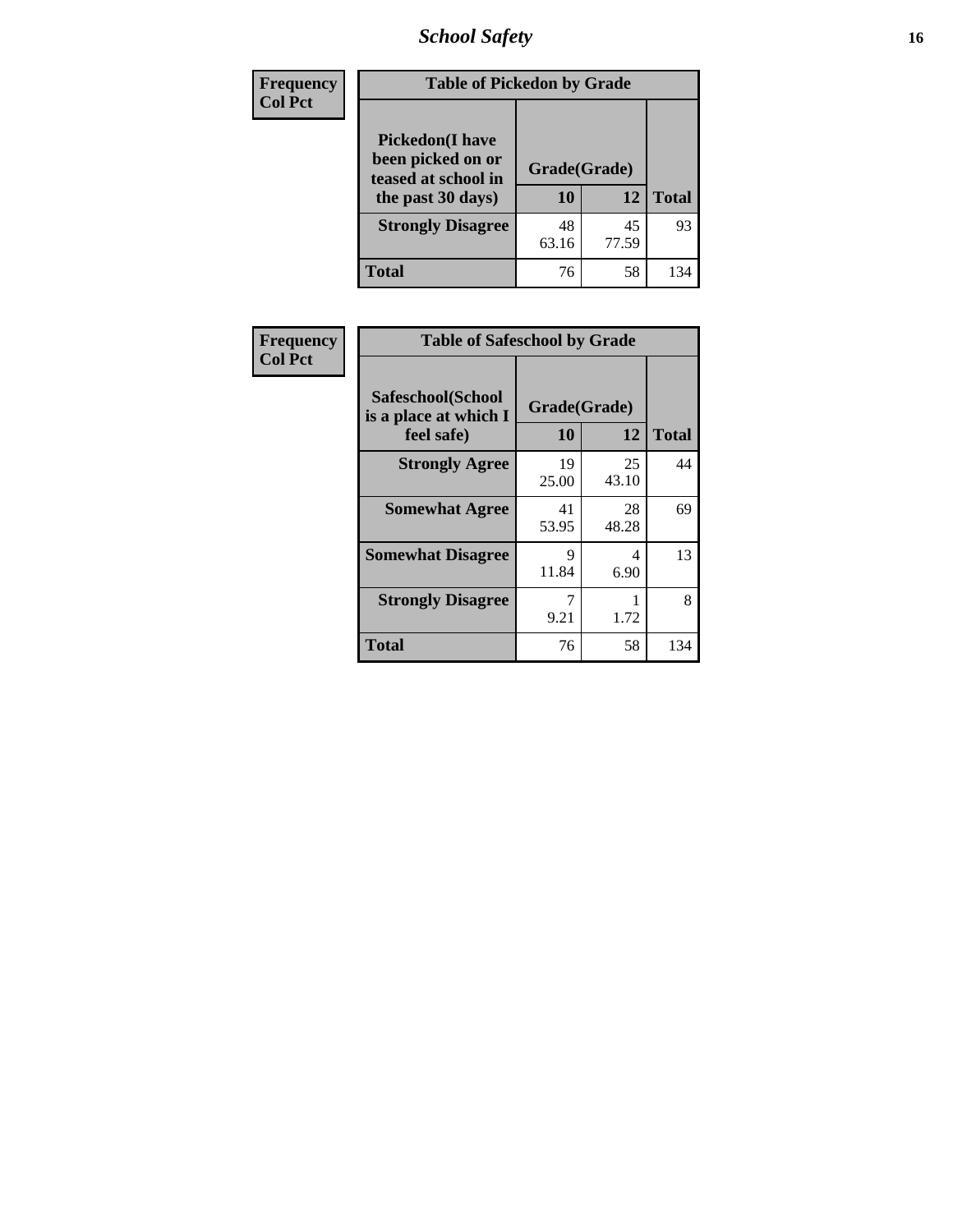*School Safety* **17**

| Frequency      | <b>Table of Grade by Bullied</b> |                  |                                                                         |                               |                        |                   |              |  |
|----------------|----------------------------------|------------------|-------------------------------------------------------------------------|-------------------------------|------------------------|-------------------|--------------|--|
| <b>Row Pct</b> |                                  |                  | <b>Bullied</b> (I have been bullied by<br>other students in the past 30 | days)                         |                        |                   |              |  |
|                | Grade(Grade)                     | 0<br><b>Days</b> | 1 or<br>2<br>days                                                       | <b>10</b><br>to<br>19<br>days | 20<br>to<br>29<br>days | All<br>30<br>days | <b>Total</b> |  |
|                | 10                               | 73<br>96.05      | 1.32                                                                    | 1.32                          | 1.32                   | $\Omega$<br>0.00  | 76           |  |
|                | 12                               | 56<br>96.55      | 1.72                                                                    | 0<br>0.00                     | 0<br>0.00              | 1.72              | 58           |  |
|                | <b>Total</b>                     | 129              | $\overline{2}$                                                          |                               | 1                      |                   | 134          |  |

| Frequency      | <b>Table of Grade by Bulliedothers</b> |                                 |                                                                   |                   |                               |              |  |  |  |  |
|----------------|----------------------------------------|---------------------------------|-------------------------------------------------------------------|-------------------|-------------------------------|--------------|--|--|--|--|
| <b>Row Pct</b> |                                        |                                 | <b>Bulliedothers</b> (I bullied<br>others in the past 30<br>days) |                   |                               |              |  |  |  |  |
|                | Grade(Grade)                           | $\boldsymbol{0}$<br><b>Days</b> | 1 or<br>days                                                      | 6 to<br>9<br>days | <b>10</b><br>to<br>19<br>days | <b>Total</b> |  |  |  |  |
|                | 10                                     | 72<br>94.74                     | 3<br>3.95                                                         | 0<br>0.00         | 1.32                          | 76           |  |  |  |  |
|                | 12                                     | 56<br>96.55                     | 1.72                                                              | 1.72              | 0<br>0.00                     | 58           |  |  |  |  |
|                | <b>Total</b>                           | 128                             | 4                                                                 |                   | 1                             | 134          |  |  |  |  |

| Frequency      | <b>Table of Grade by Weaponschool</b> |                                                                                 |                  |              |
|----------------|---------------------------------------|---------------------------------------------------------------------------------|------------------|--------------|
| <b>Row Pct</b> |                                       | <b>Weaponschool</b> (I<br>brought a weapon<br>to school in the<br>past 30 days) |                  |              |
|                | Grade(Grade)                          | 0 Days                                                                          | 10 to 19<br>days | <b>Total</b> |
|                | 10                                    | 75<br>98.68                                                                     | 1.32             | 76           |
|                | 12                                    | 58<br>100.00                                                                    | 0<br>0.00        | 58           |
|                | <b>Total</b>                          | 133                                                                             |                  | 134          |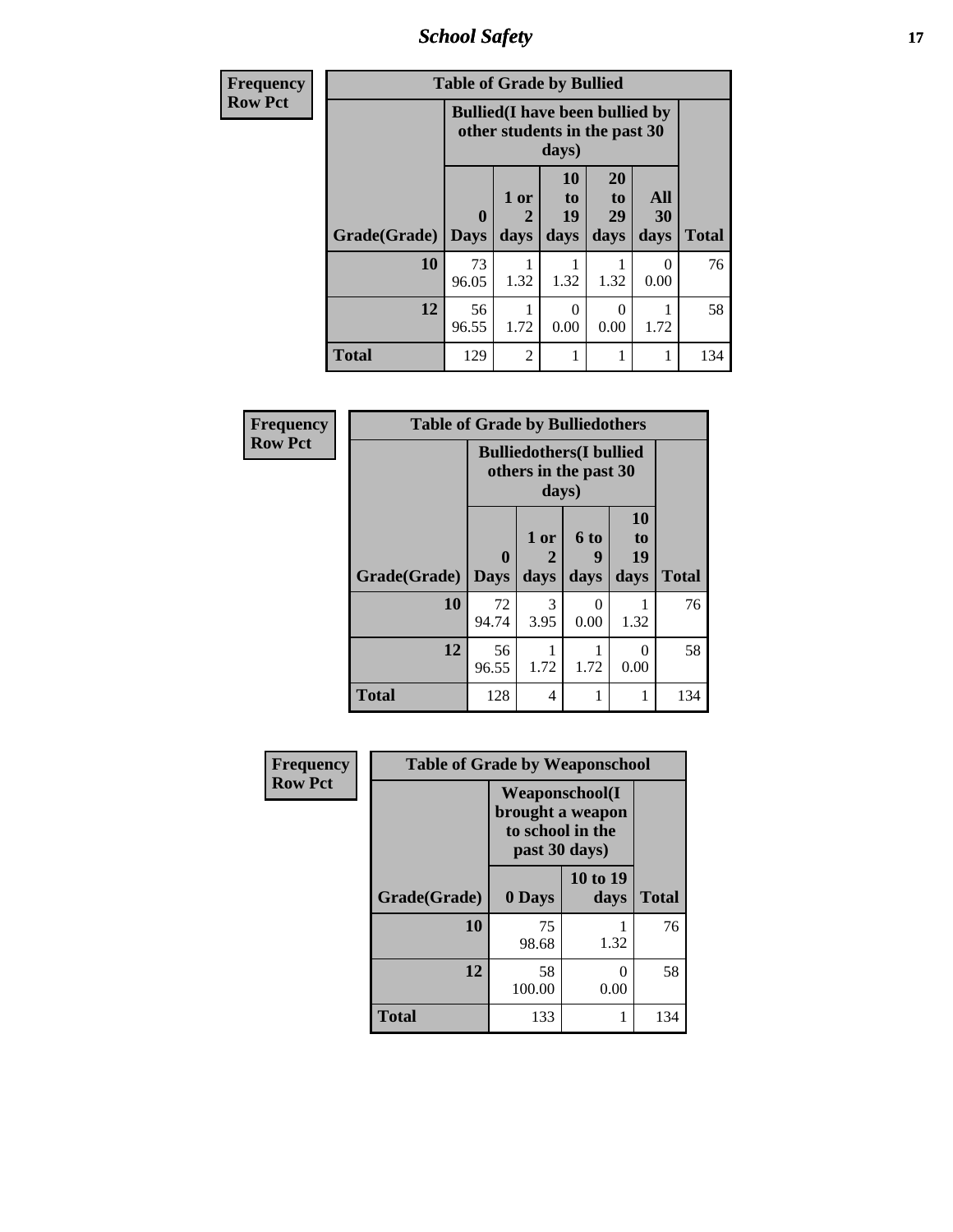*School Safety* **18**

| <b>Frequency</b> | <b>Table of Grade by Absentunsafe</b> |                                                                                                    |                   |                     |              |  |  |  |  |
|------------------|---------------------------------------|----------------------------------------------------------------------------------------------------|-------------------|---------------------|--------------|--|--|--|--|
| <b>Row Pct</b>   |                                       | Absentunsafe(I)<br>have missed school<br>because I felt<br>unsafe in the past<br>$30 \text{ days}$ |                   |                     |              |  |  |  |  |
|                  | Grade(Grade)                          | $\mathbf{0}$<br><b>Days</b>                                                                        | 1 or<br>2<br>days | 10 to<br>19<br>days | <b>Total</b> |  |  |  |  |
|                  | 10                                    | 74<br>97.37                                                                                        | 1.32              | 1.32                | 76           |  |  |  |  |
|                  | 12                                    | 58<br>100.00                                                                                       | 0<br>0.00         | $\Omega$<br>0.00    | 58           |  |  |  |  |
|                  | <b>Total</b>                          | 132                                                                                                |                   |                     | 134          |  |  |  |  |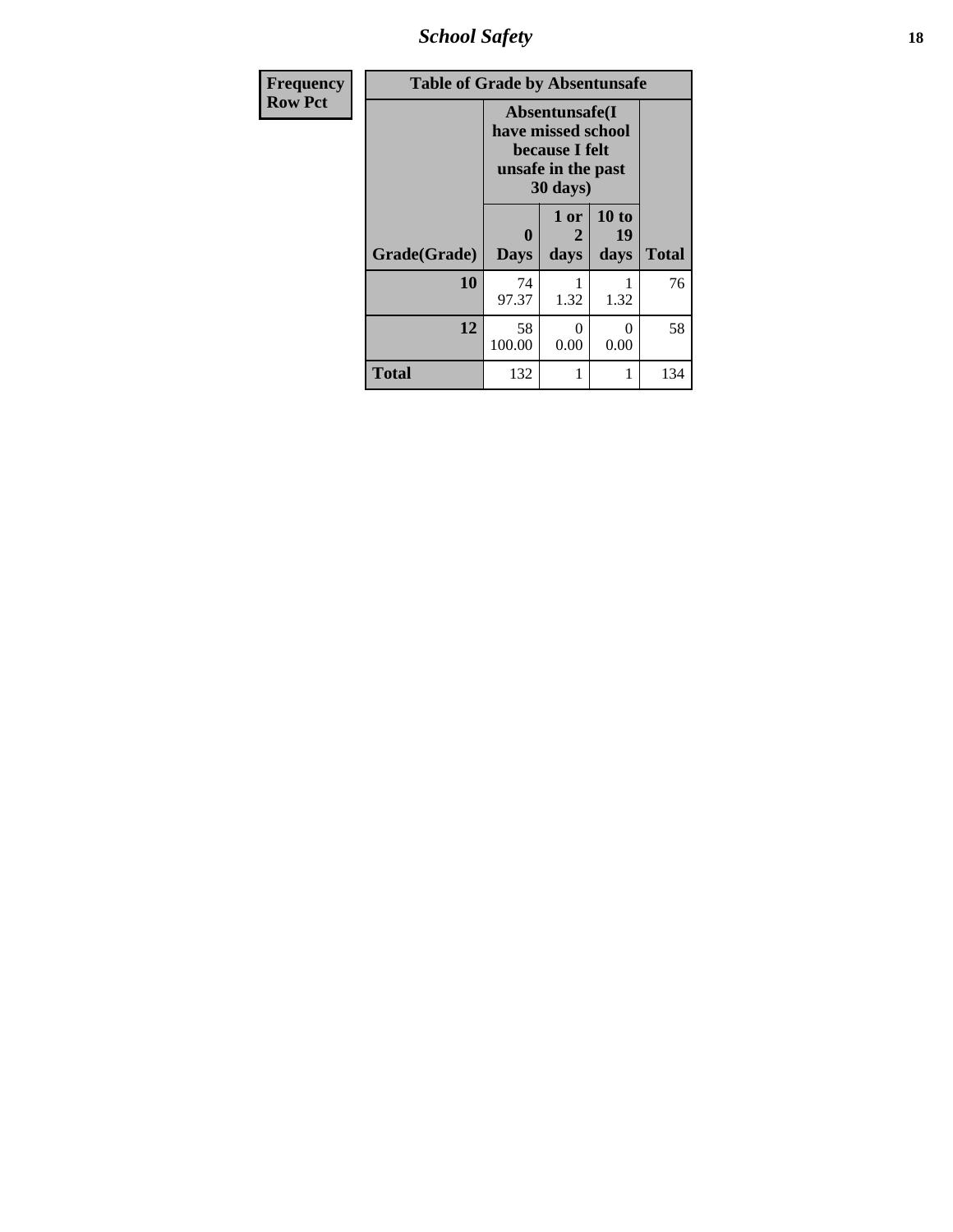## *Drug Use During Last 30 Days* **19**

#### **Frequency Row Pct**

| <b>Table of Grade by Alcohol</b> |                                                                                                                                                |                                     |            |            |           |           |           |              |  |  |
|----------------------------------|------------------------------------------------------------------------------------------------------------------------------------------------|-------------------------------------|------------|------------|-----------|-----------|-----------|--------------|--|--|
|                                  |                                                                                                                                                | Alcohol (Alcohol use, past 30 days) |            |            |           |           |           |              |  |  |
| Grade(Grade)                     | <b>Did</b><br>$6-9$<br>$10-19$<br>$20 - 29$<br>$3 - 5$<br>$1 - 2$<br>Every<br>not<br>days<br>days<br>days<br>day<br>days<br>days<br><b>use</b> |                                     |            |            |           |           |           | <b>Total</b> |  |  |
| 10                               | 68<br>89.47                                                                                                                                    | $\Omega$<br>0.00                    | 1.32       | 1.32       | 2<br>2.63 | 3<br>3.95 | 1.32      | 76           |  |  |
| 12                               | 42<br>72.41                                                                                                                                    | $\overline{2}$<br>3.45              | 6<br>10.34 | 6<br>10.34 | 1.72      | 1.72      | 0<br>0.00 | 58           |  |  |
| <b>Total</b>                     | 110                                                                                                                                            | $\overline{2}$                      | 7          | 7          | 3         | 4         |           | 134          |  |  |

| <b>Frequency</b> |  |
|------------------|--|
| <b>Row Pct</b>   |  |

| <b>Table of Grade by Cigarettes</b> |                                 |                                                                                                                |                |                        |                |                        |           |     |  |
|-------------------------------------|---------------------------------|----------------------------------------------------------------------------------------------------------------|----------------|------------------------|----------------|------------------------|-----------|-----|--|
|                                     |                                 | Cigarettes (Smoking tobacco use,<br>past 30 days)                                                              |                |                        |                |                        |           |     |  |
| Grade(Grade)                        | <b>Did</b><br>not<br><b>use</b> | $10-19$<br>$6-9$<br>20-29<br>$1 - 2$<br>$3 - 5$<br><b>Every</b><br>days<br>days<br>days<br>days<br>day<br>days |                |                        |                |                        |           |     |  |
| 10                                  | 70<br>92.11                     | 0<br>0.00                                                                                                      | 1.32           | 1.32                   | 0<br>0.00      | $\overline{2}$<br>2.63 | 2<br>2.63 | 76  |  |
| 12                                  | 48<br>82.76                     | $\overline{c}$<br>3.45                                                                                         | 1.72           | $\overline{2}$<br>3.45 | 2<br>3.45      | $\overline{2}$<br>3.45 | 1.72      | 58  |  |
| <b>Total</b>                        | 118                             | $\overline{2}$                                                                                                 | $\overline{2}$ | 3                      | $\overline{2}$ | 4                      | 3         | 134 |  |

**Frequency Row Pct**

| <b>Table of Grade by Smokeless</b> |                                                                                                                                                       |                                                         |      |                  |                |                |      |              |  |
|------------------------------------|-------------------------------------------------------------------------------------------------------------------------------------------------------|---------------------------------------------------------|------|------------------|----------------|----------------|------|--------------|--|
|                                    |                                                                                                                                                       | <b>Smokeless</b> (Chewing tobacco use,<br>past 30 days) |      |                  |                |                |      |              |  |
| Grade(Grade)                       | <b>Did</b><br>$10-19$<br>$6 - 9$<br>$3 - 5$<br>$20-29$<br>$1 - 2$<br><b>Every</b><br>not<br>days<br>day<br>days<br>days<br>days<br>days<br><b>use</b> |                                                         |      |                  |                |                |      | <b>Total</b> |  |
| 10                                 | 69<br>90.79                                                                                                                                           | 1.32                                                    | 1.32 | $\Omega$<br>0.00 | 2<br>2.63      | 2.63           | 1.32 | 76           |  |
| 12                                 | 51<br>$\overline{2}$<br>$\mathfrak{D}$<br>$\mathcal{D}_{\mathcal{A}}$<br>0<br>0<br>1.72<br>0.00<br>87.93<br>3.45<br>0.00<br>3.45<br>3.45              |                                                         |      |                  |                |                |      |              |  |
| <b>Total</b>                       | 120                                                                                                                                                   | 3                                                       | 3    |                  | $\overline{2}$ | $\overline{2}$ | 3    | 134          |  |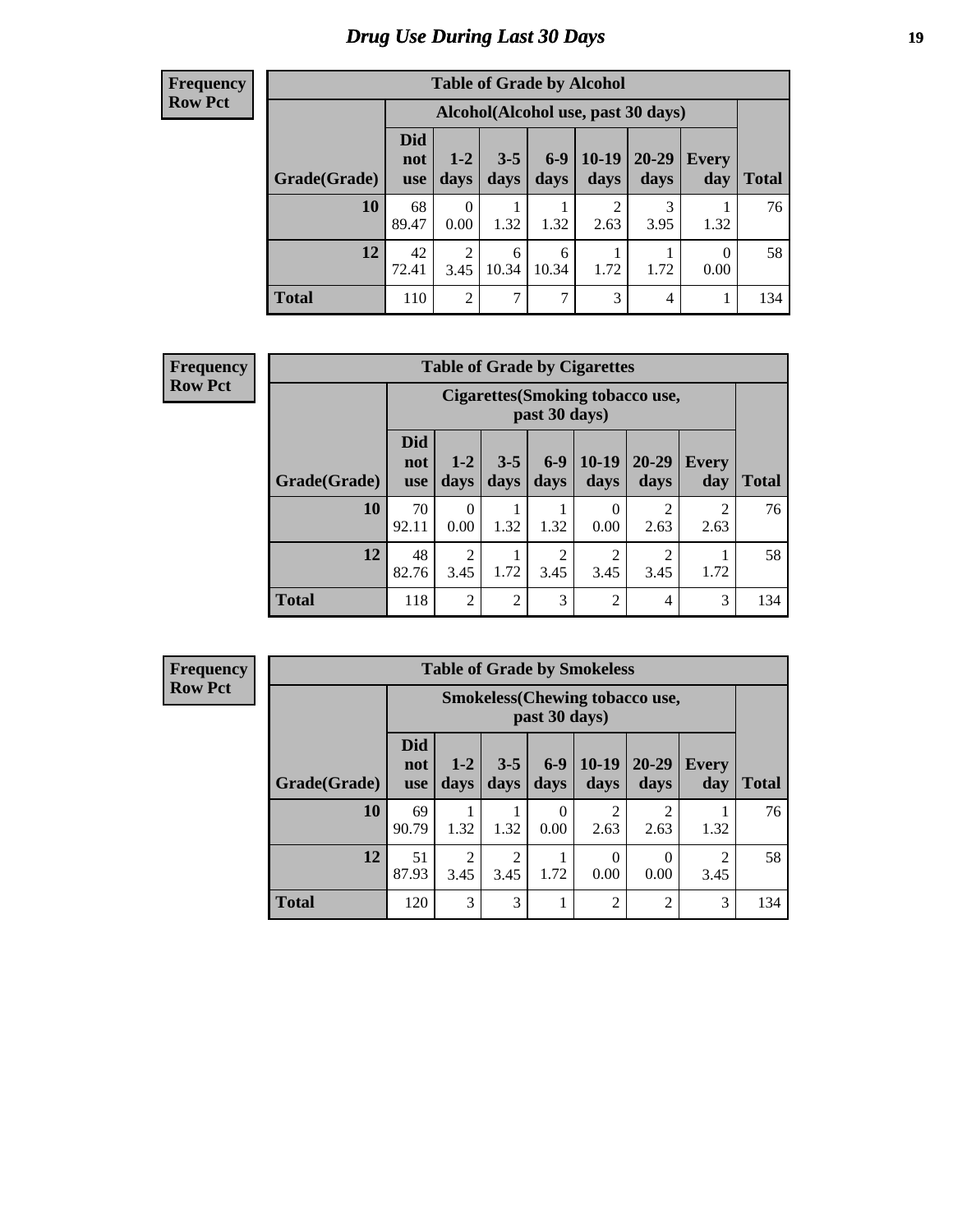#### **Frequency Row Pct**

| <b>Table of Grade by Marijuana</b> |                          |                  |                        |                        |                 |                                         |                |       |
|------------------------------------|--------------------------|------------------|------------------------|------------------------|-----------------|-----------------------------------------|----------------|-------|
|                                    |                          |                  |                        |                        |                 | Marijuana (Marijuana use, past 30 days) |                |       |
| Grade(Grade)                       | Did<br>not<br><b>use</b> | $1 - 2$<br>days  | $3 - 5$<br>days        | $6-9$<br>days          | $10-19$<br>days | 20-29<br>days                           | Every<br>day   | Total |
| 10                                 | 68<br>89.47              | $\Omega$<br>0.00 | 0<br>0.00              | 0<br>0.00              | 5<br>6.58       | 1.32                                    | 2<br>2.63      | 76    |
| 12                                 | 49<br>84.48              | 1.72             | $\overline{2}$<br>3.45 | $\overline{c}$<br>3.45 | 3<br>5.17       | 1.72                                    | 0<br>0.00      | 58    |
| <b>Total</b>                       | 117                      |                  | 2                      | $\overline{2}$         | 8               | $\overline{2}$                          | $\overline{2}$ | 134   |

| Frequency      | <b>Table of Grade by Cocaine</b> |                                 |                                               |                     |              |  |  |
|----------------|----------------------------------|---------------------------------|-----------------------------------------------|---------------------|--------------|--|--|
| <b>Row Pct</b> |                                  |                                 | <b>Cocaine</b> (Cocaine<br>use, past 30 days) |                     |              |  |  |
|                | Grade(Grade)                     | <b>Did</b><br>not<br><b>use</b> | $1 - 2$<br>days                               | <b>Every</b><br>day | <b>Total</b> |  |  |
|                | 10                               | 73<br>96.05                     | 2<br>2.63                                     | 1.32                | 76           |  |  |
|                | 12                               | 58<br>100.00                    | 0<br>0.00                                     | 0.00                | 58           |  |  |
|                | <b>Total</b>                     | 131                             | 2                                             | 1                   | 134          |  |  |

| <b>Frequency</b> | <b>Table of Grade by Inhalants</b> |                          |                                                  |                   |                     |              |  |
|------------------|------------------------------------|--------------------------|--------------------------------------------------|-------------------|---------------------|--------------|--|
| <b>Row Pct</b>   |                                    |                          | <b>Inhalants</b> (Inhalant use,<br>past 30 days) |                   |                     |              |  |
|                  | Grade(Grade)                       | <b>Did</b><br>not<br>use | $3 - 5$<br>days                                  | $20 - 29$<br>days | <b>Every</b><br>day | <b>Total</b> |  |
|                  | 10                                 | 73<br>96.05              | 1.32                                             | 1.32              | 1.32                | 76           |  |
|                  | 12                                 | 58<br>100.00             | 0<br>0.00                                        | 0<br>0.00         | 0<br>0.00           | 58           |  |
|                  | <b>Total</b>                       | 131                      | 1                                                | 1                 |                     | 134          |  |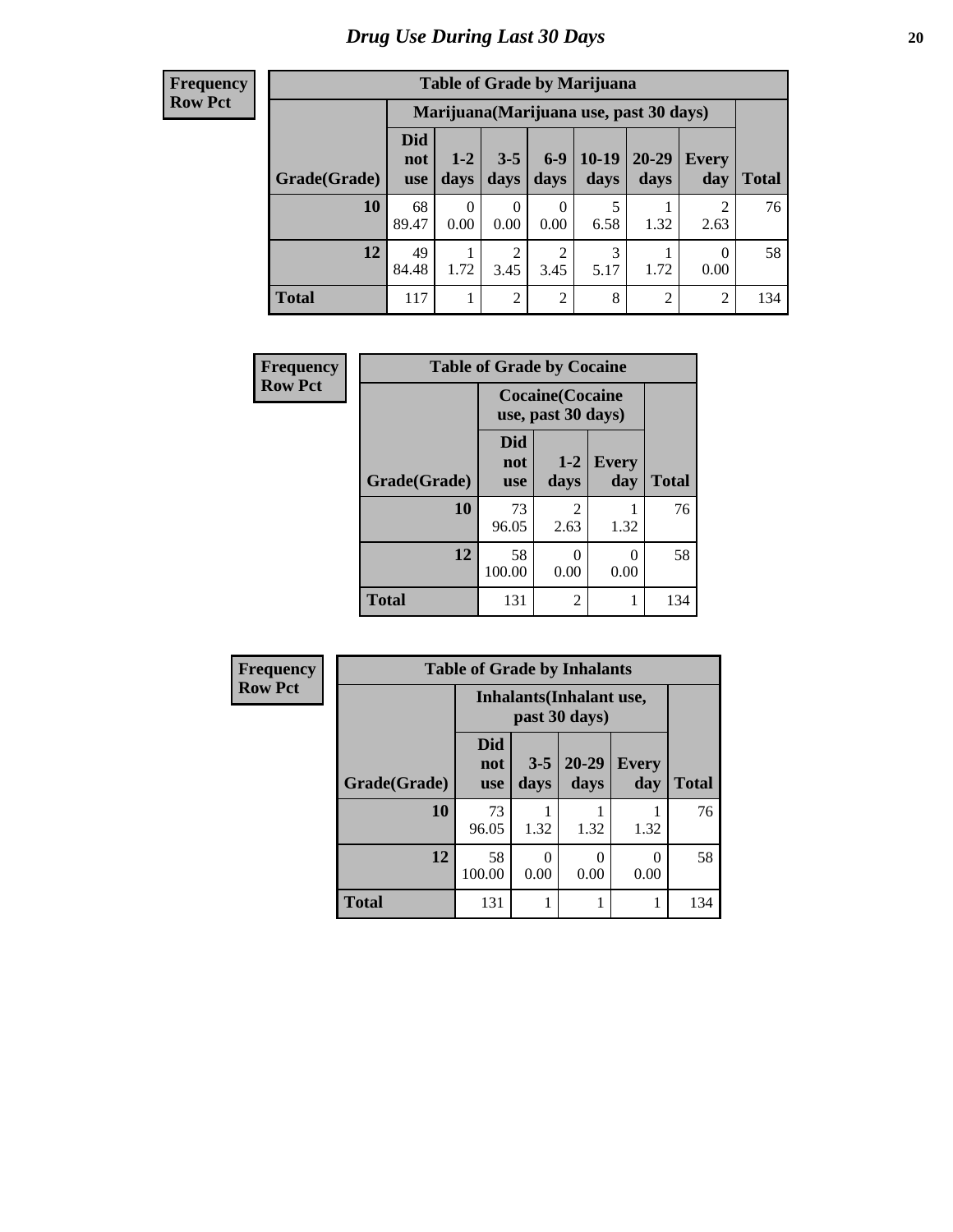## *Drug Use During Last 30 Days* **21**

| <b>Frequency</b> | <b>Table of Grade by Steroids</b> |                                                |                 |                     |              |  |
|------------------|-----------------------------------|------------------------------------------------|-----------------|---------------------|--------------|--|
| <b>Row Pct</b>   |                                   | <b>Steroids</b> (Steroid<br>use, past 30 days) |                 |                     |              |  |
|                  | Grade(Grade)                      | Did<br>not<br><b>use</b>                       | $10-19$<br>days | <b>Every</b><br>day | <b>Total</b> |  |
|                  | 10                                | 74<br>97.37                                    | 1.32            | 1.32                | 76           |  |
|                  | 12                                | 57<br>98.28                                    | 1.72            | $\Omega$<br>0.00    | 58           |  |
|                  | <b>Total</b>                      | 131                                            | $\mathfrak{D}$  |                     | 134          |  |

| <b>Frequency</b> | <b>Table of Grade by Ecstasy</b> |                                 |                                        |                          |                     |              |  |
|------------------|----------------------------------|---------------------------------|----------------------------------------|--------------------------|---------------------|--------------|--|
| <b>Row Pct</b>   |                                  |                                 | Ecstasy (Ecstasy use,<br>past 30 days) |                          |                     |              |  |
|                  | Grade(Grade)                     | <b>Did</b><br>not<br><b>use</b> | $1 - 2$<br>days                        | $6-9$<br>days            | <b>Every</b><br>day | <b>Total</b> |  |
|                  | 10                               | 73<br>96.05                     | 1.32                                   | 1.32                     | 1.32                | 76           |  |
|                  | 12                               | 58<br>100.00                    | 0.00                                   | $\left( \right)$<br>0.00 | 0.00                | 58           |  |
|                  | <b>Total</b>                     | 131                             |                                        |                          |                     | 134          |  |

| Frequency      |              | <b>Table of Grade by Meth</b> |                                                    |                     |              |  |
|----------------|--------------|-------------------------------|----------------------------------------------------|---------------------|--------------|--|
| <b>Row Pct</b> |              |                               | <b>Meth</b> (Methamphetamine<br>use, past 30 days) |                     |              |  |
|                | Grade(Grade) | Did not<br><b>use</b>         | $10-19$<br>days                                    | <b>Every</b><br>day | <b>Total</b> |  |
|                | 10           | 74<br>97.37                   | 1.32                                               | 1.32                | 76           |  |
|                | 12           | 58<br>100.00                  | 0.00                                               | 0<br>0.00           | 58           |  |
|                | <b>Total</b> | 132                           |                                                    |                     | 134          |  |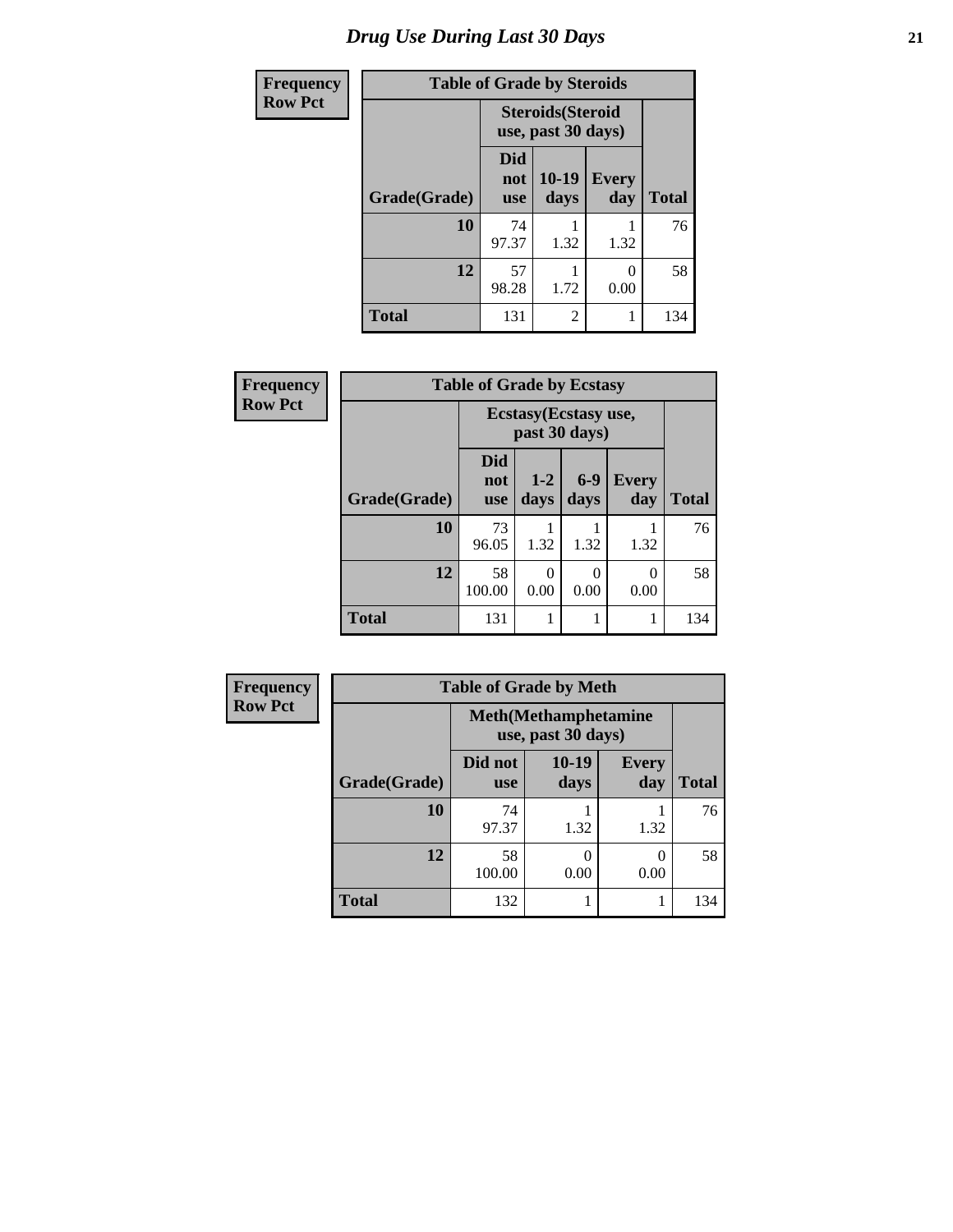| <b>Frequency</b> | <b>Table of Grade by Hallucinogens</b> |                                                   |                 |                 |                  |                     |              |  |
|------------------|----------------------------------------|---------------------------------------------------|-----------------|-----------------|------------------|---------------------|--------------|--|
| Row Pct          |                                        | Hallucinogens (Hallucinogen use,<br>past 30 days) |                 |                 |                  |                     |              |  |
|                  | Grade(Grade)                           | <b>Did</b><br>not<br><b>use</b>                   | $1 - 2$<br>days | $3 - 5$<br>days | $10-19$<br>days  | <b>Every</b><br>day | <b>Total</b> |  |
|                  | 10                                     | 73<br>96.05                                       | 1.32            | 0.00            | 1.32             | 1.32                | 76           |  |
|                  | 12                                     | 57<br>98.28                                       | 0.00            | 1.72            | $\theta$<br>0.00 | 0<br>0.00           | 58           |  |
|                  | <b>Total</b>                           | 130                                               |                 |                 |                  |                     | 134          |  |

| Frequency      |                                                                                    |                          |                |                 | <b>Table of Grade by Prescription</b> |                     |              |
|----------------|------------------------------------------------------------------------------------|--------------------------|----------------|-----------------|---------------------------------------|---------------------|--------------|
| <b>Row Pct</b> | <b>Prescription</b> (Prescription drugs)<br>not prescribed to me,<br>past 30 days) |                          |                |                 |                                       |                     |              |
|                | Grade(Grade)                                                                       | <b>Did</b><br>not<br>use | $1-2$<br>days  | $3 - 5$<br>days | $ 10-19$<br>days                      | <b>Every</b><br>day | <b>Total</b> |
|                | 10                                                                                 | 72<br>94.74              | 1.32           | 0<br>0.00       | $\mathfrak{D}$<br>2.63                | 1.32                | 76           |
|                | 12                                                                                 | 55<br>94.83              | 1.72           | 1.72            | 1.72                                  | 0<br>0.00           | 58           |
|                | <b>Total</b>                                                                       | 127                      | $\overline{2}$ | 1               | 3                                     |                     | 134          |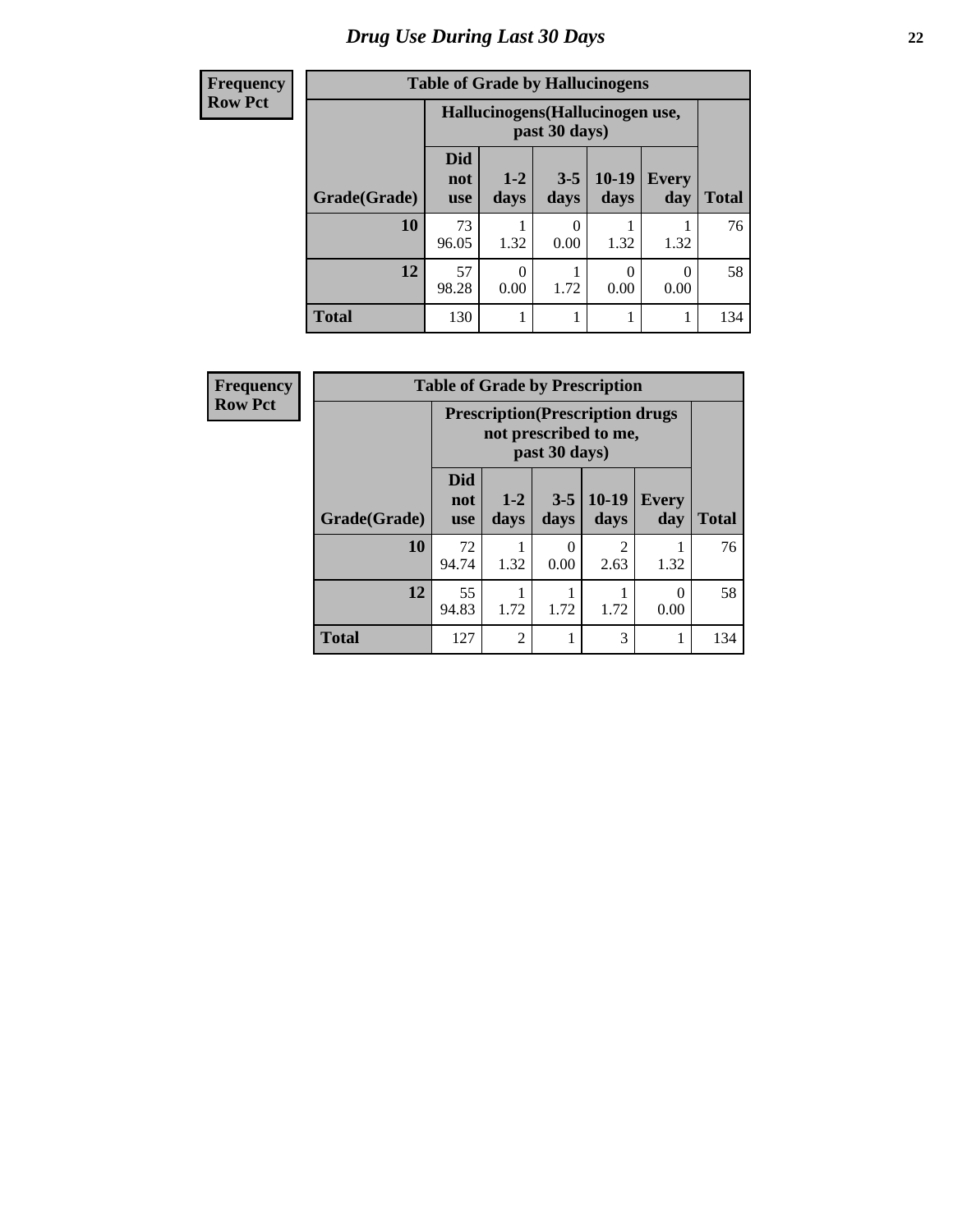| Frequency      | <b>Table of Alcoholease by Grade</b>              |                    |             |              |  |  |
|----------------|---------------------------------------------------|--------------------|-------------|--------------|--|--|
| <b>Col Pct</b> | <b>Alcoholease</b> (It is<br>easy to get alcohol) | Grade(Grade)<br>10 | 12          | <b>Total</b> |  |  |
|                | <b>Strongly Agree</b>                             | 23<br>30.26        | 23<br>39.66 | 46           |  |  |
|                | <b>Somewhat Agree</b>                             | 29<br>38.16        | 25<br>43.10 | 54           |  |  |
|                | <b>Somewhat Disagree</b>                          | 9.21               | 6<br>10.34  | 13           |  |  |
|                | <b>Strongly Disagree</b>                          | 17<br>22.37        | 4<br>6.90   | 21           |  |  |
|                | <b>Total</b>                                      | 76                 | 58          | 134          |  |  |

| Frequency      |                                                          | <b>Table of Cigarettesease by Grade</b> |             |              |  |  |
|----------------|----------------------------------------------------------|-----------------------------------------|-------------|--------------|--|--|
| <b>Col Pct</b> | Cigarettesease (It is<br>easy to get smoking<br>tobacco) | Grade(Grade)<br><b>10</b>               | 12          | <b>Total</b> |  |  |
|                | <b>Strongly Agree</b>                                    | 21<br>27.63                             | 32<br>55.17 | 53           |  |  |
|                | <b>Somewhat Agree</b>                                    | 24<br>31.58                             | 15<br>25.86 | 39           |  |  |
|                | <b>Somewhat Disagree</b>                                 | 10<br>13.16                             | 12.07       | 17           |  |  |
|                | <b>Strongly Disagree</b>                                 | 21<br>27.63                             | 4<br>6.90   | 25           |  |  |
|                | <b>Total</b>                                             | 76                                      | 58          | 134          |  |  |

| Frequency      | <b>Table of Smokelessease by Grade</b>                         |                           |             |              |  |  |  |
|----------------|----------------------------------------------------------------|---------------------------|-------------|--------------|--|--|--|
| <b>Col Pct</b> | <b>Smokelessease</b> (It is<br>easy to get chewing<br>tobacco) | Grade(Grade)<br><b>10</b> | 12          | <b>Total</b> |  |  |  |
|                | <b>Strongly Agree</b>                                          | 27<br>35.53               | 29<br>50.00 | 56           |  |  |  |
|                | <b>Somewhat Agree</b>                                          | 18<br>23.68               | 15<br>25.86 | 33           |  |  |  |
|                | <b>Somewhat Disagree</b>                                       | 13<br>17.11               | 8<br>13.79  | 21           |  |  |  |
|                | <b>Strongly Disagree</b>                                       | 18<br>23.68               | 6<br>10.34  | 24           |  |  |  |
|                | Total                                                          | 76                        | 58          | 134          |  |  |  |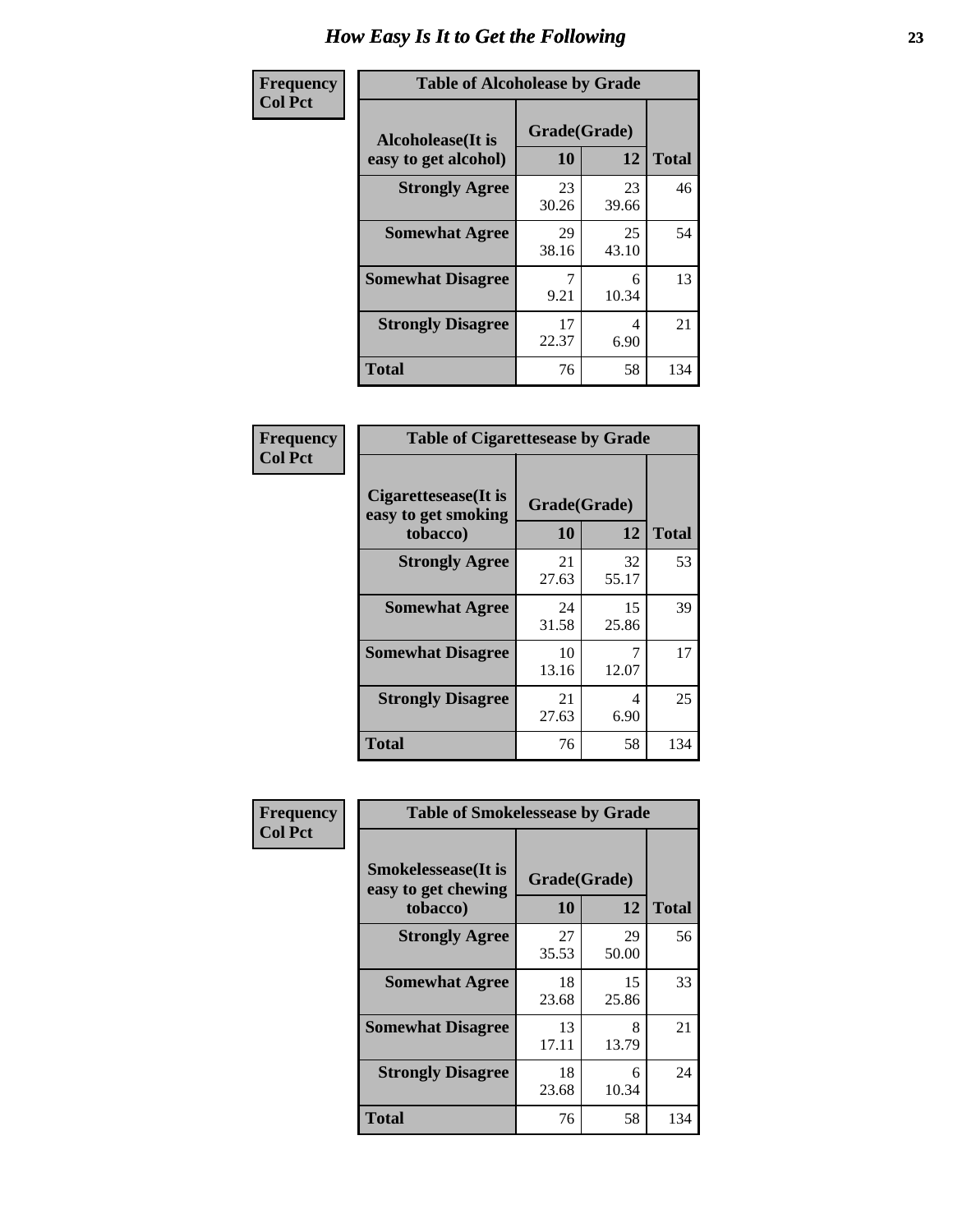| Frequency      | <b>Table of Marijuanaease by Grade</b>           |                    |             |              |  |
|----------------|--------------------------------------------------|--------------------|-------------|--------------|--|
| <b>Col Pct</b> | Marijuanaease(It is<br>easy to get<br>marijuana) | Grade(Grade)<br>10 | 12          | <b>Total</b> |  |
|                | <b>Strongly Agree</b>                            | 22<br>28.95        | 25<br>43.10 | 47           |  |
|                | <b>Somewhat Agree</b>                            | 16<br>21.05        | 13<br>22.41 | 29           |  |
|                | <b>Somewhat Disagree</b>                         | 14<br>18.42        | 10<br>17.24 | 24           |  |
|                | <b>Strongly Disagree</b>                         | 24<br>31.58        | 10<br>17.24 | 34           |  |
|                | <b>Total</b>                                     | 76                 | 58          | 134          |  |

| <b>Table of Cocaineease by Grade</b>              |                          |             |     |  |  |  |  |  |  |
|---------------------------------------------------|--------------------------|-------------|-----|--|--|--|--|--|--|
| <b>Cocaineease</b> (It is<br>easy to get cocaine) | Grade(Grade)<br>10<br>12 |             |     |  |  |  |  |  |  |
| <b>Strongly Agree</b>                             | 8<br>10.53               | 4<br>6.90   | 12  |  |  |  |  |  |  |
| <b>Somewhat Agree</b>                             | 14<br>18.42              | 12<br>20.69 | 26  |  |  |  |  |  |  |
| <b>Somewhat Disagree</b>                          | 20<br>26.32              | 15<br>25.86 | 35  |  |  |  |  |  |  |
| <b>Strongly Disagree</b>                          | 34<br>44.74              | 27<br>46.55 | 61  |  |  |  |  |  |  |
| <b>Total</b>                                      | 76                       | 58          | 134 |  |  |  |  |  |  |

| Frequency      | <b>Table of Inhalantsease by Grade</b>                   |                    |             |              |
|----------------|----------------------------------------------------------|--------------------|-------------|--------------|
| <b>Col Pct</b> | <b>Inhalantsease</b> (It is<br>easy to get<br>inhalants) | Grade(Grade)<br>10 | 12          | <b>Total</b> |
|                | <b>Strongly Agree</b>                                    | 17<br>22.37        | 12<br>20.69 | 29           |
|                | <b>Somewhat Agree</b>                                    | 22<br>28.95        | 16<br>27.59 | 38           |
|                | <b>Somewhat Disagree</b>                                 | 12<br>15.79        | 8<br>13.79  | 20           |
|                | <b>Strongly Disagree</b>                                 | 25<br>32.89        | 22<br>37.93 | 47           |
|                | <b>Total</b>                                             | 76                 | 58          | 134          |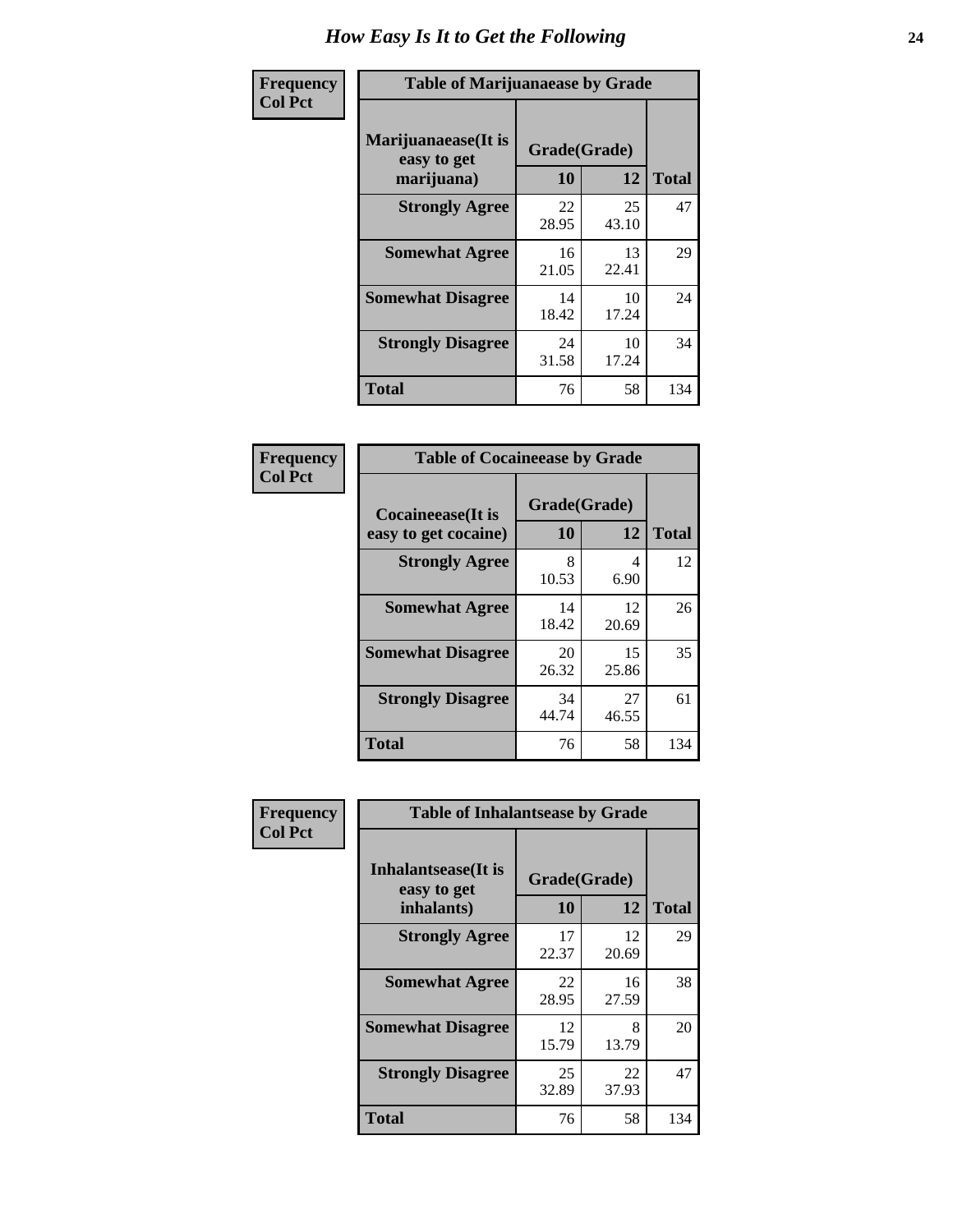| Frequency      | <b>Table of Steroidsease by Grade</b>               |                    |             |              |  |  |  |  |  |  |  |
|----------------|-----------------------------------------------------|--------------------|-------------|--------------|--|--|--|--|--|--|--|
| <b>Col Pct</b> | <b>Steroidsease</b> (It is<br>easy to get steroids) | Grade(Grade)<br>10 | 12          | <b>Total</b> |  |  |  |  |  |  |  |
|                | <b>Strongly Agree</b>                               | 9.21               | 12.07       | 14           |  |  |  |  |  |  |  |
|                | <b>Somewhat Agree</b>                               | 13<br>17.11        | 16<br>27.59 | 29           |  |  |  |  |  |  |  |
|                | <b>Somewhat Disagree</b>                            | 23<br>30.26        | 17<br>29.31 | 40           |  |  |  |  |  |  |  |
|                | <b>Strongly Disagree</b>                            | 33<br>43.42        | 18<br>31.03 | 51           |  |  |  |  |  |  |  |
|                | <b>Total</b>                                        | 76                 | 58          | 134          |  |  |  |  |  |  |  |

| Frequency      | <b>Table of Ecstasyease by Grade</b>              |                    |              |     |  |  |  |  |  |  |  |
|----------------|---------------------------------------------------|--------------------|--------------|-----|--|--|--|--|--|--|--|
| <b>Col Pct</b> | <b>Ecstasyease</b> (It is<br>easy to get ecstasy) | Grade(Grade)<br>10 | <b>Total</b> |     |  |  |  |  |  |  |  |
|                | <b>Strongly Agree</b>                             | 6<br>7.89          | 5<br>8.62    | 11  |  |  |  |  |  |  |  |
|                | <b>Somewhat Agree</b>                             | 14<br>18.42        | 10<br>17.24  | 24  |  |  |  |  |  |  |  |
|                | <b>Somewhat Disagree</b>                          | 22<br>28.95        | 17<br>29.31  | 39  |  |  |  |  |  |  |  |
|                | <b>Strongly Disagree</b>                          | 34<br>44.74        | 26<br>44.83  | 60  |  |  |  |  |  |  |  |
|                | <b>Total</b>                                      | 76                 | 58           | 134 |  |  |  |  |  |  |  |

| Frequency      | <b>Table of Methease by Grade</b>     |              |             |              |  |  |  |  |  |  |  |
|----------------|---------------------------------------|--------------|-------------|--------------|--|--|--|--|--|--|--|
| <b>Col Pct</b> | <b>Methease</b> (It is easy<br>to get | Grade(Grade) |             |              |  |  |  |  |  |  |  |
|                | methamphetamines)                     | 10           | 12          | <b>Total</b> |  |  |  |  |  |  |  |
|                | <b>Strongly Agree</b>                 | 9<br>11.84   | 5<br>8.62   | 14           |  |  |  |  |  |  |  |
|                | <b>Somewhat Agree</b>                 | 7<br>9.21    | 12<br>20.69 | 19           |  |  |  |  |  |  |  |
|                | <b>Somewhat Disagree</b>              | 19<br>25.00  | 16<br>27.59 | 35           |  |  |  |  |  |  |  |
|                | <b>Strongly Disagree</b>              | 41<br>53.95  | 25<br>43.10 | 66           |  |  |  |  |  |  |  |
|                | <b>Total</b>                          | 76           | 58          | 134          |  |  |  |  |  |  |  |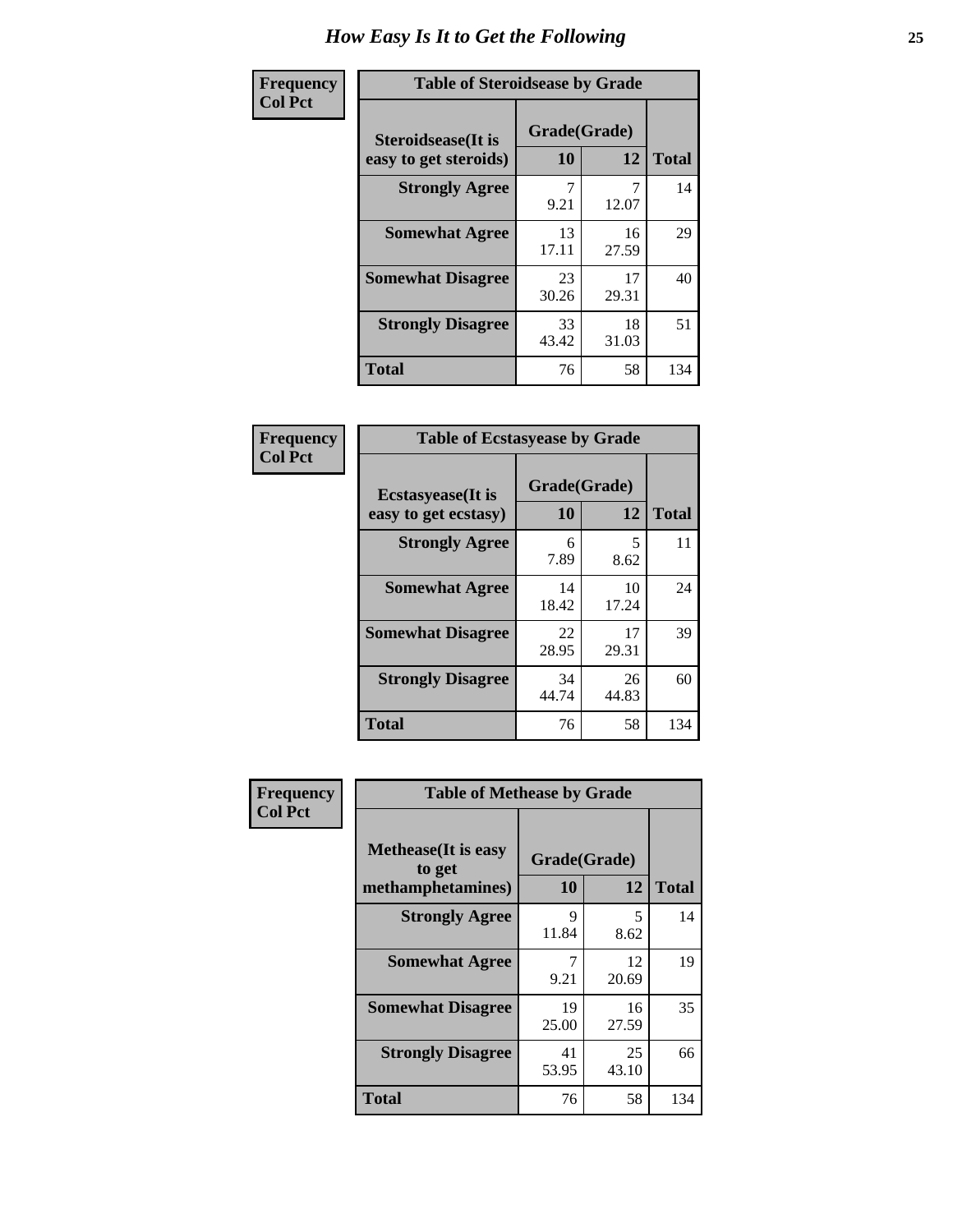| <b>Frequency</b> | <b>Table of Hallucinogensease by Grade</b>               |                    |             |              |
|------------------|----------------------------------------------------------|--------------------|-------------|--------------|
| <b>Col Pct</b>   | Hallucinogensease(It<br>is easy to get<br>hallucinogens) | Grade(Grade)<br>10 | 12          | <b>Total</b> |
|                  | <b>Strongly Agree</b>                                    | Q<br>11.84         | 4<br>6.90   | 13           |
|                  | <b>Somewhat Agree</b>                                    | 11<br>14.47        | 14<br>24.14 | 25           |
|                  | <b>Somewhat Disagree</b>                                 | 19<br>25.00        | 16<br>27.59 | 35           |
|                  | <b>Strongly Disagree</b>                                 | 37<br>48.68        | 24<br>41.38 | 61           |
|                  | <b>Total</b>                                             | 76                 | 58          | 134          |

| Frequency<br>  Col Pct |
|------------------------|
|                        |

| <b>Table of Prescriptionease by Grade</b>                                                |              |             |              |  |  |  |  |  |
|------------------------------------------------------------------------------------------|--------------|-------------|--------------|--|--|--|--|--|
| <b>Prescriptionease</b> (It<br>is easy to get<br>prescription drugs<br>not prescribed to | Grade(Grade) |             |              |  |  |  |  |  |
| me)                                                                                      | 10           | 12          | <b>Total</b> |  |  |  |  |  |
| <b>Strongly Agree</b>                                                                    | 25<br>32.89  | 16<br>27.59 | 41           |  |  |  |  |  |
| <b>Somewhat Agree</b>                                                                    | 18<br>23.68  | 14<br>24.14 | 32           |  |  |  |  |  |
| <b>Somewhat Disagree</b>                                                                 | 13<br>17.11  | 11<br>18.97 | 24           |  |  |  |  |  |
| <b>Strongly Disagree</b>                                                                 | 20<br>26.32  | 17<br>29.31 | 37           |  |  |  |  |  |
| <b>Total</b>                                                                             | 76           | 58          | 134          |  |  |  |  |  |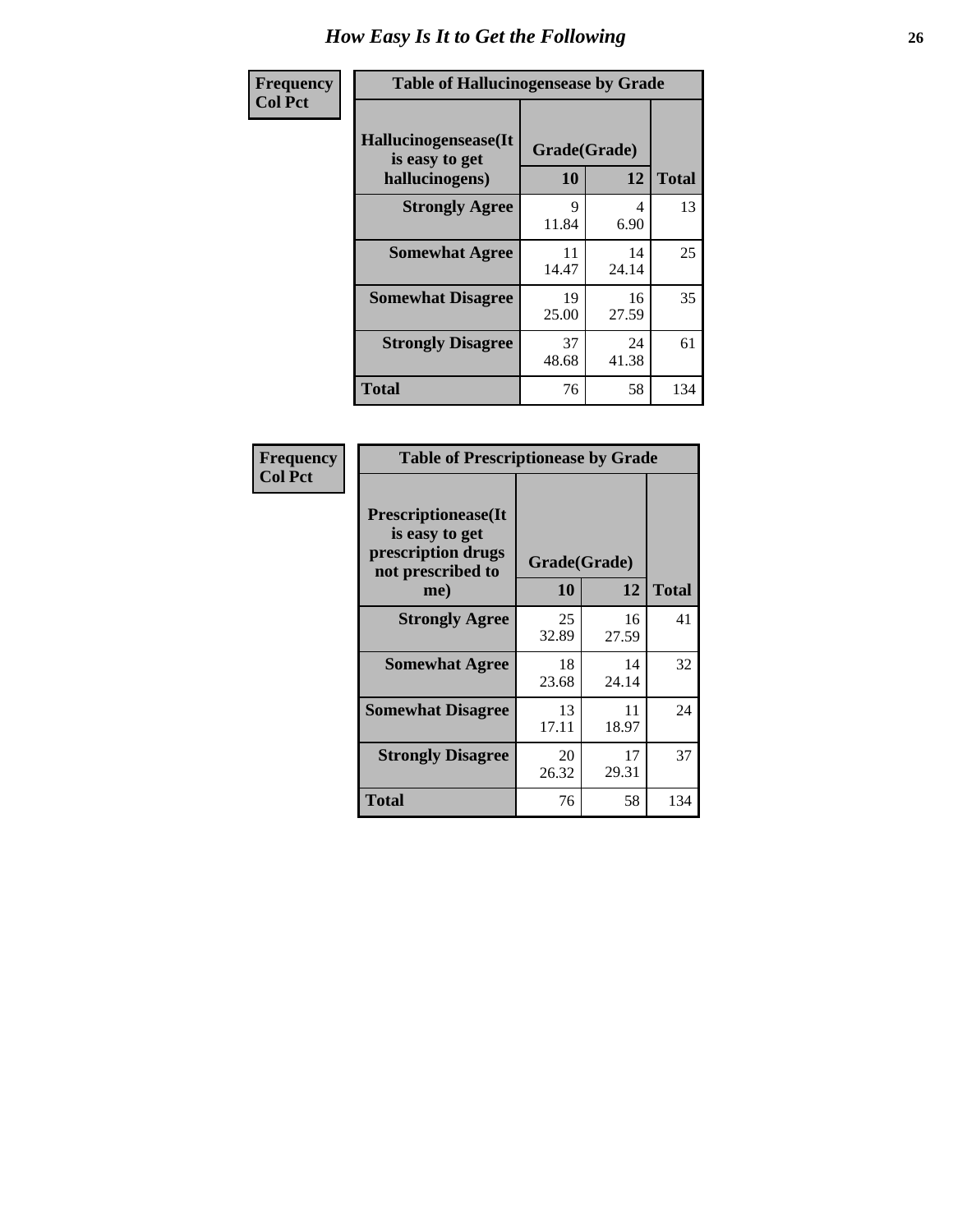*Age at Onset of Use* **27** *Results for "Age at Onset of Use" questions exclude students who said they did not use that substance*

| Frequency      | <b>Table of Grade by Alcoholinit</b>             |                   |                  |                  |                               |            |            |            |       |                  |                       |              |
|----------------|--------------------------------------------------|-------------------|------------------|------------------|-------------------------------|------------|------------|------------|-------|------------------|-----------------------|--------------|
| <b>Row Pct</b> | Alcoholinit (I started using alcohol when I was) |                   |                  |                  |                               |            |            |            |       |                  |                       |              |
|                | Grade(Grade)                                     | 8 or<br>  younger | <b>10</b>        | 11               | 12                            | 13         | <b>14</b>  | 15         | 16    | 17               | <b>18 or</b><br>older | <b>Total</b> |
|                | 10                                               | ∍<br>11.11        | 5.56             | 2<br>11.11       | $\theta$<br>$0.00\,$          | 5.56       | 7<br>38.89 | 4<br>22.22 | 5.56  | $\Omega$<br>0.00 | 0<br>0.00             | 18           |
|                | 12                                               | $\Omega$<br>0.00  | $\Omega$<br>0.00 | $\theta$<br>0.00 | 3<br>12.00                    | 4<br>16.00 | 4.00       | 28.00      | 28.00 | ↑<br>8.00        | 4.00                  | 25           |
|                | <b>Total</b>                                     | 2                 |                  | 2                | 3                             | 5          | 8          | 11         | 8     | $\overline{2}$   |                       | 43           |
|                |                                                  |                   |                  |                  | <b>Frequency Missing = 91</b> |            |            |            |       |                  |                       |              |

| <b>Frequency</b> | <b>Table of Grade by Cigarettesinit</b> |                  |                  |                  |                           |                |            |            |                                                      |                       |              |
|------------------|-----------------------------------------|------------------|------------------|------------------|---------------------------|----------------|------------|------------|------------------------------------------------------|-----------------------|--------------|
| <b>Row Pct</b>   |                                         |                  |                  |                  |                           |                |            |            | Cigarettesinit(I started smoking tobacco when I was) |                       |              |
|                  | Grade(Grade)                            | 8 or<br>younger  | 11               | 12               | 13                        | 14             | 15         | 16         | 17                                                   | <b>18 or</b><br>older | <b>Total</b> |
|                  | 10                                      | 11.11            |                  | $\Omega$<br>0.00 | 11.11                     | 11.11          | 4<br>44.44 | 11.11      | 0<br>0.00                                            | $\Omega$<br>0.00      | 9            |
|                  | 12                                      | $\Omega$<br>0.00 | $\Omega$<br>0.00 | 1<br>6.67        | 2<br>13.33                | 6.67           | 6.67       | 6<br>40.00 | 3<br>20.00                                           | 6.67                  | 15           |
|                  | <b>Total</b>                            |                  |                  | 1                | 3                         | $\overline{2}$ |            | 7          | 3                                                    |                       | 24           |
|                  |                                         |                  |                  |                  | Frequency Missing $= 110$ |                |            |            |                                                      |                       |              |

| <b>Frequency</b> |              | <b>Table of Grade by Smokelessinit</b>               |                  |                |                           |            |                         |            |                       |              |  |  |  |
|------------------|--------------|------------------------------------------------------|------------------|----------------|---------------------------|------------|-------------------------|------------|-----------------------|--------------|--|--|--|
| <b>Row Pct</b>   |              | Smokelessinit (I started chewing tobacco when I was) |                  |                |                           |            |                         |            |                       |              |  |  |  |
|                  | Grade(Grade) | <b>8 or</b><br>younger                               | <b>10</b>        | 12             | 14                        | 15         | 16                      | 17         | <b>18 or</b><br>older | <b>Total</b> |  |  |  |
|                  | 10           | 10.00                                                | 10.00            | 10.00          | 3<br>30.00                | 3<br>30.00 | 10.00                   | 0<br>0.00  | 0.00                  | 10           |  |  |  |
|                  | 12           | $\theta$<br>0.00                                     | $\Omega$<br>0.00 | 9.09           | $\Omega$<br>$0.00\,$      | 9.09       | $\overline{4}$<br>36.36 | 4<br>36.36 | 9.09                  |              |  |  |  |
|                  | <b>Total</b> |                                                      |                  | $\overline{2}$ | 3                         | 4          |                         | 4          |                       | 21           |  |  |  |
|                  |              |                                                      |                  |                | Frequency Missing $= 113$ |            |                         |            |                       |              |  |  |  |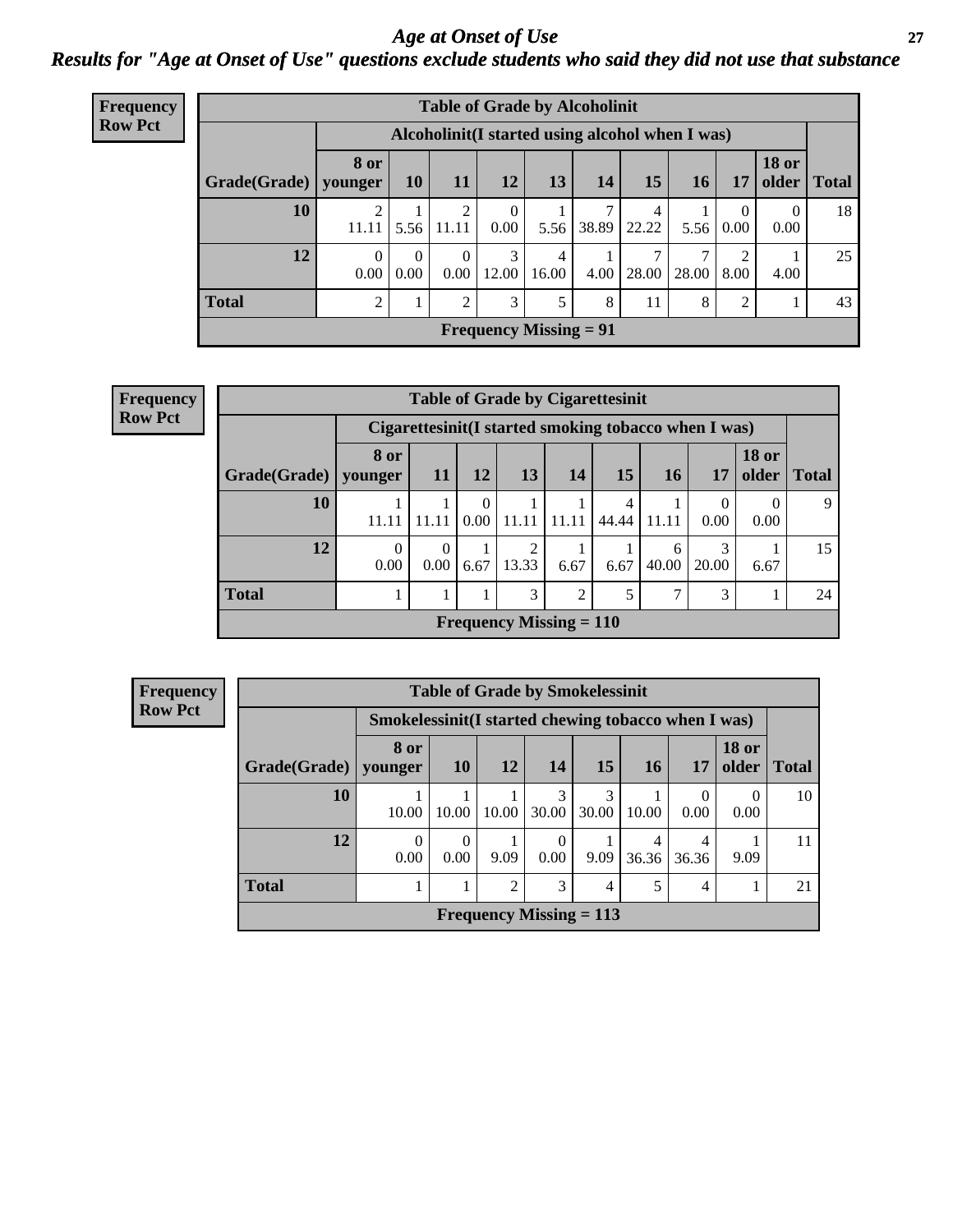#### *Age at Onset of Use* **28**

*Results for "Age at Onset of Use" questions exclude students who said they did not use that substance*

| <b>Frequency</b> | <b>Table of Grade by Marijuanainit</b> |                                                      |                  |                  |                           |                         |                         |                        |                       |              |  |  |
|------------------|----------------------------------------|------------------------------------------------------|------------------|------------------|---------------------------|-------------------------|-------------------------|------------------------|-----------------------|--------------|--|--|
| <b>Row Pct</b>   |                                        | Marijuanainit (I started using marijuana when I was) |                  |                  |                           |                         |                         |                        |                       |              |  |  |
|                  | Grade(Grade)                           | 8 or<br>younger                                      | <b>12</b>        | 13               | 14                        | 15                      | 16                      | 17                     | <b>18 or</b><br>older | <b>Total</b> |  |  |
|                  | 10                                     | 10.00                                                | 10.00            | 10.00            | 3<br>30.00                | $\overline{2}$<br>20.00 | $\mathfrak{D}$<br>20.00 | $\Omega$<br>0.00       | 0<br>0.00             | 10           |  |  |
|                  | 12                                     | $\Omega$<br>0.00                                     | $\Omega$<br>0.00 | $\Omega$<br>0.00 | 9.09                      | 4<br>36.36              | 3<br>27.27              | $\mathcal{D}$<br>18.18 | 9.09                  | 11           |  |  |
|                  | <b>Total</b>                           |                                                      |                  |                  | $\overline{4}$            | 6                       | 5                       | $\overline{2}$         | T                     | 21           |  |  |
|                  |                                        |                                                      |                  |                  | Frequency Missing $= 113$ |                         |                         |                        |                       |              |  |  |

| Frequency      | <b>Table of Grade by Cocaineinit</b> |                                                               |           |        |              |  |
|----------------|--------------------------------------|---------------------------------------------------------------|-----------|--------|--------------|--|
| <b>Row Pct</b> |                                      | <b>Cocaineinit</b> (I started<br>using cocaine when I<br>was) |           |        |              |  |
|                | Grade(Grade)                         | 8 or<br>younger                                               | <b>11</b> | 15     | <b>Total</b> |  |
|                | 10                                   | 33.33                                                         | 33.33     | 33.33  | 3            |  |
|                | 12                                   | 0<br>0.00                                                     | 0<br>0.00 | 100.00 |              |  |
|                | <b>Total</b>                         | 1                                                             |           | 2      | 4            |  |
|                |                                      | <b>Frequency Missing = 130</b>                                |           |        |              |  |

| <b>Frequency</b> | <b>Table of Grade by Inhalantsinit</b> |                                                         |       |       |        |              |  |
|------------------|----------------------------------------|---------------------------------------------------------|-------|-------|--------|--------------|--|
| <b>Row Pct</b>   |                                        | Inhalantsinit (I started using<br>inhalants when I was) |       |       |        |              |  |
|                  | Grade(Grade)                           | 8 or<br>younger                                         | 11    | 13    | 15     | <b>Total</b> |  |
|                  | 10                                     | 33.33                                                   | 33.33 | 33.33 | 0.00   | 3            |  |
|                  | 12                                     | $\Omega$<br>0.00                                        | 0.00  | 0.00  | 100.00 |              |  |
|                  | <b>Total</b>                           |                                                         |       |       |        | 4            |  |
|                  |                                        | Frequency Missing $= 130$                               |       |       |        |              |  |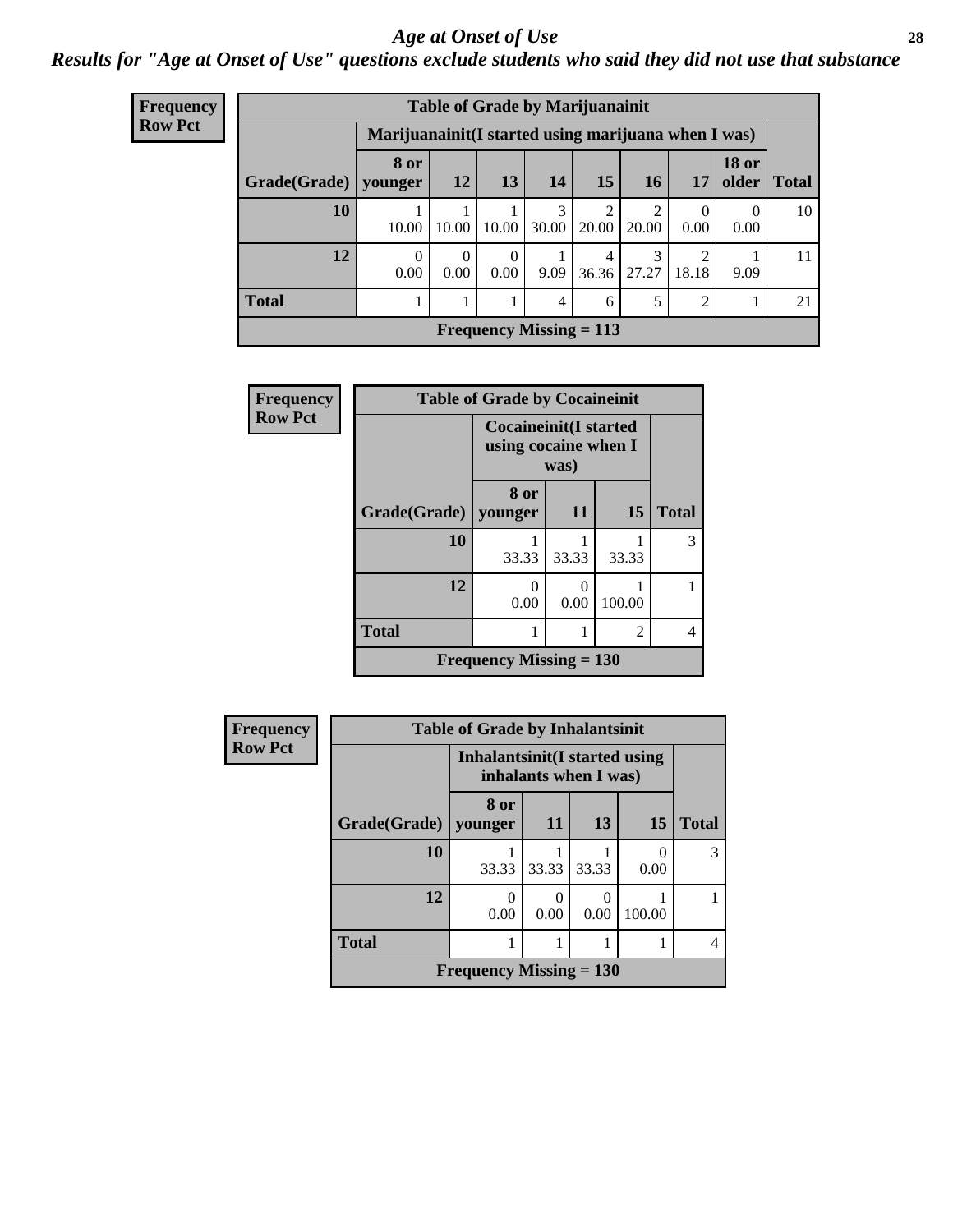#### *Age at Onset of Use* **29**

*Results for "Age at Onset of Use" questions exclude students who said they did not use that substance*

| Frequency      | <b>Table of Grade by Steroidsinit</b> |                                                                |           |                       |                |  |
|----------------|---------------------------------------|----------------------------------------------------------------|-----------|-----------------------|----------------|--|
| <b>Row Pct</b> |                                       | <b>Steroidsinit(I started</b><br>using steroids when I<br>was) |           |                       |                |  |
|                | Grade(Grade)                          | 8 or<br>younger                                                | <b>12</b> | <b>18 or</b><br>older | <b>Total</b>   |  |
|                | 10                                    | 50.00                                                          | 50.00     | 0<br>0.00             | $\overline{2}$ |  |
|                | 12                                    | 0<br>0.00                                                      | 0<br>0.00 | 100.00                |                |  |
|                | <b>Total</b>                          | 1                                                              |           |                       | 3              |  |
|                |                                       | Frequency Missing $= 131$                                      |           |                       |                |  |

| Frequency      |              | <b>Table of Grade by Ecstasyinit</b>                       |       |       |           |                |
|----------------|--------------|------------------------------------------------------------|-------|-------|-----------|----------------|
| <b>Row Pct</b> |              | <b>Ecstasyinit</b> (I started using<br>ecstasy when I was) |       |       |           |                |
|                | Grade(Grade) | 8 or<br>younger                                            | 14    | 15    | <b>17</b> | <b>Total</b>   |
|                | 10           | $\mathfrak{D}$<br>66.67                                    | 33.33 | 0.00  | 0<br>0.00 | 3              |
|                | 12           | 0<br>0.00                                                  | 0.00  | 50.00 | 50.00     | $\mathfrak{D}$ |
|                | <b>Total</b> | $\overline{2}$                                             |       |       |           | 5              |
|                |              | <b>Frequency Missing <math>= 129</math></b>                |       |       |           |                |

| <b>Frequency</b> |              | <b>Table of Grade by Methinit</b>                                   |           |           |                |
|------------------|--------------|---------------------------------------------------------------------|-----------|-----------|----------------|
| <b>Row Pct</b>   |              | <b>Methinit</b> (I started using<br>methamphetamines<br>when I was) |           |           |                |
|                  | Grade(Grade) | 8 or<br>younger                                                     | 13        | 15        | <b>Total</b>   |
|                  | 10           | 50.00                                                               | 50.00     | 0<br>0.00 | $\mathfrak{D}$ |
|                  | 12           | 0.00                                                                | 0<br>0.00 | 100.00    |                |
|                  | <b>Total</b> |                                                                     |           |           | 3              |
|                  |              | <b>Frequency Missing <math>= 131</math></b>                         |           |           |                |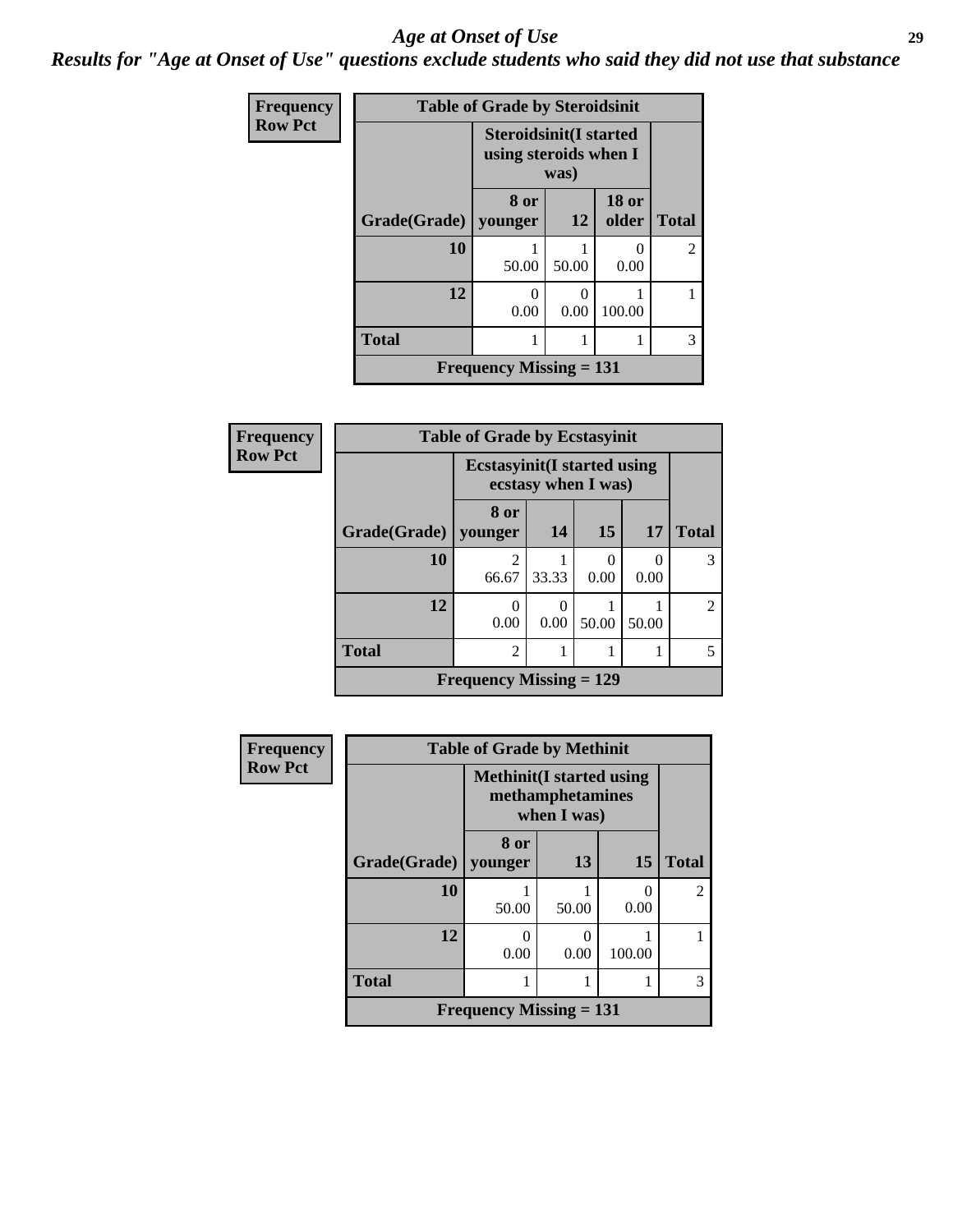#### Age at Onset of Use **30**

*Results for "Age at Onset of Use" questions exclude students who said they did not use that substance*

| <b>Frequency</b> | <b>Table of Grade by Hallucinogensinit</b> |                                                              |                         |           |              |  |
|------------------|--------------------------------------------|--------------------------------------------------------------|-------------------------|-----------|--------------|--|
| <b>Row Pct</b>   |                                            | Hallucinogensinit(I<br>started using<br>hallucinogens when I |                         |           |              |  |
|                  | Grade(Grade)   younger                     | 8 or                                                         | 12                      | 15        | <b>Total</b> |  |
|                  | 10                                         | 33.33                                                        | $\mathfrak{D}$<br>66.67 | 0<br>0.00 | 3            |  |
|                  | 12                                         | 0<br>0.00                                                    | 0.00                    | 100.00    |              |  |
|                  | <b>Total</b>                               |                                                              | $\mathfrak{D}$          | 1         | 4            |  |
|                  |                                            | Frequency Missing $= 130$                                    |                         |           |              |  |

| Frequency      | <b>Table of Grade by Prescriptioninit</b> |                                                                                                    |                 |       |                |            |              |
|----------------|-------------------------------------------|----------------------------------------------------------------------------------------------------|-----------------|-------|----------------|------------|--------------|
| <b>Row Pct</b> |                                           | <b>Prescriptioninit (I started using</b><br>prescription drugs not prescribed<br>to me when I was) |                 |       |                |            |              |
|                | Grade(Grade)                              | 8 or<br>vounger                                                                                    | 12 <sub>1</sub> | 14    | 15             | 17         | <b>Total</b> |
|                | 10                                        | 25.00                                                                                              | 25.00           | 25.00 | 25.00          | 0<br>0.00  | 4            |
|                | 12                                        | $\Omega$<br>0.00                                                                                   | 0.00            | 0.00  | 25.00          | 3<br>75.00 | 4            |
|                | <b>Total</b>                              |                                                                                                    |                 |       | $\mathfrak{D}$ | 3          | 8            |
|                |                                           | <b>Frequency Missing = 126</b>                                                                     |                 |       |                |            |              |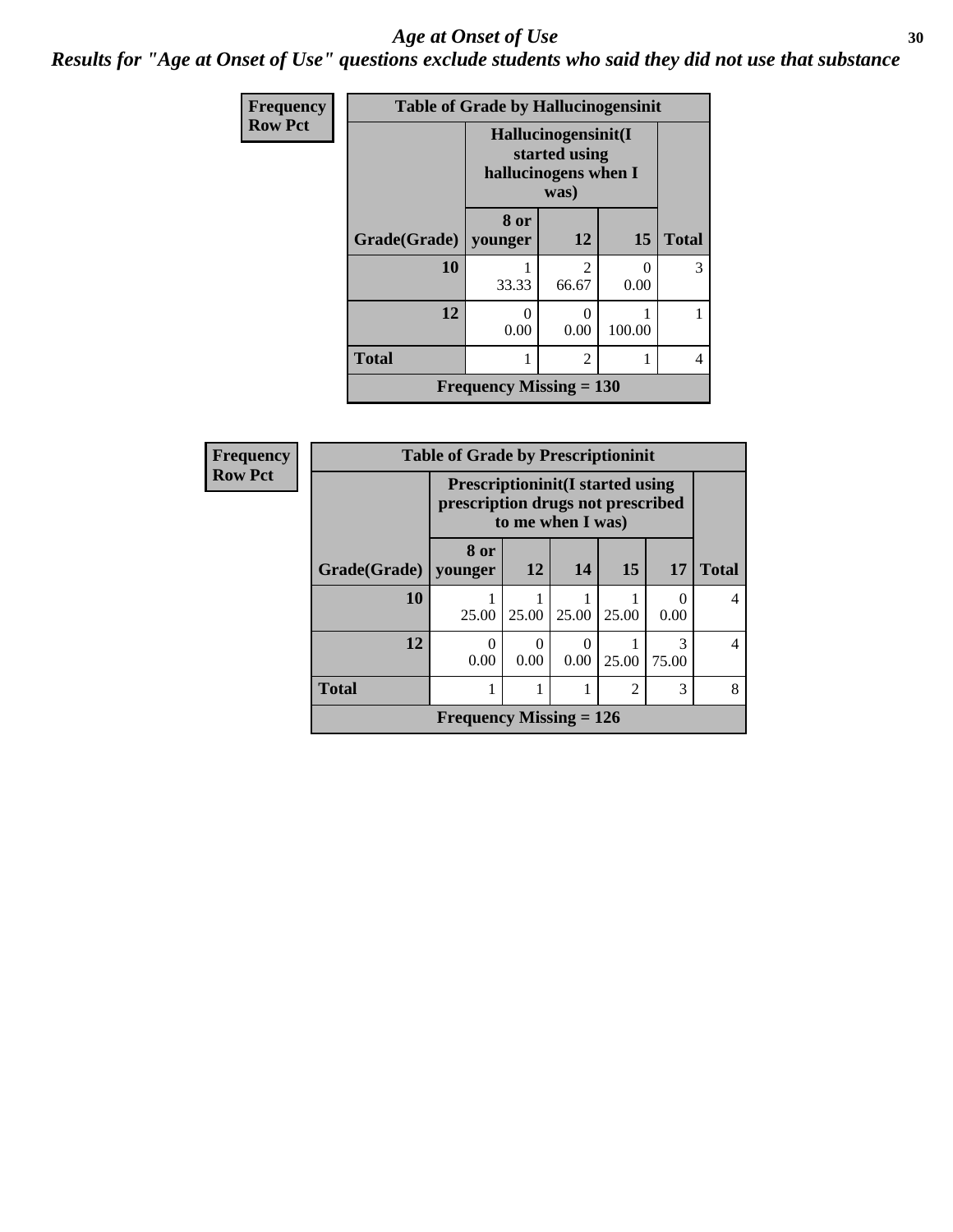| Frequency      | <b>Table of Alcoholharm by Grade</b>          |                    |             |              |  |
|----------------|-----------------------------------------------|--------------------|-------------|--------------|--|
| <b>Col Pct</b> | Alcoholharm(I<br>think alcohol is<br>harmful) | Grade(Grade)<br>10 | 12          | <b>Total</b> |  |
|                | <b>Strongly Agree</b>                         | 35<br>46.05        | 23<br>39.66 | 58           |  |
|                | <b>Somewhat Agree</b>                         | 27<br>35.53        | 26<br>44.83 | 53           |  |
|                | <b>Somewhat Disagree</b>                      | 8<br>10.53         | 8<br>13.79  | 16           |  |
|                | <b>Strongly Disagree</b>                      | 6<br>7.89          | 1.72        | 7            |  |
|                | <b>Total</b>                                  | 76                 | 58          | 134          |  |

| <b>Table of Cigarettesharm by Grade</b>                  |                        |                           |              |  |  |  |
|----------------------------------------------------------|------------------------|---------------------------|--------------|--|--|--|
| Cigarettesharm(I<br>think smoking<br>tobacco is harmful) | Grade(Grade)<br>10     | 12                        | <b>Total</b> |  |  |  |
| <b>Strongly Agree</b>                                    | 59<br>77.63            | 44<br>75.86               | 103          |  |  |  |
| <b>Somewhat Agree</b>                                    | 12<br>15.79            | 12<br>20.69               | 24           |  |  |  |
| <b>Somewhat Disagree</b>                                 | $\mathfrak{D}$<br>2.63 | $\mathfrak{D}$<br>3.45    | 4            |  |  |  |
| <b>Strongly Disagree</b>                                 | 3<br>3.95              | $\mathbf{\Omega}$<br>0.00 | 3            |  |  |  |
| <b>Total</b>                                             | 76                     | 58                        | 134          |  |  |  |

| Frequency      | <b>Table of Smokelessharm by Grade</b>                  |                                 |             |              |  |  |
|----------------|---------------------------------------------------------|---------------------------------|-------------|--------------|--|--|
| <b>Col Pct</b> | Smokelessharm(I<br>think chewing<br>tobacco is harmful) | Grade(Grade)<br>12<br><b>10</b> |             | <b>Total</b> |  |  |
|                | <b>Strongly Agree</b>                                   | 54<br>71.05                     | 41<br>70.69 | 95           |  |  |
|                | <b>Somewhat Agree</b>                                   | 13<br>17.11                     | 14<br>24.14 | 27           |  |  |
|                | <b>Somewhat Disagree</b>                                | 5<br>6.58                       | 2<br>3.45   |              |  |  |
|                | <b>Strongly Disagree</b>                                | 4<br>5.26                       | 1.72        | 5            |  |  |
|                | <b>Total</b>                                            | 76                              | 58          | 134          |  |  |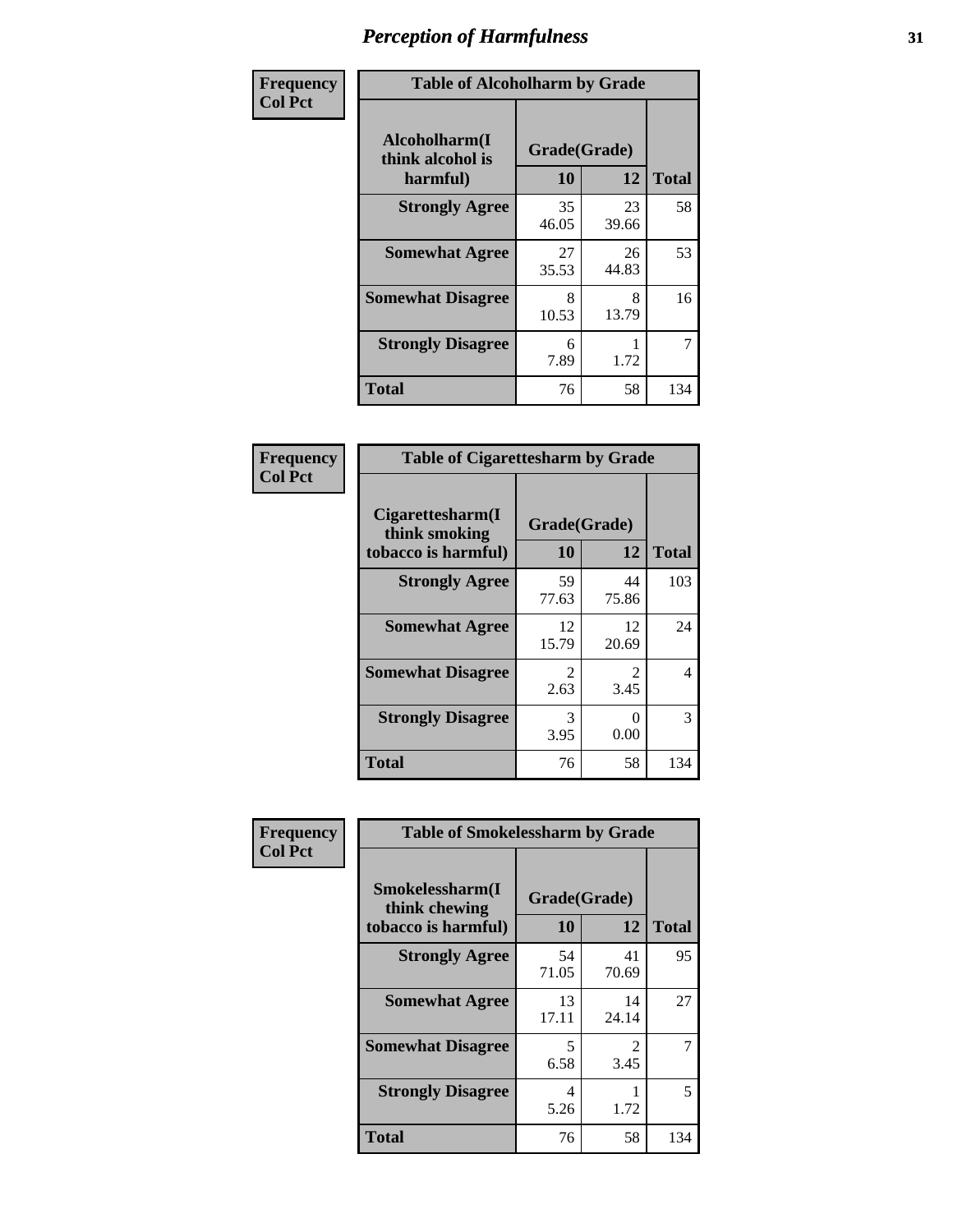| Frequency      | <b>Table of Marijuanaharm by Grade</b>            |                    |             |              |  |
|----------------|---------------------------------------------------|--------------------|-------------|--------------|--|
| <b>Col Pct</b> | Marijuanaharm(I<br>think marijuana is<br>harmful) | Grade(Grade)<br>10 | 12          | <b>Total</b> |  |
|                | <b>Strongly Agree</b>                             | 48<br>63.16        | 32<br>55.17 | 80           |  |
|                | <b>Somewhat Agree</b>                             | 11<br>14.47        | 14<br>24.14 | 25           |  |
|                | <b>Somewhat Disagree</b>                          | 11<br>14.47        | 12.07       | 18           |  |
|                | <b>Strongly Disagree</b>                          | 6<br>7.89          | 5<br>8.62   | 11           |  |
|                | <b>Total</b>                                      | 76                 | 58          | 134          |  |

| <b>Table of Cocaineharm by Grade</b>          |                    |              |     |  |  |  |  |
|-----------------------------------------------|--------------------|--------------|-----|--|--|--|--|
| Cocaineharm(I<br>think cocaine is<br>harmful) | Grade(Grade)<br>10 | <b>Total</b> |     |  |  |  |  |
| <b>Strongly Agree</b>                         | 65<br>85.53        | 52<br>89.66  | 117 |  |  |  |  |
| <b>Somewhat Agree</b>                         | 5<br>6.58          | 4<br>6.90    | 9   |  |  |  |  |
| <b>Somewhat Disagree</b>                      | 2<br>2.63          | 1.72         | 3   |  |  |  |  |
| <b>Strongly Disagree</b>                      | 4<br>5.26          | 1.72         | 5   |  |  |  |  |
| <b>Total</b>                                  | 76                 | 58           | 134 |  |  |  |  |

| Frequency      | <b>Table of Inhalantsharm by Grade</b>             |                           |             |              |
|----------------|----------------------------------------------------|---------------------------|-------------|--------------|
| <b>Col Pct</b> | Inhalantsharm(I<br>think inhalants are<br>harmful) | Grade(Grade)<br><b>10</b> | 12          | <b>Total</b> |
|                | <b>Strongly Agree</b>                              | 63<br>82.89               | 53<br>91.38 | 116          |
|                | <b>Somewhat Agree</b>                              | 6<br>7.89                 | 3<br>5.17   | 9            |
|                | <b>Somewhat Disagree</b>                           | 3<br>3.95                 | 1.72        | 4            |
|                | <b>Strongly Disagree</b>                           | 4<br>5.26                 | 1.72        | 5            |
|                | <b>Total</b>                                       | 76                        | 58          | 134          |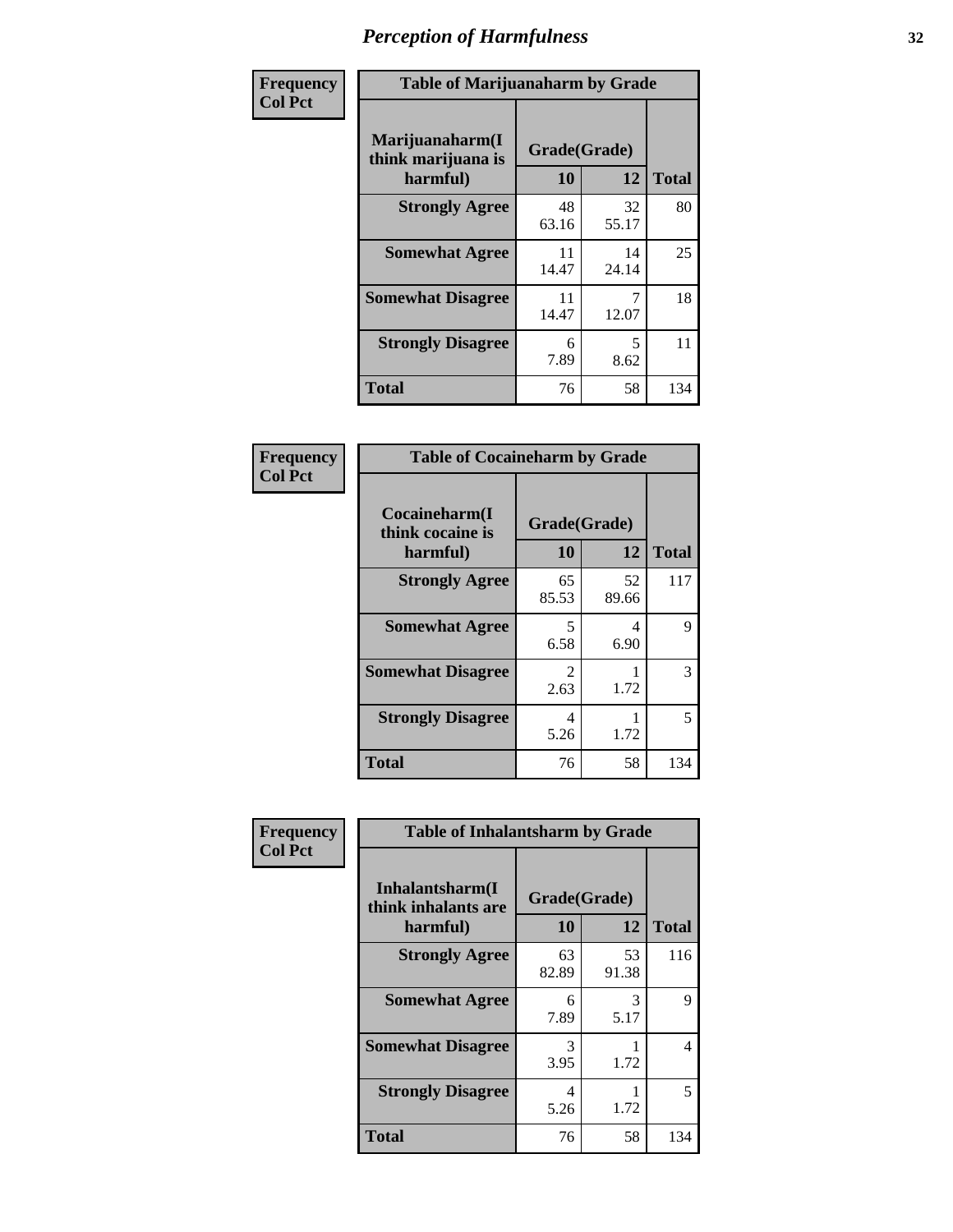| Frequency      | <b>Table of Steroidsharm by Grade</b>            |                        |             |              |
|----------------|--------------------------------------------------|------------------------|-------------|--------------|
| <b>Col Pct</b> | Steroidsharm(I<br>think steroids are<br>harmful) | Grade(Grade)<br>10     | 12          | <b>Total</b> |
|                | <b>Strongly Agree</b>                            | 61<br>80.26            | 42<br>72.41 | 103          |
|                | <b>Somewhat Agree</b>                            | 9<br>11.84             | 12<br>20.69 | 21           |
|                | <b>Somewhat Disagree</b>                         | $\mathfrak{D}$<br>2.63 | 3<br>5.17   | 5            |
|                | <b>Strongly Disagree</b>                         | 4<br>5.26              | 1.72        | 5            |
|                | <b>Total</b>                                     | 76                     | 58          | 134          |

| <b>Table of Ecstasyharm by Grade</b>          |                    |             |              |  |  |
|-----------------------------------------------|--------------------|-------------|--------------|--|--|
| Ecstasyharm(I<br>think ecstasy is<br>harmful) | Grade(Grade)<br>10 | 12          | <b>Total</b> |  |  |
| <b>Strongly Agree</b>                         | 62<br>81.58        | 51<br>87.93 | 113          |  |  |
| <b>Somewhat Agree</b>                         | 6<br>7.89          | 5<br>8.62   | 11           |  |  |
| <b>Somewhat Disagree</b>                      | 3<br>3.95          | 1.72        | 4            |  |  |
| <b>Strongly Disagree</b>                      | 5<br>6.58          | 1.72        | 6            |  |  |
| <b>Total</b>                                  | 76                 | 58          | 134          |  |  |

| Frequency      | <b>Table of Methharm by Grade</b>                           |                           |                        |              |
|----------------|-------------------------------------------------------------|---------------------------|------------------------|--------------|
| <b>Col Pct</b> | <b>Methharm(I think</b><br>methamphetamines<br>are harmful) | Grade(Grade)<br><b>10</b> | 12                     | <b>Total</b> |
|                | <b>Strongly Agree</b>                                       | 65<br>85.53               | 54<br>93.10            | 119          |
|                | <b>Somewhat Agree</b>                                       | 5<br>6.58                 | $\mathfrak{D}$<br>3.45 |              |
|                | <b>Somewhat Disagree</b>                                    | $\mathfrak{D}$<br>2.63    | 1.72                   | 3            |
|                | <b>Strongly Disagree</b>                                    | 4<br>5.26                 | 1.72                   | 5            |
|                | <b>Total</b>                                                | 76                        | 58                     | 134          |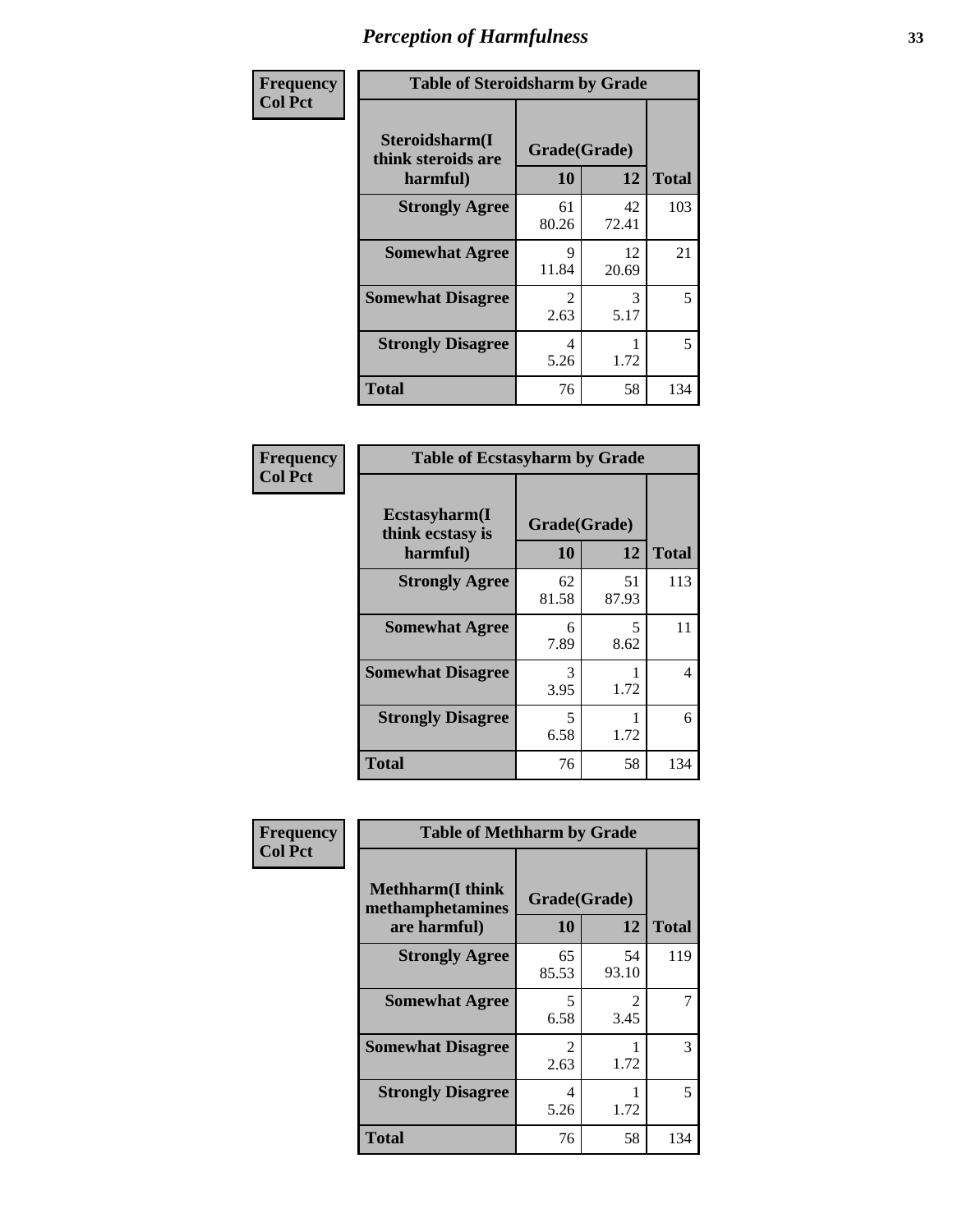| Frequency      | <b>Table of Hallucinogensharm by Grade</b>                 |                    |             |              |
|----------------|------------------------------------------------------------|--------------------|-------------|--------------|
| <b>Col Pct</b> | Hallucinogensharm(I<br>think hallucinogens<br>are harmful) | Grade(Grade)<br>10 | 12          | <b>Total</b> |
|                | <b>Strongly Agree</b>                                      | 63<br>82.89        | 54<br>93.10 | 117          |
|                | <b>Somewhat Agree</b>                                      | 4<br>5.26          | 3<br>5.17   | 7            |
|                | <b>Somewhat Disagree</b>                                   | 4<br>5.26          | 0<br>0.00   | 4            |
|                | <b>Strongly Disagree</b>                                   | 5<br>6.58          | 1.72        | 6            |
|                | <b>Total</b>                                               | 76                 | 58          | 134          |

| <b>Table of Prescriptionharm by Grade</b>                                                         |                    |                        |              |  |  |
|---------------------------------------------------------------------------------------------------|--------------------|------------------------|--------------|--|--|
| <b>Prescriptionharm(I)</b><br>think prescription<br>drugs not<br>prescribed to me<br>are harmful) | Grade(Grade)<br>10 | 12                     | <b>Total</b> |  |  |
| <b>Strongly Agree</b>                                                                             | 56<br>73.68        | 47<br>81.03            | 103          |  |  |
| <b>Somewhat Agree</b>                                                                             | 12<br>15.79        | 6<br>10.34             | 18           |  |  |
| <b>Somewhat Disagree</b>                                                                          | 4<br>5.26          | 3<br>5.17              | 7            |  |  |
| <b>Strongly Disagree</b>                                                                          | 4<br>5.26          | $\mathfrak{D}$<br>3.45 | 6            |  |  |
| <b>Total</b>                                                                                      | 76                 | 58                     | 134          |  |  |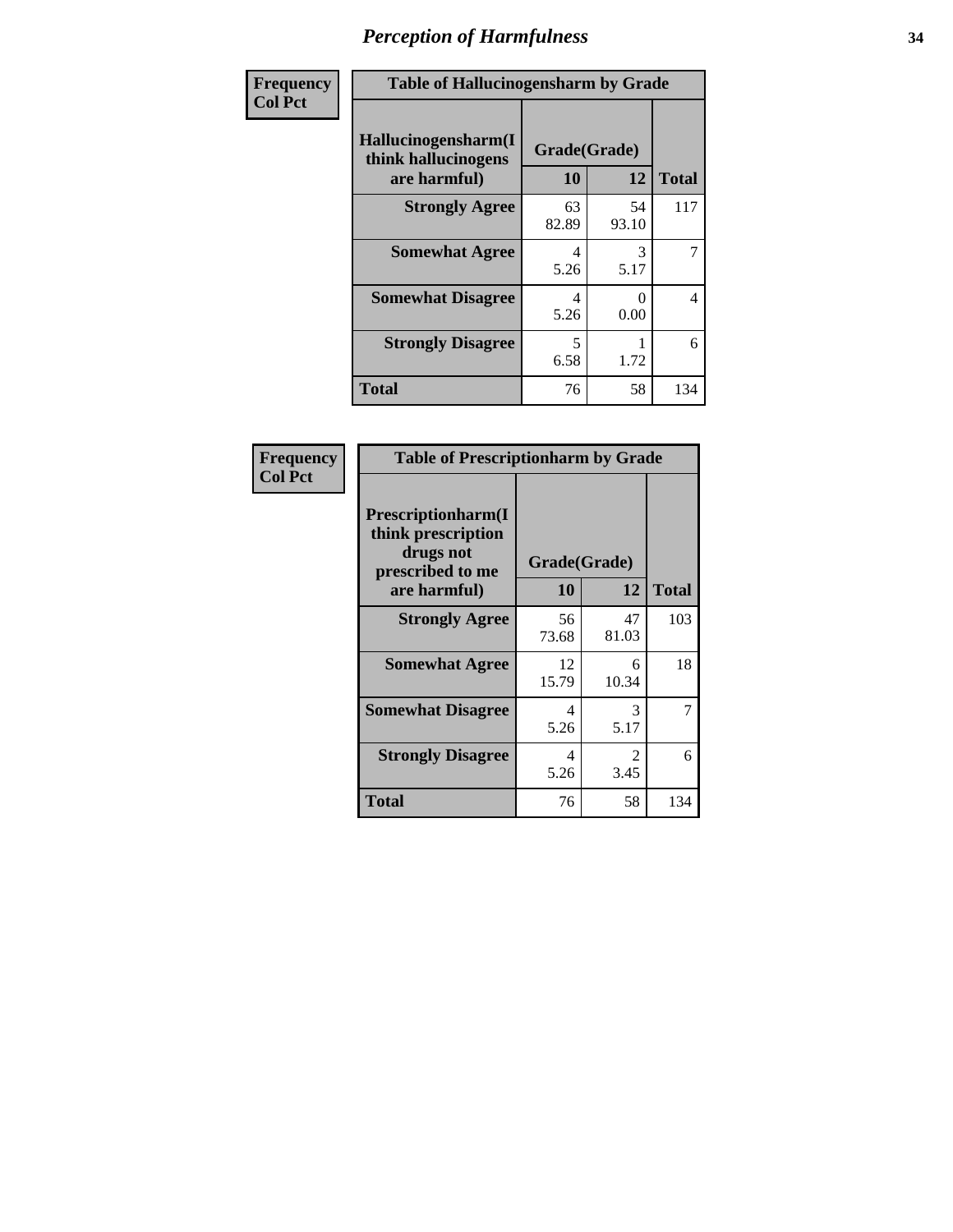## *Disapproval by Adults* **35**

| Frequency      | <b>Table of Alcoholadult by Grade</b>                                 |                       |             |              |
|----------------|-----------------------------------------------------------------------|-----------------------|-------------|--------------|
| <b>Col Pct</b> | <b>Alcoholadult</b> (Adults<br>would disapprove if<br>I used alcohol) | Grade(Grade)<br>10    | 12          | <b>Total</b> |
|                | <b>Strongly Agree</b>                                                 | 51<br>67.11           | 32<br>55.17 | 83           |
|                | <b>Somewhat Agree</b>                                                 | 13<br>17.11           | 15<br>25.86 | 28           |
|                | <b>Somewhat Disagree</b>                                              | 9<br>11.84            | 11<br>18.97 | 20           |
|                | <b>Strongly Disagree</b>                                              | $\mathcal{R}$<br>3.95 | 0<br>0.00   | 3            |
|                | <b>Total</b>                                                          | 76                    | 58          | 134          |

| <b>Table of Tobaccoadult by Grade</b>                                 |                    |             |              |  |  |
|-----------------------------------------------------------------------|--------------------|-------------|--------------|--|--|
| <b>Tobaccoadult</b> (Adults<br>would disapprove if<br>I used tobacco) | Grade(Grade)<br>10 | 12          | <b>Total</b> |  |  |
| <b>Strongly Agree</b>                                                 | 60<br>78.95        | 40<br>68.97 | 100          |  |  |
| <b>Somewhat Agree</b>                                                 | 9<br>11.84         | 14<br>24.14 | 23           |  |  |
| <b>Somewhat Disagree</b>                                              | 4<br>5.26          | 3<br>5.17   | 7            |  |  |
| <b>Strongly Disagree</b>                                              | 3<br>3.95          | 1.72        | 4            |  |  |
| <b>Total</b>                                                          | 76                 | 58          | 134          |  |  |

| Frequency      | <b>Table of Marijuanaadult by Grade</b>                           |                    |                        |              |  |
|----------------|-------------------------------------------------------------------|--------------------|------------------------|--------------|--|
| <b>Col Pct</b> | Marijuanaadult(Adults<br>would disapprove if I<br>used marijuana) | Grade(Grade)<br>10 | 12                     | <b>Total</b> |  |
|                | <b>Strongly Agree</b>                                             | 63<br>82.89        | 49<br>84.48            | 112          |  |
|                | <b>Somewhat Agree</b>                                             | 8<br>10.53         | 6<br>10.34             | 14           |  |
|                | <b>Somewhat Disagree</b>                                          | 2<br>2.63          | $\overline{2}$<br>3.45 | 4            |  |
|                | <b>Strongly Disagree</b>                                          | 3<br>3.95          | 1.72                   | 4            |  |
|                | <b>Total</b>                                                      | 76                 | 58                     | 134          |  |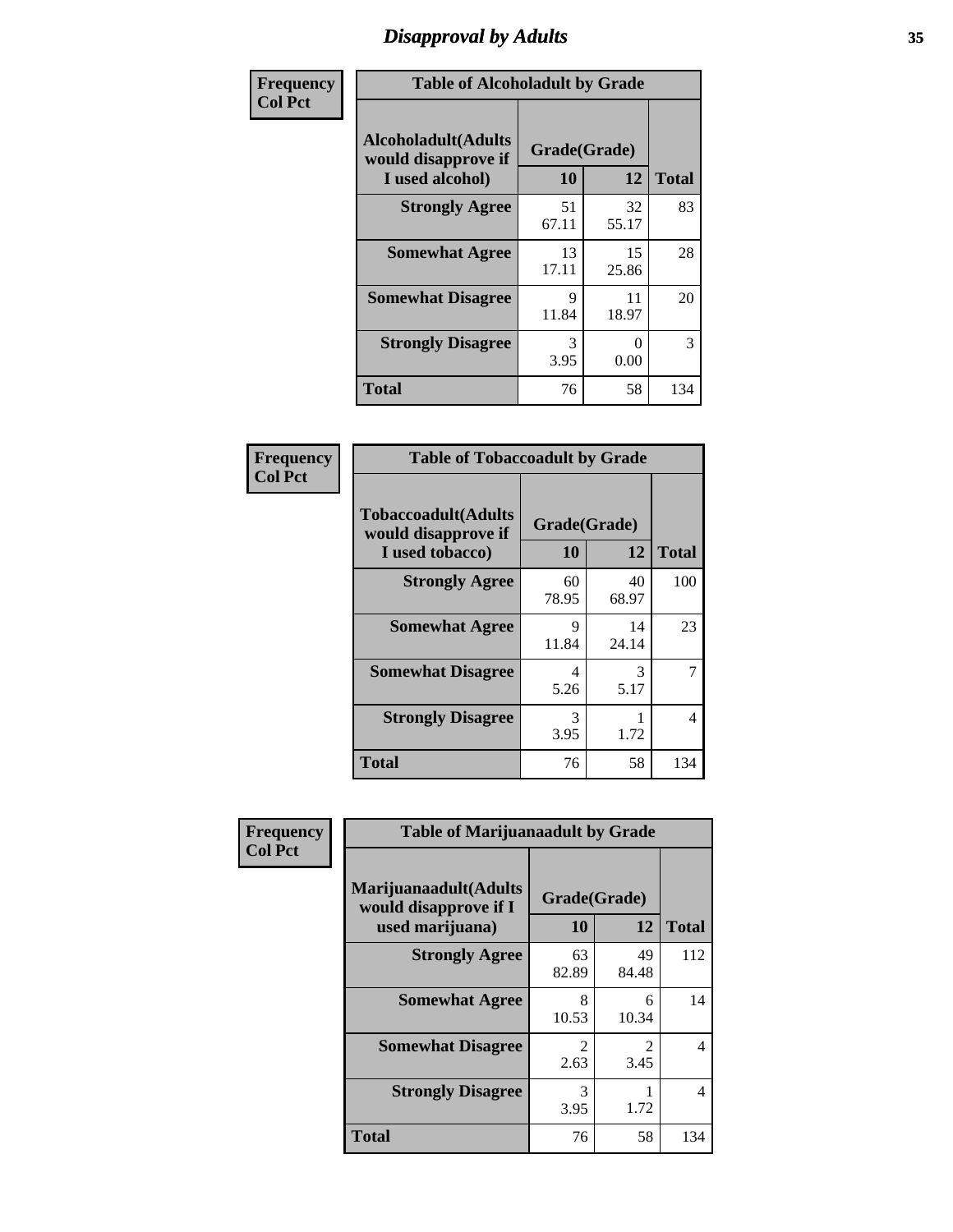## *Disapproval by Adults* **36**

| <b>Frequency</b> | <b>Table of Otherdrugadult by Grade</b>                                     |                       |             |              |
|------------------|-----------------------------------------------------------------------------|-----------------------|-------------|--------------|
| <b>Col Pct</b>   | <b>Otherdrugadult</b> (Adults<br>would disapprove if I<br>used other drugs) | Grade(Grade)<br>10    | 12          | <b>Total</b> |
|                  | <b>Strongly Agree</b>                                                       | 69<br>90.79           | 55<br>94.83 | 124          |
|                  | <b>Somewhat Agree</b>                                                       | $\mathcal{R}$<br>3.95 | 3.45        | 5            |
|                  | <b>Somewhat Disagree</b>                                                    | 1.32                  | 0<br>0.00   |              |
|                  | <b>Strongly Disagree</b>                                                    | 3<br>3.95             | 1.72        | 4            |
|                  | <b>Total</b>                                                                | 76                    | 58          | 134          |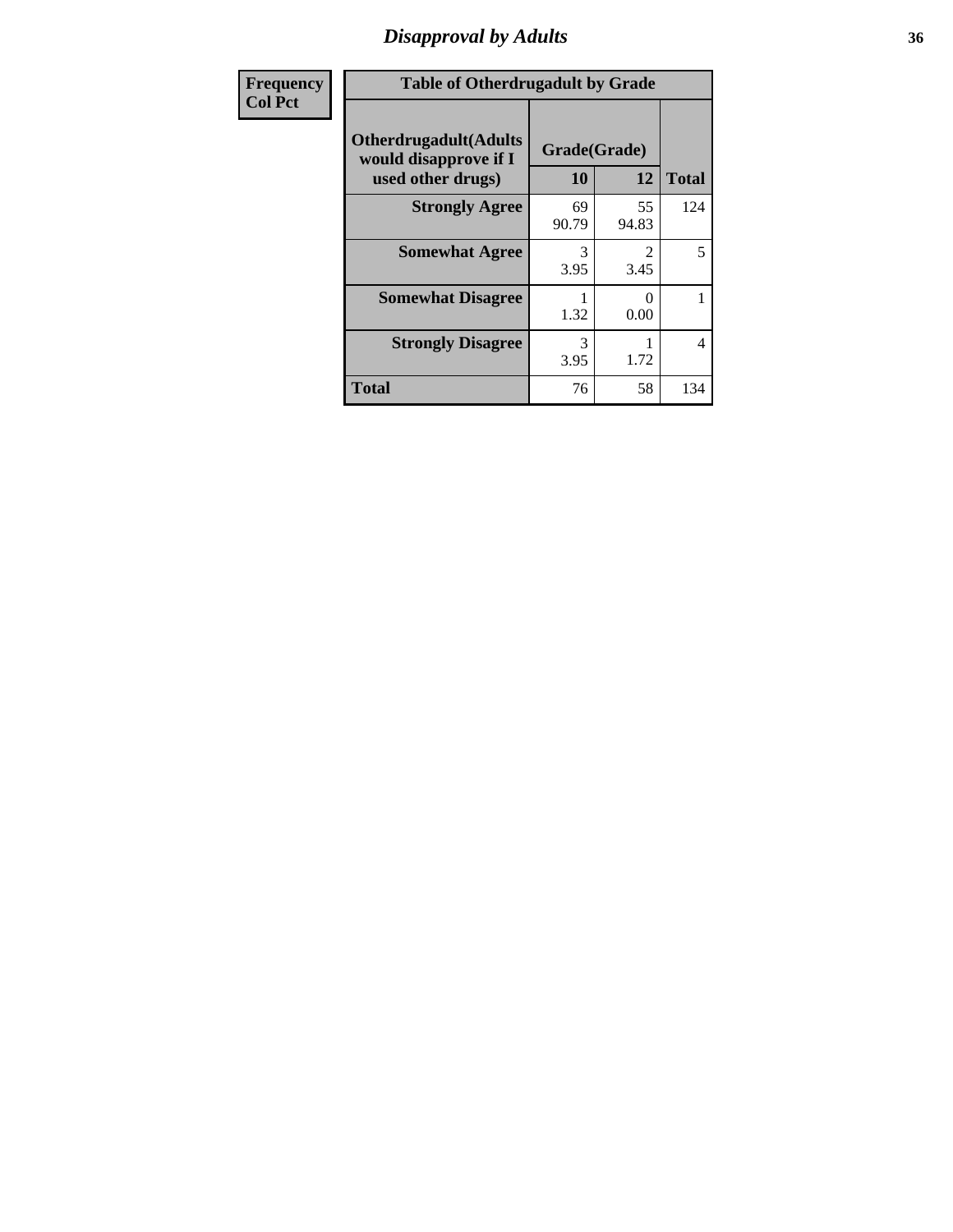# *Disapproval by Peers* **37**

| Frequency      | <b>Table of Alcoholpeer by Grade</b>                    |              |             |              |  |
|----------------|---------------------------------------------------------|--------------|-------------|--------------|--|
| <b>Col Pct</b> | Alcoholpeer(My<br>friends would<br>disapprove if I used | Grade(Grade) |             |              |  |
|                | alcohol)                                                | 10           | 12          | <b>Total</b> |  |
|                | <b>Strongly Agree</b>                                   | 20<br>26.32  | 13<br>22.41 | 33           |  |
|                | <b>Somewhat Agree</b>                                   | 24<br>31.58  | 12<br>20.69 | 36           |  |
|                | <b>Somewhat Disagree</b>                                | 18<br>23.68  | 22<br>37.93 | 40           |  |
|                | <b>Strongly Disagree</b>                                | 14<br>18.42  | 11<br>18.97 | 25           |  |
|                | Total                                                   | 76           | 58          | 134          |  |

| Frequency      | <b>Table of Tobaccopeer by Grade</b>                                |                           |             |              |
|----------------|---------------------------------------------------------------------|---------------------------|-------------|--------------|
| <b>Col Pct</b> | Tobaccopeer(My<br>friends would<br>disapprove if I used<br>tobacco) | Grade(Grade)<br><b>10</b> | 12          | <b>Total</b> |
|                | <b>Strongly Agree</b>                                               | 33<br>43.42               | 22<br>37.93 | 55           |
|                | <b>Somewhat Agree</b>                                               | 22<br>28.95               | 16<br>27.59 | 38           |
|                | <b>Somewhat Disagree</b>                                            | 12<br>15.79               | 16<br>27.59 | 28           |
|                | <b>Strongly Disagree</b>                                            | Q<br>11.84                | 4<br>6.90   | 13           |
|                | Total                                                               | 76                        | 58          | 134          |

| Frequency<br><b>Col Pct</b> | <b>Table of Marijuanapeer by Grade</b>                    |              |             |              |
|-----------------------------|-----------------------------------------------------------|--------------|-------------|--------------|
|                             | Marijuanapeer(My<br>friends would<br>disapprove if I used | Grade(Grade) |             |              |
|                             | marijuana)                                                | 10           | 12          | <b>Total</b> |
|                             | <b>Strongly Agree</b>                                     | 35<br>46.05  | 21<br>36.21 | 56           |
|                             | <b>Somewhat Agree</b>                                     | 19<br>25.00  | 15<br>25.86 | 34           |
|                             | <b>Somewhat Disagree</b>                                  | 11<br>14.47  | 17<br>29.31 | 28           |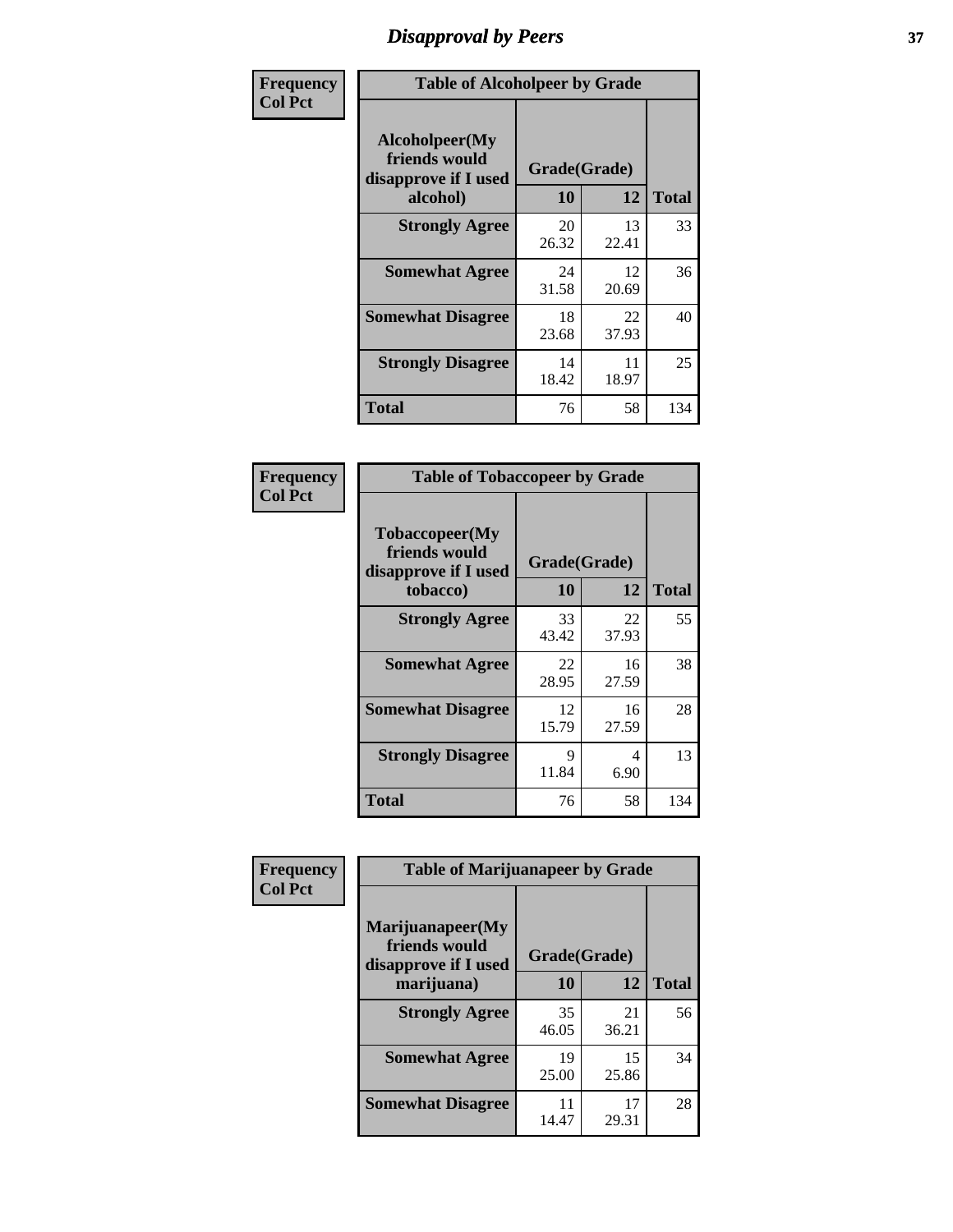# *Disapproval by Peers* **38**

| <b>Frequency</b> | <b>Table of Marijuanapeer by Grade</b>                                  |                    |           |              |  |
|------------------|-------------------------------------------------------------------------|--------------------|-----------|--------------|--|
| <b>Col Pct</b>   | Marijuanapeer(My<br>friends would<br>disapprove if I used<br>marijuana) | Grade(Grade)<br>10 | 12        | <b>Total</b> |  |
|                  | <b>Strongly Disagree</b>                                                | 11<br>14.47        | 5<br>8.62 | 16           |  |
|                  | <b>Total</b>                                                            | 76                 | 58        | 134          |  |

| <b>Frequency</b> | <b>Table of Otherdrugpeer by Grade</b>                                    |                           |             |              |
|------------------|---------------------------------------------------------------------------|---------------------------|-------------|--------------|
| <b>Col Pct</b>   | Otherdrugpeer(My<br>friends would<br>disapprove if I used<br>other drugs) | Grade(Grade)<br><b>10</b> | 12          | <b>Total</b> |
|                  | <b>Strongly Agree</b>                                                     | 38                        | 38          | 76           |
|                  |                                                                           | 50.00                     | 65.52       |              |
|                  | <b>Somewhat Agree</b>                                                     | 19<br>25.00               | 12<br>20.69 | 31           |
|                  | <b>Somewhat Disagree</b>                                                  | 8<br>10.53                | 4<br>6.90   | 12           |
|                  | <b>Strongly Disagree</b>                                                  | 11<br>14.47               | 4<br>6.90   | 15           |
|                  | <b>Total</b>                                                              | 76                        | 58          | 134          |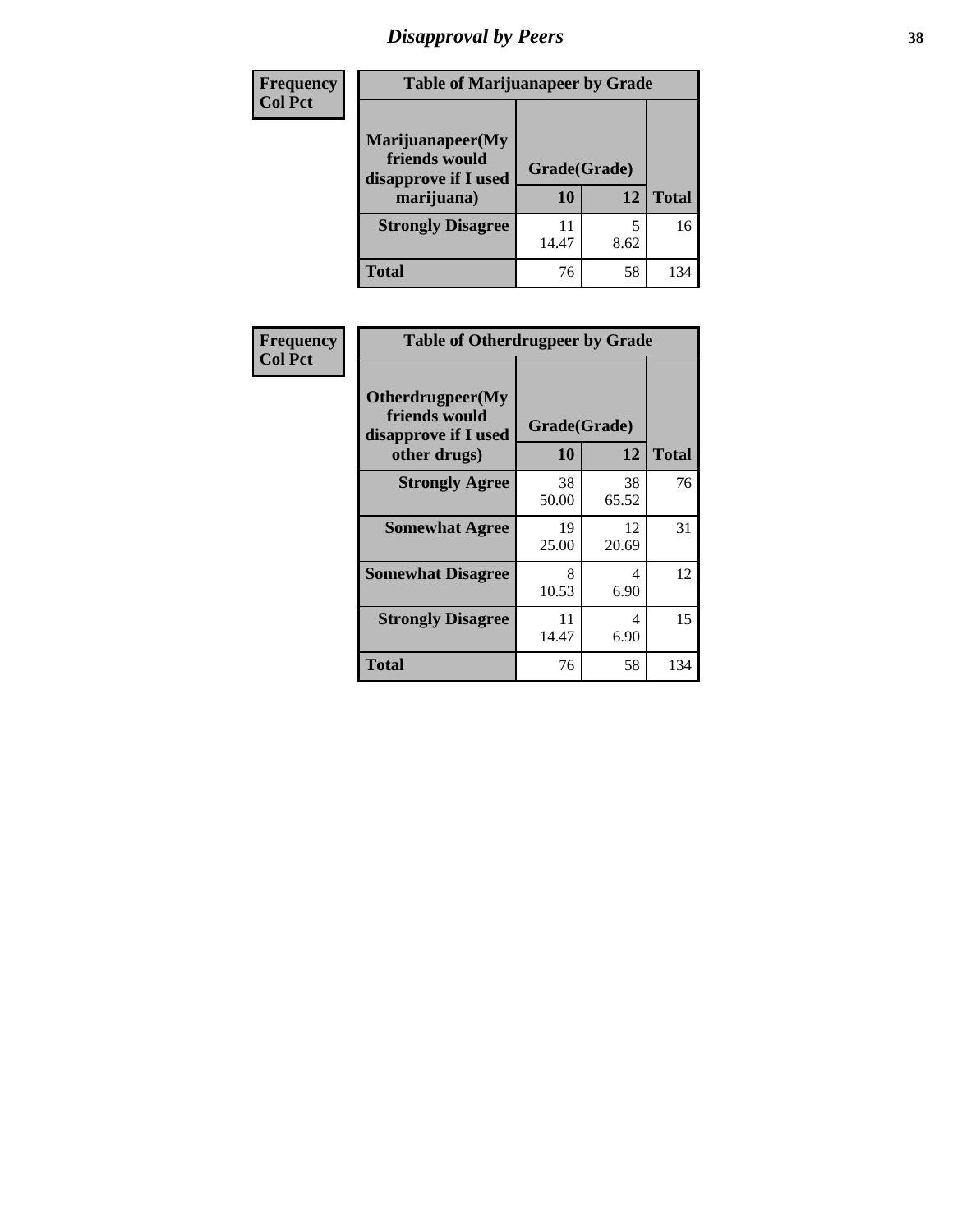| Frequency      | <b>Table of Alcohollocation1 by Grade</b> |              |             |              |
|----------------|-------------------------------------------|--------------|-------------|--------------|
| <b>Col Pct</b> | <b>Alcohollocation1(Places</b>            | Grade(Grade) |             |              |
|                | <b>Friends Use Alcohol)</b>               | 10           | 12          | <b>Total</b> |
|                |                                           | 39<br>51.32  | 42<br>72.41 | 81           |
|                | Do Not Use                                | 37<br>48.68  | 16<br>27.59 | 53           |
|                | <b>Total</b>                              | 76           | 58          | 134          |

| <b>Frequency</b> | <b>Table of Alcohollocation2 by Grade</b>                     |                    |             |              |
|------------------|---------------------------------------------------------------|--------------------|-------------|--------------|
| <b>Col Pct</b>   | <b>Alcohollocation2(Places</b><br><b>Friends Use Alcohol)</b> | Grade(Grade)<br>10 | 12          | <b>Total</b> |
|                  |                                                               |                    |             |              |
|                  |                                                               | 57<br>75.00        | 36<br>62.07 | 93           |
|                  | Home                                                          | 19<br>25.00        | 22<br>37.93 | 41           |
|                  | <b>Total</b>                                                  | 76                 | 58          | 134          |

| Frequency      | <b>Table of Alcohollocation 3 by Grade</b>                    |                    |              |              |  |
|----------------|---------------------------------------------------------------|--------------------|--------------|--------------|--|
| <b>Col Pct</b> | <b>Alcohollocation3(Places</b><br><b>Friends Use Alcohol)</b> | Grade(Grade)<br>10 | 12           | <b>Total</b> |  |
|                |                                                               | 75<br>98.68        | 58<br>100.00 | 133          |  |
|                | <b>School</b>                                                 | 1.32               | 0.00         |              |  |
|                | <b>Total</b>                                                  | 76                 | 58           | 134          |  |

| <b>Frequency</b> | <b>Table of Alcohollocation4 by Grade</b> |              |             |              |  |
|------------------|-------------------------------------------|--------------|-------------|--------------|--|
| <b>Col Pct</b>   | <b>Alcohollocation4(Places</b>            | Grade(Grade) |             |              |  |
|                  | <b>Friends Use Alcohol)</b>               | 10           | 12          | <b>Total</b> |  |
|                  |                                           | 71<br>93.42  | 56<br>96.55 | 127          |  |
|                  | Car                                       | 5<br>6.58    | 2<br>3.45   | 7            |  |
|                  | <b>Total</b>                              | 76           | 58          | 134          |  |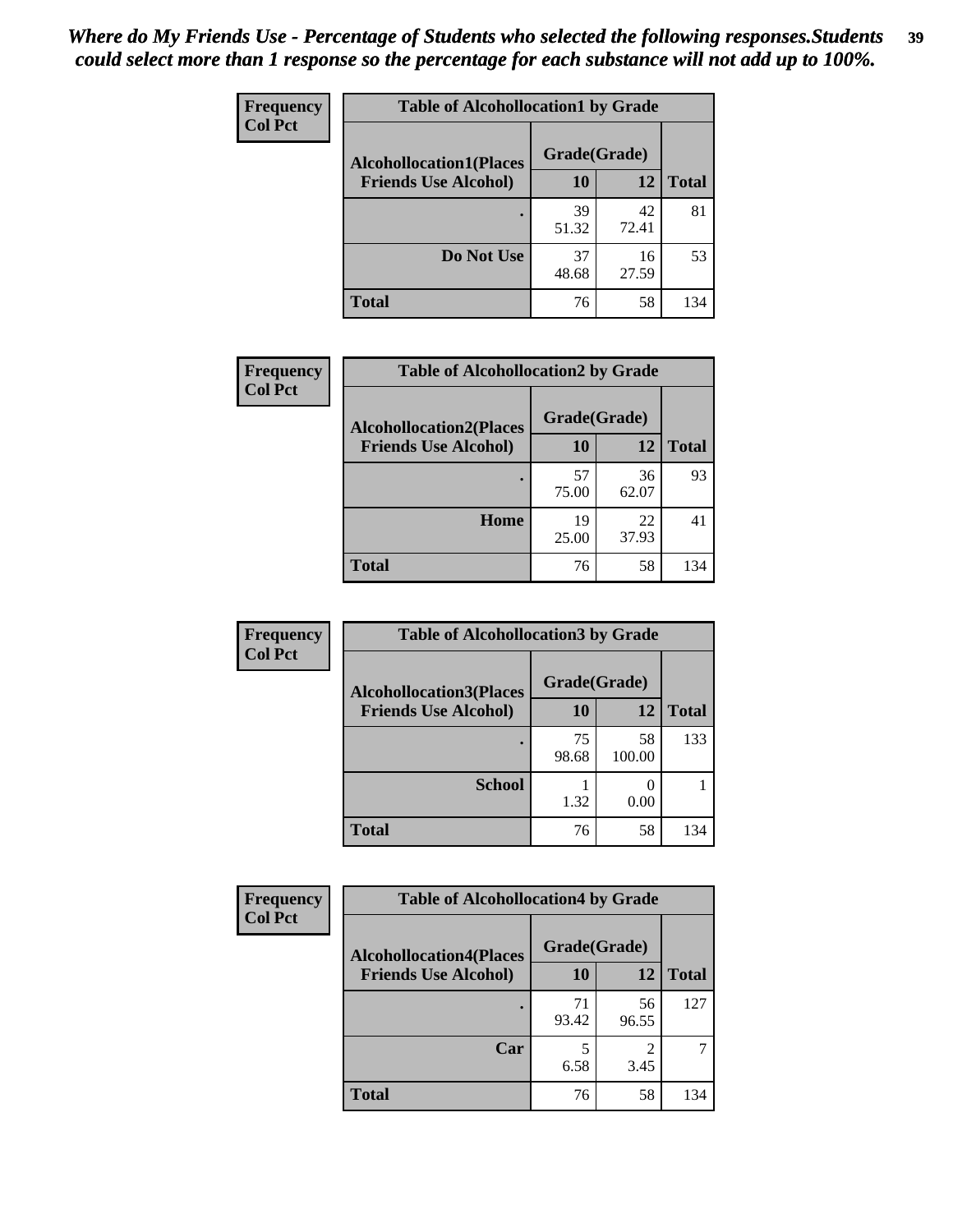| Frequency<br><b>Col Pct</b> | <b>Table of Alcohollocation5 by Grade</b>      |             |             |              |
|-----------------------------|------------------------------------------------|-------------|-------------|--------------|
|                             | Grade(Grade)<br><b>Alcohollocation5(Places</b> |             |             |              |
|                             | <b>Friends Use Alcohol)</b>                    | 10          | 12          | <b>Total</b> |
|                             |                                                | 43<br>56.58 | 25<br>43.10 | 68           |
|                             | <b>Friend's House</b>                          | 33<br>43.42 | 33<br>56.90 | 66           |
|                             | <b>Total</b>                                   | 76          | 58          | 134          |

| Frequency      | <b>Table of Alcohollocation6 by Grade</b>                     |                    |             |              |
|----------------|---------------------------------------------------------------|--------------------|-------------|--------------|
| <b>Col Pct</b> | <b>Alcohollocation6(Places</b><br><b>Friends Use Alcohol)</b> | Grade(Grade)<br>10 | 12          | <b>Total</b> |
|                |                                                               | 61<br>80.26        | 38<br>65.52 | 99           |
|                | <b>Other</b>                                                  | 15<br>19.74        | 20<br>34.48 | 35           |
|                | <b>Total</b>                                                  | 76                 | 58          | 134          |

| Frequency      | <b>Table of Tobaccolocation1 by Grade</b> |              |             |              |
|----------------|-------------------------------------------|--------------|-------------|--------------|
| <b>Col Pct</b> | <b>Tobaccolocation1(Places</b>            | Grade(Grade) |             |              |
|                | <b>Friends Use Tobacco)</b>               | 10           | 12          | <b>Total</b> |
|                |                                           | 34<br>44.74  | 34<br>58.62 | 68           |
|                | Do Not Use                                | 42<br>55.26  | 24<br>41.38 | 66           |
|                | <b>Total</b>                              | 76           | 58          | 134          |

| <b>Frequency</b> | <b>Table of Tobaccolocation2 by Grade</b> |              |             |              |  |
|------------------|-------------------------------------------|--------------|-------------|--------------|--|
| <b>Col Pct</b>   | <b>Tobaccolocation2(Places</b>            | Grade(Grade) |             |              |  |
|                  | <b>Friends Use Tobacco)</b>               | 10           | 12          | <b>Total</b> |  |
|                  |                                           | 57<br>75.00  | 40<br>68.97 | 97           |  |
|                  | Home                                      | 19<br>25.00  | 18<br>31.03 | 37           |  |
|                  | <b>Total</b>                              | 76           | 58          | 134          |  |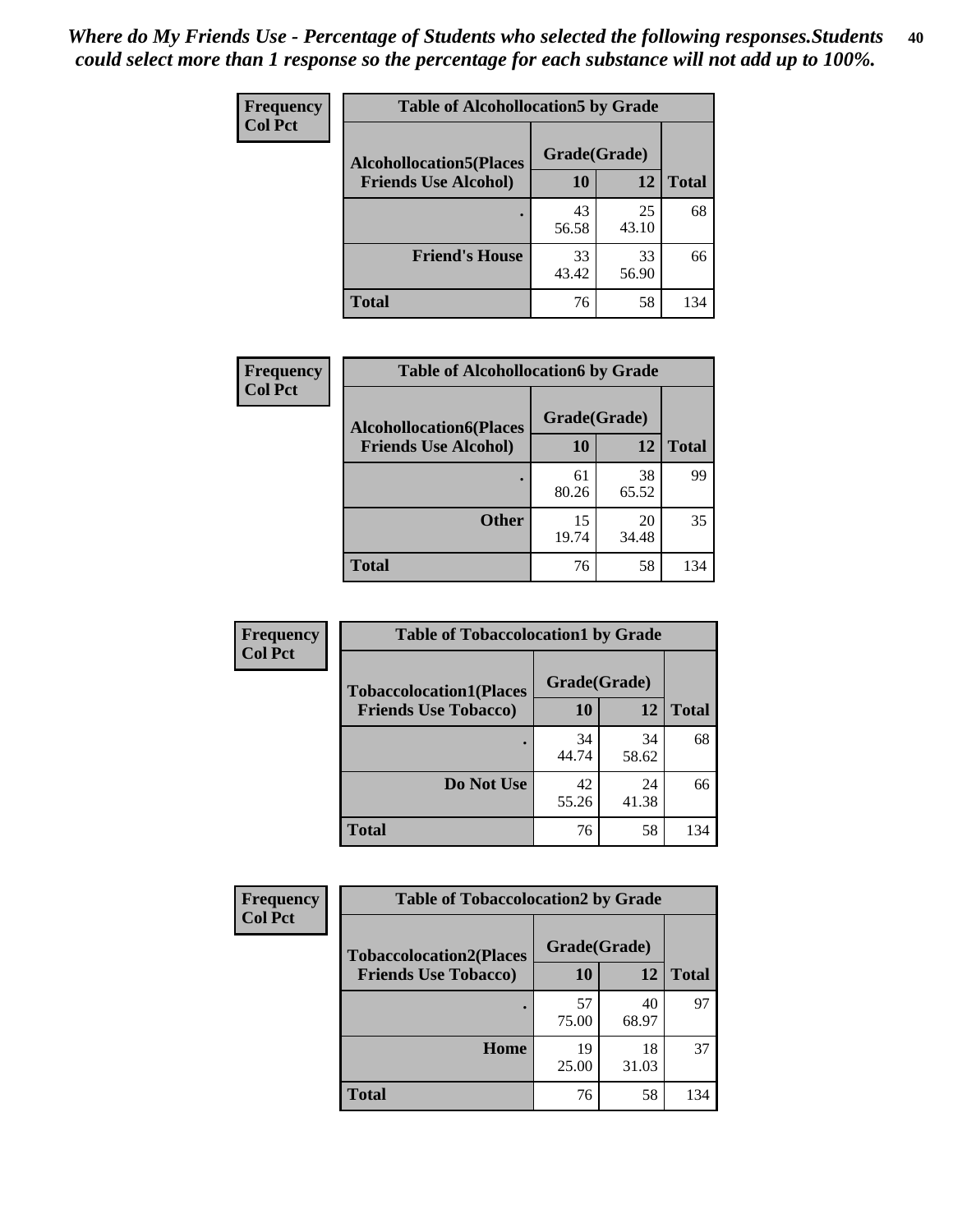| Frequency      | <b>Table of Tobaccolocation3 by Grade</b> |              |             |              |  |
|----------------|-------------------------------------------|--------------|-------------|--------------|--|
| <b>Col Pct</b> | <b>Tobaccolocation3(Places</b>            | Grade(Grade) |             |              |  |
|                | <b>Friends Use Tobacco)</b>               | 10           | 12          | <b>Total</b> |  |
|                |                                           | 70<br>92.11  | 55<br>94.83 | 125          |  |
|                | <b>School</b>                             | 6<br>7.89    | 3<br>5.17   | 9            |  |
|                | <b>Total</b>                              | 76           | 58          | 134          |  |

| Frequency      | <b>Table of Tobaccolocation4 by Grade</b> |              |             |              |
|----------------|-------------------------------------------|--------------|-------------|--------------|
| <b>Col Pct</b> | <b>Tobaccolocation4(Places</b>            | Grade(Grade) |             |              |
|                | <b>Friends Use Tobacco)</b>               | 10           | 12          | <b>Total</b> |
|                |                                           | 65<br>85.53  | 36<br>62.07 | 101          |
|                | Car                                       | 11<br>14.47  | 22<br>37.93 | 33           |
|                | <b>Total</b>                              | 76           | 58          | 134          |

 $\overline{\phantom{a}}$ 

| Frequency<br><b>Col Pct</b> | <b>Table of Tobaccolocation5 by Grade</b> |              |             |              |
|-----------------------------|-------------------------------------------|--------------|-------------|--------------|
|                             | <b>Tobaccolocation5(Places</b>            | Grade(Grade) |             |              |
|                             | <b>Friends Use Tobacco)</b>               | 10           | 12          | <b>Total</b> |
|                             |                                           | 52<br>68.42  | 34<br>58.62 | 86           |
|                             | <b>Friend's House</b>                     | 24<br>31.58  | 24<br>41.38 | 48           |
|                             | <b>Total</b>                              | 76           | 58          | 134          |

| <b>Frequency</b> | <b>Table of Tobaccolocation6 by Grade</b> |              |             |              |  |
|------------------|-------------------------------------------|--------------|-------------|--------------|--|
| <b>Col Pct</b>   | <b>Tobaccolocation6(Places</b>            | Grade(Grade) |             |              |  |
|                  | <b>Friends Use Tobacco)</b>               | 10           | 12          | <b>Total</b> |  |
|                  |                                           | 61<br>80.26  | 40<br>68.97 | 101          |  |
|                  | <b>Other</b>                              | 15<br>19.74  | 18<br>31.03 | 33           |  |
|                  | <b>Total</b>                              | 76           | 58          | 134          |  |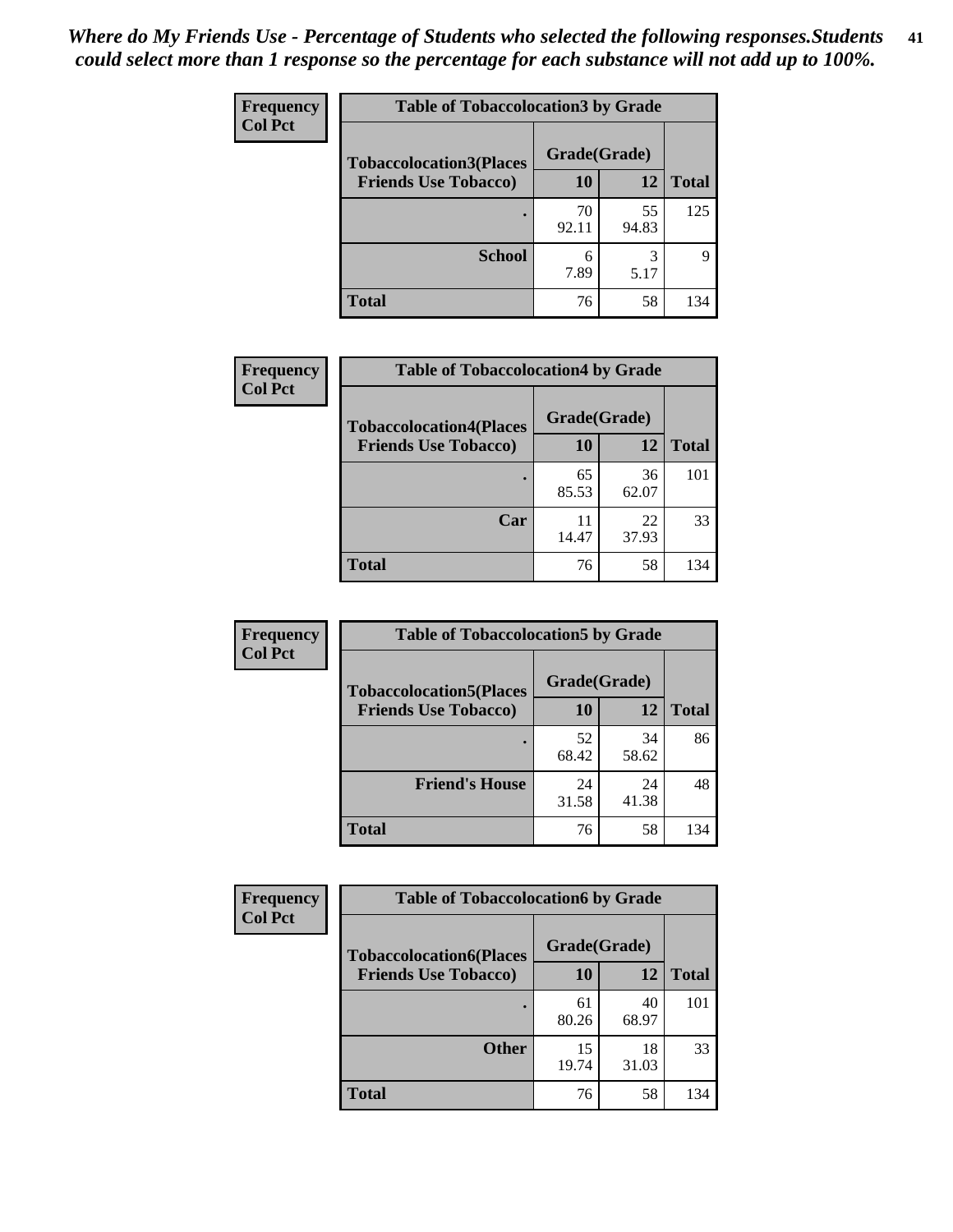| <b>Frequency</b> | <b>Table of Marijuanalocation1 by Grade</b> |              |             |              |
|------------------|---------------------------------------------|--------------|-------------|--------------|
| <b>Col Pct</b>   | <b>Marijuanalocation1(Places</b>            | Grade(Grade) |             |              |
|                  | <b>Friends Use Marijuana</b> )              | 10           | 12          | <b>Total</b> |
|                  |                                             | 33<br>43.42  | 31<br>53.45 | 64           |
|                  | Do Not Use                                  | 43<br>56.58  | 27<br>46.55 | 70           |
|                  | Total                                       | 76           | 58          | 134          |

| <b>Frequency</b> | <b>Table of Marijuanalocation2 by Grade</b>                        |                           |             |              |
|------------------|--------------------------------------------------------------------|---------------------------|-------------|--------------|
| <b>Col Pct</b>   | <b>Marijuanalocation2(Places</b><br><b>Friends Use Marijuana</b> ) | Grade(Grade)<br><b>10</b> | 12          | <b>Total</b> |
|                  |                                                                    | 60<br>78.95               | 39<br>67.24 | 99           |
|                  | Home                                                               | 16<br>21.05               | 19<br>32.76 | 35           |
|                  | <b>Total</b>                                                       | 76                        | 58          | 134          |

| Frequency<br><b>Col Pct</b> | <b>Table of Marijuanalocation3 by Grade</b> |              |             |              |
|-----------------------------|---------------------------------------------|--------------|-------------|--------------|
|                             | <b>Marijuanalocation3</b> (Places           | Grade(Grade) |             |              |
|                             | <b>Friends Use Marijuana</b> )              | 10           | 12          | <b>Total</b> |
|                             |                                             | 72<br>94.74  | 57<br>98.28 | 129          |
|                             | <b>School</b>                               | 4<br>5.26    | 1.72        |              |
|                             | <b>Total</b>                                | 76           | 58          | 134          |

| <b>Frequency</b> | <b>Table of Marijuanalocation4 by Grade</b> |              |             |              |  |
|------------------|---------------------------------------------|--------------|-------------|--------------|--|
| <b>Col Pct</b>   | <b>Marijuanalocation4(Places</b>            | Grade(Grade) |             |              |  |
|                  | <b>Friends Use Marijuana</b> )              | <b>10</b>    | 12          | <b>Total</b> |  |
|                  |                                             | 65<br>85.53  | 46<br>79.31 | 111          |  |
|                  | Car                                         | 11<br>14.47  | 12<br>20.69 | 23           |  |
|                  | <b>Total</b>                                | 76           | 58          | 134          |  |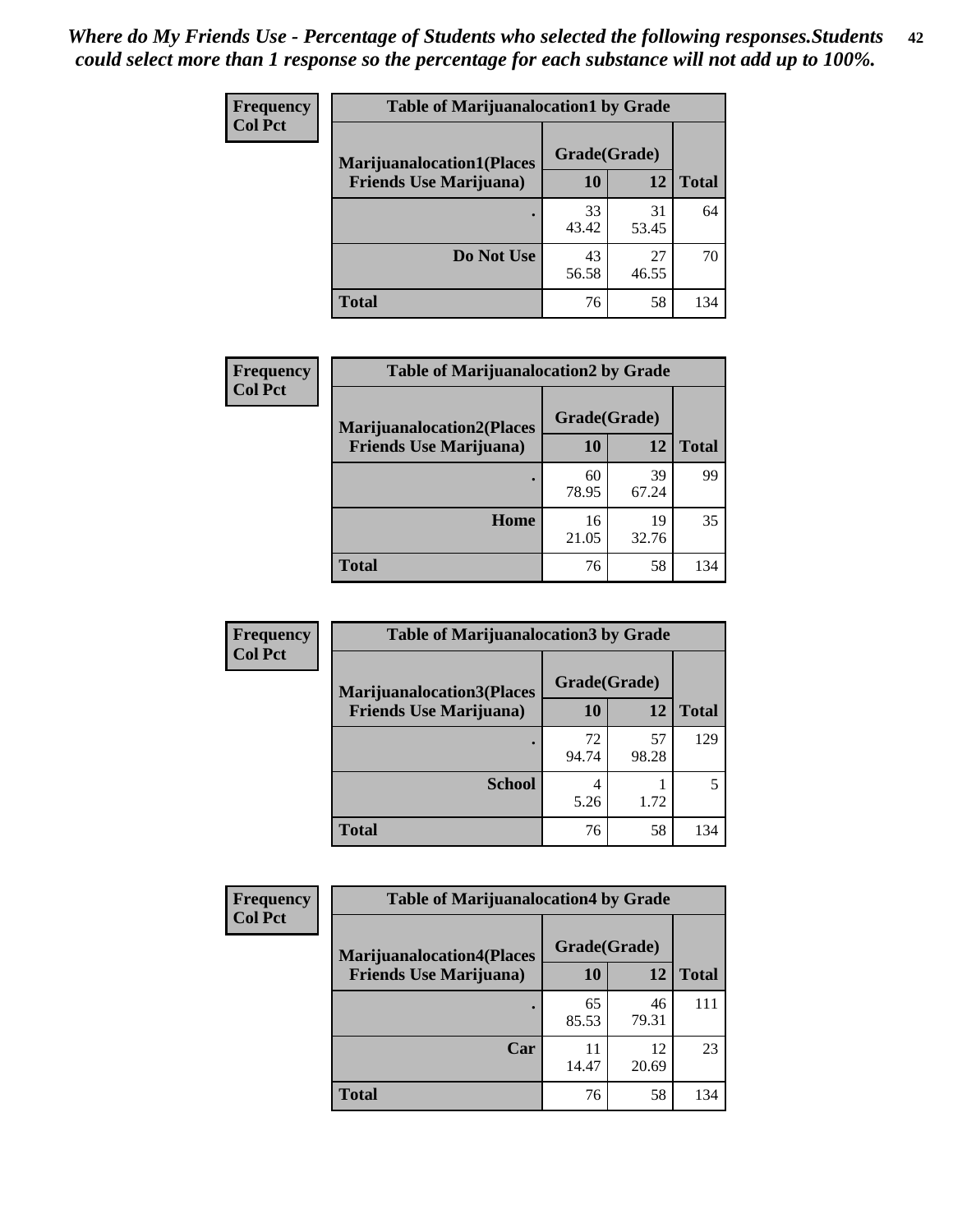| <b>Frequency</b> | <b>Table of Marijuanalocation5 by Grade</b> |              |             |              |
|------------------|---------------------------------------------|--------------|-------------|--------------|
| <b>Col Pct</b>   | <b>Marijuanalocation5(Places)</b>           | Grade(Grade) |             |              |
|                  | <b>Friends Use Marijuana</b> )              | 10           | 12          | <b>Total</b> |
|                  |                                             | 51<br>67.11  | 36<br>62.07 | 87           |
|                  | <b>Friend's House</b>                       | 25<br>32.89  | 22<br>37.93 | 47           |
|                  | <b>Total</b>                                | 76           | 58          | 134          |

| <b>Frequency</b> | <b>Table of Marijuanalocation6 by Grade</b> |              |             |              |
|------------------|---------------------------------------------|--------------|-------------|--------------|
| <b>Col Pct</b>   | <b>Marijuanalocation6(Places</b>            | Grade(Grade) |             |              |
|                  | <b>Friends Use Marijuana</b> )              | 10           | 12          | <b>Total</b> |
|                  |                                             | 58           | 42          | 100          |
|                  |                                             | 76.32        | 72.41       |              |
|                  | <b>Other</b>                                | 18<br>23.68  | 16<br>27.59 | 34           |
|                  |                                             |              |             |              |
|                  | <b>Total</b>                                | 76           | 58          | 134          |

| <b>Frequency</b> | <b>Table of Otherdruglocation1 by Grade</b> |              |             |              |
|------------------|---------------------------------------------|--------------|-------------|--------------|
| <b>Col Pct</b>   | <b>Otherdruglocation1(Places</b>            | Grade(Grade) |             |              |
|                  | <b>Friends Use Other Illegal</b><br>Drugs)  | 10           | 12          | <b>Total</b> |
|                  |                                             | 24<br>31.58  | 18<br>31.03 | 42           |
|                  | Do Not Use                                  | 52<br>68.42  | 40<br>68.97 | 92           |
|                  | <b>Total</b>                                | 76           | 58          | 134          |

| <b>Frequency</b> | <b>Table of Otherdruglocation2 by Grade</b>                          |              |             |              |
|------------------|----------------------------------------------------------------------|--------------|-------------|--------------|
| <b>Col Pct</b>   | <b>Otherdruglocation2(Places</b><br><b>Friends Use Other Illegal</b> | Grade(Grade) |             |              |
|                  | Drugs)                                                               | 10           | 12          | <b>Total</b> |
|                  |                                                                      | 66<br>86.84  | 45<br>77.59 | 111          |
|                  | Home                                                                 | 10<br>13.16  | 13<br>22.41 | 23           |
|                  | <b>Total</b>                                                         | 76           | 58          | 134          |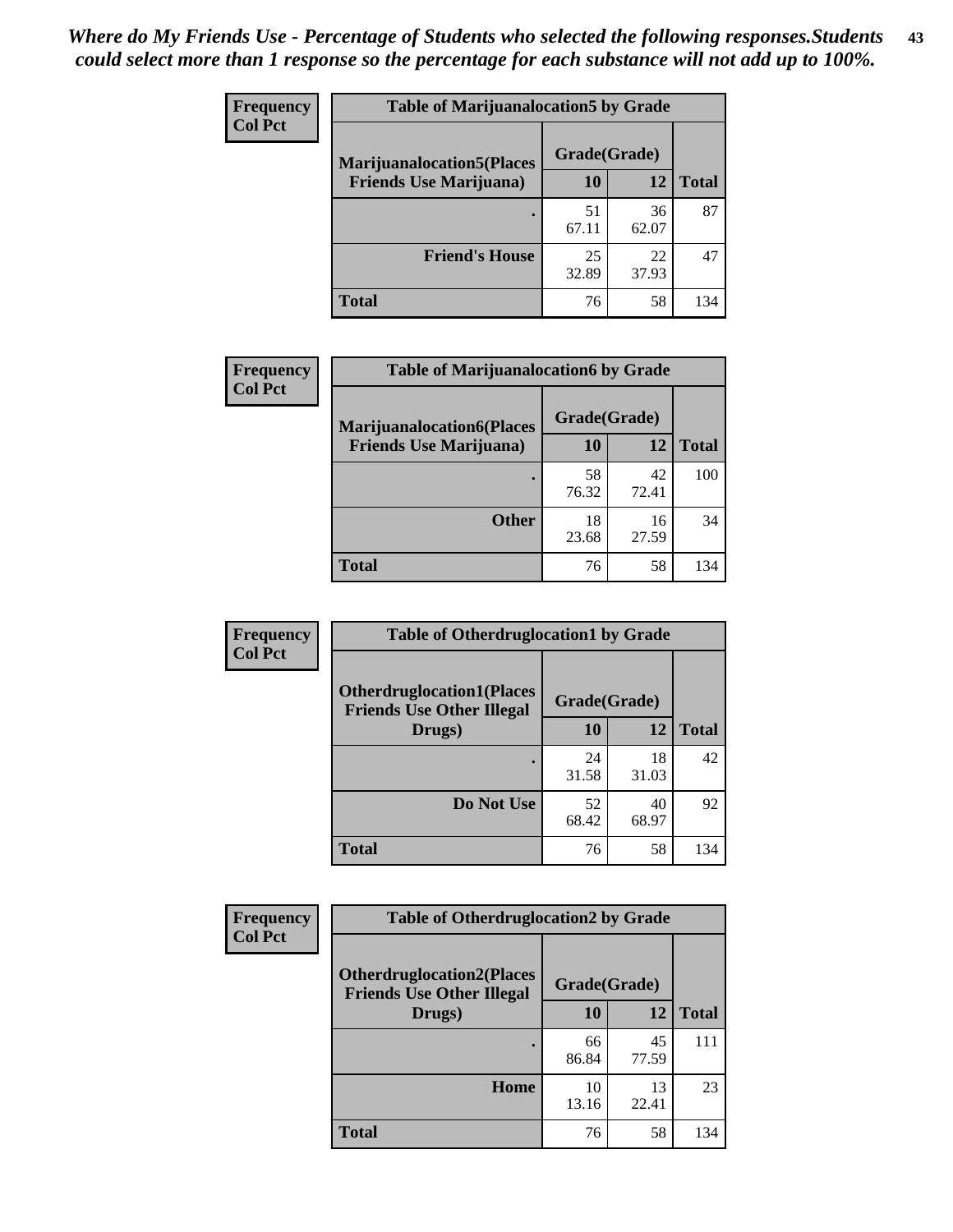| <b>Frequency</b> | <b>Table of Otherdruglocation 3 by Grade</b>                         |              |              |              |
|------------------|----------------------------------------------------------------------|--------------|--------------|--------------|
| <b>Col Pct</b>   | <b>Otherdruglocation3(Places</b><br><b>Friends Use Other Illegal</b> | Grade(Grade) |              |              |
|                  | Drugs)                                                               | <b>10</b>    | 12           | <b>Total</b> |
|                  |                                                                      | 72<br>94.74  | 58<br>100.00 | 130          |
|                  | <b>School</b>                                                        | 5.26         | 0.00         |              |
|                  | <b>Total</b>                                                         | 76           | 58           | 134          |

| <b>Frequency</b> | <b>Table of Otherdruglocation4 by Grade</b>                          |              |             |              |
|------------------|----------------------------------------------------------------------|--------------|-------------|--------------|
| <b>Col Pct</b>   | <b>Otherdruglocation4(Places</b><br><b>Friends Use Other Illegal</b> | Grade(Grade) |             |              |
|                  | Drugs)                                                               | <b>10</b>    | 12          | <b>Total</b> |
|                  |                                                                      | 70<br>92.11  | 53<br>91.38 | 123          |
|                  | Car                                                                  | 6<br>7.89    | 8.62        | 11           |
|                  | <b>Total</b>                                                         | 76           | 58          | 134          |

| <b>Frequency</b> | <b>Table of Otherdruglocation5 by Grade</b>                          |              |             |              |
|------------------|----------------------------------------------------------------------|--------------|-------------|--------------|
| <b>Col Pct</b>   | <b>Otherdruglocation5(Places</b><br><b>Friends Use Other Illegal</b> | Grade(Grade) |             |              |
|                  | Drugs)                                                               | 10           | 12          | <b>Total</b> |
|                  |                                                                      | 62<br>81.58  | 45<br>77.59 | 107          |
|                  | <b>Friend's House</b>                                                | 14<br>18.42  | 13<br>22.41 | 27           |
|                  | <b>Total</b>                                                         | 76           | 58          | 134          |

| <b>Frequency</b> | <b>Table of Otherdruglocation6 by Grade</b>                          |              |             |              |
|------------------|----------------------------------------------------------------------|--------------|-------------|--------------|
| <b>Col Pct</b>   | <b>Otherdruglocation6(Places</b><br><b>Friends Use Other Illegal</b> | Grade(Grade) |             |              |
|                  | Drugs)                                                               | <b>10</b>    | 12          | <b>Total</b> |
|                  |                                                                      | 65<br>85.53  | 49<br>84.48 | 114          |
|                  | <b>Other</b>                                                         | 11<br>14.47  | 9<br>15.52  | 20           |
|                  | <b>Total</b>                                                         | 76           | 58          | 134          |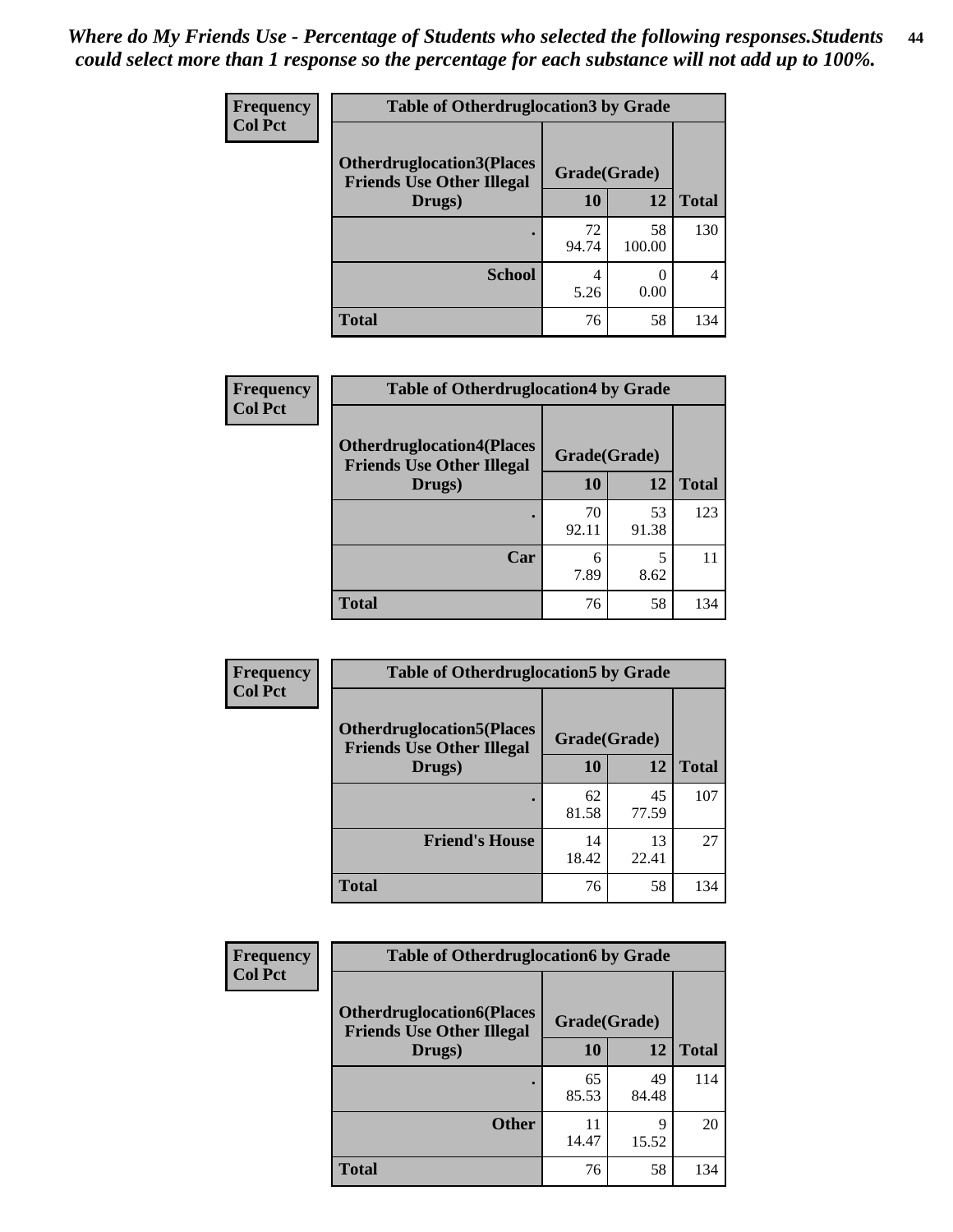| Frequency      | <b>Table of Alcoholtime1 by Grade</b>           |              |             |              |
|----------------|-------------------------------------------------|--------------|-------------|--------------|
| <b>Col Pct</b> | <b>Alcoholtime1(Times</b><br><b>Friends Use</b> | Grade(Grade) |             |              |
|                | Alcohol)                                        | 10           | 12          | <b>Total</b> |
|                |                                                 | 41<br>53.95  | 41<br>70.69 | 82           |
|                | Do Not Use                                      | 35<br>46.05  | 17<br>29.31 | 52           |
|                | <b>Total</b>                                    | 76           | 58          | 134          |

| <b>Frequency</b> | <b>Table of Alcoholtime2 by Grade</b>           |              |              |              |
|------------------|-------------------------------------------------|--------------|--------------|--------------|
| <b>Col Pct</b>   | <b>Alcoholtime2(Times</b><br><b>Friends Use</b> | Grade(Grade) |              |              |
|                  | Alcohol)                                        | 10           | 12           | <b>Total</b> |
|                  |                                                 | 76<br>100.00 | 58<br>100.00 | 134          |
|                  | <b>Total</b>                                    | 76           | 58           | 134          |

| Frequency      | <b>Table of Alcoholtime3 by Grade</b>           |              |              |              |
|----------------|-------------------------------------------------|--------------|--------------|--------------|
| <b>Col Pct</b> | <b>Alcoholtime3(Times</b><br><b>Friends Use</b> | Grade(Grade) |              |              |
|                | Alcohol)                                        | 10           | 12           | <b>Total</b> |
|                | ٠                                               | 73<br>96.05  | 58<br>100.00 | 131          |
|                | <b>During School</b>                            | 3<br>3.95    | 0<br>0.00    | 3            |
|                | <b>Total</b>                                    | 76           | 58           | 134          |

| Frequency<br><b>Col Pct</b> | <b>Table of Alcoholtime4 by Grade</b> |              |              |              |
|-----------------------------|---------------------------------------|--------------|--------------|--------------|
|                             | <b>Alcoholtime4(Times</b>             | Grade(Grade) |              |              |
|                             | <b>Friends Use Alcohol)</b>           | 10           | 12           | <b>Total</b> |
|                             |                                       | 75<br>98.68  | 58<br>100.00 | 133          |
|                             | <b>On Way Home From School</b>        | 1.32         | 0.00         |              |
|                             | <b>Total</b>                          | 76           | 58           | 134          |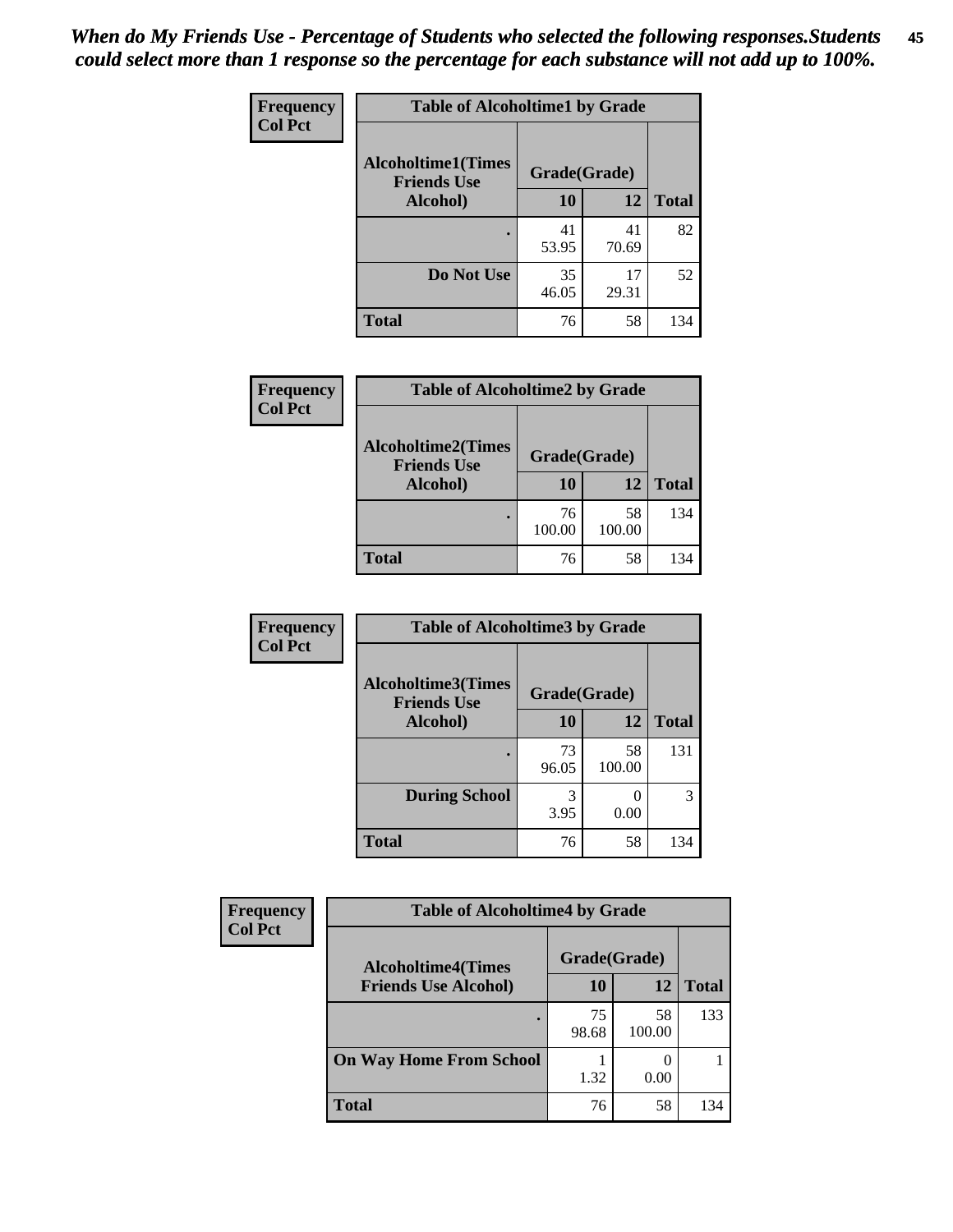*When do My Friends Use - Percentage of Students who selected the following responses.Students could select more than 1 response so the percentage for each substance will not add up to 100%.* **46**

| <b>Frequency</b> | <b>Table of Alcoholtime5 by Grade</b>           |              |             |              |
|------------------|-------------------------------------------------|--------------|-------------|--------------|
| <b>Col Pct</b>   | <b>Alcoholtime5(Times</b><br><b>Friends Use</b> | Grade(Grade) |             |              |
|                  | Alcohol)                                        | 10           | 12          | <b>Total</b> |
|                  |                                                 | 69<br>90.79  | 51<br>87.93 | 120          |
|                  | Weeknights                                      | 9.21         | 12.07       | 14           |
|                  | <b>Total</b>                                    | 76           | 58          | 134          |

| Frequency      | <b>Table of Alcoholtime6 by Grade</b>           |              |             |              |
|----------------|-------------------------------------------------|--------------|-------------|--------------|
| <b>Col Pct</b> | <b>Alcoholtime6(Times</b><br><b>Friends Use</b> | Grade(Grade) |             |              |
|                | Alcohol)                                        | 10           | 12          | <b>Total</b> |
|                |                                                 | 34<br>44.74  | 17<br>29.31 | 51           |
|                | Weekends                                        | 42<br>55.26  | 41<br>70.69 | 83           |
|                | <b>Total</b>                                    | 76           | 58          | 134          |

| <b>Frequency</b><br><b>Col Pct</b> | <b>Table of Tobaccotime1 by Grade</b>           |              |             |              |
|------------------------------------|-------------------------------------------------|--------------|-------------|--------------|
|                                    | <b>Tobaccotime1(Times</b><br><b>Friends Use</b> | Grade(Grade) |             |              |
|                                    | <b>Tobacco</b> )                                | 10           | 12          | <b>Total</b> |
|                                    |                                                 | 29<br>38.16  | 30<br>51.72 | 59           |
|                                    | Do Not Use                                      | 47<br>61.84  | 28<br>48.28 | 75           |
|                                    | <b>Total</b>                                    | 76           | 58          | 134          |

| <b>Frequency</b> | <b>Table of Tobaccotime2 by Grade</b>           |              |             |              |  |
|------------------|-------------------------------------------------|--------------|-------------|--------------|--|
| <b>Col Pct</b>   | <b>Tobaccotime2(Times</b><br><b>Friends Use</b> | Grade(Grade) |             |              |  |
|                  | <b>Tobacco</b> )                                | 10           | 12          | <b>Total</b> |  |
|                  | ٠                                               | 70<br>92.11  | 51<br>87.93 | 121          |  |
|                  | <b>On Way to School</b>                         | 6<br>7.89    | 12.07       | 13           |  |
|                  | <b>Total</b>                                    | 76           | 58          | 134          |  |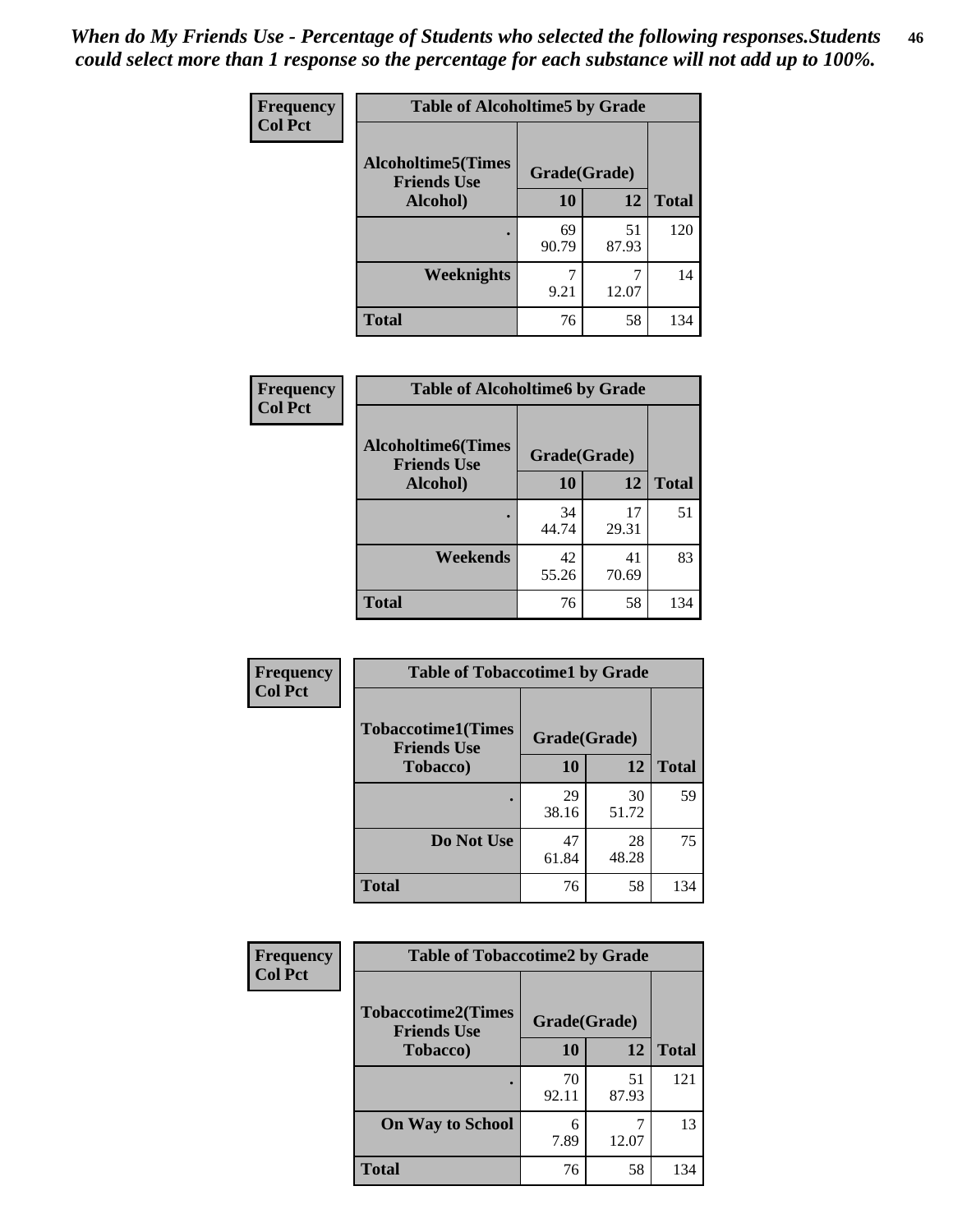*When do My Friends Use - Percentage of Students who selected the following responses.Students could select more than 1 response so the percentage for each substance will not add up to 100%.* **47**

| <b>Frequency</b> | <b>Table of Tobaccotime3 by Grade</b>           |             |                        |              |  |
|------------------|-------------------------------------------------|-------------|------------------------|--------------|--|
| <b>Col Pct</b>   | <b>Tobaccotime3(Times</b><br><b>Friends Use</b> |             | Grade(Grade)           |              |  |
|                  | <b>Tobacco</b> )                                | 10          | 12                     | <b>Total</b> |  |
|                  |                                                 | 71<br>93.42 | 56<br>96.55            | 127          |  |
|                  | <b>During School</b>                            | 5<br>6.58   | $\mathfrak{D}$<br>3.45 |              |  |
|                  | <b>Total</b>                                    | 76          | 58                     | 134          |  |

| Frequency<br><b>Col Pct</b> | <b>Table of Tobaccotime4 by Grade</b> |              |              |              |
|-----------------------------|---------------------------------------|--------------|--------------|--------------|
|                             | <b>Tobaccotime4(Times</b>             | Grade(Grade) |              |              |
|                             | <b>Friends Use Tobacco)</b>           | 10           | 12           | <b>Total</b> |
|                             |                                       | 75<br>98.68  | 58<br>100.00 | 133          |
|                             | <b>On Way Home From School</b>        | 1.32         | 0.00         |              |
|                             | <b>Total</b>                          | 76           | 58           | 134          |

| Frequency      | <b>Table of Tobaccotime5 by Grade</b>           |              |             |              |  |
|----------------|-------------------------------------------------|--------------|-------------|--------------|--|
| <b>Col Pct</b> | <b>Tobaccotime5(Times</b><br><b>Friends Use</b> | Grade(Grade) |             |              |  |
|                | <b>Tobacco</b> )                                | 10           | 12          | <b>Total</b> |  |
|                |                                                 | 65<br>85.53  | 41<br>70.69 | 106          |  |
|                | Weeknights                                      | 11<br>14.47  | 17<br>29.31 | 28           |  |
|                | <b>Total</b>                                    | 76           | 58          | 134          |  |

| Frequency      | <b>Table of Tobaccotime6 by Grade</b>           |              |             |              |
|----------------|-------------------------------------------------|--------------|-------------|--------------|
| <b>Col Pct</b> | <b>Tobaccotime6(Times</b><br><b>Friends Use</b> | Grade(Grade) |             |              |
|                | <b>Tobacco</b> )                                | 10           | 12          | <b>Total</b> |
|                | ٠                                               | 52<br>68.42  | 30<br>51.72 | 82           |
|                | Weekends                                        | 24<br>31.58  | 28<br>48.28 | 52           |
|                | <b>Total</b>                                    | 76           | 58          | 134          |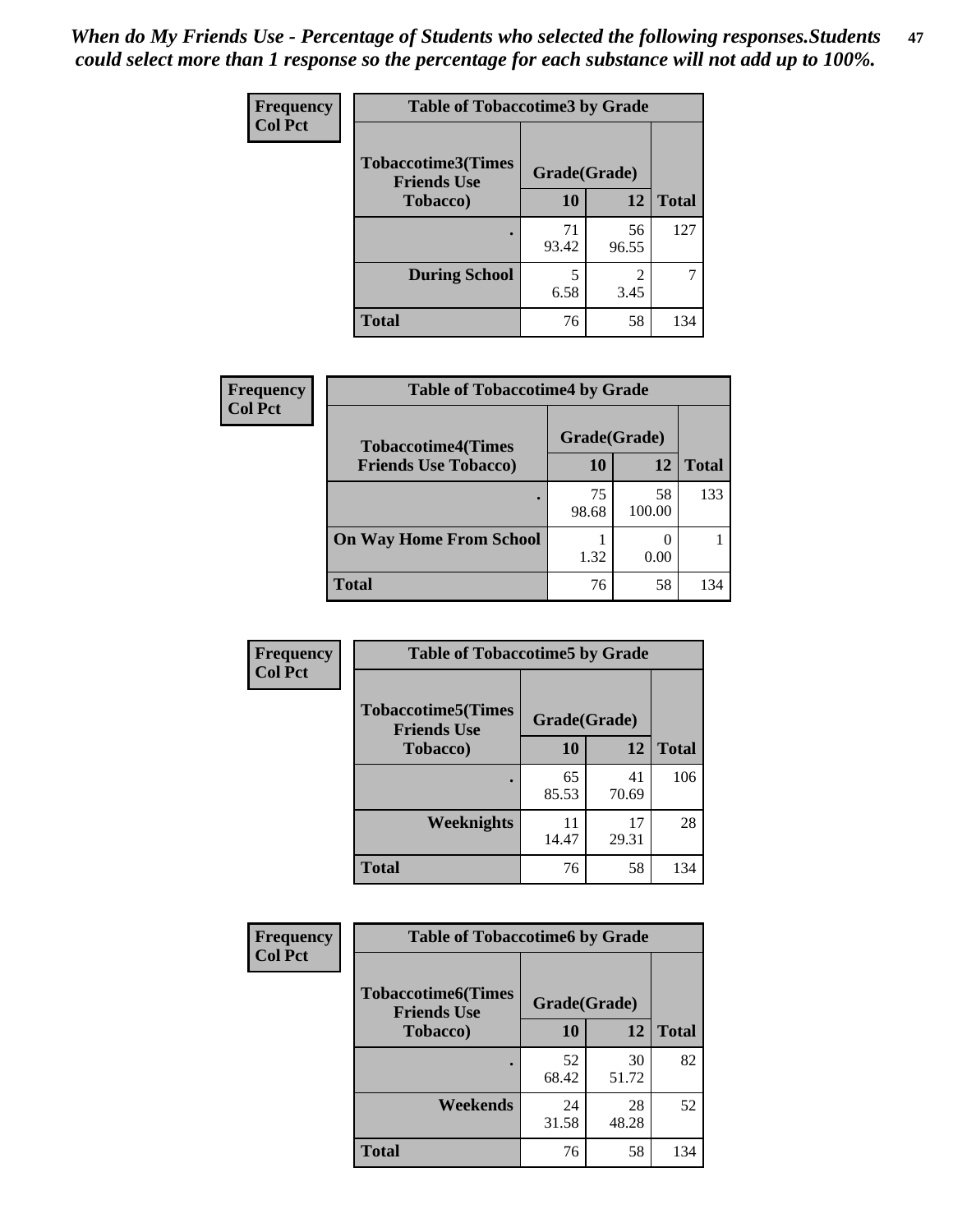| Frequency      | <b>Table of Marijuanatime1 by Grade</b>           |              |             |              |
|----------------|---------------------------------------------------|--------------|-------------|--------------|
| <b>Col Pct</b> | <b>Marijuanatime1(Times</b><br><b>Friends Use</b> | Grade(Grade) |             |              |
|                | Marijuana)                                        | 10           | 12          | <b>Total</b> |
|                |                                                   | 29<br>38.16  | 28<br>48.28 | 57           |
|                | Do Not Use                                        | 47<br>61.84  | 30<br>51.72 | 77           |
|                | <b>Total</b>                                      | 76           | 58          | 134          |

| Frequency      | <b>Table of Marijuanatime2 by Grade</b>           |              |             |              |
|----------------|---------------------------------------------------|--------------|-------------|--------------|
| <b>Col Pct</b> | <b>Marijuanatime2(Times</b><br><b>Friends Use</b> | Grade(Grade) |             |              |
|                | Marijuana)                                        | 10           | 12          | <b>Total</b> |
|                |                                                   | 70<br>92.11  | 56<br>96.55 | 126          |
|                | <b>On Way to School</b>                           | 6<br>7.89    | 3.45        | 8            |
|                | <b>Total</b>                                      | 76           | 58          | 134          |

| Frequency      | <b>Table of Marijuanatime3 by Grade</b>    |              |              |              |  |
|----------------|--------------------------------------------|--------------|--------------|--------------|--|
| <b>Col Pct</b> | Marijuanatime3(Times<br><b>Friends Use</b> | Grade(Grade) |              |              |  |
|                | Marijuana)                                 | 10           | 12           | <b>Total</b> |  |
|                |                                            | 71<br>93.42  | 58<br>100.00 | 129          |  |
|                | <b>During School</b>                       | 5<br>6.58    | 0.00         | 5            |  |
|                | <b>Total</b>                               | 76           | 58           | 134          |  |

| <b>Frequency</b> | <b>Table of Marijuanatime4 by Grade</b> |              |             |              |
|------------------|-----------------------------------------|--------------|-------------|--------------|
| <b>Col Pct</b>   | <b>Marijuanatime4(Times</b>             | Grade(Grade) |             |              |
|                  | <b>Friends Use Marijuana</b> )          | 10           | 12          | <b>Total</b> |
|                  |                                         | 73<br>96.05  | 54<br>93.10 | 127          |
|                  | <b>On Way Home From School</b>          | 3.95         | 6.90        |              |
|                  | <b>Total</b>                            | 76           | 58          | 134          |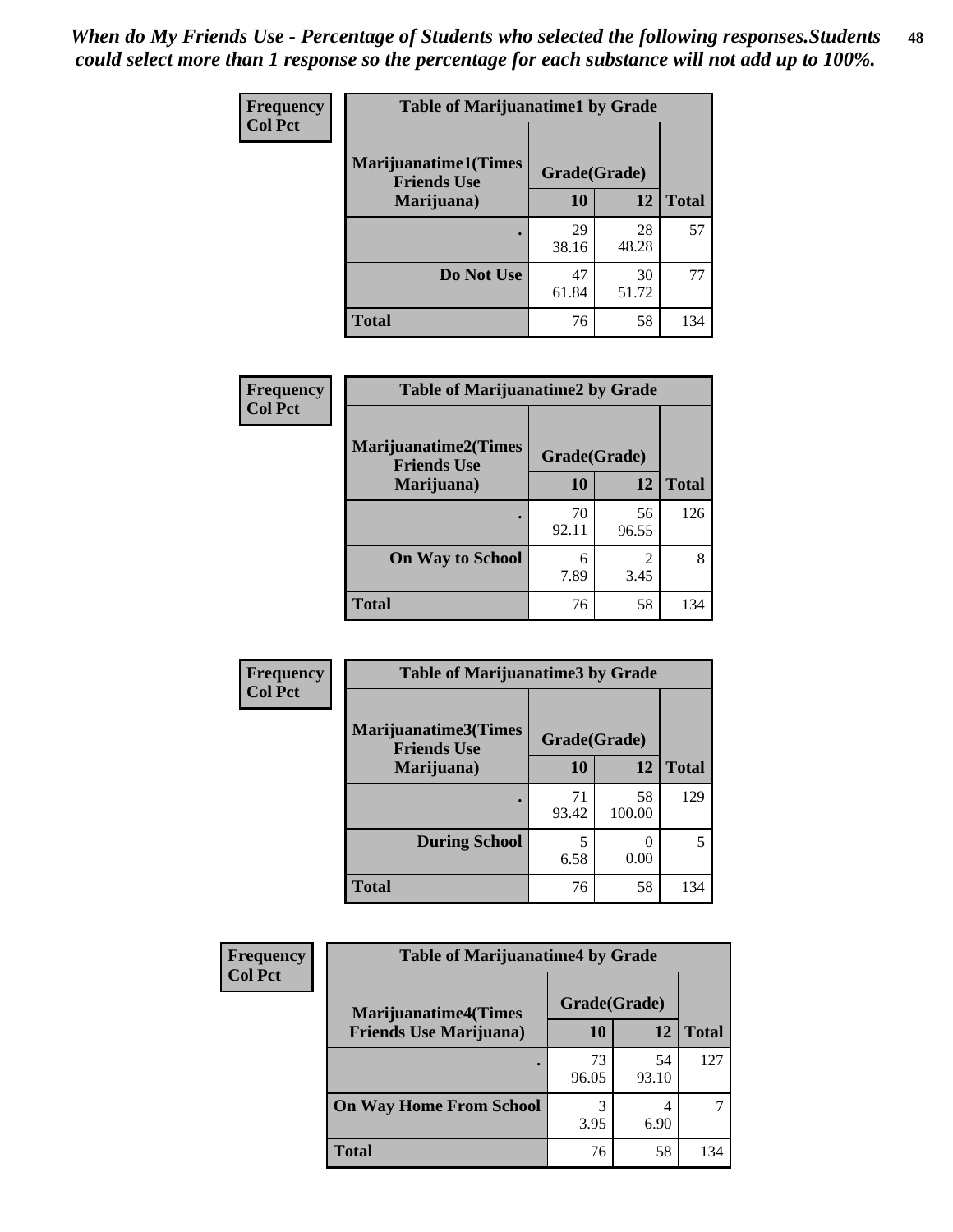| Frequency      | <b>Table of Marijuanatime5 by Grade</b>            |              |             |              |
|----------------|----------------------------------------------------|--------------|-------------|--------------|
| <b>Col Pct</b> | <b>Marijuanatime5</b> (Times<br><b>Friends Use</b> | Grade(Grade) |             |              |
|                | Marijuana)                                         | 10           | 12          | <b>Total</b> |
|                |                                                    | 66<br>86.84  | 46<br>79.31 | 112          |
|                | Weeknights                                         | 10<br>13.16  | 12<br>20.69 | 22           |
|                | <b>Total</b>                                       | 76           | 58          | 134          |

| Frequency      | <b>Table of Marijuanatime6 by Grade</b>            |              |             |              |
|----------------|----------------------------------------------------|--------------|-------------|--------------|
| <b>Col Pct</b> | <b>Marijuanatime6</b> (Times<br><b>Friends Use</b> | Grade(Grade) |             |              |
|                | Marijuana)                                         | 10           | 12          | <b>Total</b> |
|                |                                                    | 48<br>63.16  | 32<br>55.17 | 80           |
|                | Weekends                                           | 28<br>36.84  | 26<br>44.83 | 54           |
|                | <b>Total</b>                                       | 76           | 58          | 134          |

| <b>Frequency</b> | <b>Table of Otherdrugtime1 by Grade</b>                  |              |             |              |  |
|------------------|----------------------------------------------------------|--------------|-------------|--------------|--|
| <b>Col Pct</b>   | <b>Otherdrugtime1</b> (Times<br><b>Friends Use Other</b> | Grade(Grade) |             |              |  |
|                  | <b>Illegal Drugs</b> )                                   | 10           | 12          | <b>Total</b> |  |
|                  |                                                          | 21<br>27.63  | 13<br>22.41 | 34           |  |
|                  | Do Not Use                                               | 55<br>72.37  | 45<br>77.59 | 100          |  |
|                  | <b>Total</b>                                             | 76           | 58          | 134          |  |

| <b>Frequency</b> | <b>Table of Otherdrugtime2 by Grade</b>                 |                                     |             |              |  |  |
|------------------|---------------------------------------------------------|-------------------------------------|-------------|--------------|--|--|
| <b>Col Pct</b>   | <b>Otherdrugtime2(Times</b><br><b>Friends Use Other</b> | Grade(Grade)                        |             |              |  |  |
|                  | <b>Illegal Drugs</b> )                                  | 10                                  | 12          | <b>Total</b> |  |  |
|                  |                                                         | 74<br>97.37                         | 57<br>98.28 | 131          |  |  |
|                  | <b>On Way to School</b>                                 | $\mathcal{D}_{\mathcal{L}}$<br>2.63 | 1.72        | 3            |  |  |
|                  | Total                                                   | 76                                  | 58          | 134          |  |  |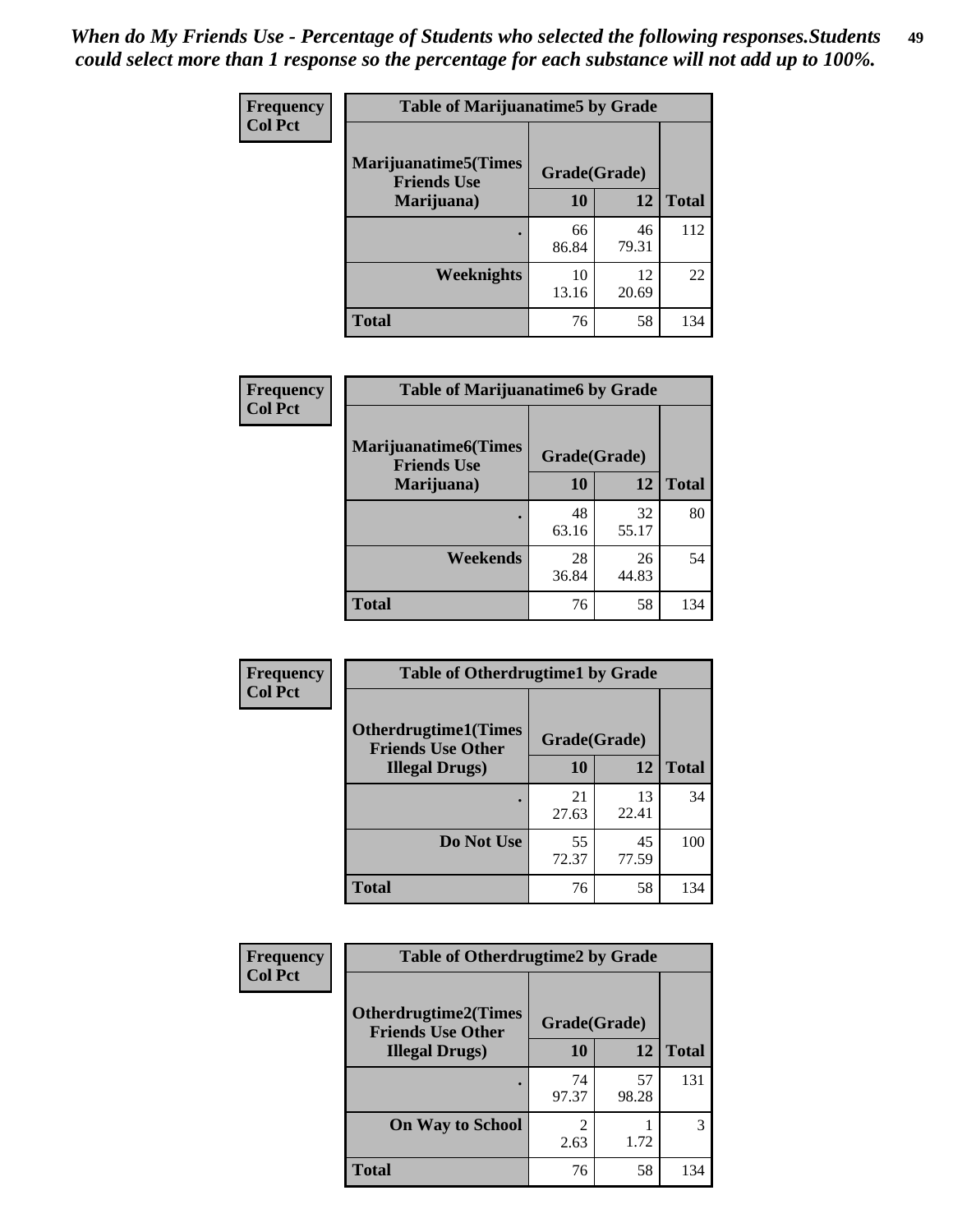| <b>Frequency</b> | <b>Table of Otherdrugtime3 by Grade</b>          |              |             |               |  |  |
|------------------|--------------------------------------------------|--------------|-------------|---------------|--|--|
| <b>Col Pct</b>   | Otherdrugtime3(Times<br><b>Friends Use Other</b> | Grade(Grade) |             |               |  |  |
|                  | <b>Illegal Drugs</b> )                           | 10           | 12          | <b>Total</b>  |  |  |
|                  |                                                  | 75<br>98.68  | 57<br>98.28 | 132           |  |  |
|                  | <b>During School</b>                             | 1.32         | 1.72        | $\mathcal{D}$ |  |  |
|                  | Total                                            | 76           | 58          | 134           |  |  |

| Frequency      | <b>Table of Otherdrugtime4 by Grade</b>                         |                        |             |              |  |  |
|----------------|-----------------------------------------------------------------|------------------------|-------------|--------------|--|--|
| <b>Col Pct</b> | <b>Otherdrugtime4(Times</b><br><b>Friends Use Other Illegal</b> | Grade(Grade)           |             |              |  |  |
|                | Drugs)                                                          | 10                     | 12          | <b>Total</b> |  |  |
|                | $\bullet$                                                       | 74<br>97.37            | 57<br>98.28 | 131          |  |  |
|                | <b>On Way Home From School</b>                                  | $\mathfrak{D}$<br>2.63 | 1.72        | 3            |  |  |
|                | <b>Total</b>                                                    | 76                     | 58          | 134          |  |  |

| <b>Frequency</b> | <b>Table of Otherdrugtime5 by Grade</b>                  |              |             |              |  |  |
|------------------|----------------------------------------------------------|--------------|-------------|--------------|--|--|
| <b>Col Pct</b>   | <b>Otherdrugtime5</b> (Times<br><b>Friends Use Other</b> | Grade(Grade) |             |              |  |  |
|                  | <b>Illegal Drugs</b> )                                   | 10           | 12          | <b>Total</b> |  |  |
|                  |                                                          | 70<br>92.11  | 51<br>87.93 | 121          |  |  |
|                  | Weeknights                                               | 6<br>7.89    | 7<br>12.07  | 13           |  |  |
|                  | Total                                                    | 76           | 58          | 134          |  |  |

| <b>Frequency</b> | <b>Table of Otherdrugtime6 by Grade</b>                 |              |             |              |  |  |
|------------------|---------------------------------------------------------|--------------|-------------|--------------|--|--|
| Col Pct          | <b>Otherdrugtime6(Times</b><br><b>Friends Use Other</b> | Grade(Grade) |             |              |  |  |
|                  | <b>Illegal Drugs</b> )                                  | 10           | 12          | <b>Total</b> |  |  |
|                  |                                                         | 56<br>73.68  | 44<br>75.86 | 100          |  |  |
|                  | Weekends                                                | 20<br>26.32  | 14<br>24.14 | 34           |  |  |
|                  | Total                                                   | 76           | 58          | 134          |  |  |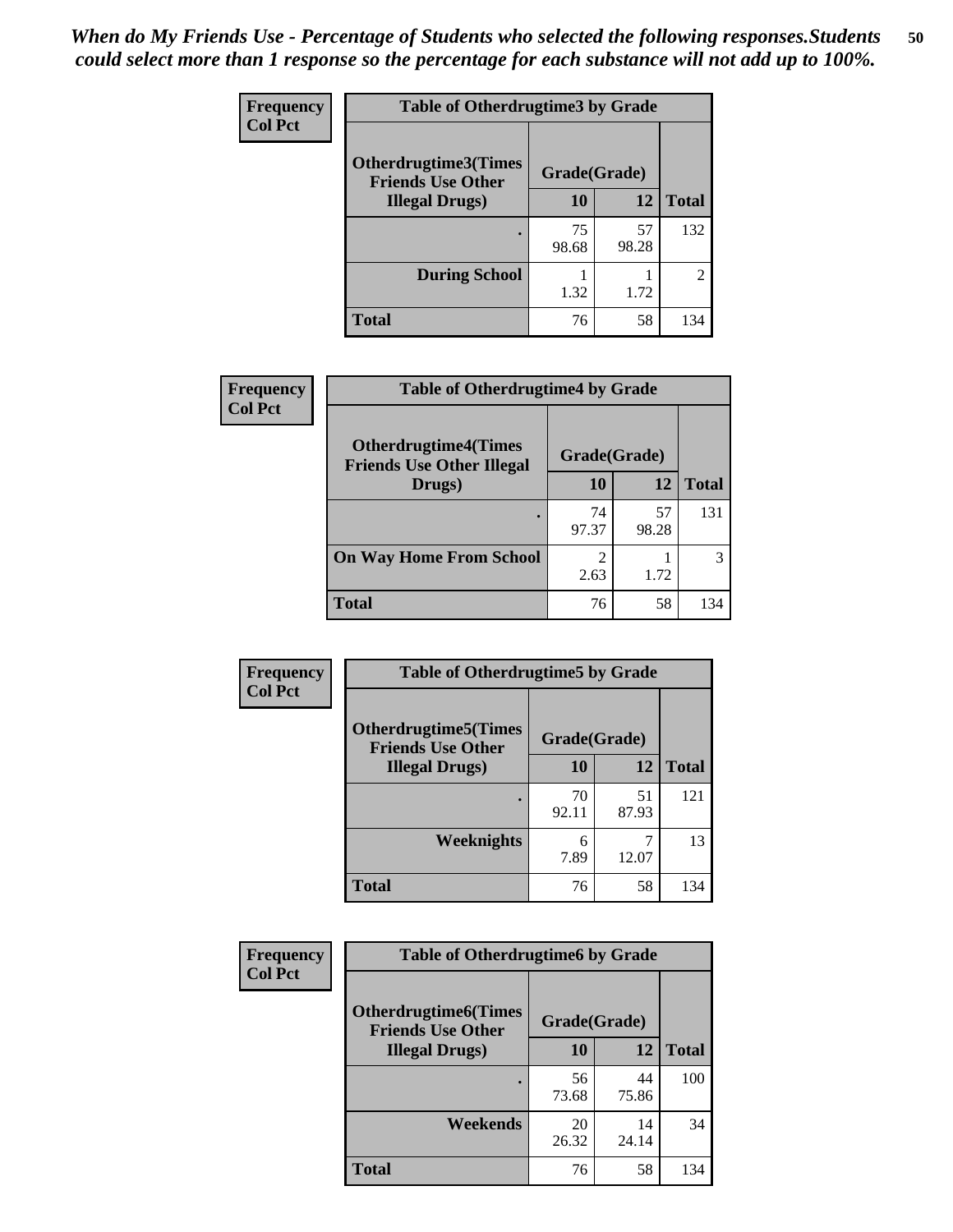| Frequency      | <b>Table of Educationalcohol by Grade</b>                                                                  |              |             |              |  |  |
|----------------|------------------------------------------------------------------------------------------------------------|--------------|-------------|--------------|--|--|
| <b>Col Pct</b> | Educationalcohol(I<br>have been taught<br>about alcohol,<br>tobacco,<br>and other drugs<br>within the last | Grade(Grade) |             |              |  |  |
|                | year at school)                                                                                            | 10           | 12          | <b>Total</b> |  |  |
|                | Yes                                                                                                        | 70<br>92.11  | 40<br>68.97 | 110          |  |  |
|                | N <sub>0</sub>                                                                                             | 6<br>7.89    | 18<br>31.03 | 24           |  |  |
|                | <b>Total</b>                                                                                               | 76           | 58          | 134          |  |  |

| Frequency      | <b>Table of Eversmoked by Grade</b>         |             |             |              |  |  |
|----------------|---------------------------------------------|-------------|-------------|--------------|--|--|
| <b>Col Pct</b> | Eversmoked(I<br>Grade(Grade)<br>have smoked |             |             |              |  |  |
|                | a cigarette)                                | 10          | 12          | <b>Total</b> |  |  |
|                | Yes                                         | 19<br>25.00 | 20<br>34.48 | 39           |  |  |
|                | N <sub>0</sub>                              | 57<br>75.00 | 38<br>65.52 | 95           |  |  |
|                | <b>Total</b>                                | 76          | 58          | 134          |  |  |

| Frequency      | <b>Table of Drovedrinking by Grade</b>                                                                              |                      |             |              |  |  |
|----------------|---------------------------------------------------------------------------------------------------------------------|----------------------|-------------|--------------|--|--|
| <b>Col Pct</b> | Drovedrinking(In<br>the past 30 days I<br>have driven a car<br>or other vehicle<br>while I was<br>drinking alcohol) | Grade(Grade)<br>10   | 12          | <b>Total</b> |  |  |
|                | Yes                                                                                                                 | $\mathbf{0}$<br>0.00 | 6<br>10.34  | 6            |  |  |
|                | N <sub>0</sub>                                                                                                      | 76<br>100.00         | 52<br>89.66 | 128          |  |  |
|                | <b>Total</b>                                                                                                        | 76                   | 58          | 134          |  |  |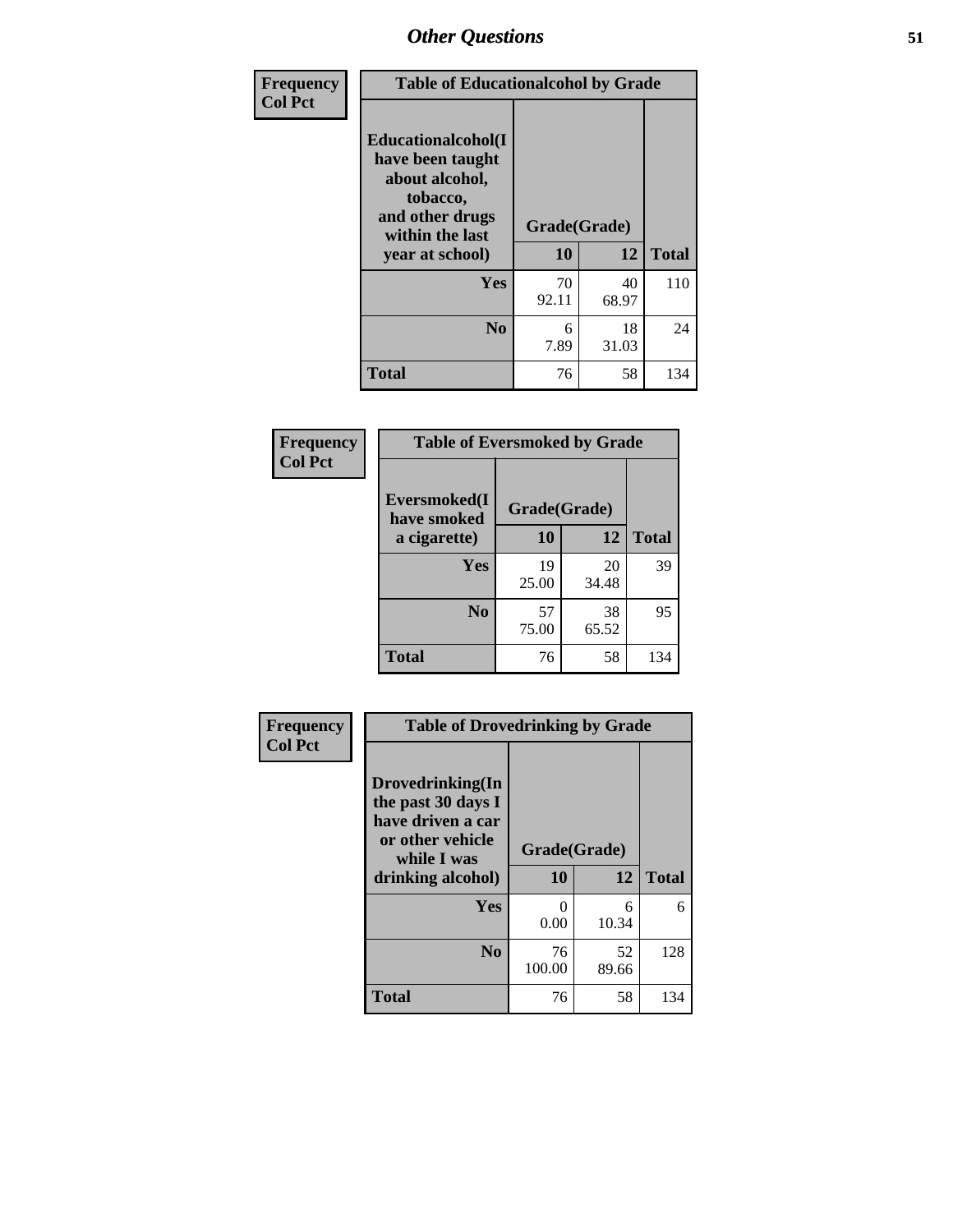| Frequency      | <b>Table of Rodedrinking by Grade</b>                                                                      |              |             |              |  |  |  |
|----------------|------------------------------------------------------------------------------------------------------------|--------------|-------------|--------------|--|--|--|
| <b>Col Pct</b> | Rodedrinking(In<br>the past 30 days<br>I have ridden in<br>a car with a<br>driver who had<br>been drinking | Grade(Grade) |             |              |  |  |  |
|                | alcohol)                                                                                                   | 10           | 12          | <b>Total</b> |  |  |  |
|                | <b>Yes</b>                                                                                                 | 3<br>3.95    | 4<br>6.90   | 7            |  |  |  |
|                | N <sub>0</sub>                                                                                             | 73<br>96.05  | 54<br>93.10 | 127          |  |  |  |
|                | <b>Total</b>                                                                                               | 76           | 58          | 134          |  |  |  |

#### **Frequency Col Pct**

| <b>Table of Drugsschool by Grade</b>                                                                                      |              |             |              |  |  |  |
|---------------------------------------------------------------------------------------------------------------------------|--------------|-------------|--------------|--|--|--|
| <b>Drugsschool</b> (During<br>the past 12 months,<br>I have been offered,<br>sold,<br>or given illegal<br>drugs on school | Grade(Grade) |             |              |  |  |  |
| property)                                                                                                                 | 10           | 12          | <b>Total</b> |  |  |  |
| Yes                                                                                                                       | 15<br>19.74  | 11<br>18.97 | 26           |  |  |  |
| N <sub>0</sub>                                                                                                            | 61<br>80.26  | 47<br>81.03 | 108          |  |  |  |
|                                                                                                                           |              |             |              |  |  |  |

| Frequency      | <b>Table of Helpbullied by Grade</b>                                   |                                 |             |              |  |  |  |
|----------------|------------------------------------------------------------------------|---------------------------------|-------------|--------------|--|--|--|
| <b>Col Pct</b> | $Helpb$ ullied $(I$<br>would help<br>someone who was<br>being bullied) | Grade(Grade)<br>12<br><b>10</b> |             | <b>Total</b> |  |  |  |
|                |                                                                        |                                 |             |              |  |  |  |
|                | <b>Strongly Agree</b>                                                  | 34<br>44.74                     | 31<br>53.45 | 65           |  |  |  |
|                | <b>Somewhat Agree</b>                                                  | 33<br>43.42                     | 23<br>39.66 | 56           |  |  |  |
|                | <b>Somewhat Disagree</b>                                               | 7<br>9.21                       | 1.72        | 8            |  |  |  |
|                | <b>Strongly Disagree</b>                                               | 2<br>2.63                       | 3<br>5.17   | 5            |  |  |  |
|                | <b>Total</b>                                                           | 76                              | 58          | 134          |  |  |  |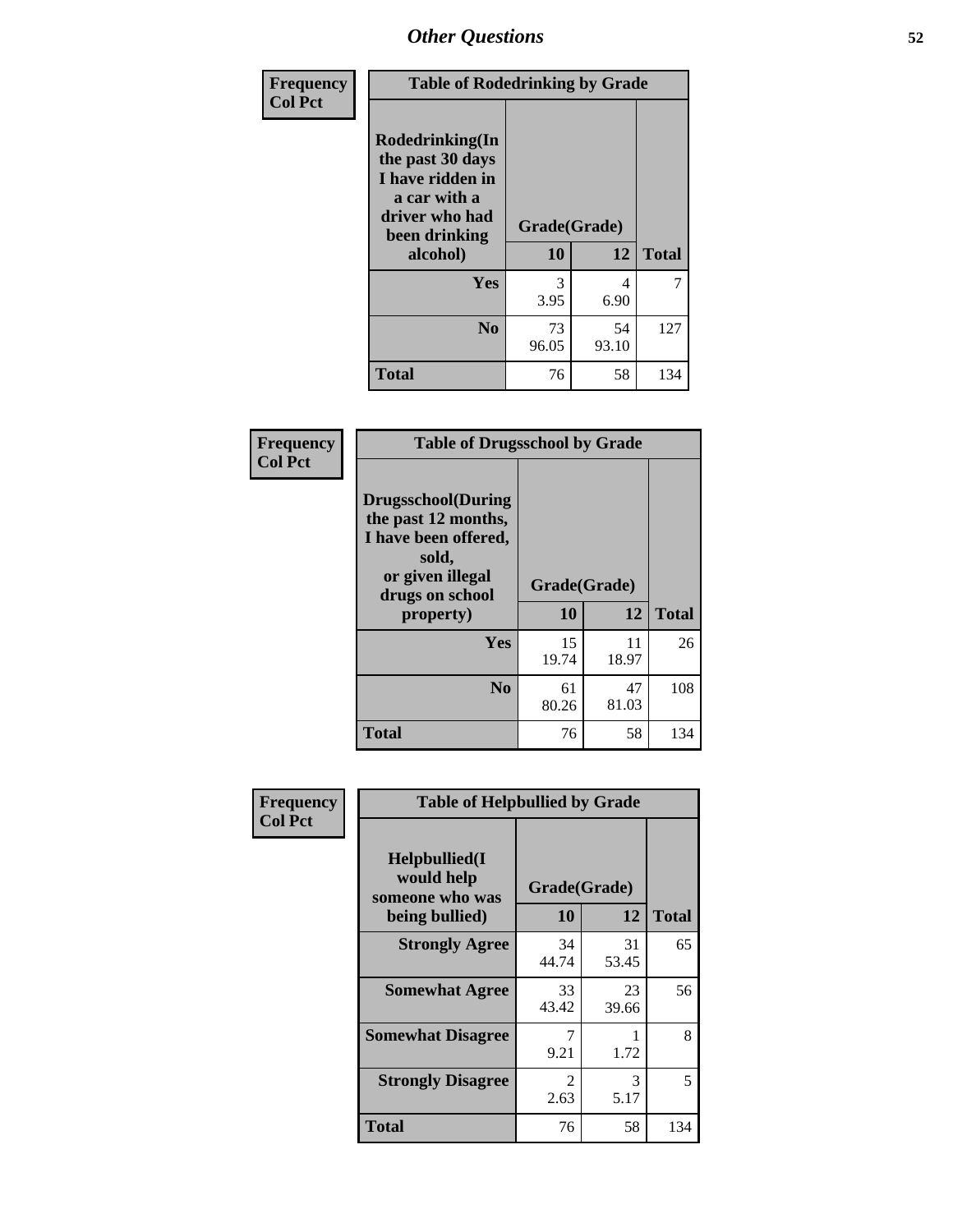*Other Questions* **53**

| <b>Frequency</b> | <b>Table of Grade by Bingedrinking</b> |                         |                                                                             |                |                          |                        |                        |              |
|------------------|----------------------------------------|-------------------------|-----------------------------------------------------------------------------|----------------|--------------------------|------------------------|------------------------|--------------|
| <b>Row Pct</b>   |                                        |                         | Bingedrinking(I have drunk five or<br>more drinks of alcohol at one sitting |                | during the last 30 days) |                        |                        |              |
|                  | Grade(Grade)                           | $\bf{0}$<br><b>Days</b> | $1$ or<br>days                                                              | $3$ to<br>days | $6$ to<br>9<br>days      | 10<br>to<br>19<br>days | 20<br>to<br>29<br>days | <b>Total</b> |
|                  | 10                                     | 69<br>90.79             | 1.32                                                                        | 1.32           | $\Omega$<br>0.00         | 1.32                   | 4<br>5.26              | 76           |
|                  | 12                                     | 49<br>84.48             | 3<br>5.17                                                                   | 3<br>5.17      | 3<br>5.17                | $\Omega$<br>0.00       | $\Omega$<br>0.00       | 58           |
|                  | <b>Total</b>                           | 118                     | 4                                                                           | 4              | 3                        | 1                      | 4                      | 134          |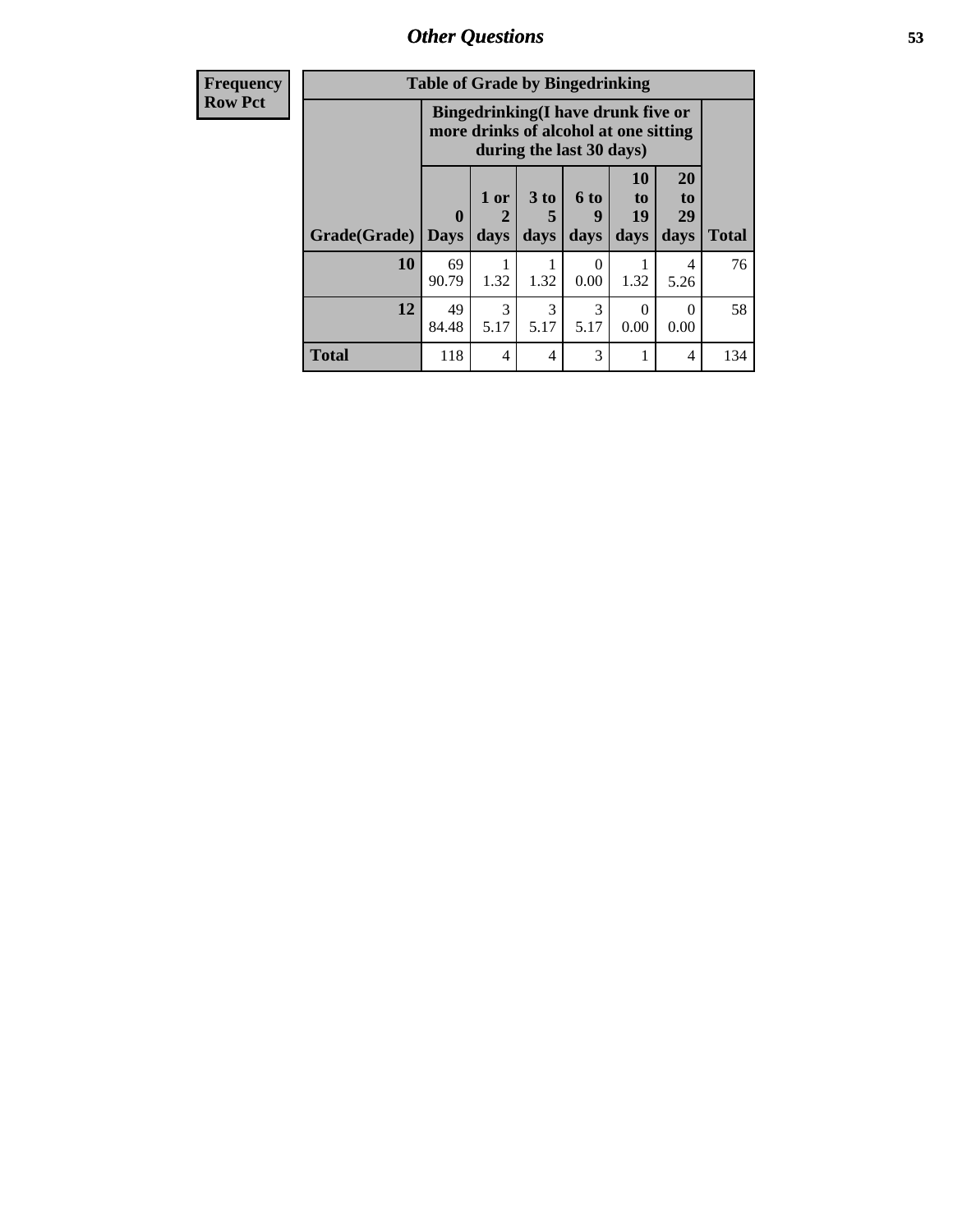### *Nutrition* **54**

| Frequency |
|-----------|
| Row Pct   |

| <b>Table of Grade by Dairy</b> |                          |                                                                 |                             |                                    |              |  |
|--------------------------------|--------------------------|-----------------------------------------------------------------|-----------------------------|------------------------------------|--------------|--|
|                                |                          | Dairy (I eat at least 3 servings of dairy<br>products each day) |                             |                                    |              |  |
| Grade(Grade)                   | <b>Strongly</b><br>Agree | <b>Somewhat</b><br>Agree                                        | <b>Somewhat</b><br>Disagree | <b>Strongly</b><br><b>Disagree</b> | <b>Total</b> |  |
| 10                             | 37<br>48.68              | 32<br>42.11                                                     | 3<br>3.95                   | 4<br>5.26                          | 76           |  |
| 12                             | 30<br>51.72              | 23<br>39.66                                                     | 5<br>8.62                   | 0<br>0.00                          | 58           |  |
| <b>Total</b>                   | 67                       | 55                                                              | 8                           | 4                                  | 134          |  |

| <b>Frequency</b> |  |
|------------------|--|
| <b>Row Pct</b>   |  |

| <b>Table of Grade by Fruitveg</b> |                          |                                                                          |                                      |                                    |              |  |
|-----------------------------------|--------------------------|--------------------------------------------------------------------------|--------------------------------------|------------------------------------|--------------|--|
|                                   |                          | Fruitveg(I eat at least 5 servings of fruits<br>and vegetables each day) |                                      |                                    |              |  |
| Grade(Grade)                      | <b>Strongly</b><br>Agree | Agree                                                                    | <b>Somewhat Somewhat</b><br>Disagree | <b>Strongly</b><br><b>Disagree</b> | <b>Total</b> |  |
| 10                                | 22.37                    | 31<br>40.79                                                              | 23<br>30.26                          | 6.58                               | 76           |  |
| 12                                | 15<br>25.86              | 26<br>44.83                                                              | 12<br>20.69                          | 8.62                               | 58           |  |
| <b>Total</b>                      | 32                       | 57                                                                       | 35                                   | 10                                 | 134          |  |

| <b>Frequency</b> |              | <b>Table of Grade by Cafeteriahealthy</b> |                                                                       |                                    |                                    |              |  |
|------------------|--------------|-------------------------------------------|-----------------------------------------------------------------------|------------------------------------|------------------------------------|--------------|--|
| <b>Row Pct</b>   |              |                                           | Cafeteriahealthy (School meals in my<br>school cafeteria are healthy) |                                    |                                    |              |  |
|                  | Grade(Grade) | <b>Strongly</b><br>Agree                  | <b>Somewhat</b><br>Agree                                              | <b>Somewhat</b><br><b>Disagree</b> | <b>Strongly</b><br><b>Disagree</b> | <b>Total</b> |  |
|                  | 10           | 8<br>10.53                                | 40<br>52.63                                                           | 21<br>27.63                        | 9.21                               | 76           |  |
|                  | 12           | 13<br>22.41                               | 27<br>46.55                                                           | 11<br>18.97                        | 12.07                              | 58           |  |
|                  | Total        | 21                                        | 67                                                                    | 32                                 | 14                                 | 134          |  |

| <b>Frequency</b> |
|------------------|
| <b>Row Pct</b>   |

| <b>Table of Grade by Cafeterianutrition</b> |                          |                                                                                           |                               |                                    |              |  |
|---------------------------------------------|--------------------------|-------------------------------------------------------------------------------------------|-------------------------------|------------------------------------|--------------|--|
|                                             |                          | <b>Cafeterianutrition</b> (Facts about nutrition<br>are available in my school cafeteria) |                               |                                    |              |  |
| Grade(Grade)                                | <b>Strongly</b><br>Agree | Agree                                                                                     | Somewhat Somewhat<br>Disagree | <b>Strongly</b><br><b>Disagree</b> | <b>Total</b> |  |
| 10                                          | 22<br>28.95              | 28<br>36.84                                                                               | 23<br>30.26                   | 3.95                               | 76           |  |
| 12                                          | 25<br>43.10              | 20<br>34.48                                                                               | 12<br>20.69                   | 1.72                               | 58           |  |
| Total                                       | 47                       | 48                                                                                        | 35                            | 4                                  | 134          |  |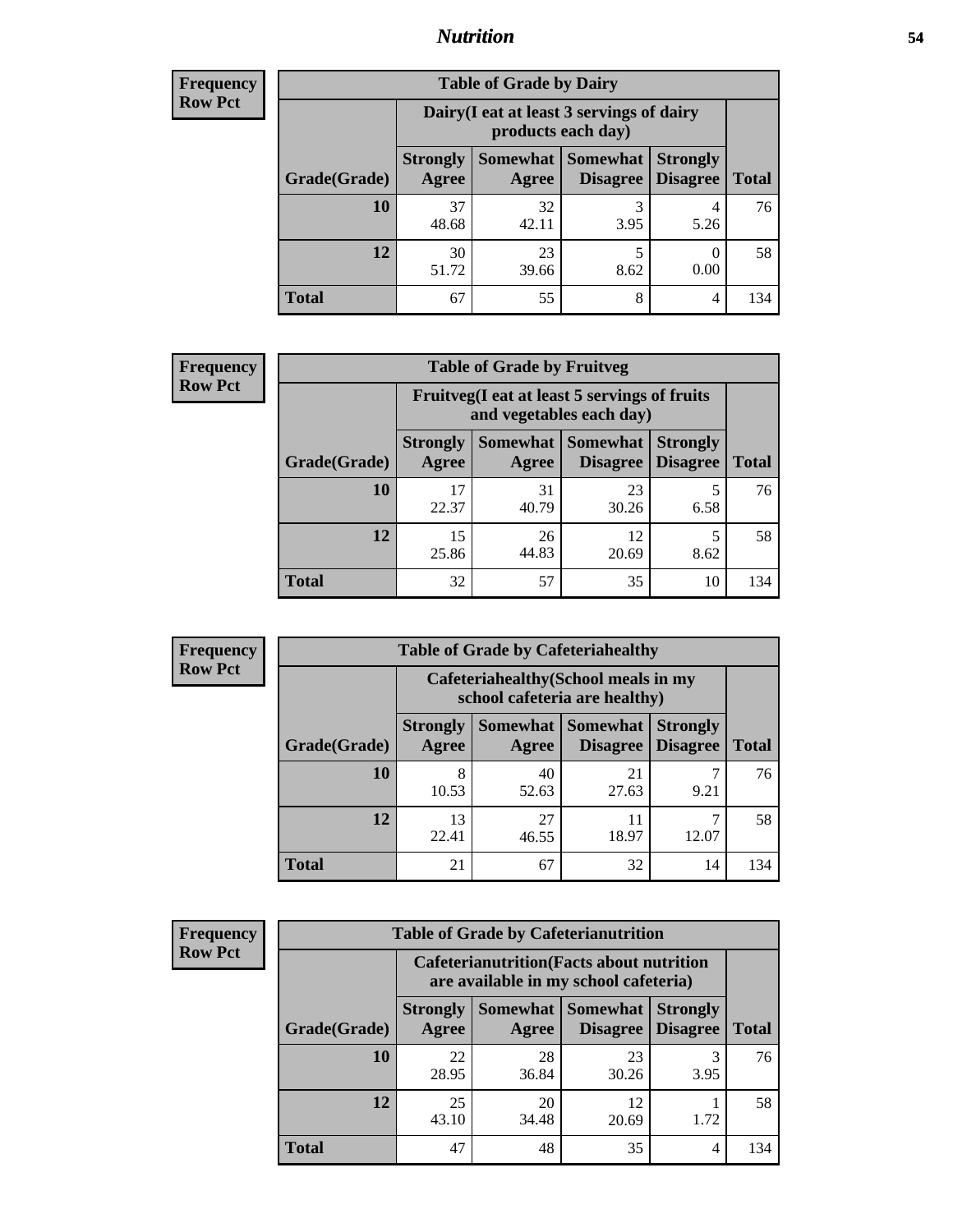### *Nutrition* **55**

| Frequency |
|-----------|
| Row Pct   |

| <b>Table of Grade by Schoollunch</b> |                          |                                                                 |                   |                                        |              |  |
|--------------------------------------|--------------------------|-----------------------------------------------------------------|-------------------|----------------------------------------|--------------|--|
|                                      |                          | Schoollunch(I eat school lunch three or<br>more times per week) |                   |                                        |              |  |
| Grade(Grade)                         | <b>Strongly</b><br>Agree | Agree                                                           | Somewhat Somewhat | <b>Strongly</b><br>Disagree   Disagree | <b>Total</b> |  |
| 10                                   | 37<br>48.68              | 21<br>27.63                                                     | 5<br>6.58         | 13<br>17.11                            | 76           |  |
| 12                                   | 35<br>60.34              | 11<br>18.97                                                     | 4<br>6.90         | 8<br>13.79                             | 58           |  |
| <b>Total</b>                         | 72                       | 32                                                              | 9                 | 21                                     | 134          |  |

| <b>Frequency</b> |  |
|------------------|--|
| <b>Row Pct</b>   |  |

| <b>Table of Grade by Foodchoices</b> |                          |                                                                            |                                        |                                    |              |  |
|--------------------------------------|--------------------------|----------------------------------------------------------------------------|----------------------------------------|------------------------------------|--------------|--|
|                                      |                          | <b>Foodchoices</b> (I make healthy food choices in<br>my school cafeteria) |                                        |                                    |              |  |
| Grade(Grade)                         | <b>Strongly</b><br>Agree | Agree                                                                      | <b>Somewhat   Somewhat</b><br>Disagree | <b>Strongly</b><br><b>Disagree</b> | <b>Total</b> |  |
| 10                                   | 20<br>26.32              | 39<br>51.32                                                                | 13<br>17.11                            | 5.26                               | 76           |  |
| 12                                   | 17<br>29.31              | 29<br>50.00                                                                | 9<br>15.52                             | 5.17                               | 58           |  |
| <b>Total</b>                         | 37                       | 68                                                                         | 22                                     |                                    | 134          |  |

| <b>Frequency</b> |
|------------------|
| <b>Row Pct</b>   |

| V | <b>Table of Grade by Wholewheat</b> |                                                                                                             |             |                                             |                                    |              |
|---|-------------------------------------|-------------------------------------------------------------------------------------------------------------|-------------|---------------------------------------------|------------------------------------|--------------|
|   |                                     | Wholewheat (There are whole wheat and<br>multigrain breads and cereals available in<br>my school cafeteria) |             |                                             |                                    |              |
|   | Grade(Grade)                        | <b>Strongly</b><br>Agree                                                                                    | Agree       | <b>Somewhat Somewhat</b><br><b>Disagree</b> | <b>Strongly</b><br><b>Disagree</b> | <b>Total</b> |
|   | 10                                  | 23<br>30.26                                                                                                 | 36<br>47.37 | 10<br>13.16                                 | 9.21                               | 76           |
|   | 12                                  | 23<br>39.66                                                                                                 | 28<br>48.28 | 5<br>8.62                                   | 3.45                               | 58           |
|   | <b>Total</b>                        | 46                                                                                                          | 64          | 15                                          | 9                                  | 134          |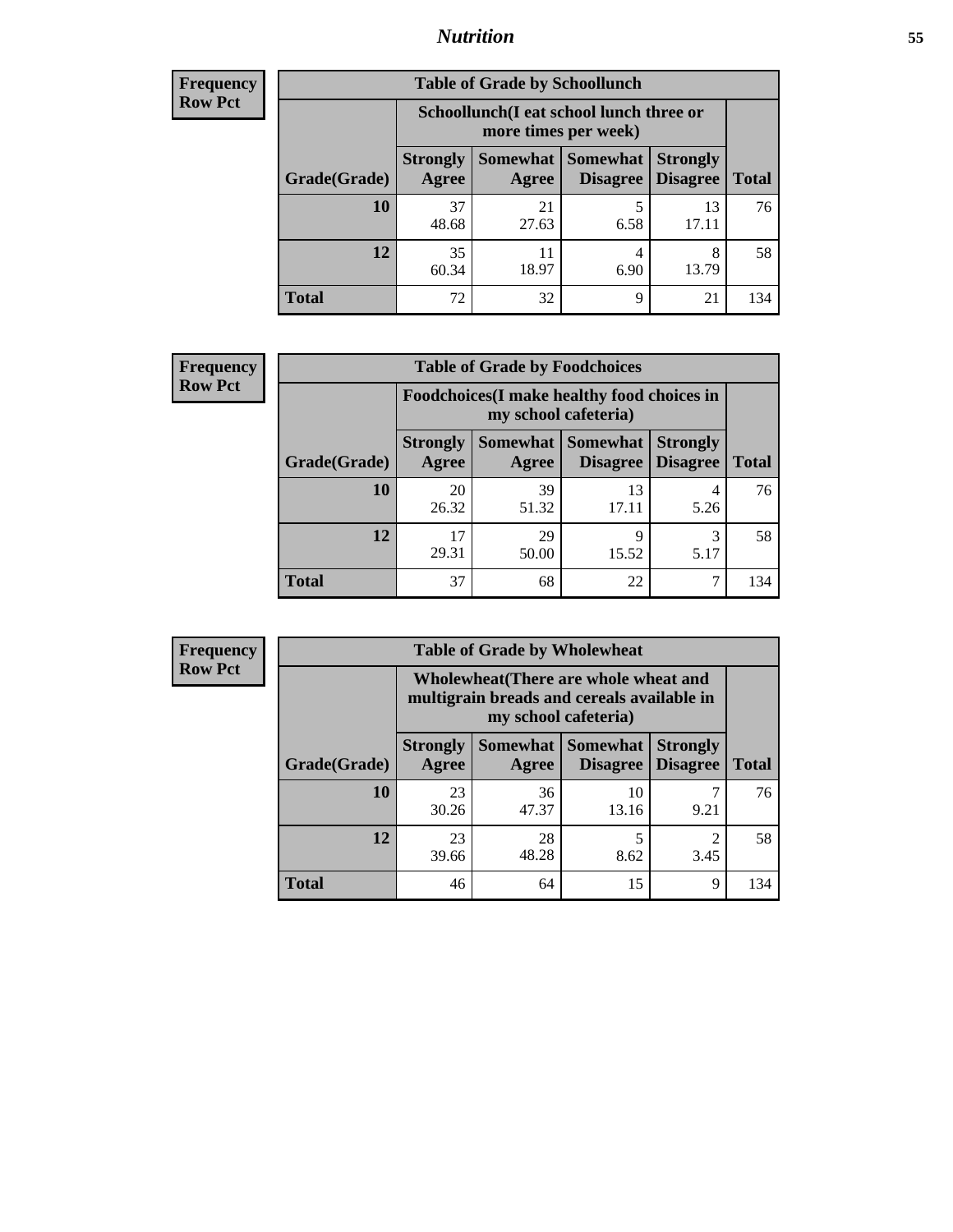### *Nutrition* **56**

**Frequency Row Pct**

| <b>Table of Grade by Healthyvending</b> |                                                                                                                                               |             |                                        |                                    |              |  |  |
|-----------------------------------------|-----------------------------------------------------------------------------------------------------------------------------------------------|-------------|----------------------------------------|------------------------------------|--------------|--|--|
|                                         | Healthyvending (If only healthy snacks and<br>beverages were available in the vending<br>machines during the school day,<br>I would buy them) |             |                                        |                                    |              |  |  |
| Grade(Grade)                            | <b>Strongly</b><br>Agree                                                                                                                      | Agree       | Somewhat   Somewhat<br><b>Disagree</b> | <b>Strongly</b><br><b>Disagree</b> | <b>Total</b> |  |  |
| 10                                      | 18<br>23.68                                                                                                                                   | 28<br>36.84 | 15<br>19.74                            | 15<br>19.74                        | 76           |  |  |
| 12                                      | 16<br>27.59                                                                                                                                   | 25<br>43.10 | 9<br>15.52                             | 8<br>13.79                         | 58           |  |  |
| <b>Total</b>                            | 34                                                                                                                                            | 53          | 24                                     | 23                                 | 134          |  |  |

**Frequency Row Pct**

| <b>Table of Grade by Schoolbreakfast</b> |                                                                                                                                        |             |                                            |                 |              |  |  |
|------------------------------------------|----------------------------------------------------------------------------------------------------------------------------------------|-------------|--------------------------------------------|-----------------|--------------|--|--|
|                                          | Schoolbreakfast(If breakfast were<br>available at school,<br>but outside the cafeteria,<br>I would eat breakfast at school more often) |             |                                            |                 |              |  |  |
| Grade(Grade)                             | <b>Strongly</b><br><b>Agree</b>                                                                                                        | Agree       | Somewhat   Somewhat<br>Disagree   Disagree | <b>Strongly</b> | <b>Total</b> |  |  |
| 10                                       | 16<br>21.05                                                                                                                            | 37<br>48.68 | 12<br>15.79                                | 11<br>14.47     | 76           |  |  |
| 12                                       | 22<br>37.93                                                                                                                            | 22<br>37.93 | 11<br>18.97                                | 3<br>5.17       | 58           |  |  |
| <b>Total</b>                             | 38                                                                                                                                     | 59          | 23                                         | 14              | 134          |  |  |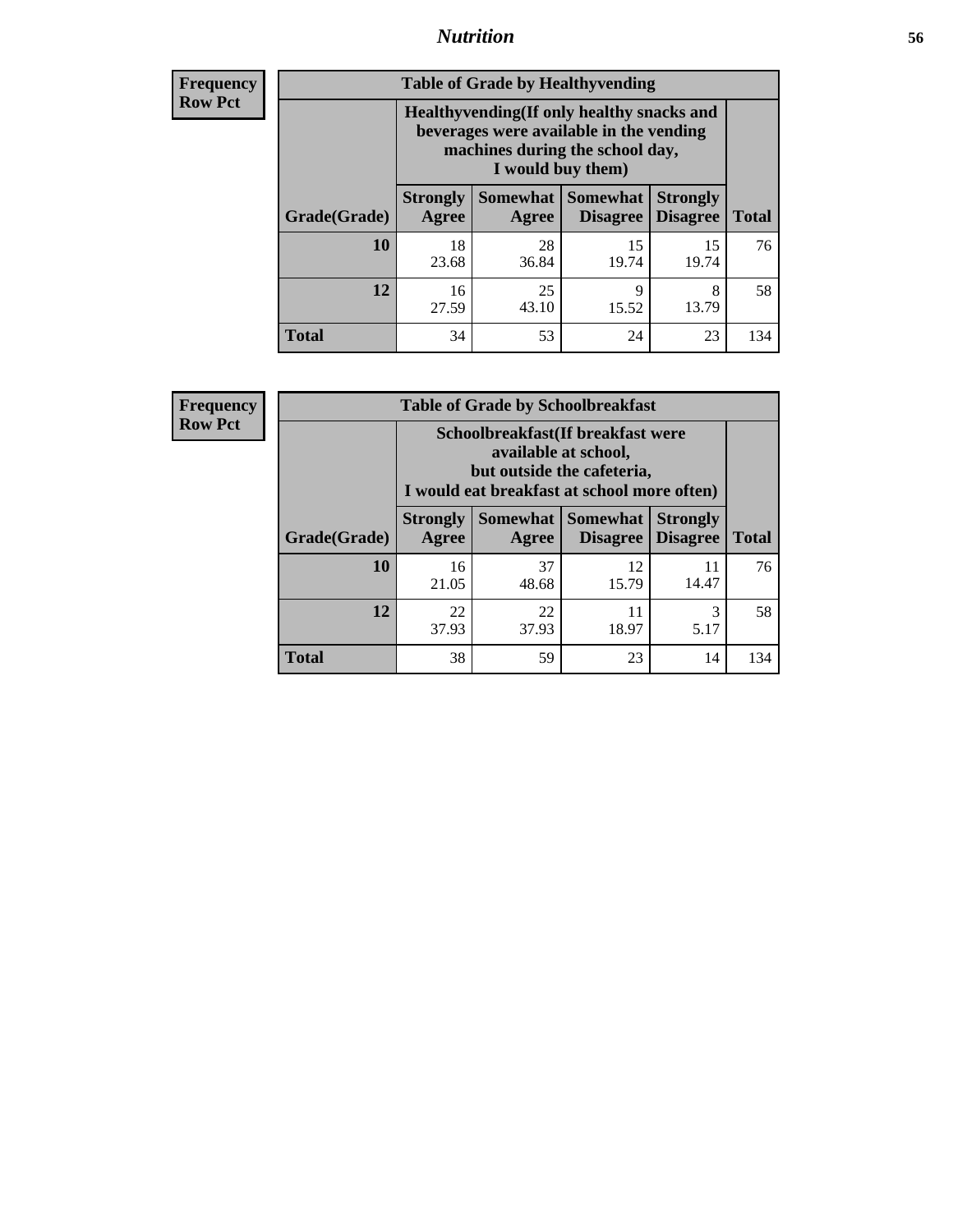| Frequency<br><b>Col Pct</b> | <b>Table of Educationaids by Grade</b>                                                                    |                    |             |              |
|-----------------------------|-----------------------------------------------------------------------------------------------------------|--------------------|-------------|--------------|
|                             | <b>Educationaids</b> (I<br>have been<br>taught about<br><b>HIV/AIDS</b> at<br>school in the<br>past year) | Grade(Grade)<br>10 | 12          | <b>Total</b> |
|                             | <b>Yes</b>                                                                                                | 71<br>93.42        | 40<br>68.97 | 111          |
|                             | N <sub>0</sub>                                                                                            | 5<br>6.58          | 18<br>31.03 | 23           |
|                             | <b>Total</b>                                                                                              | 76                 | 58          | 134          |

| Frequency      | <b>Table of Educationcharacter by Grade</b>                                                                     |              |             |              |
|----------------|-----------------------------------------------------------------------------------------------------------------|--------------|-------------|--------------|
| <b>Col Pct</b> | <b>Educationcharacter(I)</b><br>have been taught<br>about character<br>education in the past<br>year at school) | Grade(Grade) |             |              |
|                |                                                                                                                 | 10           | 12          | <b>Total</b> |
|                | Yes                                                                                                             | 65<br>85.53  | 47<br>81.03 | 112          |
|                | N <sub>0</sub>                                                                                                  | 11<br>14.47  | 11<br>18.97 | 22           |
|                | <b>Total</b>                                                                                                    | 76           | 58          | 134          |

| Frequency      | <b>Table of Gradcoach1 by Grade</b> |              |             |              |
|----------------|-------------------------------------|--------------|-------------|--------------|
| <b>Col Pct</b> | Gradcoach1(I<br>know who my         | Grade(Grade) |             |              |
|                | <b>Graduation</b><br>Coach is)      | 10           | 12          | <b>Total</b> |
|                | Yes                                 | 6<br>7.89    | 15<br>25.86 | 21           |
|                | N <sub>0</sub>                      | 70<br>92.11  | 43<br>74.14 | 113          |
|                | <b>Total</b>                        | 76           | 58          | 134          |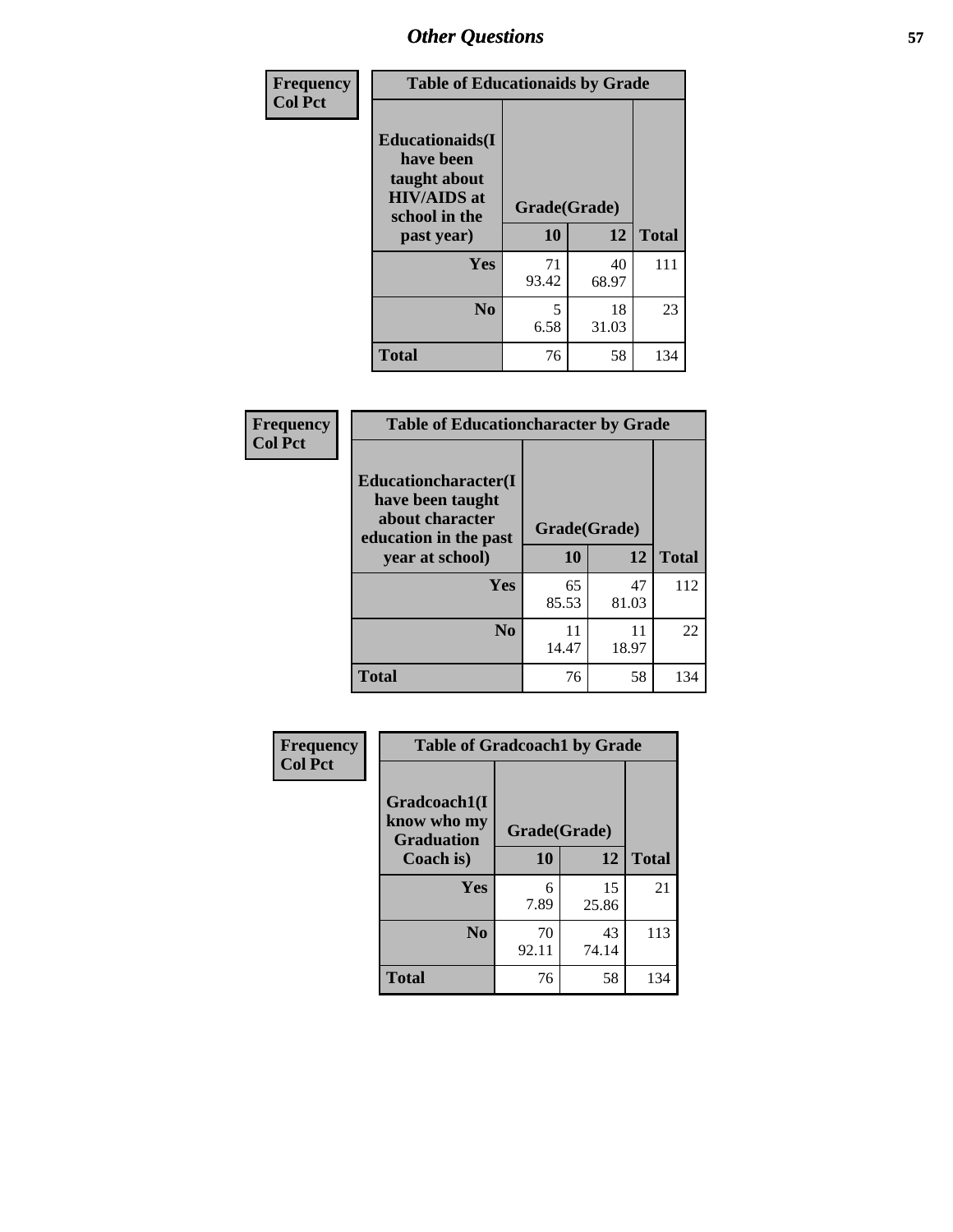| Frequency      | <b>Table of Gradcoach2 by Grade</b> |              |             |              |
|----------------|-------------------------------------|--------------|-------------|--------------|
| <b>Col Pct</b> |                                     |              |             |              |
|                | Gradcoach2(I<br>have                |              |             |              |
|                | contacted my<br><b>Graduation</b>   | Grade(Grade) |             |              |
|                | Coach)                              | 10           | 12          | <b>Total</b> |
|                | Yes                                 | 3<br>3.95    | 11<br>18.97 | 14           |
|                | N <sub>0</sub>                      | 73<br>96.05  | 47<br>81.03 | 120          |
|                | <b>Total</b>                        | 76           | 58          | 134          |

| Frequency<br><b>Col Pct</b> | <b>Table of Gradcoach3 by Grade</b>                                         |              |             |              |
|-----------------------------|-----------------------------------------------------------------------------|--------------|-------------|--------------|
|                             | Gradcoach3(I<br>have received<br>assistance<br>from my<br><b>Graduation</b> | Grade(Grade) |             |              |
|                             | Coach)                                                                      | 10           | 12          | <b>Total</b> |
|                             | Yes                                                                         | 2            | 9           | 11           |
|                             |                                                                             | 2.63         | 15.52       |              |
|                             | N <sub>0</sub>                                                              | 19           | 20          | 39           |
|                             |                                                                             | 25.00        | 34.48       |              |
|                             | Don't know                                                                  | 55<br>72.37  | 29<br>50.00 | 84           |
|                             | <b>Total</b>                                                                | 76           | 58          | 134          |

| Frequency<br><b>Col Pct</b> | <b>Table of Selfharm by Grade</b>                                                                                                                                                      |                    |             |              |
|-----------------------------|----------------------------------------------------------------------------------------------------------------------------------------------------------------------------------------|--------------------|-------------|--------------|
|                             | <b>Selfharm</b> (During<br>the past 12<br>months,<br>I harmed myself<br>on purpose<br><b>Suicideconsider</b><br>During the past<br>12 months,<br>I seriously<br>considered<br>suicide) | Grade(Grade)<br>10 | 12          | <b>Total</b> |
|                             |                                                                                                                                                                                        |                    |             |              |
|                             | Yes                                                                                                                                                                                    | 3<br>3.95          | 3<br>5.17   | 6            |
|                             | N <sub>0</sub>                                                                                                                                                                         | 73<br>96.05        | 55<br>94.83 | 128          |
|                             | <b>Total</b>                                                                                                                                                                           | 76                 | 58          | 134          |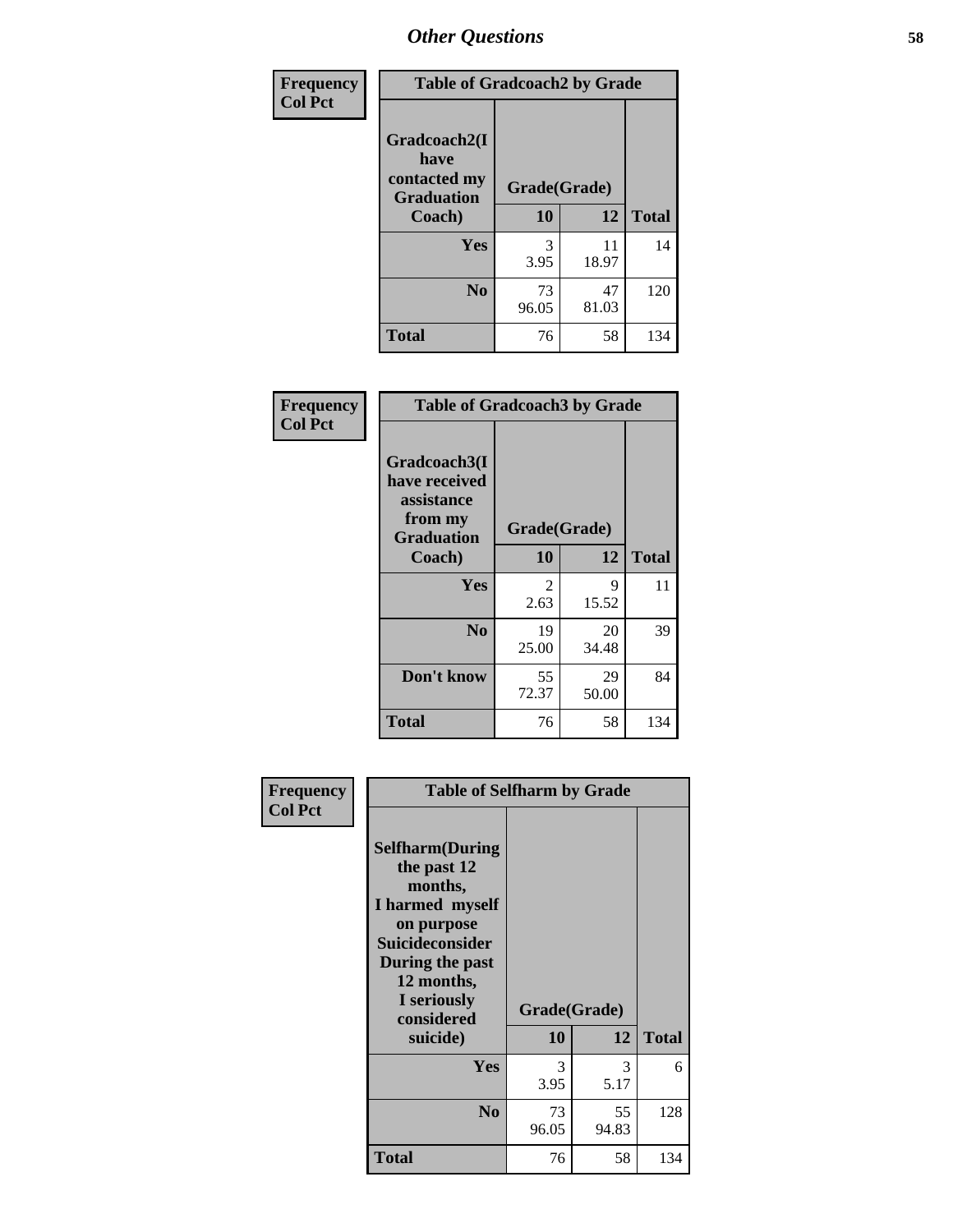| <b>Frequency</b> | <b>Table of Suicideconsider by Grade</b> |              |             |              |
|------------------|------------------------------------------|--------------|-------------|--------------|
| <b>Col Pct</b>   |                                          | Grade(Grade) |             |              |
|                  | Suicideconsider                          | <b>10</b>    | 12          | <b>Total</b> |
|                  | <b>Yes</b>                               | 5<br>6.58    | 1.72        | 6            |
|                  | N <sub>0</sub>                           | 71<br>93.42  | 57<br>98.28 | 128          |
|                  | <b>Total</b>                             | 76           | 58          | 134          |

| Frequency      | <b>Table of Suicideattempt by Grade</b>              |              |             |              |
|----------------|------------------------------------------------------|--------------|-------------|--------------|
| <b>Col Pct</b> | Suicideattempt(I<br>have attempted<br>suicide in the | Grade(Grade) |             |              |
|                | last year)                                           | 10           | 12          | <b>Total</b> |
|                | Yes                                                  | 3<br>3.95    | 1.72        | 4            |
|                | N <sub>0</sub>                                       | 73<br>96.05  | 57<br>98.28 | 130          |
|                | <b>Total</b>                                         | 76           | 58          | 134          |

| Frequency      | <b>Table of Instantmessaged by Grade</b>               |              |             |              |  |
|----------------|--------------------------------------------------------|--------------|-------------|--------------|--|
| <b>Col Pct</b> | Instantmessaged(I<br>have instant<br>messaged people I | Grade(Grade) |             |              |  |
|                | do not even know)                                      | 10           | 12          | <b>Total</b> |  |
|                | Yes                                                    | 21<br>27.63  | 18<br>31.03 | 39           |  |
|                | N <sub>0</sub>                                         | 55<br>72.37  | 40<br>68.97 | 95           |  |
|                | <b>Total</b>                                           | 76           | 58          | 134          |  |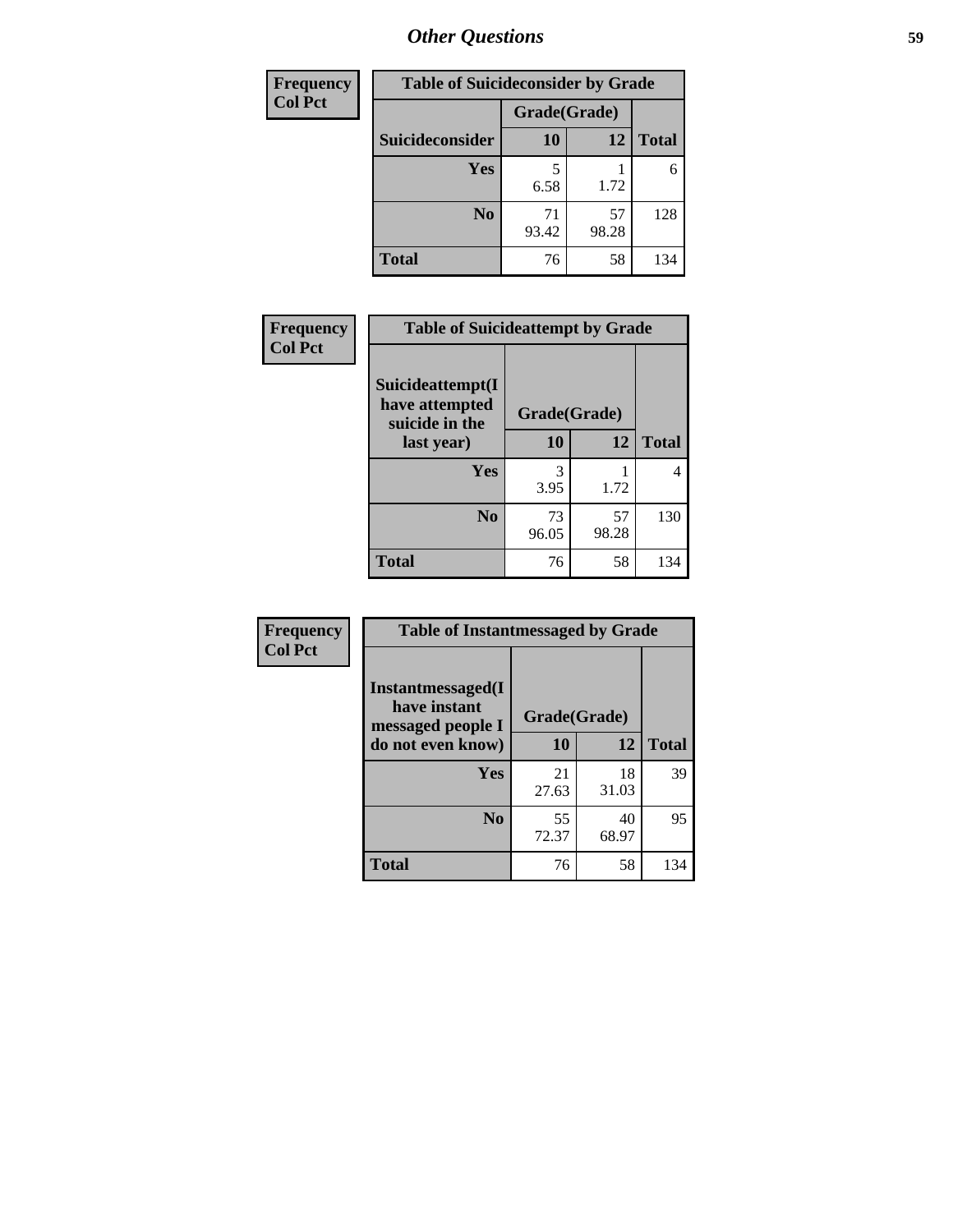| Frequency      | <b>Table of Getsalong by Grade</b>                          |              |             |              |  |  |  |
|----------------|-------------------------------------------------------------|--------------|-------------|--------------|--|--|--|
| <b>Col Pct</b> | <b>Getsalong</b> (I get<br>along with other<br>students and | Grade(Grade) |             |              |  |  |  |
|                | adults)                                                     | 10           | 12          | <b>Total</b> |  |  |  |
|                | <b>Strongly Agree</b>                                       | 41<br>53.95  | 34<br>58.62 | 75           |  |  |  |
|                | <b>Somewhat Agree</b>                                       | 31<br>40.79  | 23<br>39.66 | 54           |  |  |  |
|                | <b>Somewhat Disagree</b>                                    | 3<br>3.95    | 0<br>0.00   | 3            |  |  |  |
|                | <b>Strongly Disagree</b>                                    | 1.32         | 1.72        | 2            |  |  |  |
|                | <b>Total</b>                                                | 76           | 58          | 134          |  |  |  |

| Frequency      | <b>Table of Safehome by Grade</b> |                        |             |              |  |  |  |  |
|----------------|-----------------------------------|------------------------|-------------|--------------|--|--|--|--|
| <b>Col Pct</b> | Safehome(I feel<br>safe at home)  | Grade(Grade)<br>10     | 12          | <b>Total</b> |  |  |  |  |
|                | <b>Strongly Agree</b>             | 61<br>80.26            | 45<br>77.59 | 106          |  |  |  |  |
|                | <b>Somewhat Agree</b>             | 11<br>14.47            | 10<br>17.24 | 21           |  |  |  |  |
|                | <b>Somewhat Disagree</b>          | 2<br>2.63              | 2<br>3.45   | 4            |  |  |  |  |
|                | <b>Strongly Disagree</b>          | $\mathfrak{D}$<br>2.63 | 1.72        | 3            |  |  |  |  |
|                | <b>Total</b>                      | 76                     | 58          | 134          |  |  |  |  |

| Frequency      | <b>Table of Adulttalk by Grade</b>                                                                |                    |             |              |  |  |  |
|----------------|---------------------------------------------------------------------------------------------------|--------------------|-------------|--------------|--|--|--|
| <b>Col Pct</b> | <b>Adulttalk(I</b><br>know an<br>adult at<br>school that<br>I can talk<br>with if I<br>need help) | Grade(Grade)<br>10 | 12          | <b>Total</b> |  |  |  |
|                |                                                                                                   |                    |             |              |  |  |  |
|                | Yes                                                                                               | 51<br>67.11        | 53<br>91.38 | 104          |  |  |  |
|                | N <sub>0</sub>                                                                                    | 25<br>32.89        | 5<br>8.62   | 30           |  |  |  |
|                | <b>Total</b>                                                                                      | 76                 | 58          | 134          |  |  |  |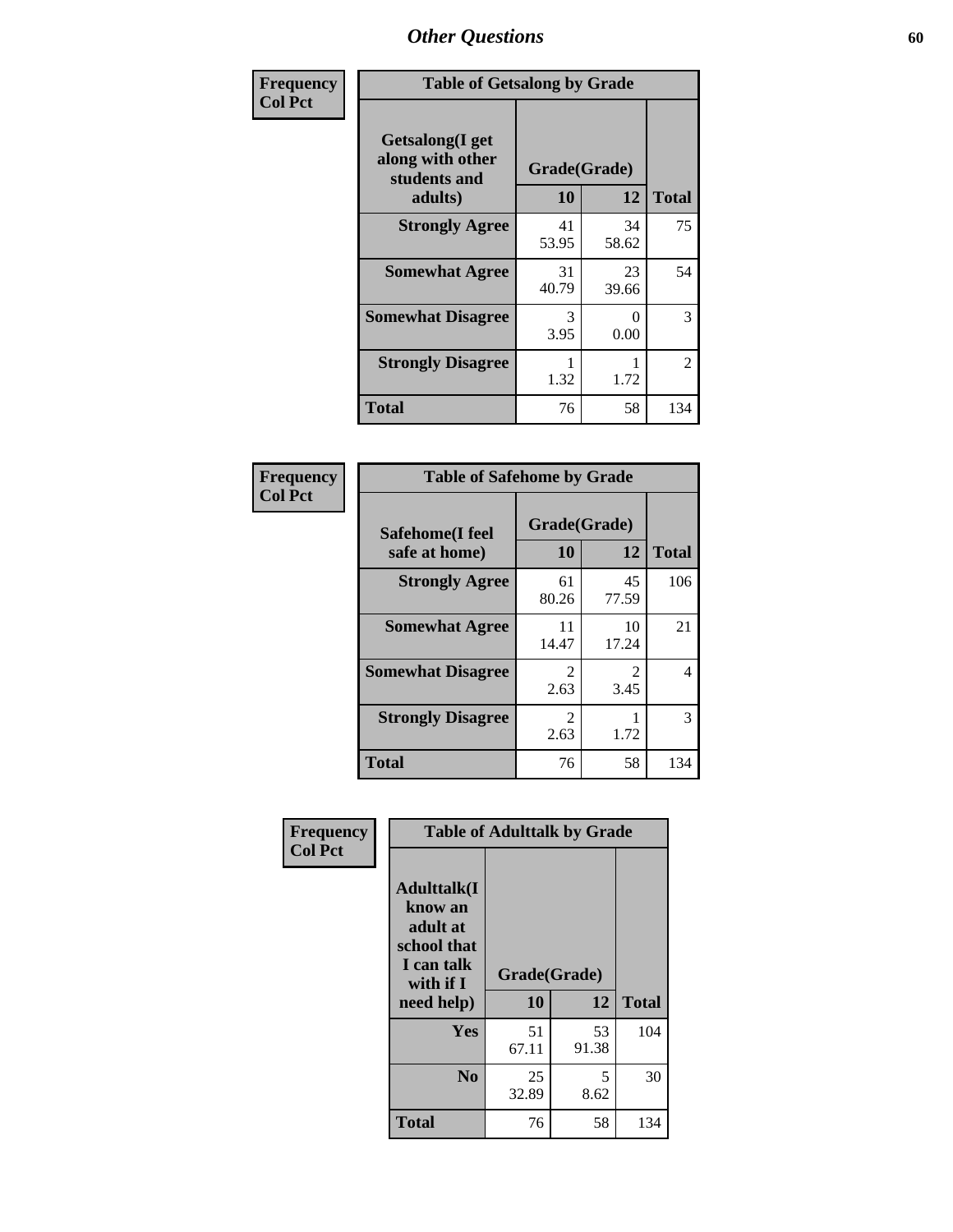**Frequency Row Pct**

| <b>Table of Grade by Tytime</b> |             |                                                                                        |             |                                                         |            |      |              |  |  |  |
|---------------------------------|-------------|----------------------------------------------------------------------------------------|-------------|---------------------------------------------------------|------------|------|--------------|--|--|--|
|                                 |             | Tvtime(On an average school day,<br>how much unsupervised time do I spend watching TV) |             |                                                         |            |      |              |  |  |  |
| Grade(Grade)   None   hour/day  |             | <b>Less that</b>                                                                       |             | $2 - 3$<br>hour/day   hours/day   hours/day   hours/day | $4 - 5$    | $6+$ | <b>Total</b> |  |  |  |
|                                 |             |                                                                                        |             |                                                         |            |      |              |  |  |  |
| 10                              | 4<br>5.26   | 22<br>28.95                                                                            | 14<br>18.42 | 26<br>34.21                                             | 10.53      | 2.63 | 76           |  |  |  |
| 12                              | 11<br>18.97 | Q<br>15.52                                                                             | 11<br>18.97 | 20<br>34.48                                             | 6<br>10.34 | 1.72 | 58           |  |  |  |
| <b>Total</b>                    | 15          | 31                                                                                     | 25          | 46                                                      | 14         | 3    | 134          |  |  |  |

**Frequency Row Pct**

| <b>Table of Grade by Computertime</b> |             |                                                                                                   |             |                                 |                      |                   |              |  |  |
|---------------------------------------|-------------|---------------------------------------------------------------------------------------------------|-------------|---------------------------------|----------------------|-------------------|--------------|--|--|
|                                       |             | Computertime (On an average school day,<br>how much unsupervised time do I spend on the computer) |             |                                 |                      |                   |              |  |  |
| Grade(Grade)                          | None        | <b>Less that</b><br>hour/day                                                                      |             | $2 - 3$<br>hour/day   hours/day | $4 - 5$<br>hours/day | $6+$<br>hours/day | <b>Total</b> |  |  |
| 10                                    | 14<br>18.42 | 19<br>25.00                                                                                       | 18<br>23.68 | 17<br>22.37                     | 6<br>7.89            | 2.63              | 76           |  |  |
| 12                                    | 3<br>5.17   | 15<br>19<br>14<br>h<br>24.14<br>10.34<br>1.72<br>25.86<br>32.76                                   |             |                                 |                      |                   |              |  |  |
| <b>Total</b>                          | 17          | 34                                                                                                | 37          | 31                              | 12                   | 3                 | 134          |  |  |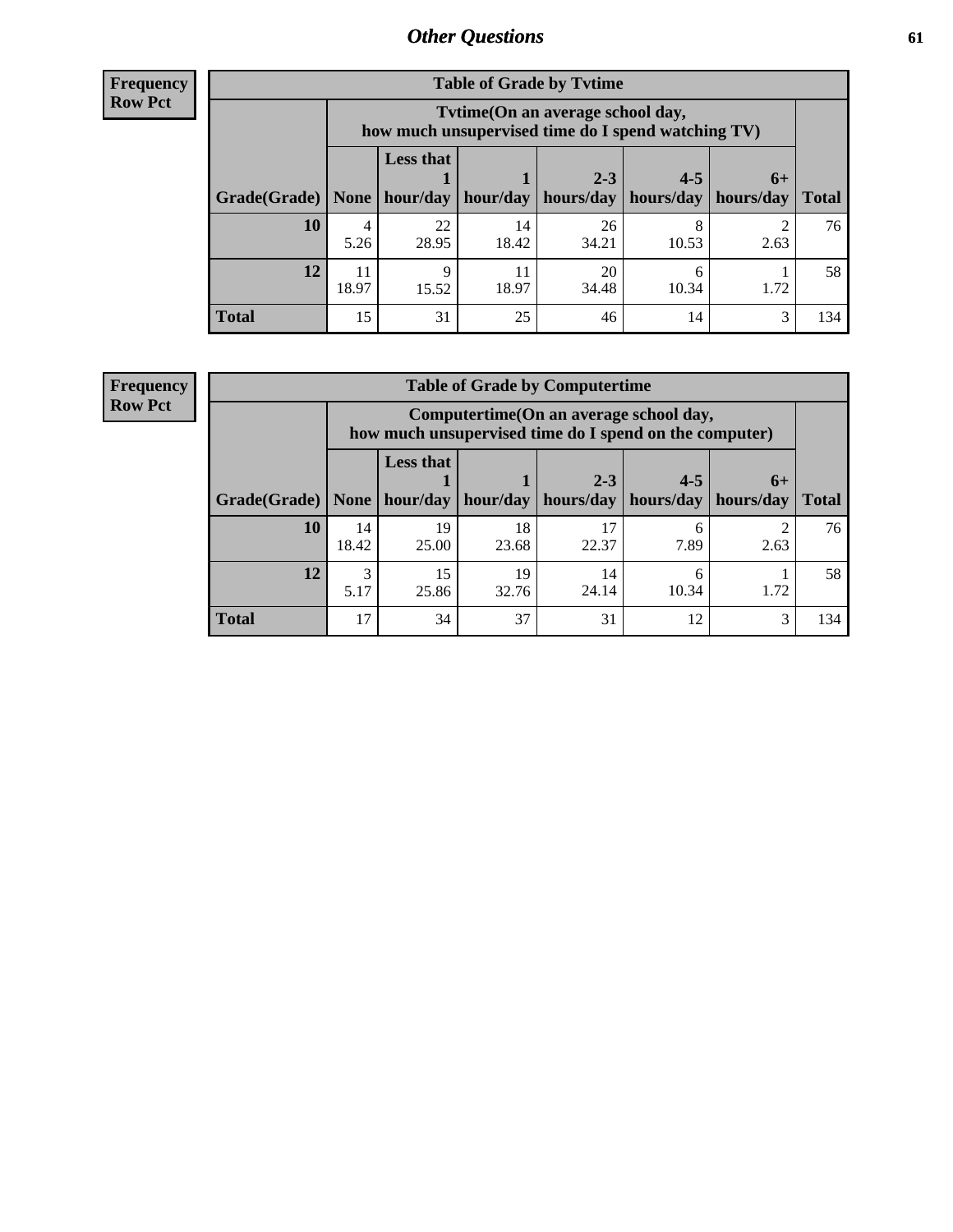#### *Questions about Driving Laws* **62** *Driving Questions were asked only of high school students.*

| <b>Frequency</b> |
|------------------|
| <b>Row Pct</b>   |

| <b>Table of Grade by License1</b> |                                                         |                                                                                                                                           |         |           |                      |              |  |  |  |
|-----------------------------------|---------------------------------------------------------|-------------------------------------------------------------------------------------------------------------------------------------------|---------|-----------|----------------------|--------------|--|--|--|
|                                   |                                                         | License1(During the first 6 months of driving<br>with a provisional license,<br>the only passengers who can ride with the<br>driver are:) |         |           |                      |              |  |  |  |
| <b>Grade</b> (Grade)              | <b>Parent or</b><br><b>Guardian</b>                     | <b>Family</b><br>  Members                                                                                                                | Friends | Anyone    | Don't<br><b>Know</b> | <b>Total</b> |  |  |  |
| <b>10</b>                         | 25<br>32.89                                             | 40<br>52.63                                                                                                                               | 0.00    | 3<br>3.95 | 8<br>10.53           | 76           |  |  |  |
| 12                                | 15<br>39<br>3<br>1.72<br>0.00<br>25.86<br>5.17<br>67.24 |                                                                                                                                           |         |           |                      |              |  |  |  |
| <b>Total</b>                      | 40                                                      | 79                                                                                                                                        |         | 3         | 11                   | 134          |  |  |  |

| <b>Frequency</b> |              | <b>Table of Grade by License2</b>                                                                        |                  |                  |                                                      |                      |              |  |
|------------------|--------------|----------------------------------------------------------------------------------------------------------|------------------|------------------|------------------------------------------------------|----------------------|--------------|--|
| <b>Row Pct</b>   |              | License2(17 yr old drivers with a<br>provisional driver's license cannot<br>drive between the hours of:) |                  |                  |                                                      |                      |              |  |
|                  | Grade(Grade) | <b>Midnight</b><br>to 6am                                                                                | 1am<br>to<br>5am | 1am<br>to<br>6am | N <sub>0</sub><br>curfew<br>for $17$<br>year<br>olds | Don't<br><b>Know</b> | <b>Total</b> |  |
|                  | 10           | 46<br>60.53                                                                                              | 8<br>10.53       | 5<br>6.58        | 3<br>3.95                                            | 14<br>18.42          | 76           |  |
|                  | 12           | 46<br>79.31                                                                                              | 5<br>8.62        | 4<br>6.90        | 1.72                                                 | 2<br>3.45            | 58           |  |
|                  | <b>Total</b> | 92                                                                                                       | 13               | 9                | $\overline{4}$                                       | 16                   | 134          |  |

| Frequency      |              | <b>Table of Grade by License3</b> |                                                                                        |                        |                                     |             |               |              |  |
|----------------|--------------|-----------------------------------|----------------------------------------------------------------------------------------|------------------------|-------------------------------------|-------------|---------------|--------------|--|
| <b>Row Pct</b> |              |                                   | License3(For drivers under the age of 21,<br>what level of alcohol is considered DUI?) |                        |                                     |             |               |              |  |
|                | Grade(Grade) | Any<br><b>Amount</b>              | 0.02                                                                                   | 0.04                   | 0.06                                | 0.08        | Don't<br>know | <b>Total</b> |  |
|                | 10           | 10<br>13.16                       | 27<br>35.53                                                                            | 14<br>18.42            | 6.58                                | 10<br>13.16 | 10<br>13.16   | 76           |  |
|                | 12           | 13<br>22.41                       | 26<br>44.83                                                                            | $\mathfrak{D}$<br>3.45 | $\mathcal{D}_{\mathcal{L}}$<br>3.45 | 9<br>15.52  | 6<br>10.34    | 58           |  |
|                | <b>Total</b> | 23                                | 53                                                                                     | 16                     | 7                                   | 19          | 16            | 134          |  |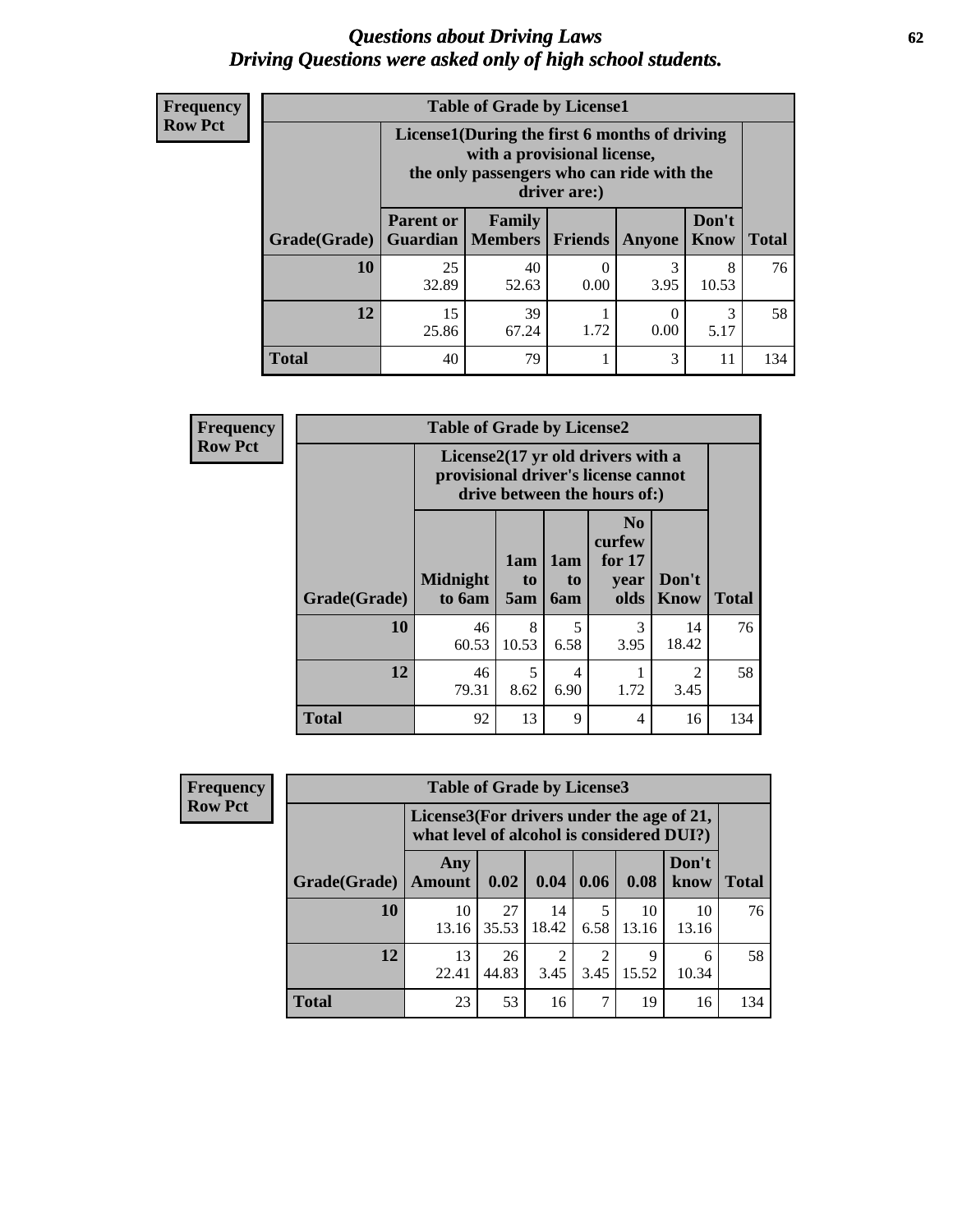#### *Questions about Driving Laws* **63** *Driving Questions were asked only of high school students.*

**Frequency Row Pct**

|              |             |                                                                                                                                                                                                                                                                                |             | <b>Table of Grade by License4</b> |      |             |     |  |  |
|--------------|-------------|--------------------------------------------------------------------------------------------------------------------------------------------------------------------------------------------------------------------------------------------------------------------------------|-------------|-----------------------------------|------|-------------|-----|--|--|
|              |             | License4(A driver under 21 automatically<br>loses his/her license if caught exceeding the<br>posted speet limit by:)<br>Can't<br>lose<br><b>Depends</b><br>license<br>$15+$<br>$25+$<br>$35+$<br>Don't<br>for<br>on<br><b>Total</b><br>speeding<br>mph<br>mph<br>know<br>judge |             |                                   |      |             |     |  |  |
| Grade(Grade) | mph         |                                                                                                                                                                                                                                                                                |             |                                   |      |             |     |  |  |
| 10           | 18<br>23.68 | 16<br>21.05                                                                                                                                                                                                                                                                    | 11<br>14.47 | $\overline{4}$<br>5.26            | 1.32 | 26<br>34.21 | 76  |  |  |
| 12           | 6<br>10.34  | 31<br>$\mathfrak{D}$<br>$\overline{4}$<br>9<br>6<br>53.45<br>3.45<br>15.52<br>10.34<br>6.90                                                                                                                                                                                    |             |                                   |      |             |     |  |  |
| <b>Total</b> | 24          | 47                                                                                                                                                                                                                                                                             | 17          | 8                                 | 3    | 35          | 134 |  |  |

| Frequency      | <b>Table of Grade by License5</b> |                                                                                                                                                             |                |               |       |
|----------------|-----------------------------------|-------------------------------------------------------------------------------------------------------------------------------------------------------------|----------------|---------------|-------|
| <b>Row Pct</b> |                                   | License5(A)<br>Georgia teenager<br>with family<br>connections or a<br>good lawyer can<br>break a teen<br>driving law and<br>keep their driver's<br>license) |                |               |       |
|                | Grade(Grade)                      | Yes                                                                                                                                                         | N <sub>0</sub> | Don't<br>know | Total |
|                | 10                                | 6<br>7.89                                                                                                                                                   | 39<br>51.32    | 31<br>40.79   | 76    |
|                | 12                                | 12<br>20.69                                                                                                                                                 | 31<br>53.45    | 15<br>25.86   | 58    |
|                | <b>Total</b>                      | 18                                                                                                                                                          | 70             | 46            | 134   |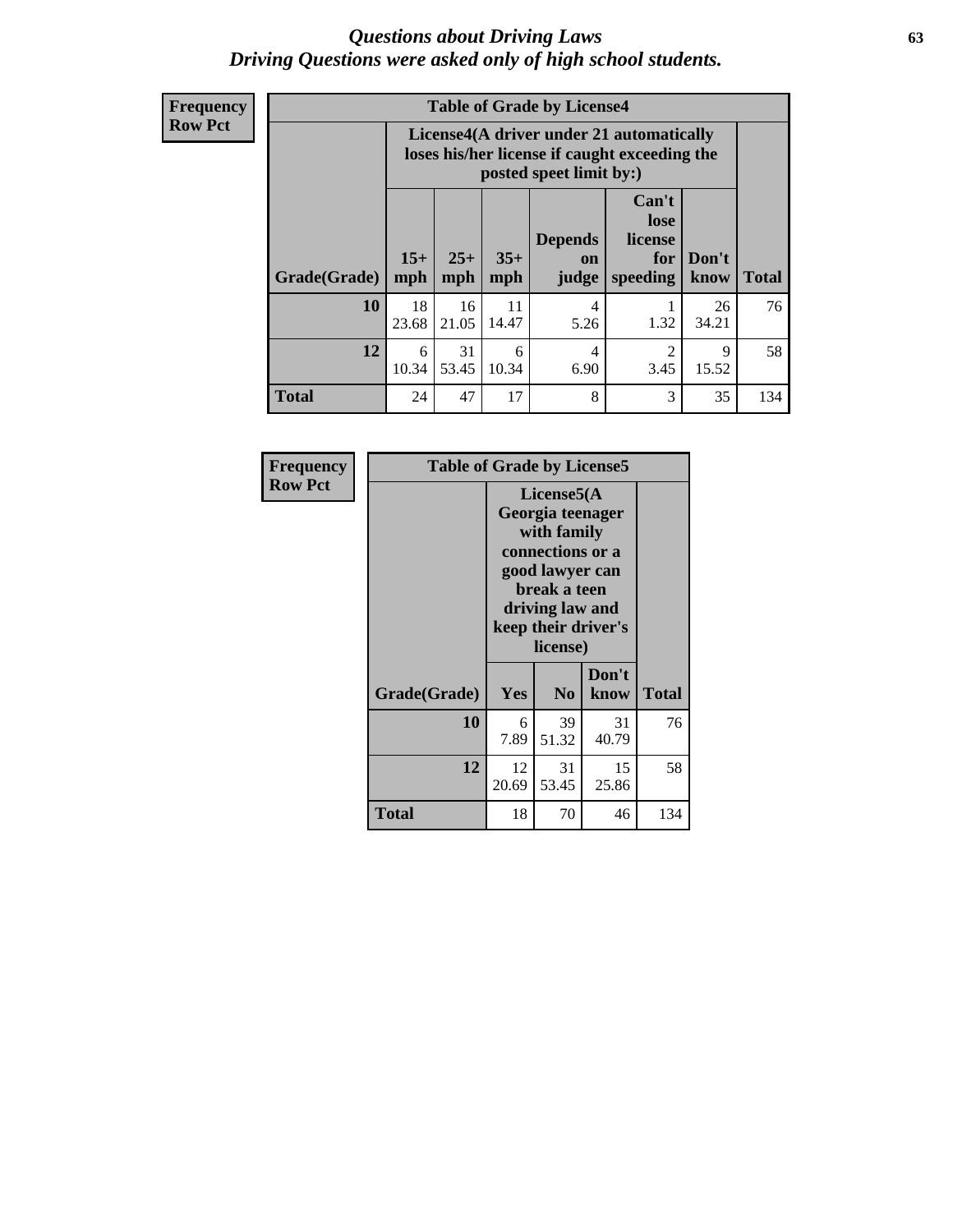#### *Questions about Driving Laws* **64** *Driving Questions were asked only of high school students.*

| <b>Frequency</b> | <b>Table of Grade by License6</b> |                                                                                                                                                 |                |               |              |  |
|------------------|-----------------------------------|-------------------------------------------------------------------------------------------------------------------------------------------------|----------------|---------------|--------------|--|
| <b>Row Pct</b>   |                                   | License <sub>6</sub> (I know a<br>friend or<br>classmate that<br>broke a teen<br>driving law,<br>but was allowed to<br>keep his/her<br>license) |                |               |              |  |
|                  | Grade(Grade)                      | <b>Yes</b>                                                                                                                                      | N <sub>0</sub> | Don't<br>know | <b>Total</b> |  |
|                  | 10                                | 11<br>40<br>25<br>14.47<br>52.63<br>32.89                                                                                                       |                |               | 76           |  |
|                  | 12                                | 17<br>29.31                                                                                                                                     | 58             |               |              |  |
|                  | <b>Total</b>                      | 28                                                                                                                                              | 69             | 37            | 134          |  |

| <b>Frequency</b> |              | <b>Table of Grade by License7</b>                                           |                                                                                               |                                                   |                        |              |  |
|------------------|--------------|-----------------------------------------------------------------------------|-----------------------------------------------------------------------------------------------|---------------------------------------------------|------------------------|--------------|--|
| <b>Row Pct</b>   |              |                                                                             | License7(A student under the age of 18 cam loser<br>his/her driving privileges if he or she:) |                                                   |                        |              |  |
|                  | Grade(Grade) | <b>Have</b><br>more than<br>10<br>unexcused<br>absences<br>per school<br>yr | Drop out<br>without<br>graduating                                                             | <b>Bring</b><br>alcohol/drugs/weapon<br>to school | All of<br>the<br>above | <b>Total</b> |  |
|                  | 10           | 15<br>19.74                                                                 | 3<br>3.95                                                                                     | 4<br>5.26                                         | 54<br>71.05            | 76           |  |
|                  | 12           | 14<br>24.14                                                                 | 4<br>6.90                                                                                     | 2<br>3.45                                         | 38<br>65.52            | 58           |  |
|                  | <b>Total</b> | 29                                                                          | $\mathcal{I}$                                                                                 | 6                                                 | 92                     | 134          |  |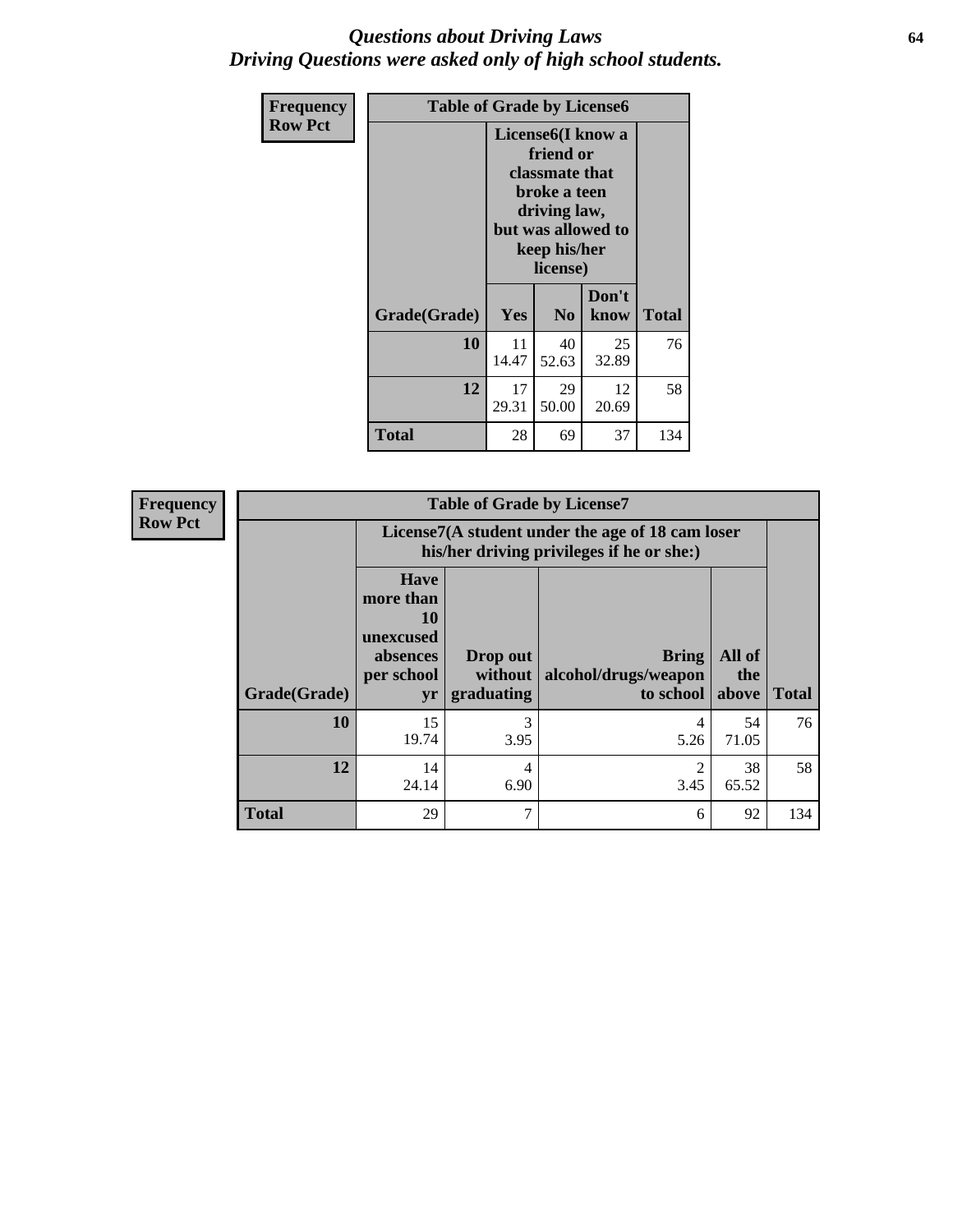# *Select Results by Gender* **65**

| Frequency      | <b>Table of SchoolClimate2 by Gender</b> |                             |                            |                    |
|----------------|------------------------------------------|-----------------------------|----------------------------|--------------------|
| <b>Col Pct</b> | SchoolClimate2(I<br>feel successful at   | Gender(Gender)              |                            |                    |
|                | school)<br><b>Strongly Agree</b>         | <b>Female</b><br>3<br>21.43 | <b>Male</b><br>31<br>25.83 | <b>Total</b><br>34 |
|                | <b>Somewhat Agree</b>                    | 10<br>71.43                 | 77<br>64.17                | 87                 |
|                | <b>Somewhat Disagree</b>                 | 0<br>0.00                   | 10<br>8.33                 | 10                 |
|                | <b>Strongly Disagree</b>                 | 7.14                        | $\mathcal{L}$<br>1.67      | 3                  |
|                | <b>Total</b>                             | 14                          | 120                        | 134                |

| Frequency      | <b>Table of SchoolClimate6 by Gender</b>                 |                                 |             |              |  |
|----------------|----------------------------------------------------------|---------------------------------|-------------|--------------|--|
| <b>Col Pct</b> | <b>SchoolClimate6(Teachers</b><br>treat me with respect) | Gender(Gender)<br><b>Female</b> | <b>Male</b> | <b>Total</b> |  |
|                | <b>Strongly Agree</b>                                    | 3<br>21.43                      | 44<br>36.67 | 47           |  |
|                | <b>Somewhat Agree</b>                                    | 8<br>57.14                      | 56<br>46.67 | 64           |  |
|                | <b>Somewhat Disagree</b>                                 | $\mathfrak{D}$<br>14.29         | 14<br>11.67 | 16           |  |
|                | <b>Strongly Disagree</b>                                 | 7.14                            | 6<br>5.00   | 7            |  |
|                | <b>Total</b>                                             | 14                              | 120         | 134          |  |

| <b>Frequency</b> | <b>Table of SchoolClimate8 by Gender</b>                                |                         |             |              |
|------------------|-------------------------------------------------------------------------|-------------------------|-------------|--------------|
| <b>Col Pct</b>   | <b>SchoolClimate8(Students</b><br>are frequently<br>recognized for good | Gender(Gender)          |             |              |
|                  | behavior)                                                               | <b>Female</b>           | <b>Male</b> | <b>Total</b> |
|                  | <b>Strongly Agree</b>                                                   | $\mathfrak{D}$<br>14.29 | 21<br>17.50 | 23           |
|                  | <b>Somewhat Agree</b>                                                   | 6<br>42.86              | 63<br>52.50 | 69           |
|                  | <b>Somewhat Disagree</b>                                                | 4<br>28.57              | 28<br>23.33 | 32           |
|                  | <b>Strongly Disagree</b>                                                | $\mathfrak{D}$<br>14.29 | 8<br>6.67   | 10           |
|                  | Total                                                                   | 14                      | 120         | 134          |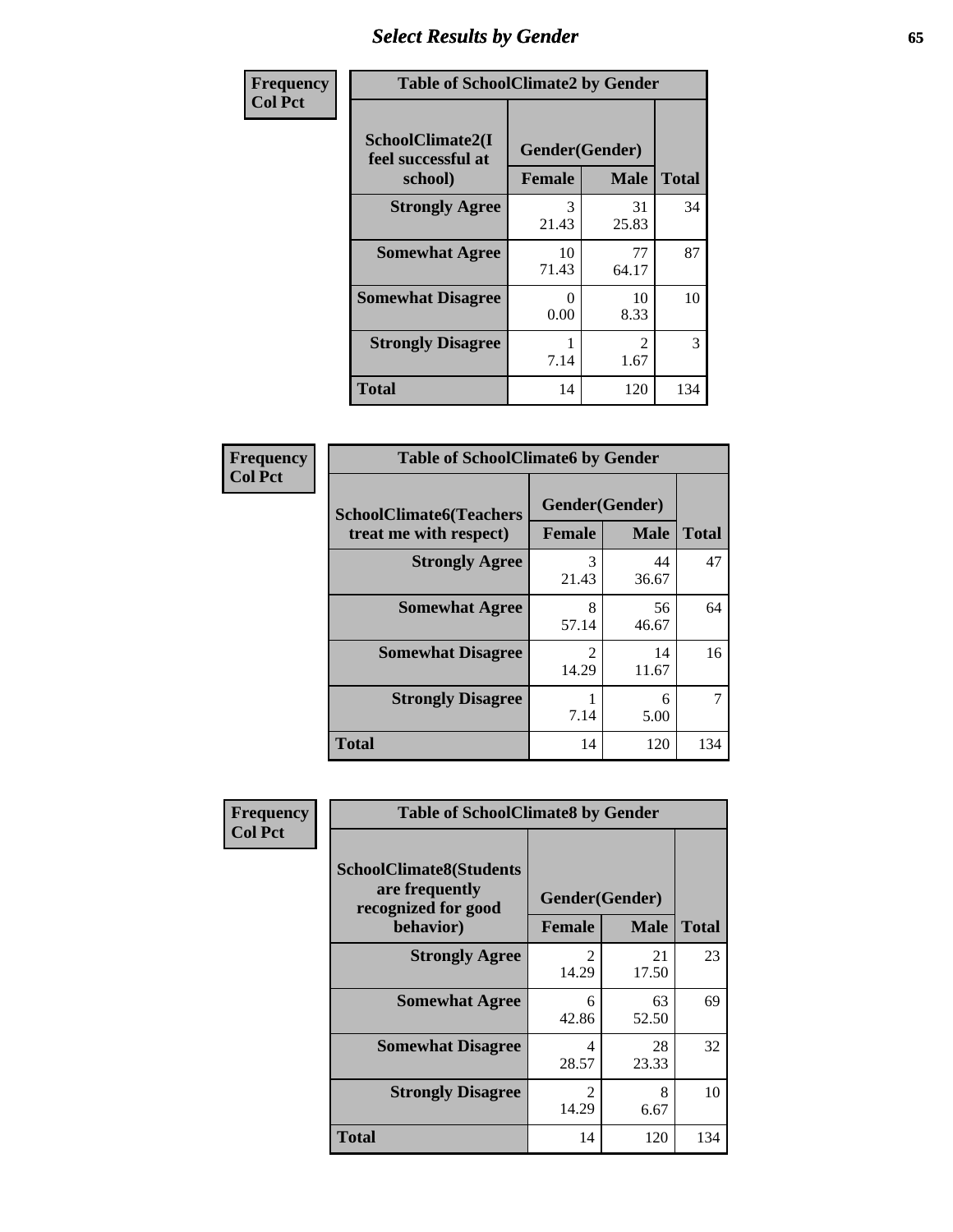## *Select Results by Gender* **66**

| Frequency      | <b>Table of Gender by Dropout</b> |                                                                        |                |              |
|----------------|-----------------------------------|------------------------------------------------------------------------|----------------|--------------|
| <b>Row Pct</b> |                                   | Dropout(I<br>have<br>thought<br>about<br>dropping<br>out of<br>school) |                |              |
|                | Gender(Gender)                    | Yes                                                                    | N <sub>0</sub> | <b>Total</b> |
|                | <b>Female</b>                     | 3<br>21.43                                                             | 11<br>78.57    | 14           |
|                | <b>Male</b>                       | 28<br>23.33                                                            | 92<br>76.67    | 120          |
|                | <b>Total</b>                      | 31                                                                     | 103            | 134          |

| <b>Frequency</b> | <b>Table of Gender by Dropoutreason</b> |                                                                    |              |                          |                                |              |              |
|------------------|-----------------------------------------|--------------------------------------------------------------------|--------------|--------------------------|--------------------------------|--------------|--------------|
| <b>Row Pct</b>   |                                         | Dropoutreason(If I dropped out the<br>reason would most likely be) |              |                          |                                |              |              |
|                  | Gender(Gender)                          | Won't<br><b>Drop</b><br>out                                        | <b>Bored</b> | Family<br><b>Reasons</b> | <b>Being</b><br><b>Bullied</b> | <b>Other</b> | <b>Total</b> |
|                  | <b>Female</b>                           | 10<br>71.43                                                        | 7.14         | ◠<br>14.29               | 0.00                           | 7.14         | 14           |
|                  | <b>Male</b>                             | 89<br>74.17                                                        | 15<br>12.50  | 5.83                     | 0.83                           | 8<br>6.67    | 120          |
|                  | <b>Total</b>                            | 99                                                                 | 16           | 9                        |                                | 9            | 134          |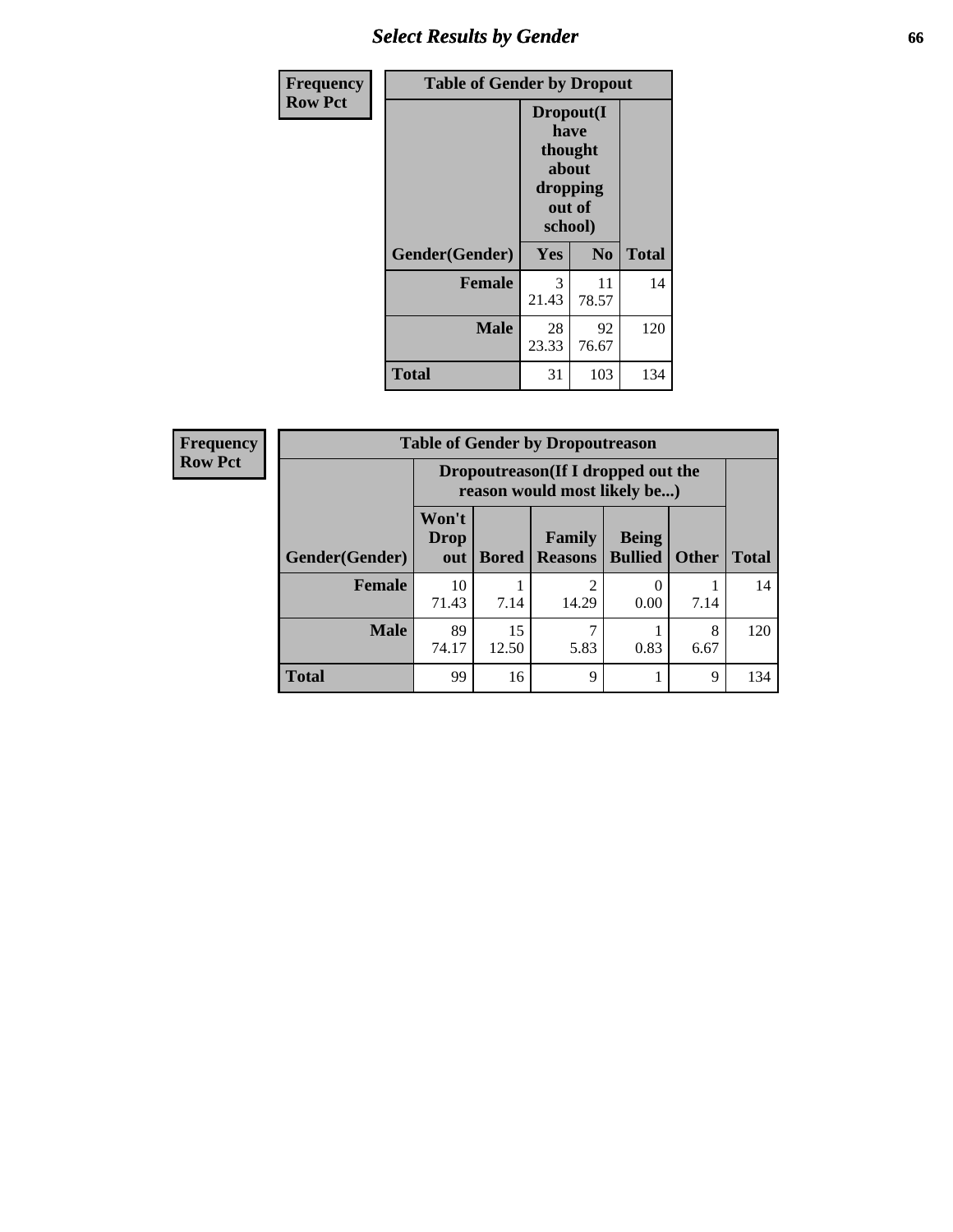*School Safety* **67**

| Frequency      | <b>Table of Gender by Bullied2</b> |                 |                |              |
|----------------|------------------------------------|-----------------|----------------|--------------|
| <b>Row Pct</b> |                                    | <b>Bullied2</b> |                |              |
|                | Gender(Gender)                     | Yes             | N <sub>0</sub> | <b>Total</b> |
|                | <b>Female</b>                      | 7.14            | 13<br>92.86    | 14           |
|                | <b>Male</b>                        | 4<br>3.33       | 116<br>96.67   | 120          |
|                | <b>Total</b>                       | 5               | 129            | 134          |

| Frequency      | <b>Table of Gender by Bulliedothers2</b> |                       |                |              |
|----------------|------------------------------------------|-----------------------|----------------|--------------|
| <b>Row Pct</b> |                                          | <b>Bulliedothers2</b> |                |              |
|                | Gender(Gender)                           | Yes                   | N <sub>0</sub> | <b>Total</b> |
|                | <b>Female</b>                            | 7.14                  | 13<br>92.86    | 14           |
|                | <b>Male</b>                              | 5<br>4.17             | 115<br>95.83   | 120          |
|                | Total                                    | 6                     | 128            | 134          |

| Frequency      | <b>Table of Gender by Weaponschool2</b> |                      |                |              |
|----------------|-----------------------------------------|----------------------|----------------|--------------|
| <b>Row Pct</b> |                                         | <b>Weaponschool2</b> |                |              |
|                | Gender(Gender)                          | Yes                  | N <sub>0</sub> | <b>Total</b> |
|                | <b>Female</b>                           | 0.00                 | 14<br>100.00   | 14           |
|                | <b>Male</b>                             | 0.83                 | 119<br>99.17   | 120          |
|                | <b>Total</b>                            |                      | 133            | 134          |

| <b>Frequency</b> | <b>Table of Gender by Absentunsafe2</b> |                |                |              |
|------------------|-----------------------------------------|----------------|----------------|--------------|
| <b>Row Pct</b>   |                                         | Absentunsafe2  |                |              |
|                  | Gender(Gender)                          | Yes            | N <sub>0</sub> | <b>Total</b> |
|                  | <b>Female</b>                           | 7.14           | 13<br>92.86    | 14           |
|                  | <b>Male</b>                             | 0.83           | 119<br>99.17   | 120          |
|                  | <b>Total</b>                            | $\mathfrak{D}$ | 132            | 134          |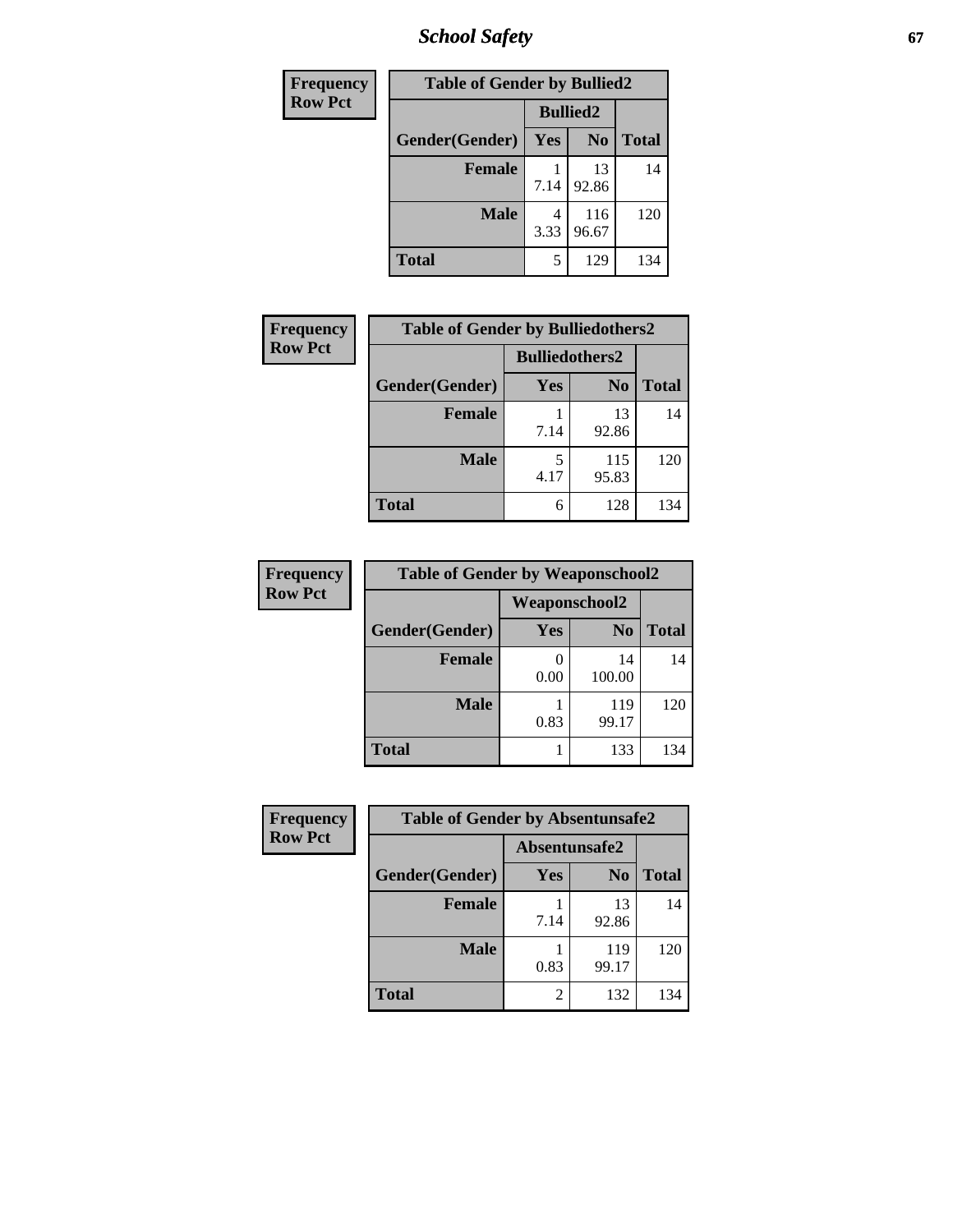*School Safety* **68**

| Frequency      | <b>Table of Gender by Gangself</b> |                                                                                                |                |              |
|----------------|------------------------------------|------------------------------------------------------------------------------------------------|----------------|--------------|
| <b>Row Pct</b> |                                    | Gangself(I<br>have<br>participated<br>in illegal gang<br>activities in<br>the past 30<br>days) |                |              |
|                | Gender(Gender)                     | Yes                                                                                            | N <sub>0</sub> | <b>Total</b> |
|                | <b>Female</b>                      | 0<br>0.00                                                                                      | 14<br>100.00   | 14           |
|                | <b>Male</b>                        | 0.83                                                                                           | 119<br>99.17   | 120          |
|                | <b>Total</b>                       |                                                                                                | 133            | 134          |

| <b>Frequency</b> | <b>Table of Gender by Gangpeers</b> |                                                                                                                             |                |              |
|------------------|-------------------------------------|-----------------------------------------------------------------------------------------------------------------------------|----------------|--------------|
| <b>Row Pct</b>   |                                     | <b>Gangpeers</b> (I<br>have friends<br>who have<br>participated<br>in illegal gang<br>activities in<br>the past 30<br>days) |                |              |
|                  | Gender(Gender)                      | <b>Yes</b>                                                                                                                  | N <sub>0</sub> | <b>Total</b> |
|                  | <b>Female</b>                       | 7.14                                                                                                                        | 13<br>92.86    | 14           |
|                  | <b>Male</b>                         | 20<br>16.67                                                                                                                 | 100<br>83.33   | 120          |
|                  | <b>Total</b>                        | 21                                                                                                                          | 113            | 134          |

| Frequency<br><b>Table of Gender by Pickedon2</b> |                |             |                |              |
|--------------------------------------------------|----------------|-------------|----------------|--------------|
| <b>Row Pct</b>                                   |                | Pickedon2   |                |              |
|                                                  | Gender(Gender) | <b>Yes</b>  | N <sub>0</sub> | <b>Total</b> |
|                                                  | Female         | 4<br>28.57  | 10<br>71.43    | 14           |
|                                                  | <b>Male</b>    | 12<br>10.00 | 108<br>90.00   | 120          |
|                                                  | <b>Total</b>   | 16          | 118            | 134          |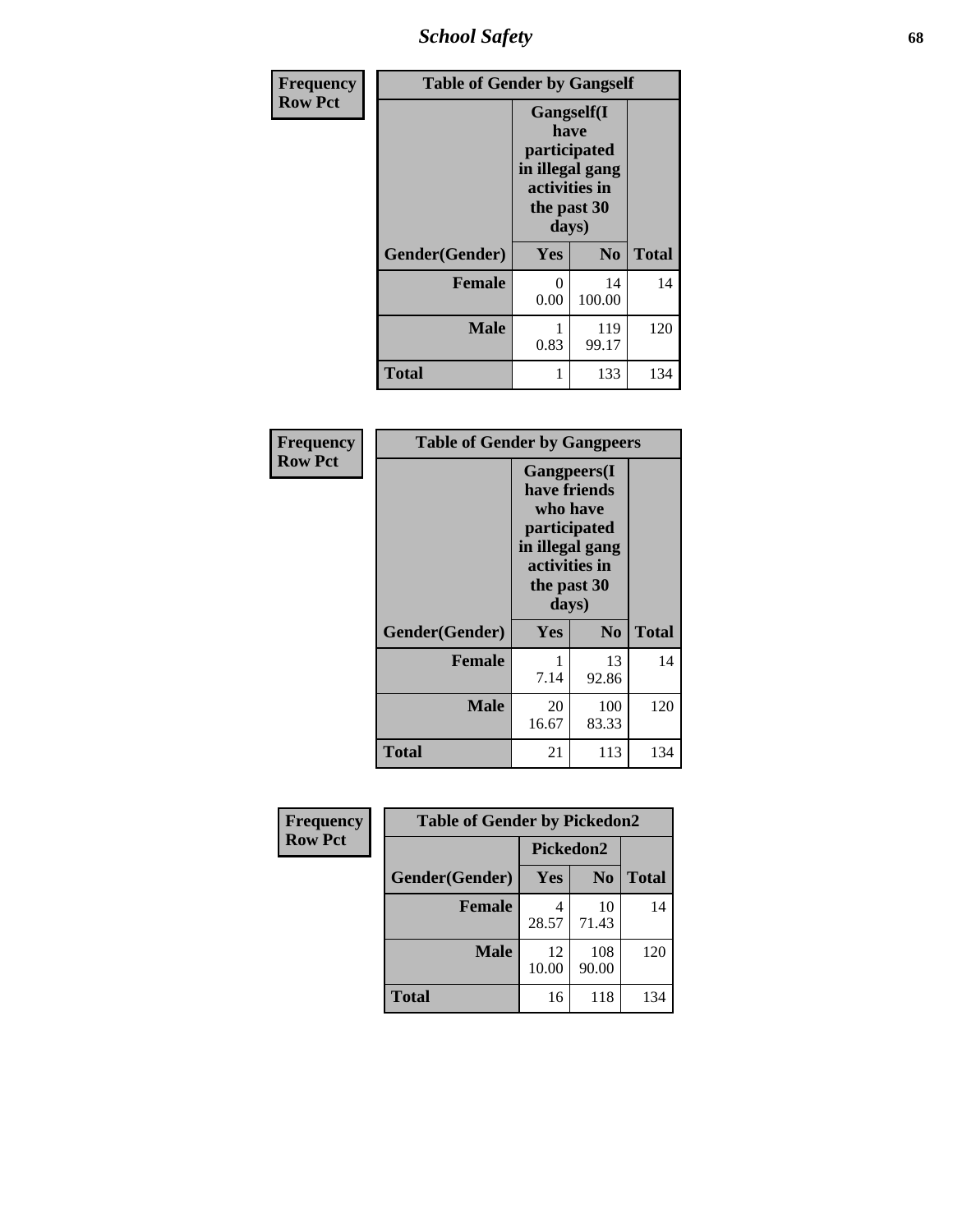*School Safety* **69**

| Frequency      | <b>Table of Gender by Safeschool2</b> |              |                |              |
|----------------|---------------------------------------|--------------|----------------|--------------|
| <b>Row Pct</b> |                                       |              | Safeschool2    |              |
|                | Gender(Gender)                        | Yes          | N <sub>0</sub> | <b>Total</b> |
|                | <b>Female</b>                         | Q<br>64.29   | 5<br>35.71     | 14           |
|                | <b>Male</b>                           | 104<br>86.67 | 16<br>13.33    | 120          |
|                | <b>Total</b>                          | 113          | 21             | 134          |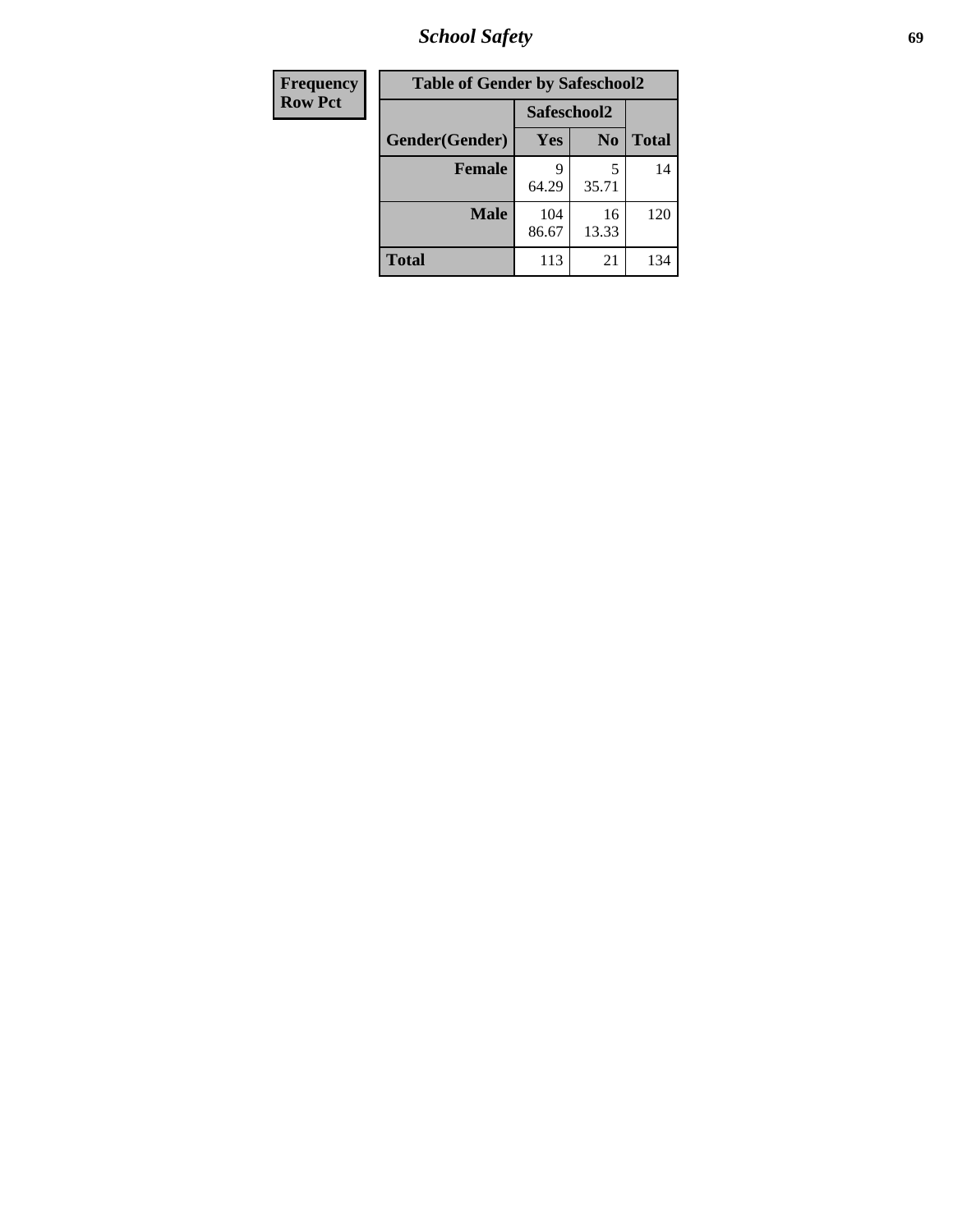# *Incidence of Drug Use* **70**

| <b>Frequency</b> | <b>Table of Gender by AlcoholAlt</b> |                                          |                |              |  |
|------------------|--------------------------------------|------------------------------------------|----------------|--------------|--|
| <b>Row Pct</b>   |                                      | AlcoholAlt(Alcohol<br>use, past 30 days) |                |              |  |
|                  | Gender(Gender)                       | <b>Yes</b>                               | N <sub>0</sub> | <b>Total</b> |  |
|                  | <b>Female</b>                        | $\mathfrak{D}$<br>14.29                  | 12<br>85.71    | 14           |  |
|                  | <b>Male</b>                          | 22<br>18.33                              | 98<br>81.67    | 120          |  |
|                  | <b>Total</b>                         | 24                                       | 110            | 134          |  |

| Frequency      | <b>Table of Gender by TobaccoAny</b> |                                          |                |              |  |
|----------------|--------------------------------------|------------------------------------------|----------------|--------------|--|
| <b>Row Pct</b> |                                      | TobaccoAny(Tobacco<br>use, past 30 days) |                |              |  |
|                | Gender(Gender)                       | Yes                                      | N <sub>0</sub> | <b>Total</b> |  |
|                | <b>Female</b>                        | 7.14                                     | 13<br>92.86    | 14           |  |
|                | <b>Male</b>                          | 18<br>15.00                              | 102<br>85.00   | 120          |  |
|                | Total                                | 19                                       | 115            | 134          |  |

| <b>Frequency</b> | <b>Table of Gender by MarijuanaAlt</b> |             |                                              |              |
|------------------|----------------------------------------|-------------|----------------------------------------------|--------------|
| <b>Row Pct</b>   |                                        |             | MarijuanaAlt(Marijuana<br>use, past 30 days) |              |
|                  | Gender(Gender)                         | <b>Yes</b>  | N <sub>0</sub>                               | <b>Total</b> |
|                  | <b>Female</b>                          | 2<br>14.29  | 12<br>85.71                                  | 14           |
|                  | <b>Male</b>                            | 15<br>12.50 | 105<br>87.50                                 | 120          |
|                  | <b>Total</b>                           | 17          | 117                                          | 134          |

| <b>Frequency</b> | <b>Table of Gender by OtherDrugAny</b> |                                                      |                |              |
|------------------|----------------------------------------|------------------------------------------------------|----------------|--------------|
| <b>Row Pct</b>   |                                        | <b>OtherDrugAny(Other</b><br>drug use, past 30 days) |                |              |
|                  | Gender(Gender)                         | <b>Yes</b>                                           | N <sub>0</sub> | <b>Total</b> |
|                  | <b>Female</b>                          | 7.14                                                 | 13<br>92.86    | 14           |
|                  | <b>Male</b>                            | 5.83                                                 | 113<br>94.17   | 120          |
|                  | <b>Total</b>                           | 8                                                    | 126            | 134          |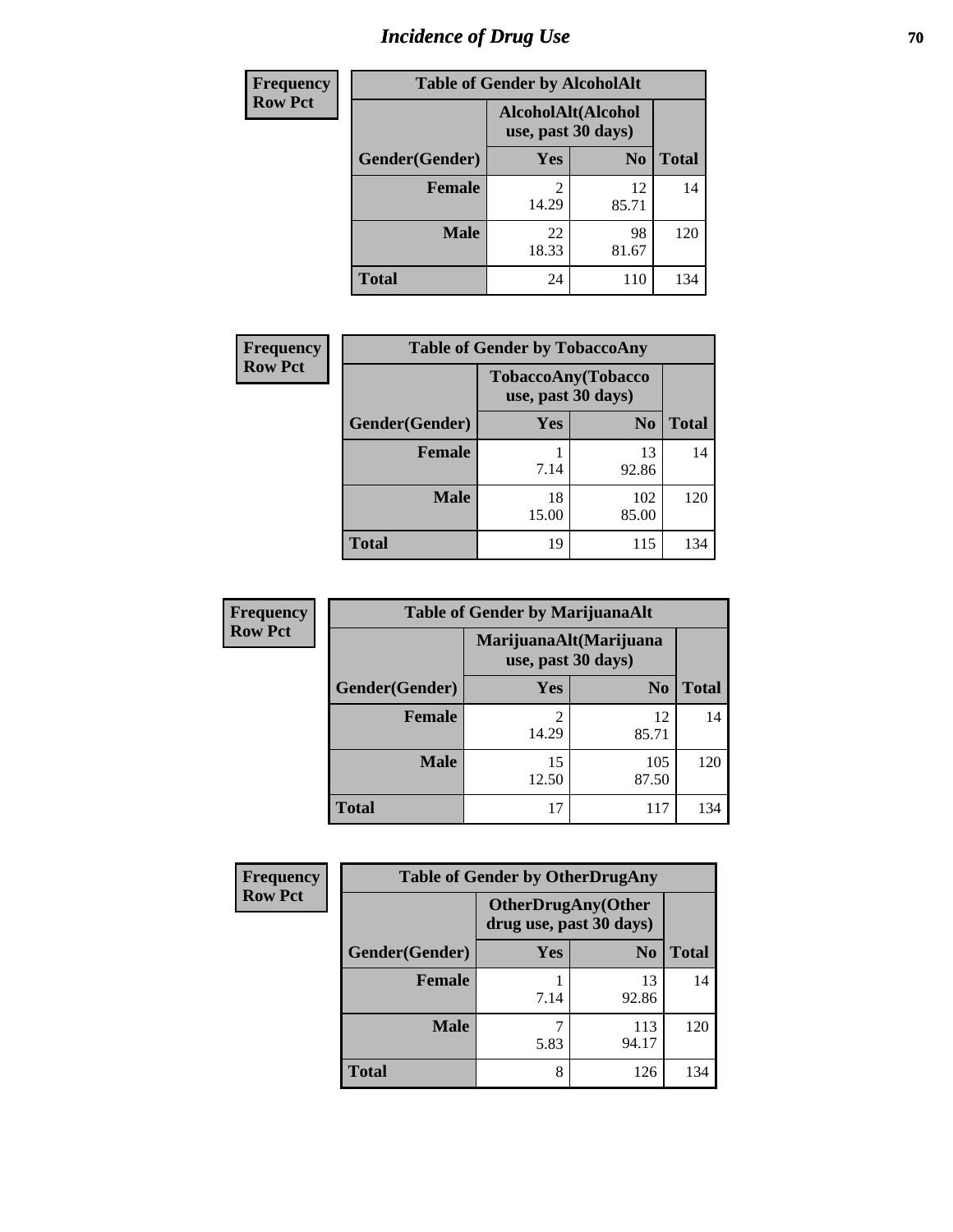#### *Average Age at Onset of Use* **71** *Results for "Average Age at Onset of Use" questions exclude students who said they did not use that substance*

#### **Gender=Female**

| <b>Variable</b>                 | <b>Label</b>                                                       | <b>Mean</b> |
|---------------------------------|--------------------------------------------------------------------|-------------|
| Alcoholinit2                    | I started using alcohol when I was                                 | 14.25       |
| Cigarettesinit2                 | I started smoking tobacco when I was                               | 11.00       |
| Smokelessinit2                  | I started chewing tobacco when I was                               |             |
| Marijuanainit2                  | I started using marijuana when I was                               | 13.00       |
| Cocaineinit2                    | I started using cocaine when I was                                 | 15.00       |
| Inhalantsinit2                  | I started using inhalants when I was                               | 13.00       |
| Steroidsinit2                   | I started using steroids when I was                                |             |
| Ecstasyinit2                    | I started using ecstasy when I was                                 | 14.00       |
| Methinit2                       | I started using methamphetamines when I was                        |             |
| Hallucinogensinit2              | I started using hallucinogens when I was                           | 12.00       |
| Prescription in it <sub>2</sub> | I started using prescription drugs not prescribed to me when I was | 12.00       |

#### **Gender=Male**

| <b>Variable</b>    | Label                                                              | <b>Mean</b> |
|--------------------|--------------------------------------------------------------------|-------------|
| Alcoholinit2       | I started using alcohol when I was                                 | 14.08       |
| Cigarettesinit2    | I started smoking tobacco when I was                               | 14.91       |
| Smokelessinit2     | I started chewing tobacco when I was                               | 14.76       |
| Marijuanainit2     | I started using marijuana when I was                               | 15.00       |
| Cocaineinit2       | I started using cocaine when I was                                 | 11.33       |
| Inhalantsinit2     | I started using inhalants when I was                               | 11.33       |
| Steroidsinit2      | I started using steroids when I was                                | 12.67       |
| Ecstasyinit2       | I started using ecstasy when I was                                 | 12.00       |
| Methinit2          | I started using methamphetamines when I was                        | 12.00       |
| Hallucinogensinit2 | I started using hallucinogens when I was                           | 11.67       |
| Prescriptioninit2  | I started using prescription drugs not prescribed to me when I was | 14.71       |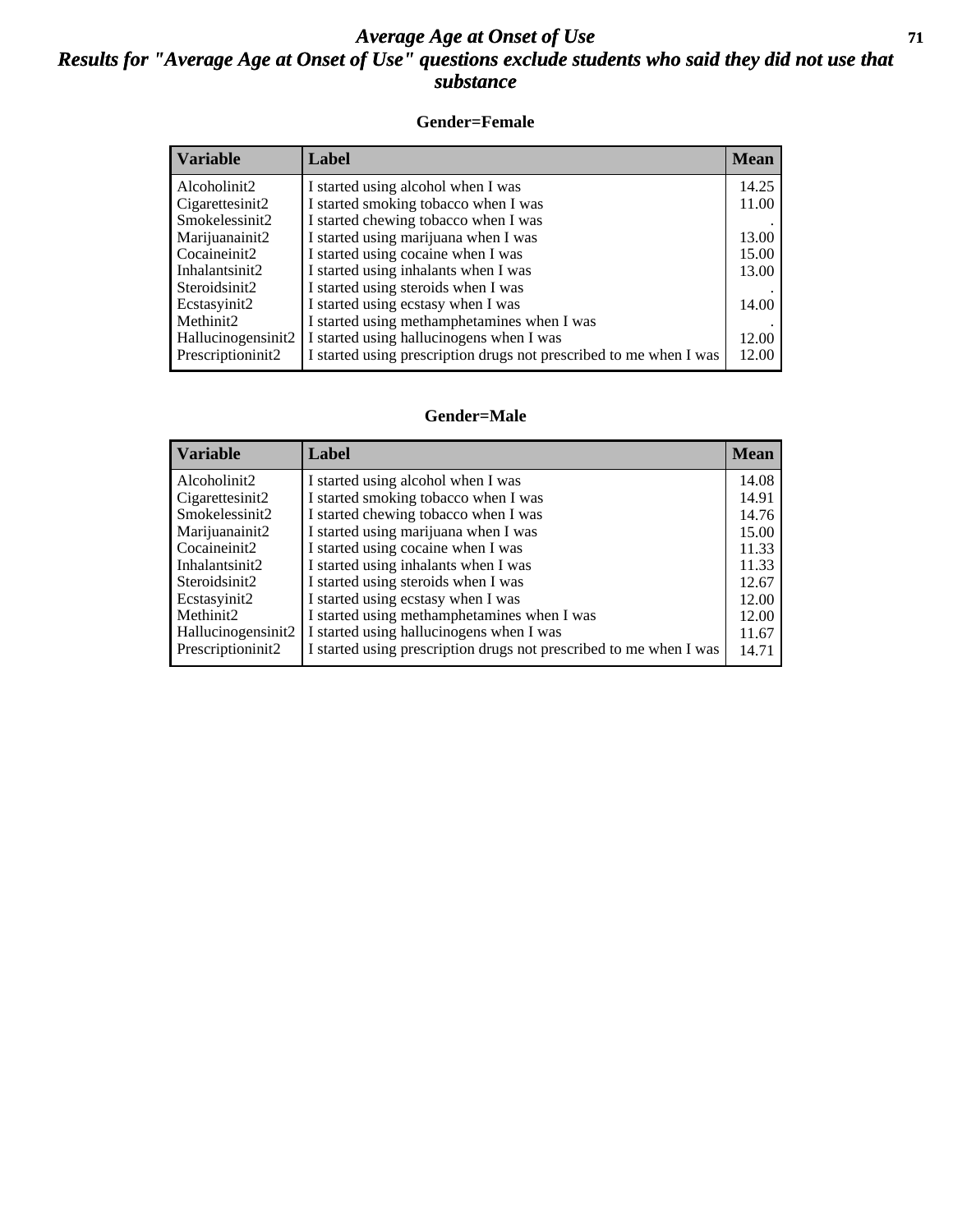# *I Think These Drugs are Harmful* **72**

| <b>Frequency</b> | <b>Table of Gender by Alcoholharmdich</b> |                                                   |                |              |  |
|------------------|-------------------------------------------|---------------------------------------------------|----------------|--------------|--|
| <b>Row Pct</b>   |                                           | Alcoholharmdich(I<br>think alcohol is<br>harmful) |                |              |  |
|                  | Gender(Gender)                            | Yes                                               | N <sub>0</sub> | <b>Total</b> |  |
|                  | <b>Female</b>                             | 10<br>71.43                                       | 4<br>28.57     | 14           |  |
|                  | <b>Male</b>                               | 101<br>84.17                                      | 19<br>15.83    | 120          |  |
|                  | <b>Total</b>                              | 111                                               | 23             | 134          |  |

| Frequency      | <b>Table of Gender by Tobaccoharmdich</b> |                  |                               |              |
|----------------|-------------------------------------------|------------------|-------------------------------|--------------|
| <b>Row Pct</b> |                                           | think tobacco is | Tobaccoharmdich(I<br>harmful) |              |
|                | Gender(Gender)                            | <b>Yes</b>       | N <sub>0</sub>                | <b>Total</b> |
|                | <b>Female</b>                             | 13<br>92.86      | 7.14                          | 14           |
|                | <b>Male</b>                               | 114<br>95.00     | 6<br>5.00                     | 120          |
|                | <b>Total</b>                              | 127              |                               | 134          |

| Frequency      | <b>Table of Gender by Marijuanaharmdich</b> |                                                       |                |              |  |
|----------------|---------------------------------------------|-------------------------------------------------------|----------------|--------------|--|
| <b>Row Pct</b> |                                             | Marijuanaharmdich(I<br>think marijuana is<br>harmful) |                |              |  |
|                | Gender(Gender)                              | <b>Yes</b>                                            | N <sub>0</sub> | <b>Total</b> |  |
|                | <b>Female</b>                               | 10<br>71.43                                           | 4<br>28.57     | 14           |  |
|                | <b>Male</b>                                 | 95<br>79.17                                           | 25<br>20.83    | 120          |  |
|                | <b>Total</b>                                | 105                                                   | 29             | 134          |  |

| Frequency      | <b>Table of Gender by Otherdrugharmdich</b> |                                                          |                |              |  |
|----------------|---------------------------------------------|----------------------------------------------------------|----------------|--------------|--|
| <b>Row Pct</b> |                                             | Otherdrugharmdich(I<br>think other drugs are<br>harmful) |                |              |  |
|                | Gender(Gender)                              | <b>Yes</b>                                               | N <sub>0</sub> | <b>Total</b> |  |
|                | Female                                      | 13<br>92.86                                              | 7.14           | 14           |  |
|                | <b>Male</b>                                 | 116<br>96.67                                             | 4<br>3.33      | 120          |  |
|                | <b>Total</b>                                | 129                                                      | 5              | 134          |  |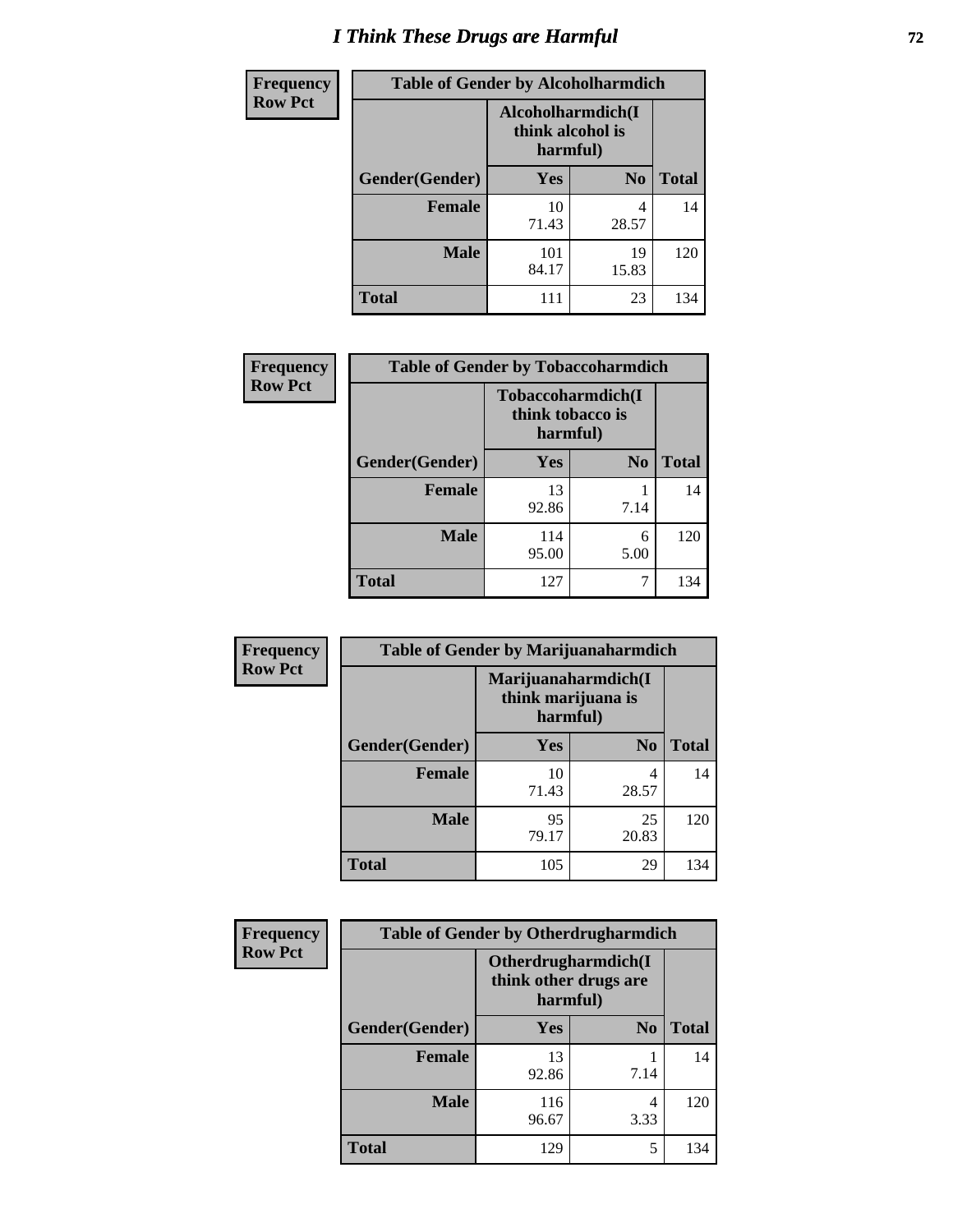| <b>Frequency</b> | <b>Table of Gender by Alcohollocation1</b> |                                                               |             |              |
|------------------|--------------------------------------------|---------------------------------------------------------------|-------------|--------------|
| <b>Row Pct</b>   |                                            | <b>Alcohollocation1(Places</b><br><b>Friends Use Alcohol)</b> |             |              |
|                  | Gender(Gender)                             |                                                               | Do Not Use  | <b>Total</b> |
|                  | <b>Female</b>                              | 10<br>71.43                                                   | 28.57       | 14           |
|                  | <b>Male</b>                                | 71<br>59.17                                                   | 49<br>40.83 | 120          |
|                  | Total                                      | 81                                                            | 53          | 134          |

| <b>Frequency</b> | <b>Table of Gender by Alcohollocation2</b> |                                                               |             |              |
|------------------|--------------------------------------------|---------------------------------------------------------------|-------------|--------------|
| <b>Row Pct</b>   |                                            | <b>Alcohollocation2(Places</b><br><b>Friends Use Alcohol)</b> |             |              |
|                  | Gender(Gender)                             |                                                               | Home        | <b>Total</b> |
|                  | <b>Female</b>                              | 9<br>64.29                                                    | 35.71       | 14           |
|                  | <b>Male</b>                                | 84<br>70.00                                                   | 36<br>30.00 | 120          |
|                  | <b>Total</b>                               | 93                                                            | 41          | 134          |

| Frequency      | <b>Table of Gender by Alcohollocation3</b> |                                                               |               |              |
|----------------|--------------------------------------------|---------------------------------------------------------------|---------------|--------------|
| <b>Row Pct</b> |                                            | <b>Alcohollocation3(Places</b><br><b>Friends Use Alcohol)</b> |               |              |
|                | Gender(Gender)                             |                                                               | <b>School</b> | <b>Total</b> |
|                | <b>Female</b>                              | 13<br>92.86                                                   | 7.14          | 14           |
|                | <b>Male</b>                                | 120<br>100.00                                                 | 0.00          | 120          |
|                | <b>Total</b>                               | 133                                                           |               | 134          |

| <b>Frequency</b> | <b>Table of Gender by Alcohollocation4</b> |                                                               |           |              |
|------------------|--------------------------------------------|---------------------------------------------------------------|-----------|--------------|
| <b>Row Pct</b>   |                                            | <b>Alcohollocation4(Places</b><br><b>Friends Use Alcohol)</b> |           |              |
|                  | Gender(Gender)                             |                                                               | Car       | <b>Total</b> |
|                  | <b>Female</b>                              | 13<br>92.86                                                   | 7.14      | 14           |
|                  | <b>Male</b>                                | 114<br>95.00                                                  | 6<br>5.00 | 120          |
|                  | <b>Total</b>                               | 127                                                           |           | 134          |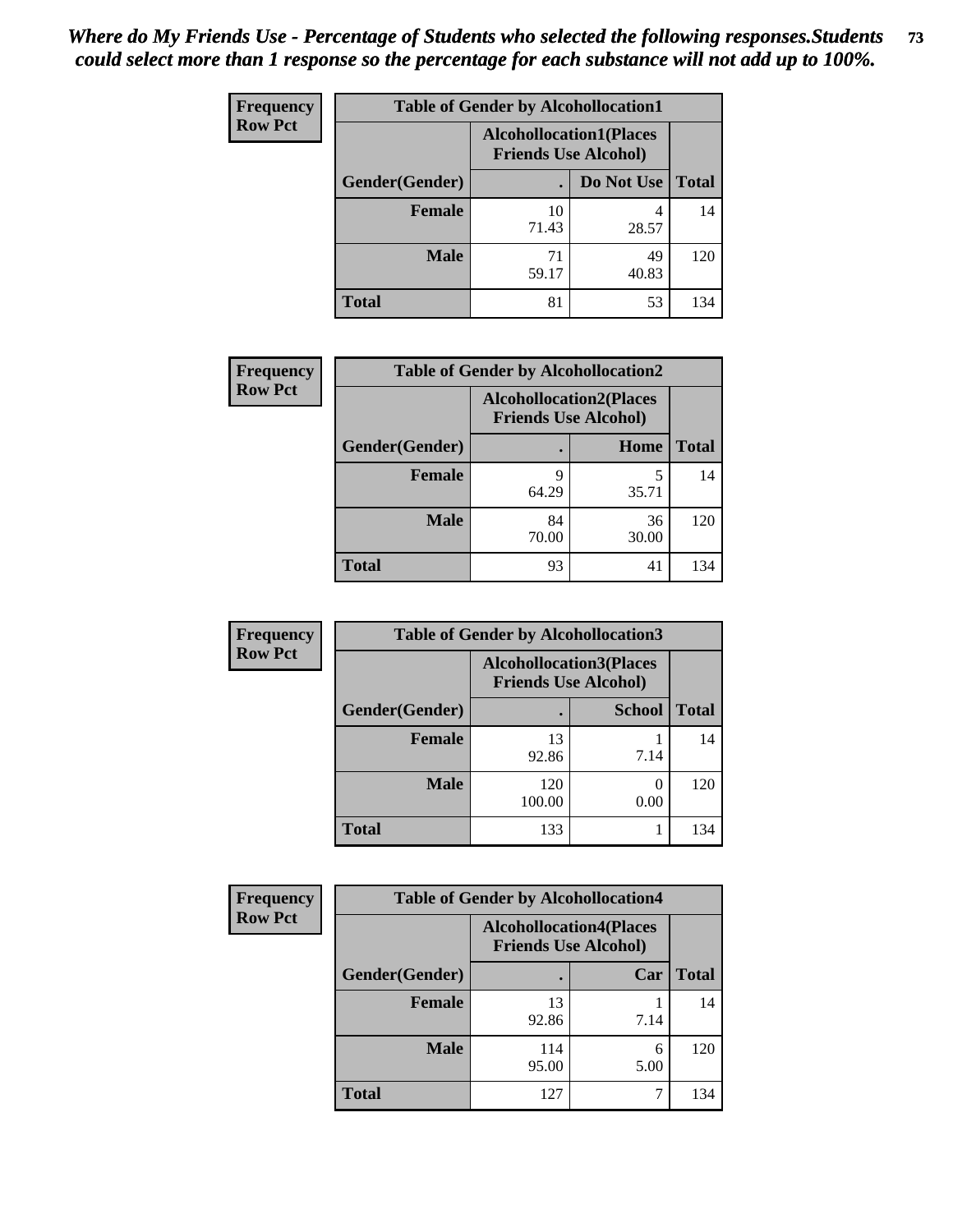| <b>Frequency</b> | <b>Table of Gender by Alcohollocation5</b> |                                                                |                                 |              |
|------------------|--------------------------------------------|----------------------------------------------------------------|---------------------------------|--------------|
| <b>Row Pct</b>   |                                            | <b>Alcohollocation5</b> (Places<br><b>Friends Use Alcohol)</b> |                                 |              |
|                  | Gender(Gender)                             |                                                                | <b>Friend's</b><br><b>House</b> | <b>Total</b> |
|                  | <b>Female</b>                              | 6<br>42.86                                                     | 8<br>57.14                      | 14           |
|                  | <b>Male</b>                                | 62<br>51.67                                                    | 58<br>48.33                     | 120          |
|                  | <b>Total</b>                               | 68                                                             | 66                              | 134          |

| Frequency      | <b>Table of Gender by Alcohollocation6</b> |                                                               |              |              |
|----------------|--------------------------------------------|---------------------------------------------------------------|--------------|--------------|
| <b>Row Pct</b> |                                            | <b>Alcohollocation6(Places</b><br><b>Friends Use Alcohol)</b> |              |              |
|                | Gender(Gender)                             |                                                               | <b>Other</b> | <b>Total</b> |
|                | <b>Female</b>                              | 78.57                                                         | 3<br>21.43   | 14           |
|                | <b>Male</b>                                | 88<br>73.33                                                   | 32<br>26.67  | 120          |
|                | <b>Total</b>                               | 99                                                            | 35           | 134          |

| Frequency      | <b>Table of Gender by Tobaccolocation1</b> |                                                               |             |              |
|----------------|--------------------------------------------|---------------------------------------------------------------|-------------|--------------|
| <b>Row Pct</b> |                                            | <b>Tobaccolocation1(Places</b><br><b>Friends Use Tobacco)</b> |             |              |
|                | Gender(Gender)                             |                                                               | Do Not Use  | <b>Total</b> |
|                | <b>Female</b>                              | 6<br>42.86                                                    | 8<br>57.14  | 14           |
|                | <b>Male</b>                                | 62<br>51.67                                                   | 58<br>48.33 | 120          |
|                | <b>Total</b>                               | 68                                                            | 66          | 134          |

| Frequency      | <b>Table of Gender by Tobaccolocation2</b> |             |                                                               |              |
|----------------|--------------------------------------------|-------------|---------------------------------------------------------------|--------------|
| <b>Row Pct</b> |                                            |             | <b>Tobaccolocation2(Places</b><br><b>Friends Use Tobacco)</b> |              |
|                | <b>Gender</b> (Gender)                     |             | Home                                                          | <b>Total</b> |
|                | Female                                     | 10<br>71.43 | 28.57                                                         | 14           |
|                | <b>Male</b>                                | 87<br>72.50 | 33<br>27.50                                                   | 120          |
|                | <b>Total</b>                               | 97          | 37                                                            | 134          |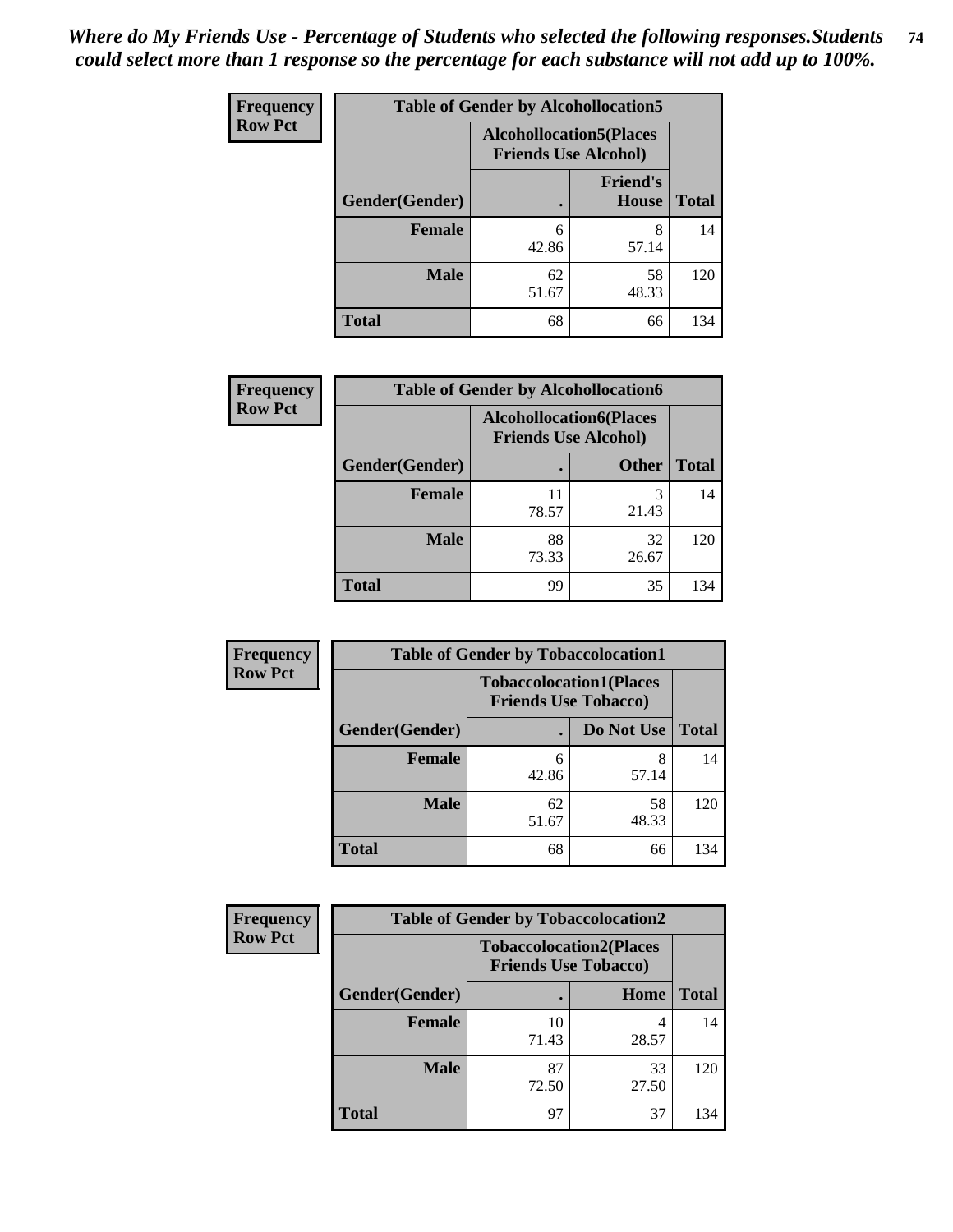| <b>Frequency</b> | <b>Table of Gender by Tobaccolocation3</b> |                                                               |               |              |
|------------------|--------------------------------------------|---------------------------------------------------------------|---------------|--------------|
| <b>Row Pct</b>   |                                            | <b>Tobaccolocation3(Places</b><br><b>Friends Use Tobacco)</b> |               |              |
|                  | <b>Gender</b> (Gender)                     |                                                               | <b>School</b> | <b>Total</b> |
|                  | <b>Female</b>                              | 12<br>85.71                                                   | 14.29         | 14           |
|                  | <b>Male</b>                                | 113<br>94.17                                                  | 5.83          | 120          |
|                  | <b>Total</b>                               | 125                                                           | 9             | 134          |

| <b>Frequency</b> | <b>Table of Gender by Tobaccolocation4</b> |                                                               |             |              |
|------------------|--------------------------------------------|---------------------------------------------------------------|-------------|--------------|
| <b>Row Pct</b>   |                                            | <b>Tobaccolocation4(Places</b><br><b>Friends Use Tobacco)</b> |             |              |
|                  | Gender(Gender)                             |                                                               | Car         | <b>Total</b> |
|                  | <b>Female</b>                              | 78.57                                                         | 3<br>21.43  | 14           |
|                  | <b>Male</b>                                | 90<br>75.00                                                   | 30<br>25.00 | 120          |
|                  | <b>Total</b>                               | 101                                                           | 33          | 134          |

| <b>Frequency</b> | <b>Table of Gender by Tobaccolocation5</b> |                             |                                 |              |
|------------------|--------------------------------------------|-----------------------------|---------------------------------|--------------|
| <b>Row Pct</b>   |                                            | <b>Friends Use Tobacco)</b> | <b>Tobaccolocation5(Places</b>  |              |
|                  | <b>Gender</b> (Gender)                     |                             | <b>Friend's</b><br><b>House</b> | <b>Total</b> |
|                  | <b>Female</b>                              | q<br>64.29                  | 5<br>35.71                      | 14           |
|                  | <b>Male</b>                                | 77<br>64.17                 | 43<br>35.83                     | 120          |
|                  | <b>Total</b>                               | 86                          | 48                              | 134          |

| <b>Frequency</b> | <b>Table of Gender by Tobaccolocation6</b> |                                                               |              |              |
|------------------|--------------------------------------------|---------------------------------------------------------------|--------------|--------------|
| <b>Row Pct</b>   |                                            | <b>Tobaccolocation6(Places</b><br><b>Friends Use Tobacco)</b> |              |              |
|                  | <b>Gender</b> (Gender)                     |                                                               | <b>Other</b> | <b>Total</b> |
|                  | Female                                     | 10<br>71.43                                                   | 28.57        | 14           |
|                  | <b>Male</b>                                | 91<br>75.83                                                   | 29<br>24.17  | 120          |
|                  | <b>Total</b>                               | 101                                                           | 33           | 134          |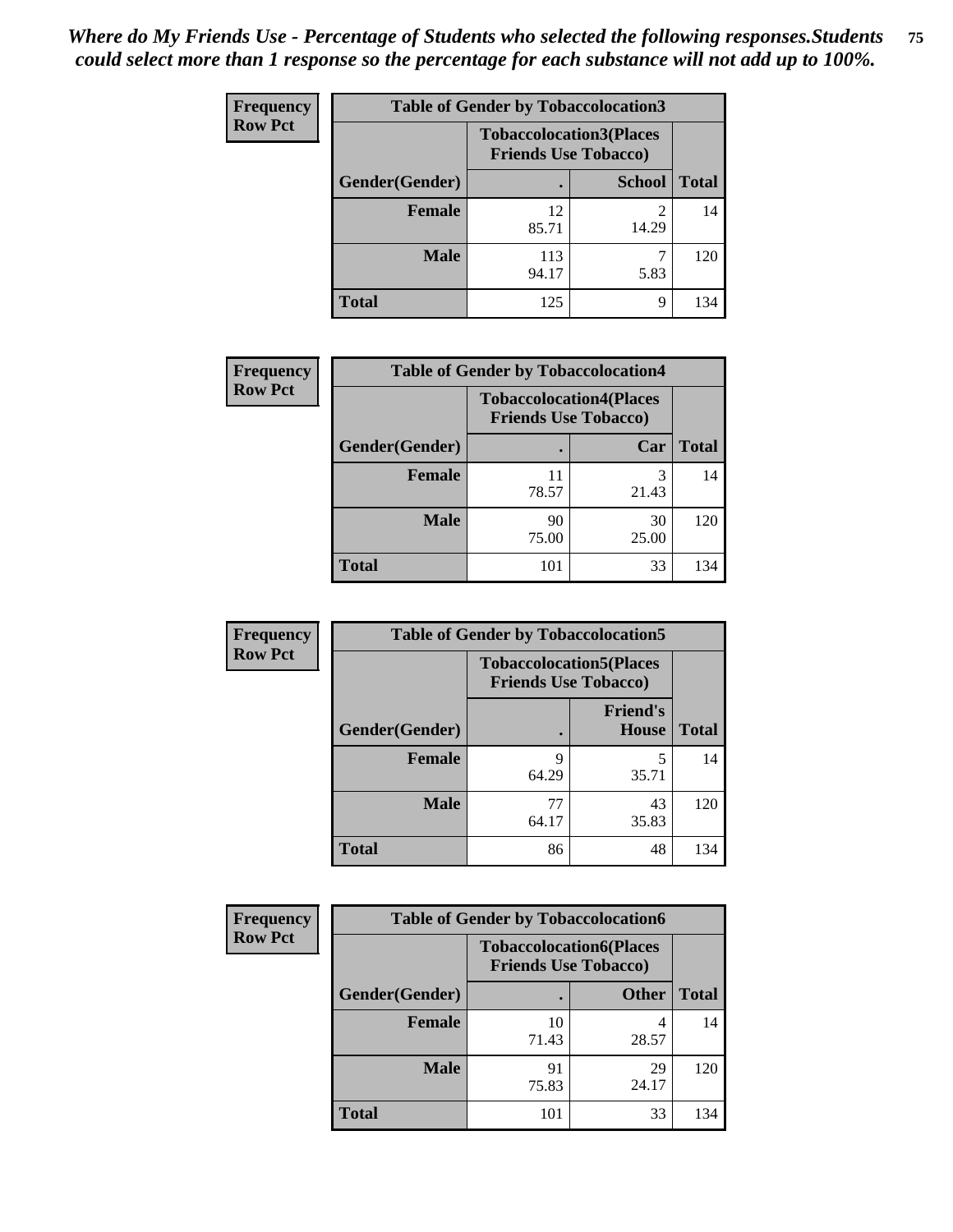| <b>Frequency</b> | <b>Table of Gender by Marijuanalocation1</b> |                                                                    |             |              |
|------------------|----------------------------------------------|--------------------------------------------------------------------|-------------|--------------|
| <b>Row Pct</b>   |                                              | <b>Marijuanalocation1(Places</b><br><b>Friends Use Marijuana</b> ) |             |              |
|                  | Gender(Gender)                               |                                                                    | Do Not Use  | <b>Total</b> |
|                  | <b>Female</b>                                | 6<br>42.86                                                         | 8<br>57.14  | 14           |
|                  | <b>Male</b>                                  | 58<br>48.33                                                        | 62<br>51.67 | 120          |
|                  | Total                                        | 64                                                                 | 70          | 134          |

| <b>Frequency</b> |                | <b>Table of Gender by Marijuanalocation2</b>                       |             |              |
|------------------|----------------|--------------------------------------------------------------------|-------------|--------------|
| <b>Row Pct</b>   |                | <b>Marijuanalocation2(Places</b><br><b>Friends Use Marijuana</b> ) |             |              |
|                  | Gender(Gender) |                                                                    | Home        | <b>Total</b> |
|                  | Female         | 78.57                                                              | 21.43       | 14           |
|                  | <b>Male</b>    | 88<br>73.33                                                        | 32<br>26.67 | 120          |
|                  | <b>Total</b>   | 99                                                                 | 35          | 134          |

| Frequency      |                | <b>Table of Gender by Marijuanalocation3</b>                       |               |              |  |
|----------------|----------------|--------------------------------------------------------------------|---------------|--------------|--|
| <b>Row Pct</b> |                | <b>Marijuanalocation3(Places</b><br><b>Friends Use Marijuana</b> ) |               |              |  |
|                | Gender(Gender) |                                                                    | <b>School</b> | <b>Total</b> |  |
|                | Female         | 12<br>85.71                                                        | ↑<br>14.29    | 14           |  |
|                | <b>Male</b>    | 117<br>97.50                                                       | 3<br>2.50     | 120          |  |
|                | <b>Total</b>   | 129                                                                | 5             | 134          |  |

| Frequency      | <b>Table of Gender by Marijuanalocation4</b> |                                |                                  |              |
|----------------|----------------------------------------------|--------------------------------|----------------------------------|--------------|
| <b>Row Pct</b> |                                              | <b>Friends Use Marijuana</b> ) | <b>Marijuanalocation4(Places</b> |              |
|                | Gender(Gender)                               |                                | Car                              | <b>Total</b> |
|                | <b>Female</b>                                | 12<br>85.71                    | 14.29                            | 14           |
|                | <b>Male</b>                                  | 99<br>82.50                    | 21<br>17.50                      | 120          |
|                | <b>Total</b>                                 | 111                            | 23                               | 134          |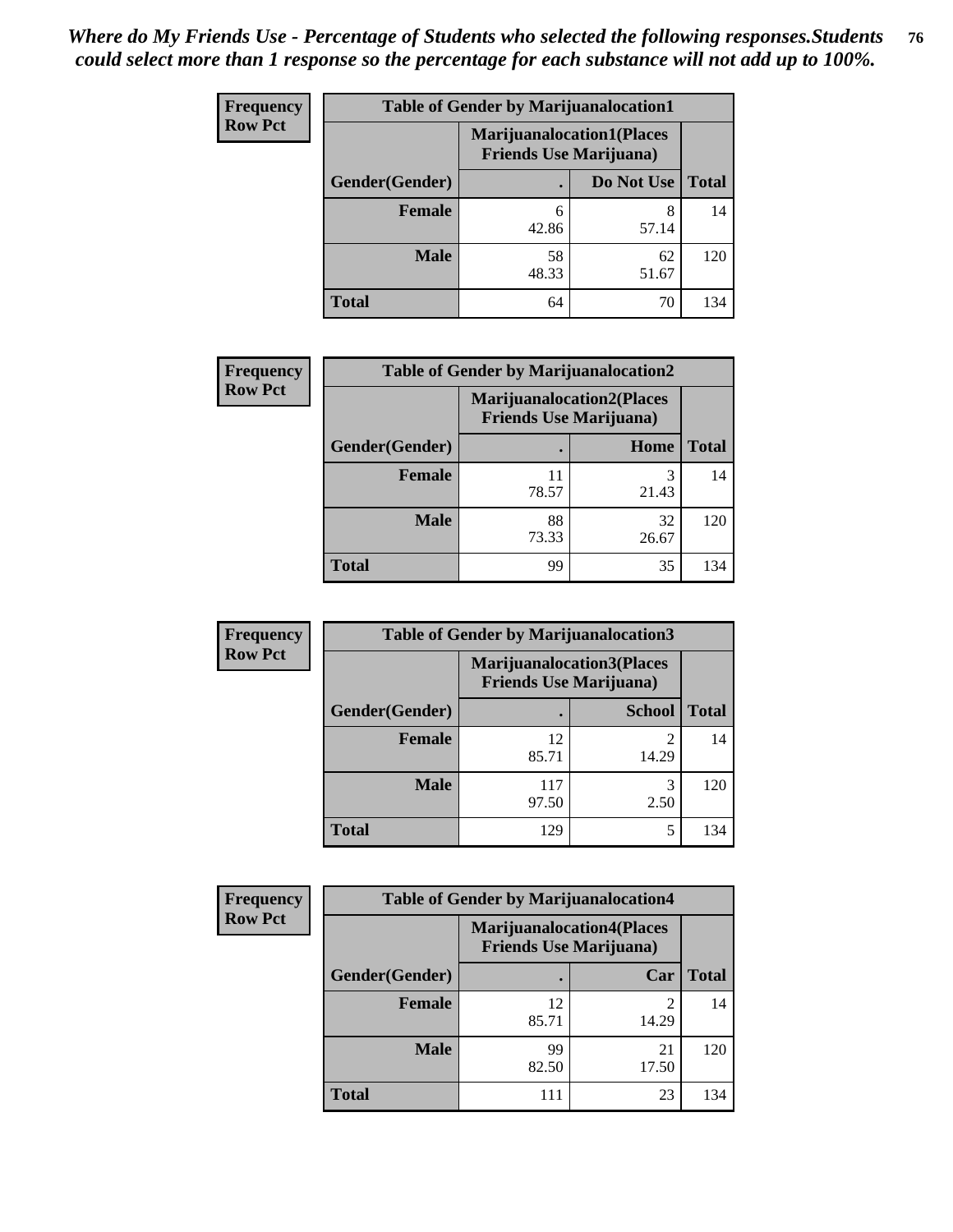| <b>Frequency</b> | <b>Table of Gender by Marijuanalocation5</b> |                                                                     |                          |              |
|------------------|----------------------------------------------|---------------------------------------------------------------------|--------------------------|--------------|
| <b>Row Pct</b>   |                                              | <b>Marijuanalocation5</b> (Places<br><b>Friends Use Marijuana</b> ) |                          |              |
|                  | Gender(Gender)                               |                                                                     | <b>Friend's</b><br>House | <b>Total</b> |
|                  | <b>Female</b>                                | 10<br>71.43                                                         | 28.57                    | 14           |
|                  | <b>Male</b>                                  | 77<br>64.17                                                         | 43<br>35.83              | 120          |
|                  | <b>Total</b>                                 | 87                                                                  | 47                       | 134          |

| <b>Frequency</b> | <b>Table of Gender by Marijuanalocation6</b> |                                |                                  |              |
|------------------|----------------------------------------------|--------------------------------|----------------------------------|--------------|
| <b>Row Pct</b>   |                                              | <b>Friends Use Marijuana</b> ) | <b>Marijuanalocation6(Places</b> |              |
|                  | <b>Gender</b> (Gender)                       |                                | <b>Other</b>                     | <b>Total</b> |
|                  | <b>Female</b>                                | 11<br>78.57                    | 3<br>21.43                       | 14           |
|                  | <b>Male</b>                                  | 89<br>74.17                    | 31<br>25.83                      | 120          |
|                  | <b>Total</b>                                 | 100                            | 34                               | 134          |

| <b>Frequency</b> | <b>Table of Gender by Otherdruglocation1</b> |             |                                                                      |              |
|------------------|----------------------------------------------|-------------|----------------------------------------------------------------------|--------------|
| <b>Row Pct</b>   |                                              | Drugs)      | <b>Otherdruglocation1(Places</b><br><b>Friends Use Other Illegal</b> |              |
|                  | Gender(Gender)                               |             | Do Not Use                                                           | <b>Total</b> |
|                  | <b>Female</b>                                | 5<br>35.71  | Q<br>64.29                                                           | 14           |
|                  | <b>Male</b>                                  | 37<br>30.83 | 83<br>69.17                                                          | 120          |
|                  | <b>Total</b>                                 | 42          | 92                                                                   | 134          |

| <b>Frequency</b> | <b>Table of Gender by Otherdruglocation2</b> |                                                                                |             |              |
|------------------|----------------------------------------------|--------------------------------------------------------------------------------|-------------|--------------|
| <b>Row Pct</b>   |                                              | <b>Otherdruglocation2(Places</b><br><b>Friends Use Other Illegal</b><br>Drugs) |             |              |
|                  | Gender(Gender)                               |                                                                                | Home        | <b>Total</b> |
|                  | <b>Female</b>                                | 11<br>78.57                                                                    | 3<br>21.43  | 14           |
|                  | <b>Male</b>                                  | 100<br>83.33                                                                   | 20<br>16.67 | 120          |
|                  | <b>Total</b>                                 | 111                                                                            | 23          | 134          |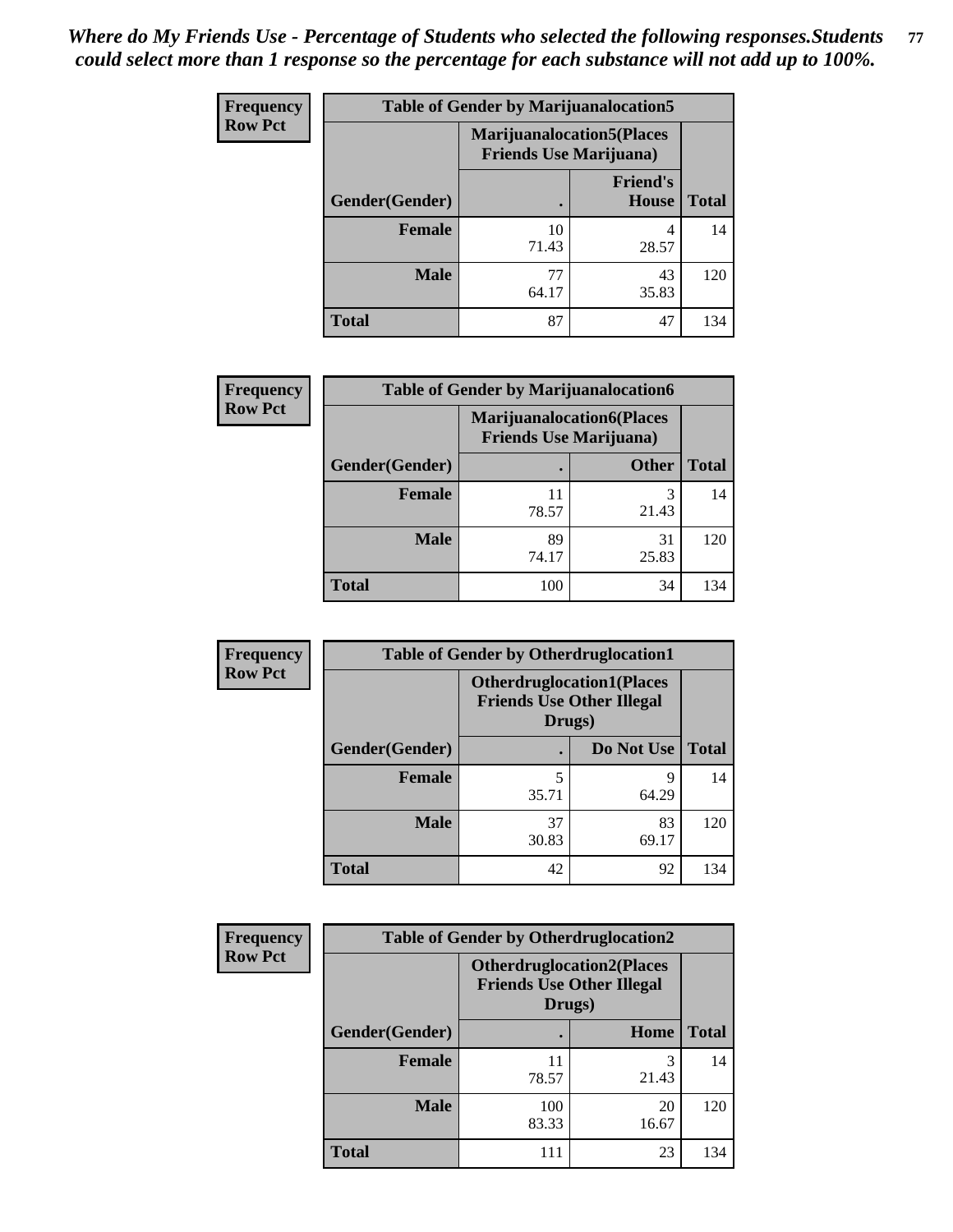| <b>Frequency</b> | <b>Table of Gender by Otherdruglocation3</b> |                                                                                |               |              |
|------------------|----------------------------------------------|--------------------------------------------------------------------------------|---------------|--------------|
| <b>Row Pct</b>   |                                              | <b>Otherdruglocation3(Places</b><br><b>Friends Use Other Illegal</b><br>Drugs) |               |              |
|                  | Gender(Gender)                               |                                                                                | <b>School</b> | <b>Total</b> |
|                  | <b>Female</b>                                | 13<br>92.86                                                                    | 7.14          | 14           |
|                  | <b>Male</b>                                  | 117<br>97.50                                                                   | 3<br>2.50     | 120          |
|                  | <b>Total</b>                                 | 130                                                                            | 4             | 134          |

| Frequency      | <b>Table of Gender by Otherdruglocation4</b> |                                                                                |            |              |
|----------------|----------------------------------------------|--------------------------------------------------------------------------------|------------|--------------|
| <b>Row Pct</b> |                                              | <b>Otherdruglocation4(Places</b><br><b>Friends Use Other Illegal</b><br>Drugs) |            |              |
|                | Gender(Gender)                               |                                                                                | Car        | <b>Total</b> |
|                | <b>Female</b>                                | 11<br>78.57                                                                    | 3<br>21.43 | 14           |
|                | <b>Male</b>                                  | 112<br>93.33                                                                   | 8<br>6.67  | 120          |
|                | <b>Total</b>                                 | 123                                                                            | 11         | 134          |

| Frequency      | <b>Table of Gender by Otherdruglocation5</b> |                                                                                |                                 |              |
|----------------|----------------------------------------------|--------------------------------------------------------------------------------|---------------------------------|--------------|
| <b>Row Pct</b> |                                              | <b>Otherdruglocation5(Places</b><br><b>Friends Use Other Illegal</b><br>Drugs) |                                 |              |
|                | Gender(Gender)                               |                                                                                | <b>Friend's</b><br><b>House</b> | <b>Total</b> |
|                | <b>Female</b>                                | 10<br>71.43                                                                    | 4<br>28.57                      | 14           |
|                | <b>Male</b>                                  | 97<br>80.83                                                                    | 23<br>19.17                     | 120          |
|                | <b>Total</b>                                 | 107                                                                            | 27                              | 134          |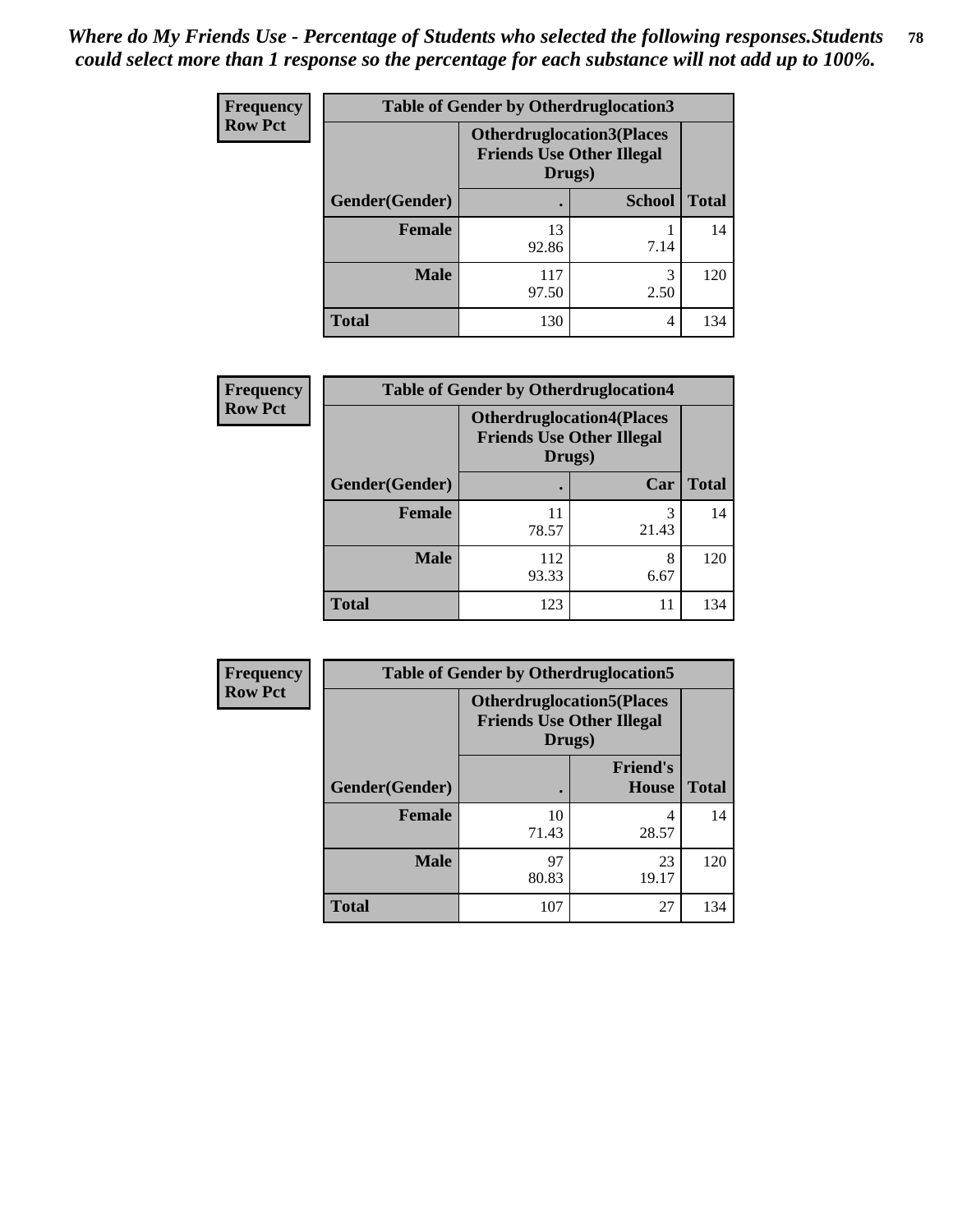| <b>Frequency</b> | <b>Table of Gender by Otherdruglocation6</b> |                                            |                                  |              |
|------------------|----------------------------------------------|--------------------------------------------|----------------------------------|--------------|
| <b>Row Pct</b>   |                                              | <b>Friends Use Other Illegal</b><br>Drugs) | <b>Otherdruglocation6(Places</b> |              |
|                  | Gender(Gender)                               |                                            | <b>Other</b>                     | <b>Total</b> |
|                  | Female                                       | 12<br>85.71                                | 14.29                            | 14           |
|                  | <b>Male</b>                                  | 102<br>85.00                               | 18<br>15.00                      | 120          |
|                  | <b>Total</b>                                 | 114                                        | 20                               | 134          |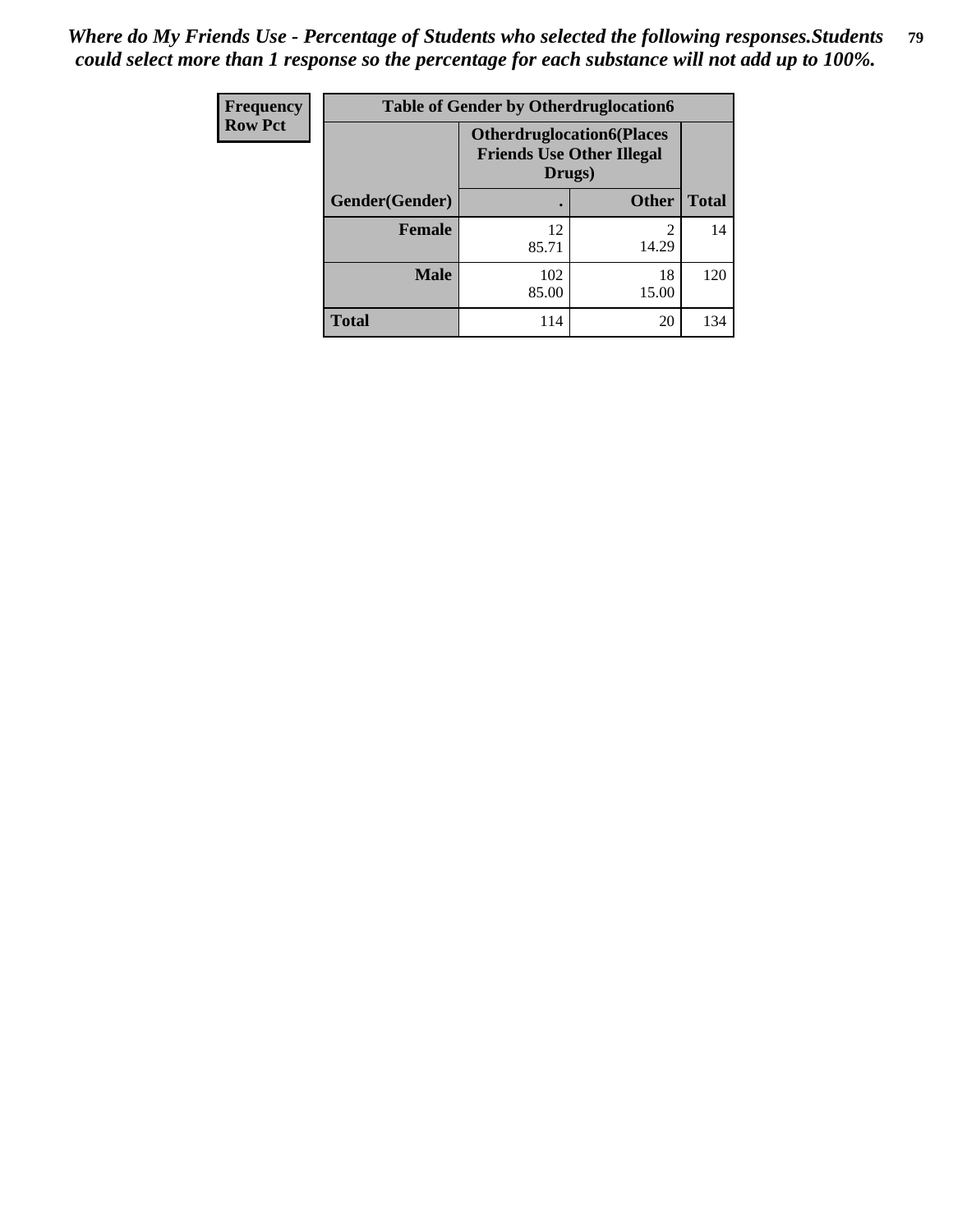| <b>Frequency</b> | <b>Table of Gender by Alcoholtime1</b> |                                                          |                      |              |
|------------------|----------------------------------------|----------------------------------------------------------|----------------------|--------------|
| <b>Row Pct</b>   |                                        | <b>Alcoholtime1(Times</b><br><b>Friends Use Alcohol)</b> |                      |              |
|                  | Gender(Gender)                         |                                                          | Do Not<br><b>Use</b> | <b>Total</b> |
|                  | <b>Female</b>                          | 9<br>64.29                                               | 5<br>35.71           | 14           |
|                  | <b>Male</b>                            | 73<br>60.83                                              | 47<br>39.17          | 120          |
|                  | <b>Total</b>                           | 82                                                       | 52                   | 134          |

| <b>Frequency</b> | <b>Table of Gender by Alcoholtime2</b> |                                                             |              |
|------------------|----------------------------------------|-------------------------------------------------------------|--------------|
| <b>Row Pct</b>   |                                        | <b>Alcoholtime2(Times</b><br><b>Friends Use</b><br>Alcohol) |              |
|                  | Gender(Gender)                         |                                                             | <b>Total</b> |
|                  | <b>Female</b>                          | 14<br>100.00                                                | 14           |
|                  | <b>Male</b>                            | 120<br>100.00                                               | 120          |
|                  | <b>Total</b>                           | 134                                                         | 134          |

| Frequency      | <b>Table of Gender by Alcoholtime3</b> |                                                          |                                |              |
|----------------|----------------------------------------|----------------------------------------------------------|--------------------------------|--------------|
| <b>Row Pct</b> |                                        | <b>Alcoholtime3(Times</b><br><b>Friends Use Alcohol)</b> |                                |              |
|                | Gender(Gender)                         |                                                          | <b>During</b><br><b>School</b> | <b>Total</b> |
|                | Female                                 | 13<br>92.86                                              | 7.14                           | 14           |
|                | <b>Male</b>                            | 118<br>98.33                                             | $\mathfrak{D}$<br>1.67         | 120          |
|                | <b>Total</b>                           | 131                                                      | 3                              | 134          |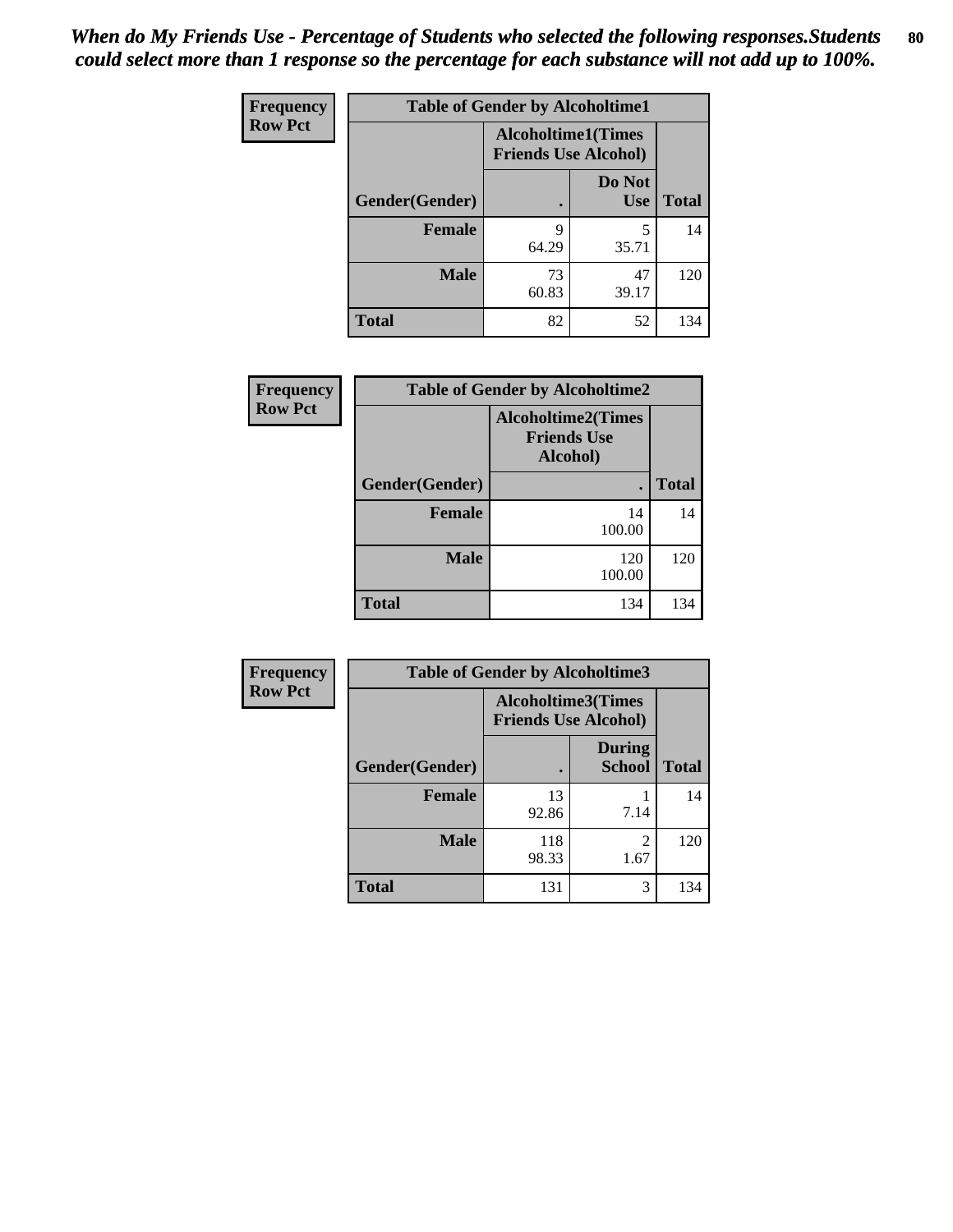*When do My Friends Use - Percentage of Students who selected the following responses.Students could select more than 1 response so the percentage for each substance will not add up to 100%.* **81**

| <b>Frequency</b> | <b>Table of Gender by Alcoholtime4</b> |                                                          |                                                |              |
|------------------|----------------------------------------|----------------------------------------------------------|------------------------------------------------|--------------|
| <b>Row Pct</b>   |                                        | <b>Alcoholtime4(Times</b><br><b>Friends Use Alcohol)</b> |                                                |              |
|                  | Gender(Gender)                         |                                                          | <b>On Way</b><br>Home<br>From<br><b>School</b> | <b>Total</b> |
|                  | <b>Female</b>                          | 14<br>100.00                                             | 0<br>0.00                                      | 14           |
|                  | <b>Male</b>                            | 119<br>99.17                                             | 0.83                                           | 120          |
|                  | <b>Total</b>                           | 133                                                      | 1                                              | 134          |

| <b>Frequency</b> | <b>Table of Gender by Alcoholtime5</b> |                                                           |                         |              |
|------------------|----------------------------------------|-----------------------------------------------------------|-------------------------|--------------|
| <b>Row Pct</b>   |                                        | <b>Alcoholtime5</b> (Times<br><b>Friends Use Alcohol)</b> |                         |              |
|                  | Gender(Gender)                         |                                                           | <b>Weeknights</b>       | <b>Total</b> |
|                  | <b>Female</b>                          | 12<br>85.71                                               | $\overline{c}$<br>14.29 | 14           |
|                  | <b>Male</b>                            | 108<br>90.00                                              | 12<br>10.00             | 120          |
|                  | <b>Total</b>                           | 120                                                       | 14                      | 134          |

| <b>Frequency</b> | <b>Table of Gender by Alcoholtime6</b> |             |                                                           |              |
|------------------|----------------------------------------|-------------|-----------------------------------------------------------|--------------|
| <b>Row Pct</b>   |                                        |             | <b>Alcoholtime6</b> (Times<br><b>Friends Use Alcohol)</b> |              |
|                  | Gender(Gender)                         |             | Weekends                                                  | <b>Total</b> |
|                  | Female                                 | 5<br>35.71  | Q<br>64.29                                                | 14           |
|                  | <b>Male</b>                            | 46<br>38.33 | 74<br>61.67                                               | 120          |
|                  | <b>Total</b>                           | 51          | 83                                                        | 134          |

| Frequency      | <b>Table of Gender by Tobaccotime1</b> |                                                          |                      |              |
|----------------|----------------------------------------|----------------------------------------------------------|----------------------|--------------|
| <b>Row Pct</b> |                                        | <b>Tobaccotime1(Times</b><br><b>Friends Use Tobacco)</b> |                      |              |
|                | Gender(Gender)                         |                                                          | Do Not<br><b>Use</b> | <b>Total</b> |
|                | Female                                 | 5<br>35.71                                               | 9<br>64.29           | 14           |
|                | <b>Male</b>                            | 54<br>45.00                                              | 66<br>55.00          | 120          |
|                | <b>Total</b>                           | 59                                                       | 75                   | 134          |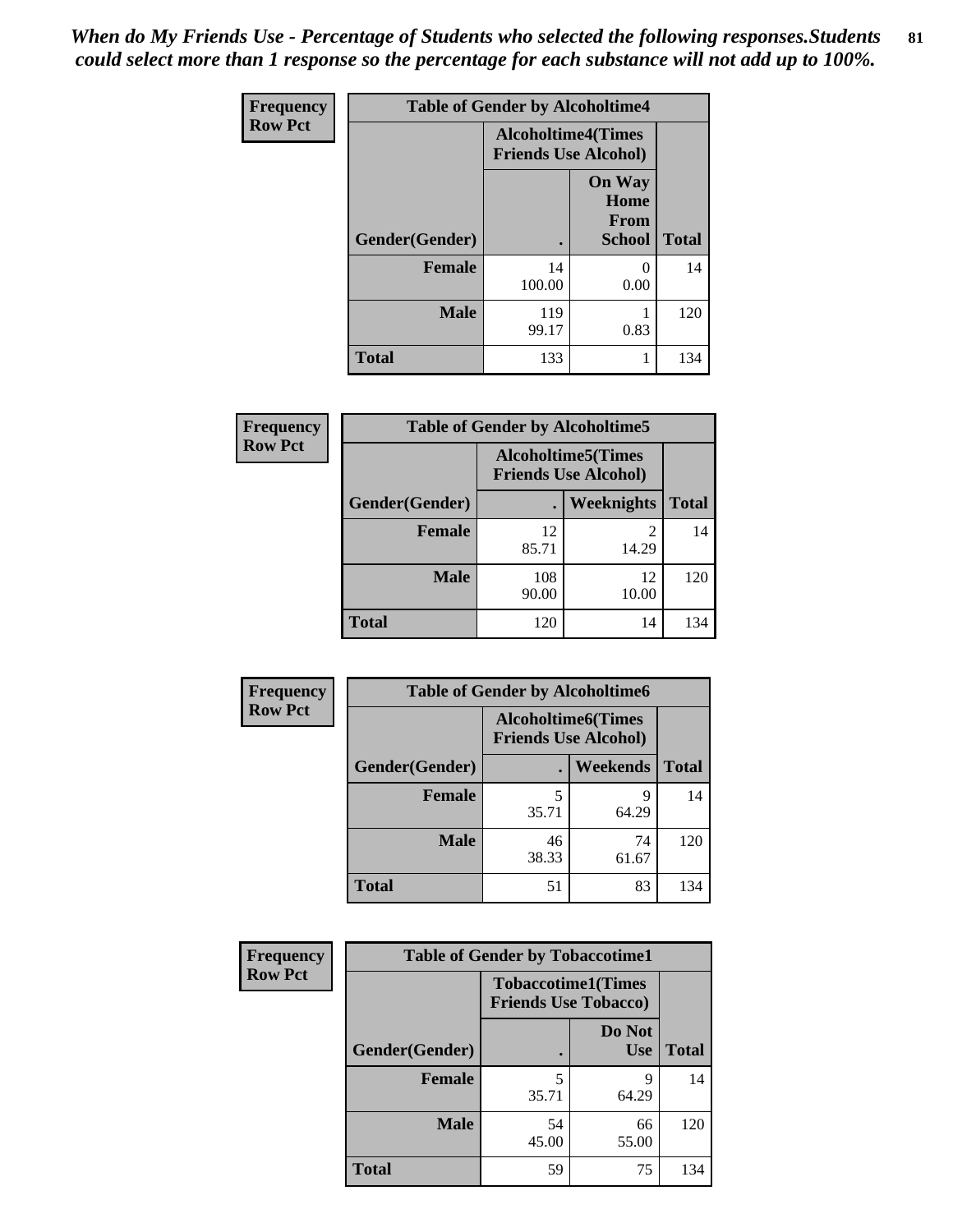| <b>Frequency</b> | <b>Table of Gender by Tobaccotime2</b> |                                                          |                            |              |
|------------------|----------------------------------------|----------------------------------------------------------|----------------------------|--------------|
| <b>Row Pct</b>   |                                        | <b>Tobaccotime2(Times</b><br><b>Friends Use Tobacco)</b> |                            |              |
|                  | Gender(Gender)                         | $\bullet$                                                | <b>On Way</b><br>to School | <b>Total</b> |
|                  | Female                                 | 12<br>85.71                                              | 2<br>14.29                 | 14           |
|                  | <b>Male</b>                            | 109<br>90.83                                             | 11<br>9.17                 | 120          |
|                  | <b>Total</b>                           | 121                                                      | 13                         | 134          |

| Frequency      | <b>Table of Gender by Tobaccotime3</b> |                             |                                |              |
|----------------|----------------------------------------|-----------------------------|--------------------------------|--------------|
| <b>Row Pct</b> |                                        | <b>Friends Use Tobacco)</b> | <b>Tobaccotime3(Times</b>      |              |
|                | Gender(Gender)                         |                             | <b>During</b><br><b>School</b> | <b>Total</b> |
|                | <b>Female</b>                          | 12<br>85.71                 | 2<br>14.29                     | 14           |
|                | <b>Male</b>                            | 115<br>95.83                | 5<br>4.17                      | 120          |
|                | <b>Total</b>                           | 127                         |                                | 134          |

| <b>Frequency</b> | <b>Table of Gender by Tobaccotime4</b> |                                                          |                                                |              |
|------------------|----------------------------------------|----------------------------------------------------------|------------------------------------------------|--------------|
| <b>Row Pct</b>   |                                        | <b>Tobaccotime4(Times</b><br><b>Friends Use Tobacco)</b> |                                                |              |
|                  | Gender(Gender)                         |                                                          | <b>On Way</b><br>Home<br>From<br><b>School</b> | <b>Total</b> |
|                  | <b>Female</b>                          | 14<br>100.00                                             | 0<br>0.00                                      | 14           |
|                  | <b>Male</b>                            | 119<br>99.17                                             | 0.83                                           | 120          |
|                  | <b>Total</b>                           | 133                                                      | 1                                              | 134          |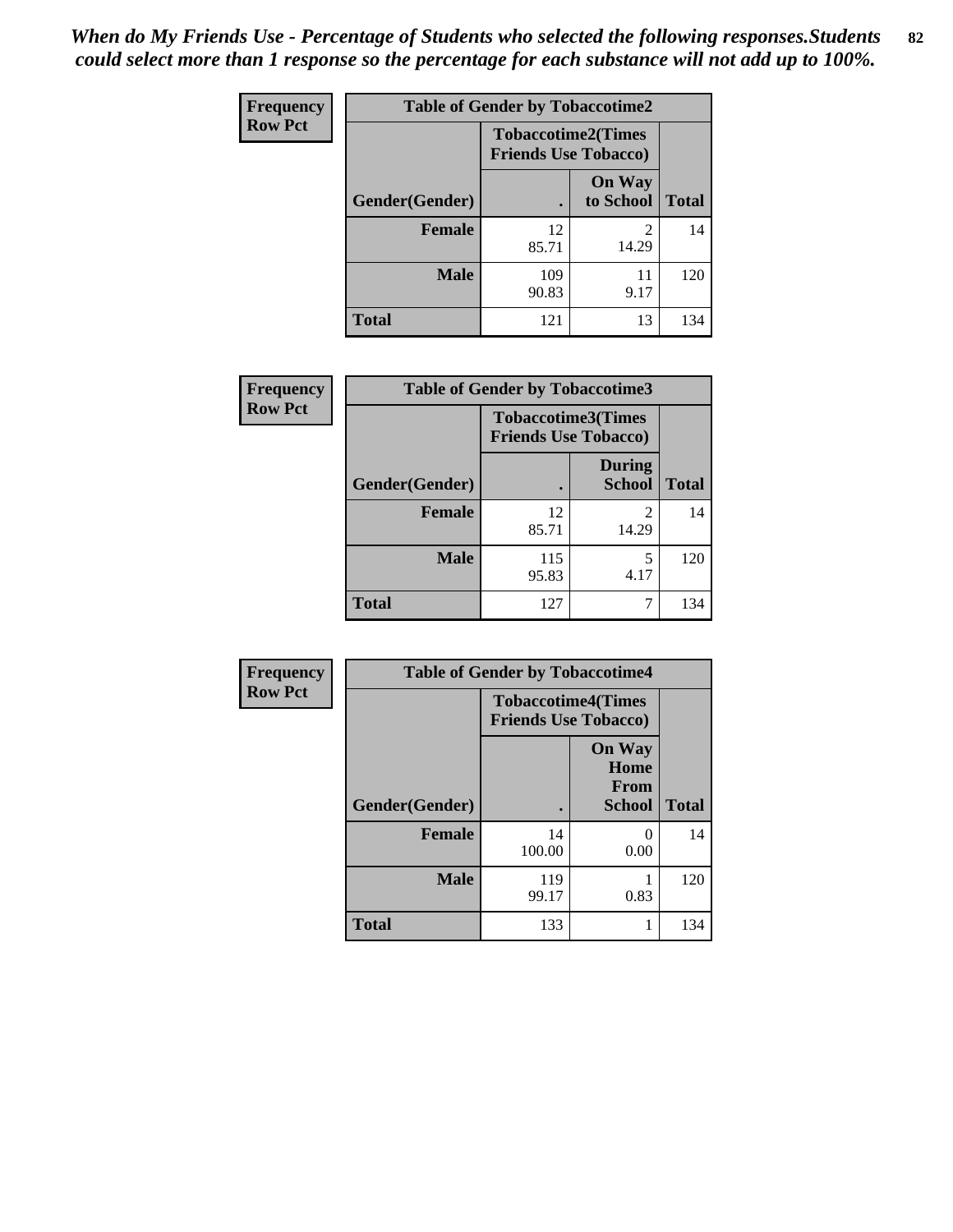| Frequency      | <b>Table of Gender by Tobaccotime5</b> |             |                                                           |              |  |
|----------------|----------------------------------------|-------------|-----------------------------------------------------------|--------------|--|
| <b>Row Pct</b> |                                        |             | <b>Tobaccotime5</b> (Times<br><b>Friends Use Tobacco)</b> |              |  |
|                | <b>Gender</b> (Gender)                 |             | <b>Weeknights</b>                                         | <b>Total</b> |  |
|                | <b>Female</b>                          | 11<br>78.57 | 3<br>21.43                                                | 14           |  |
|                | <b>Male</b>                            | 95<br>79.17 | 25<br>20.83                                               | 120          |  |
|                | <b>Total</b>                           | 106         | 28                                                        | 134          |  |

| <b>Frequency</b> |                | <b>Table of Gender by Tobaccotime6</b> |                           |              |
|------------------|----------------|----------------------------------------|---------------------------|--------------|
| <b>Row Pct</b>   |                | <b>Friends Use Tobacco)</b>            | <b>Tobaccotime6(Times</b> |              |
|                  | Gender(Gender) |                                        | <b>Weekends</b>           | <b>Total</b> |
|                  | Female         | 10<br>71.43                            | 4<br>28.57                | 14           |
|                  | <b>Male</b>    | 72<br>60.00                            | 48<br>40.00               | 120          |
|                  | <b>Total</b>   | 82                                     | 52                        | 134          |

| Frequency      | <b>Table of Gender by Marijuanatime1</b> |                                                                |             |              |  |
|----------------|------------------------------------------|----------------------------------------------------------------|-------------|--------------|--|
| <b>Row Pct</b> |                                          | <b>Marijuanatime1</b> (Times<br><b>Friends Use Marijuana</b> ) |             |              |  |
|                | Gender(Gender)                           |                                                                | Do Not Use  | <b>Total</b> |  |
|                | <b>Female</b>                            | 28.57                                                          | 10<br>71.43 | 14           |  |
|                | <b>Male</b>                              | 53<br>44.17                                                    | 67<br>55.83 | 120          |  |
|                | <b>Total</b>                             | 57                                                             | 77          | 134          |  |

| <b>Frequency</b> | <b>Table of Gender by Marijuanatime2</b> |                                                        |                            |              |
|------------------|------------------------------------------|--------------------------------------------------------|----------------------------|--------------|
| <b>Row Pct</b>   |                                          | Marijuanatime2(Times<br><b>Friends Use Marijuana</b> ) |                            |              |
|                  | Gender(Gender)                           |                                                        | On Way to<br><b>School</b> | <b>Total</b> |
|                  | <b>Female</b>                            | 12<br>85.71                                            | $\mathfrak{D}$<br>14.29    | 14           |
|                  | <b>Male</b>                              | 114<br>95.00                                           | 6<br>5.00                  | 120          |
|                  | <b>Total</b>                             | 126                                                    | 8                          | 134          |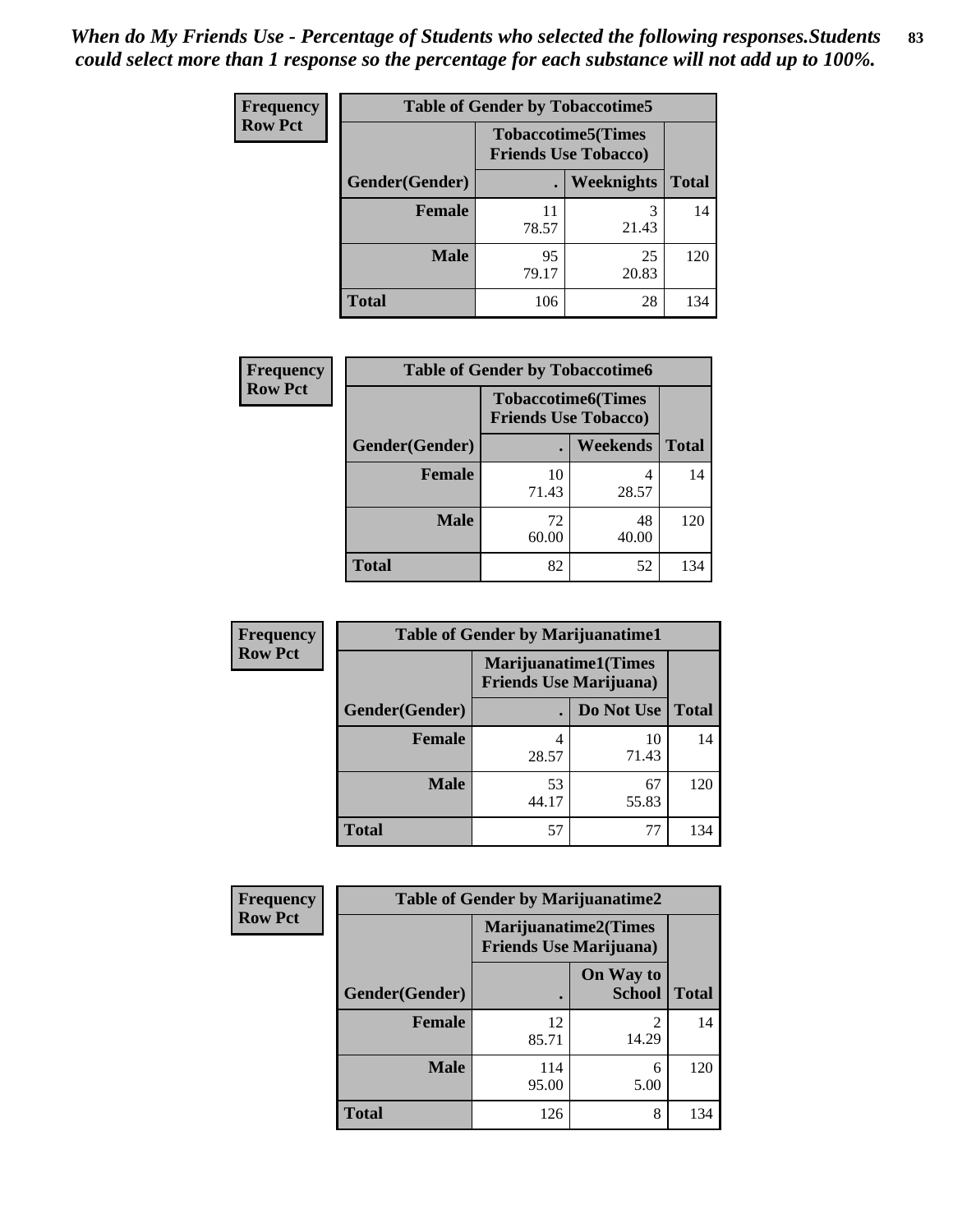*When do My Friends Use - Percentage of Students who selected the following responses.Students could select more than 1 response so the percentage for each substance will not add up to 100%.* **84**

| <b>Frequency</b> | Table of Gender by Marijuanatime3 |                                                        |                                |              |
|------------------|-----------------------------------|--------------------------------------------------------|--------------------------------|--------------|
| <b>Row Pct</b>   |                                   | Marijuanatime3(Times<br><b>Friends Use Marijuana</b> ) |                                |              |
|                  | Gender(Gender)                    |                                                        | <b>During</b><br><b>School</b> | <b>Total</b> |
|                  | <b>Female</b>                     | 12<br>85.71                                            | 2<br>14.29                     | 14           |
|                  | <b>Male</b>                       | 117<br>97.50                                           | 3<br>2.50                      | 120          |
|                  | <b>Total</b>                      | 129                                                    | 5                              | 134          |

| Frequency      | <b>Table of Gender by Marijuanatime4</b> |                                |                                                       |              |
|----------------|------------------------------------------|--------------------------------|-------------------------------------------------------|--------------|
| <b>Row Pct</b> |                                          | <b>Friends Use Marijuana</b> ) | <b>Marijuanatime4</b> (Times                          |              |
|                | <b>Gender</b> (Gender)                   |                                | <b>On Way</b><br>Home<br><b>From</b><br><b>School</b> | <b>Total</b> |
|                | <b>Female</b>                            | 13<br>92.86                    | 7.14                                                  | 14           |
|                | <b>Male</b>                              | 114<br>95.00                   | 6<br>5.00                                             | 120          |
|                | <b>Total</b>                             | 127                            | 7                                                     | 134          |

| Frequency      | <b>Table of Gender by Marijuanatime5</b> |                                                                |             |              |
|----------------|------------------------------------------|----------------------------------------------------------------|-------------|--------------|
| <b>Row Pct</b> |                                          | <b>Marijuanatime5</b> (Times<br><b>Friends Use Marijuana</b> ) |             |              |
|                | Gender(Gender)                           |                                                                | Weeknights  | <b>Total</b> |
|                | <b>Female</b>                            | 78.57                                                          | 3<br>21.43  | 14           |
|                | <b>Male</b>                              | 101<br>84.17                                                   | 19<br>15.83 | 120          |
|                | <b>Total</b>                             | 112                                                            | 22          | 134          |

| Frequency      | <b>Table of Gender by Marijuanatime6</b> |                                                               |                 |              |  |
|----------------|------------------------------------------|---------------------------------------------------------------|-----------------|--------------|--|
| <b>Row Pct</b> |                                          | <b>Marijuanatime6(Times</b><br><b>Friends Use Marijuana</b> ) |                 |              |  |
|                | Gender(Gender)                           |                                                               | <b>Weekends</b> | <b>Total</b> |  |
|                | <b>Female</b>                            | 10<br>71.43                                                   | 4<br>28.57      | 14           |  |
|                | <b>Male</b>                              | 70<br>58.33                                                   | 50<br>41.67     | 120          |  |
|                | <b>Total</b>                             | 80                                                            | 54              | 134          |  |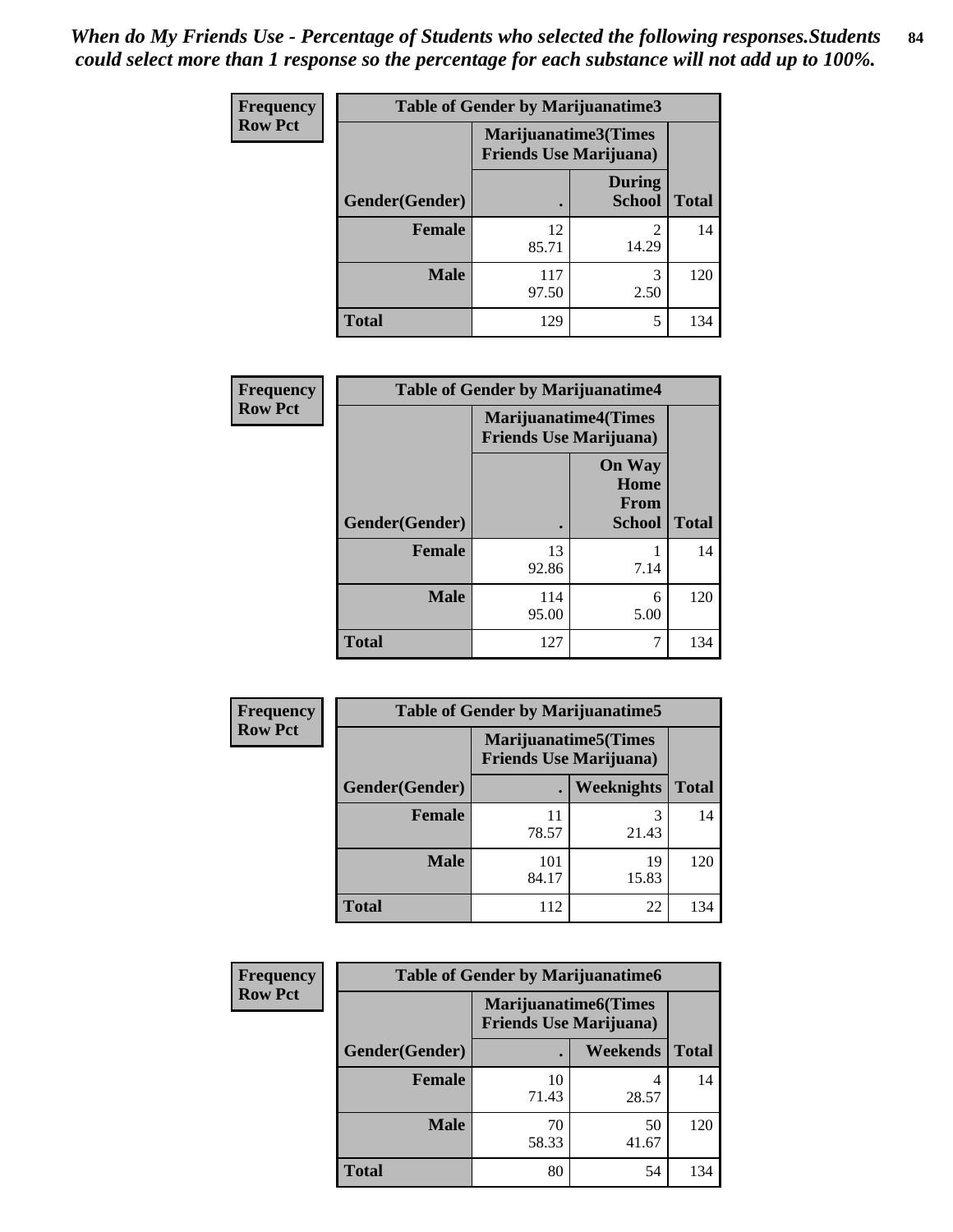| <b>Frequency</b> | <b>Table of Gender by Otherdrugtime1</b> |                                                                                    |             |              |
|------------------|------------------------------------------|------------------------------------------------------------------------------------|-------------|--------------|
| <b>Row Pct</b>   |                                          | <b>Otherdrugtime1</b> (Times<br><b>Friends Use Other</b><br><b>Illegal Drugs</b> ) |             |              |
|                  | Gender(Gender)                           |                                                                                    | Do Not Use  | <b>Total</b> |
|                  | <b>Female</b>                            | 4<br>28.57                                                                         | 10<br>71.43 | 14           |
|                  | <b>Male</b>                              | 30<br>25.00                                                                        | 90<br>75.00 | 120          |
|                  | <b>Total</b>                             | 34                                                                                 | 100         | 134          |

| Frequency      | <b>Table of Gender by Otherdrugtime2</b> |                                                                                   |                            |              |
|----------------|------------------------------------------|-----------------------------------------------------------------------------------|----------------------------|--------------|
| <b>Row Pct</b> |                                          | <b>Otherdrugtime2(Times</b><br><b>Friends Use Other</b><br><b>Illegal Drugs</b> ) |                            |              |
|                | Gender(Gender)                           |                                                                                   | On Way to<br><b>School</b> | <b>Total</b> |
|                | <b>Female</b>                            | 12<br>85.71                                                                       | $\mathfrak{D}$<br>14.29    | 14           |
|                | <b>Male</b>                              | 119<br>99.17                                                                      | 0.83                       | 120          |
|                | <b>Total</b>                             | 131                                                                               | 3                          | 134          |

| <b>Frequency</b> | Table of Gender by Otherdrugtime3 |                                                                            |                                |              |
|------------------|-----------------------------------|----------------------------------------------------------------------------|--------------------------------|--------------|
| <b>Row Pct</b>   |                                   | Otherdrugtime3(Times<br><b>Friends Use Other</b><br><b>Illegal Drugs</b> ) |                                |              |
|                  | Gender(Gender)                    | $\bullet$                                                                  | <b>During</b><br><b>School</b> | <b>Total</b> |
|                  | <b>Female</b>                     | 13<br>92.86                                                                | 7.14                           | 14           |
|                  | <b>Male</b>                       | 119<br>99.17                                                               | 0.83                           | 120          |
|                  | <b>Total</b>                      | 132                                                                        | $\overline{2}$                 | 134          |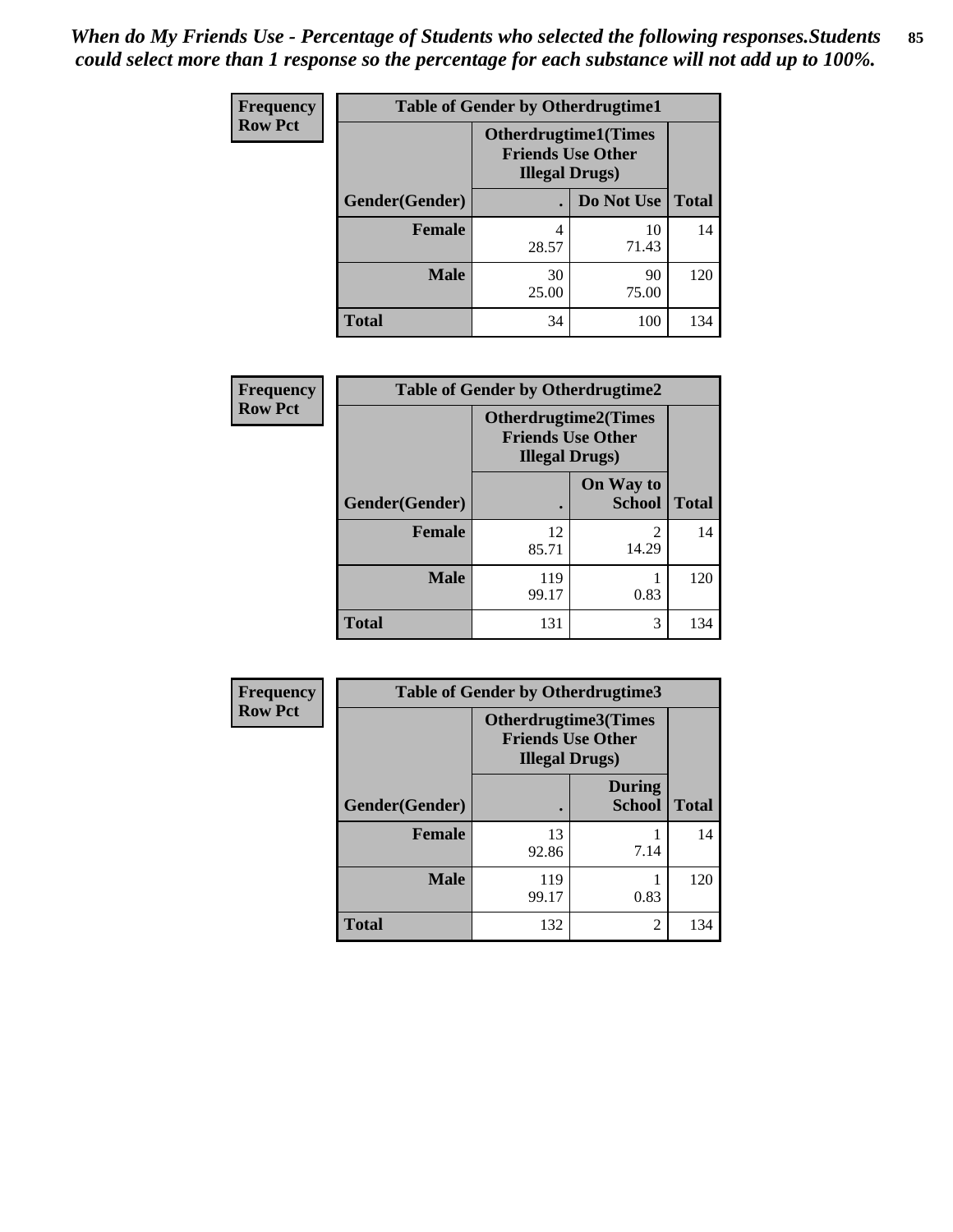*When do My Friends Use - Percentage of Students who selected the following responses.Students could select more than 1 response so the percentage for each substance will not add up to 100%.* **86**

| Frequency      | <b>Table of Gender by Otherdrugtime4</b> |                                                    |                                                       |              |
|----------------|------------------------------------------|----------------------------------------------------|-------------------------------------------------------|--------------|
| <b>Row Pct</b> |                                          | <b>Friends Use Other</b><br><b>Illegal Drugs</b> ) | <b>Otherdrugtime4(Times</b>                           |              |
|                | Gender(Gender)                           |                                                    | <b>On Way</b><br>Home<br><b>From</b><br><b>School</b> | <b>Total</b> |
|                | <b>Female</b>                            | 12<br>85.71                                        | $\mathcal{D}_{\mathcal{L}}$<br>14.29                  | 14           |
|                | <b>Male</b>                              | 119<br>99.17                                       | 0.83                                                  | 120          |
|                | <b>Total</b>                             | 131                                                | 3                                                     | 134          |

| Frequency      | <b>Table of Gender by Otherdrugtime5</b> |                                                                                    |            |              |
|----------------|------------------------------------------|------------------------------------------------------------------------------------|------------|--------------|
| <b>Row Pct</b> |                                          | <b>Otherdrugtime5</b> (Times<br><b>Friends Use Other</b><br><b>Illegal Drugs</b> ) |            |              |
|                | Gender(Gender)                           |                                                                                    | Weeknights | <b>Total</b> |
|                | <b>Female</b>                            | 11<br>78.57                                                                        | 3<br>21.43 | 14           |
|                | <b>Male</b>                              | 110<br>91.67                                                                       | 10<br>8.33 | 120          |
|                | <b>Total</b>                             | 121                                                                                | 13         | 134          |

| <b>Frequency</b> | <b>Table of Gender by Otherdrugtime6</b> |                                                                                   |             |              |
|------------------|------------------------------------------|-----------------------------------------------------------------------------------|-------------|--------------|
| <b>Row Pct</b>   |                                          | <b>Otherdrugtime6(Times</b><br><b>Friends Use Other</b><br><b>Illegal Drugs</b> ) |             |              |
|                  | Gender(Gender)                           |                                                                                   | Weekends    | <b>Total</b> |
|                  | <b>Female</b>                            | 10<br>71.43                                                                       | 4<br>28.57  | 14           |
|                  | <b>Male</b>                              | 90<br>75.00                                                                       | 30<br>25.00 | 120          |
|                  | <b>Total</b>                             | 100                                                                               | 34          | 134          |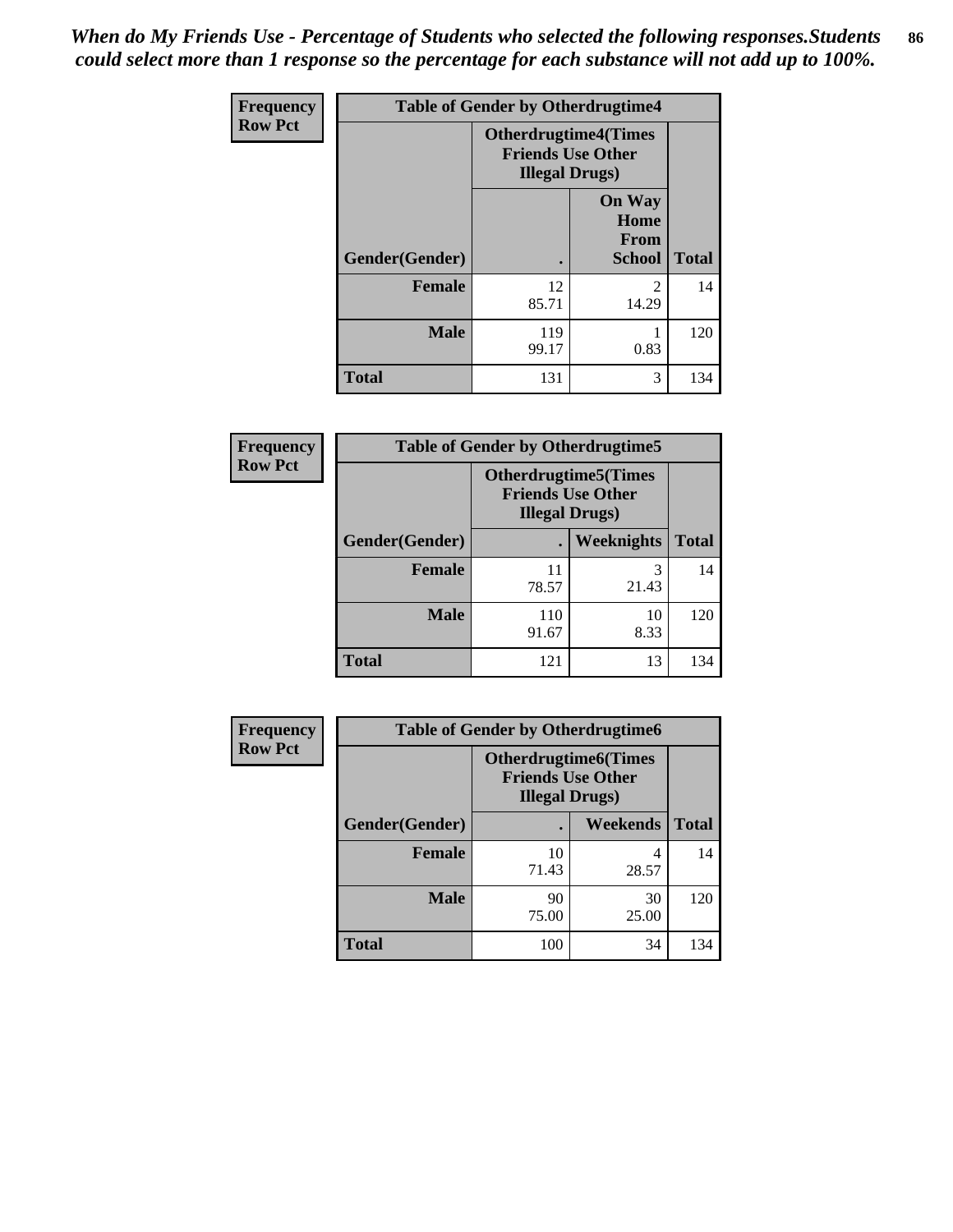## *Other Questions* **87**

| Frequency      | <b>Table of Gender by Educationalcohol</b> |                                                                                                                               |                        |              |
|----------------|--------------------------------------------|-------------------------------------------------------------------------------------------------------------------------------|------------------------|--------------|
| <b>Row Pct</b> |                                            | Educationalcohol(I<br>have been taught<br>about alcohol,<br>tobacco,<br>and other drugs<br>within the last year<br>at school) |                        |              |
|                | Gender(Gender)                             | Yes                                                                                                                           | $\mathbf{N}\mathbf{0}$ | <b>Total</b> |
|                | <b>Female</b>                              | 8<br>57.14                                                                                                                    | 6<br>42.86             | 14           |
|                | <b>Male</b>                                | 102<br>85.00                                                                                                                  | 18<br>15.00            | 120          |
|                | <b>Total</b>                               | 110                                                                                                                           | 24                     | 134          |

| Frequency      | <b>Table of Gender by Rodedrinking</b>                                                                              |                       |              |              |  |
|----------------|---------------------------------------------------------------------------------------------------------------------|-----------------------|--------------|--------------|--|
| <b>Row Pct</b> | Rodedrinking(In<br>the past 30 days I<br>have ridden in a<br>car with a driver<br>who had been<br>drinking alcohol) |                       |              |              |  |
|                | Gender(Gender)                                                                                                      | Yes<br>N <sub>0</sub> |              | <b>Total</b> |  |
|                | <b>Female</b>                                                                                                       | 0.00                  | 14<br>100.00 | 14           |  |
|                | <b>Male</b>                                                                                                         | 5.83                  | 113<br>94.17 | 120          |  |
|                | <b>Total</b>                                                                                                        |                       | 127          | 134          |  |

| Frequency      | <b>Table of Gender by Drugsschool</b> |                                                                                                                                     |                |              |
|----------------|---------------------------------------|-------------------------------------------------------------------------------------------------------------------------------------|----------------|--------------|
| <b>Row Pct</b> |                                       | <b>Drugsschool</b> (During<br>the past 12 months,<br>I have been offered,<br>sold,<br>or given illegal drugs<br>on school property) |                |              |
|                | Gender(Gender)                        | <b>Yes</b>                                                                                                                          | N <sub>0</sub> | <b>Total</b> |
|                | <b>Female</b>                         | $\overline{2}$<br>14.29                                                                                                             | 12<br>85.71    | 14           |
|                | <b>Male</b>                           | 24<br>20.00                                                                                                                         | 96<br>80.00    | 120          |
|                | <b>Total</b>                          | 26                                                                                                                                  | 108            | 134          |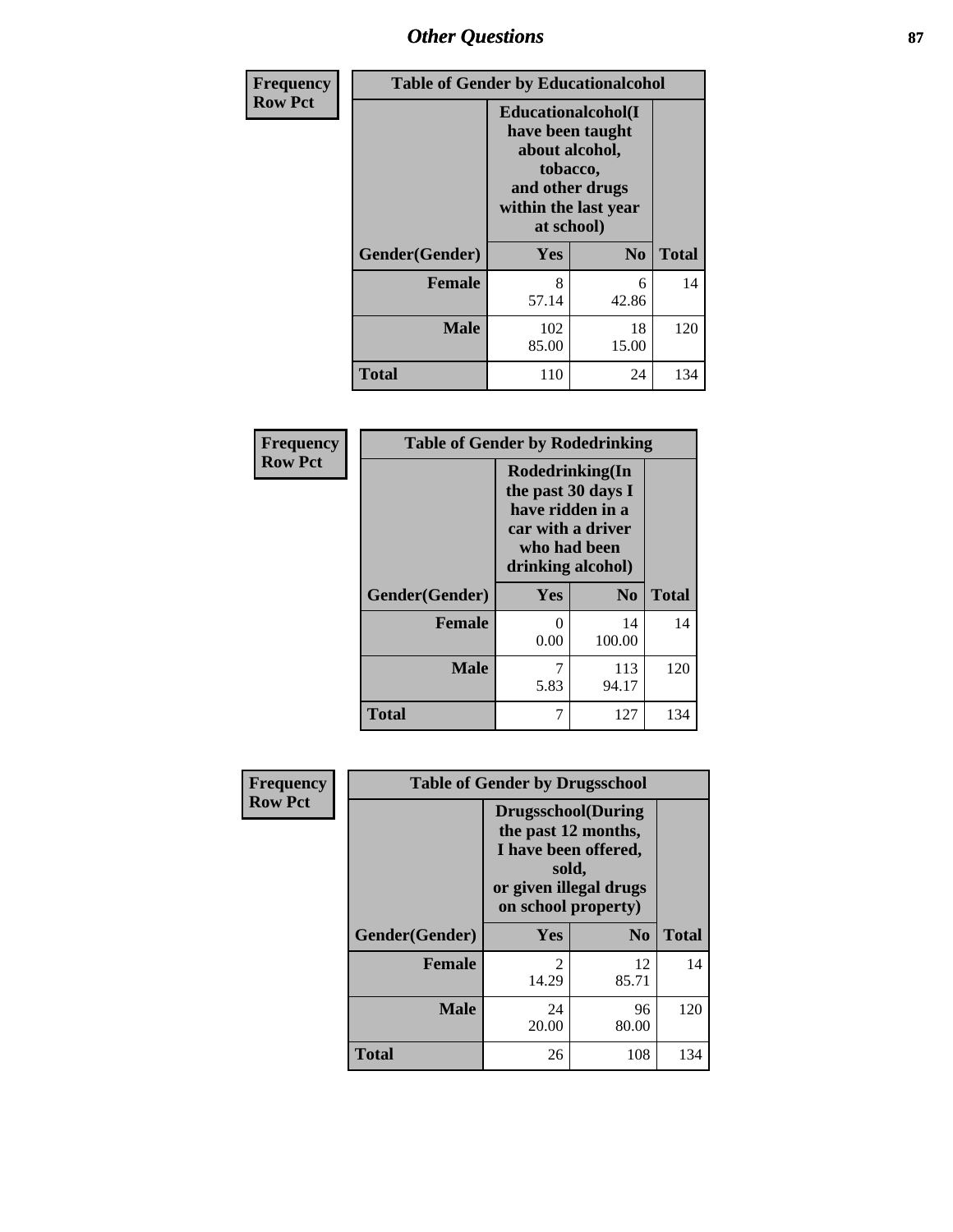*Other Questions* **88**

**Frequency Row Pct**

| <b>Table of Gender by Bingedrinking</b> |                         |                                                                                                         |                   |                          |                               |                        |              |
|-----------------------------------------|-------------------------|---------------------------------------------------------------------------------------------------------|-------------------|--------------------------|-------------------------------|------------------------|--------------|
|                                         |                         | Bingedrinking(I have drunk five or<br>more drinks of alcohol at one sitting<br>during the last 30 days) |                   |                          |                               |                        |              |
| <b>Gender</b> (Gender)                  | $\bf{0}$<br><b>Days</b> | 1 or<br>2<br>days                                                                                       | 3 to<br>5<br>days | <b>6 to</b><br>9<br>days | <b>10</b><br>to<br>19<br>days | 20<br>to<br>29<br>days | <b>Total</b> |
| <b>Female</b>                           | 13<br>92.86             | 0<br>0.00                                                                                               | 0<br>0.00         | 0.00                     | 7.14                          | $\Omega$<br>0.00       | 14           |
|                                         |                         |                                                                                                         |                   |                          |                               |                        |              |
| <b>Male</b>                             | 105<br>87.50            | 4<br>3.33                                                                                               | 4<br>3.33         | 3<br>2.50                | 0.00                          | 4<br>3.33              | 120          |

| Frequency      | <b>Table of Gender by Educationaids</b> |                                                                                                 |                |              |  |
|----------------|-----------------------------------------|-------------------------------------------------------------------------------------------------|----------------|--------------|--|
| <b>Row Pct</b> |                                         | <b>Educationaids</b> (I<br>have been taught<br>about HIV/AIDS<br>at school in the<br>past year) |                |              |  |
|                | Gender(Gender)                          | Yes                                                                                             | N <sub>0</sub> | <b>Total</b> |  |
|                | <b>Female</b>                           | q<br>64.29                                                                                      | 5<br>35.71     | 14           |  |
|                | <b>Male</b>                             | 102<br>85.00                                                                                    | 18<br>15.00    | 120          |  |
|                | <b>Total</b>                            | 111                                                                                             | 23             | 134          |  |

| <b>Frequency</b> | <b>Table of Gender by Suicideconsider</b> |                 |                |              |  |
|------------------|-------------------------------------------|-----------------|----------------|--------------|--|
| <b>Row Pct</b>   |                                           | Suicideconsider |                |              |  |
|                  | Gender(Gender)                            | Yes             | N <sub>0</sub> | <b>Total</b> |  |
|                  | Female                                    | 21.43           | 11<br>78.57    | 14           |  |
|                  | <b>Male</b>                               | 2.50            | 117<br>97.50   | 120          |  |
|                  | <b>Total</b>                              | 6               | 128            | 134          |  |